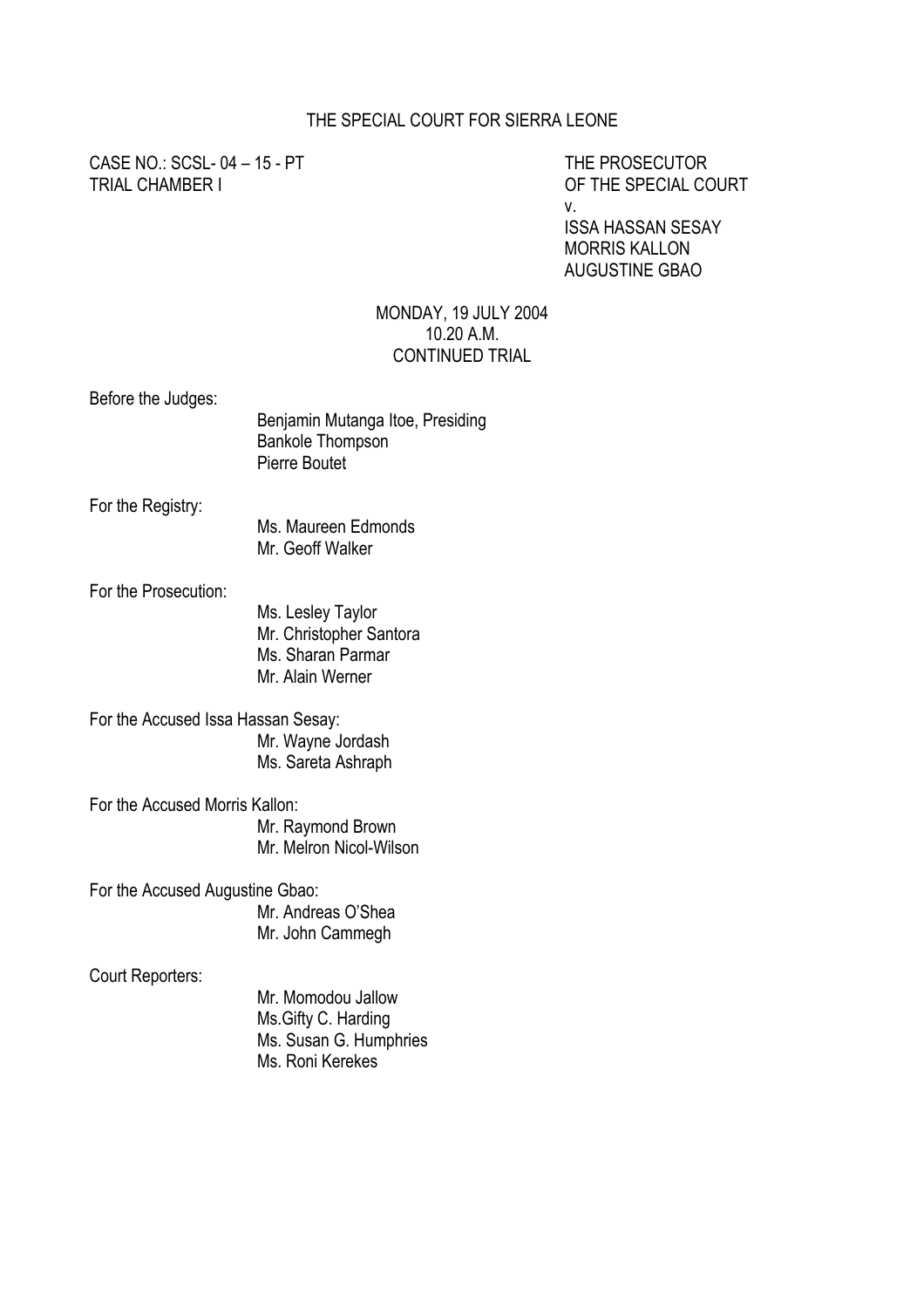## INDEX

## WITNESS/ES

For the Prosecution:

# WITNESS TF1-064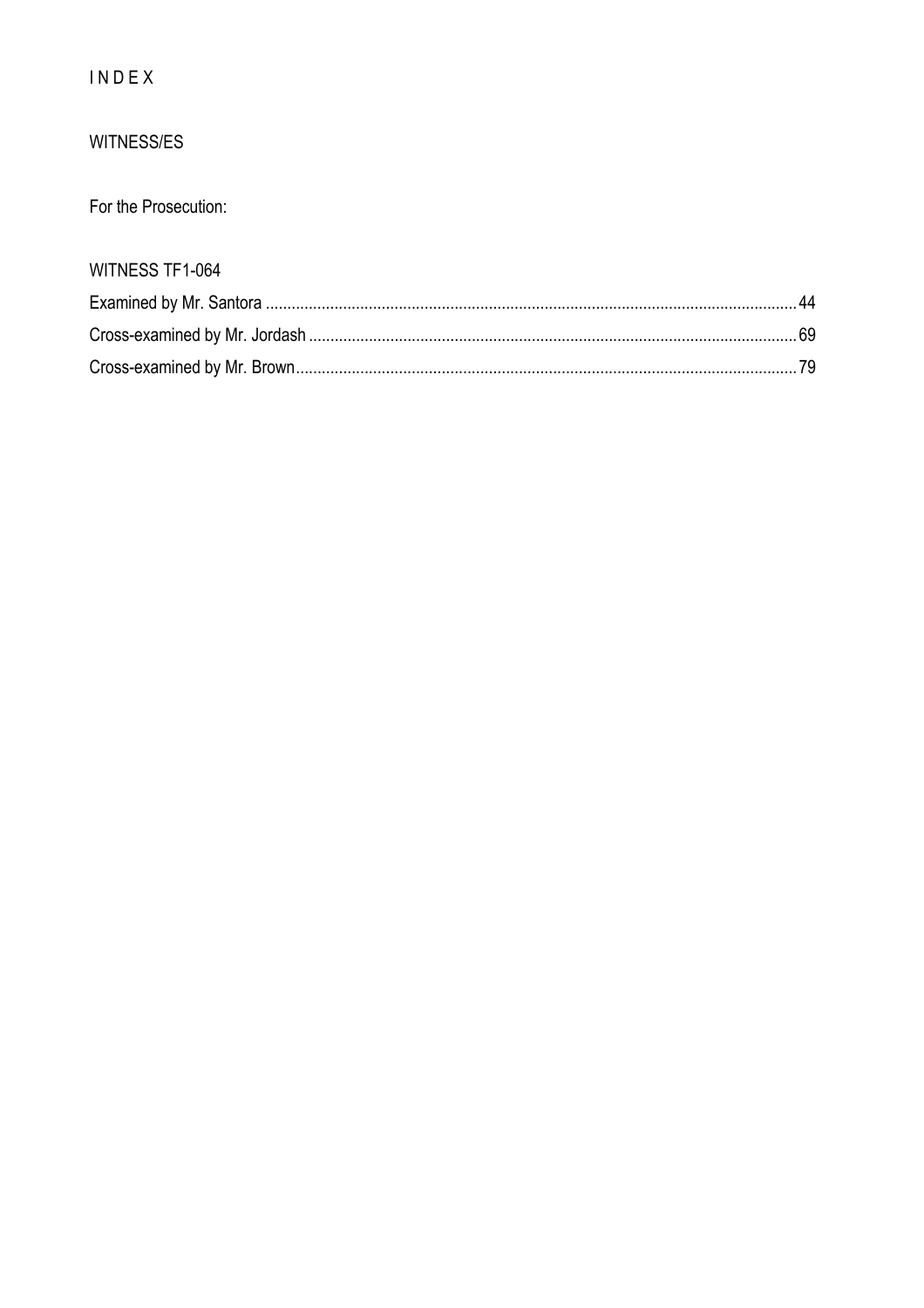| 1  | [Monday, 19 July 2004]                                                                                    |
|----|-----------------------------------------------------------------------------------------------------------|
| 2  | [Accused Sesay and Kallon entered court]                                                                  |
| 3  | [Accused Gbao not present]                                                                                |
| 4  | [Open session]                                                                                            |
| 5  | [Upon commencing at 10.20.a.m.]                                                                           |
| 6  | <b>MS. EDMONDS:</b>                                                                                       |
| 7  | All persons having anything to do before this Special Court Trial Chamber draw near and give your         |
| 8  | attendance.                                                                                               |
| 9  | MR. PRESIDENT:                                                                                            |
| 10 | Well, we hear there were technical problems, that is why we are starting at about this time. I hope       |
| 11 | that they've been sorted out. We've been informed that there were some interpreters to be sworn in        |
| 12 | this morning. Yes, can the Court Management proceed to swear in the interpreters, please?                 |
| 13 | <b>MS. TAYLOR:</b>                                                                                        |
| 14 | Your Honour, if I may? Just before that is done, there maybe no need to do so. The interpreters that      |
| 15 | were due to be sworn in are interpreters in the Loko language, and those interpreters were required       |
| 16 | not for the witness that is due to be called first this morning, but for Witness TF1-155 who is to be the |
| 17 | next witness. I have informed my learned friends this morning that the Prosecution is now                 |
| 18 | withdrawing this witness from its list. This witness is simply unable to testify before this Chamber and  |
| 19 | so there would be no need for interpreters of the Loko language. She was to be the only witness that      |
| 20 | would speak in that language during this session of the trial.                                            |
| 21 | <b>JUDGE BOUTET:</b>                                                                                      |
| 22 | What is the TF number for that witness?                                                                   |
| 23 | <b>MS. TAYLOR:</b>                                                                                        |
| 24 | 155, Your Honour. She is Witness No. 6 on the list that we have filed.                                    |
| 25 | <b>MR. PRESIDENT:</b>                                                                                     |
| 26 | Well, I think the stand we would take is to swear them in. Let's swear all of them in and when the time   |
| 27 | comes we would do the necessary adjustments. How many of them are there, please?                          |
| 28 | MS. EHRET:                                                                                                |
| 29 | Four.                                                                                                     |
| 30 | MR. PRESIDENT:                                                                                            |
| 31 | Four of them. I think you can swear all of them in, you know. We've taken note of what the                |
| 32 | Prosecution has said. I hope that the Defence has no observation of what the Prosecution has said         |
| 33 | because they've talked of withdrawing this witness for now.                                               |
| 34 | MR. JORDASH:                                                                                              |
| 35 | No observation at this stage.                                                                             |
| 36 | <b>MR. PRESIDENT:</b>                                                                                     |
| 37 | Right, okay. But swear them in and we will know who goes into the cabin. How many were to testify         |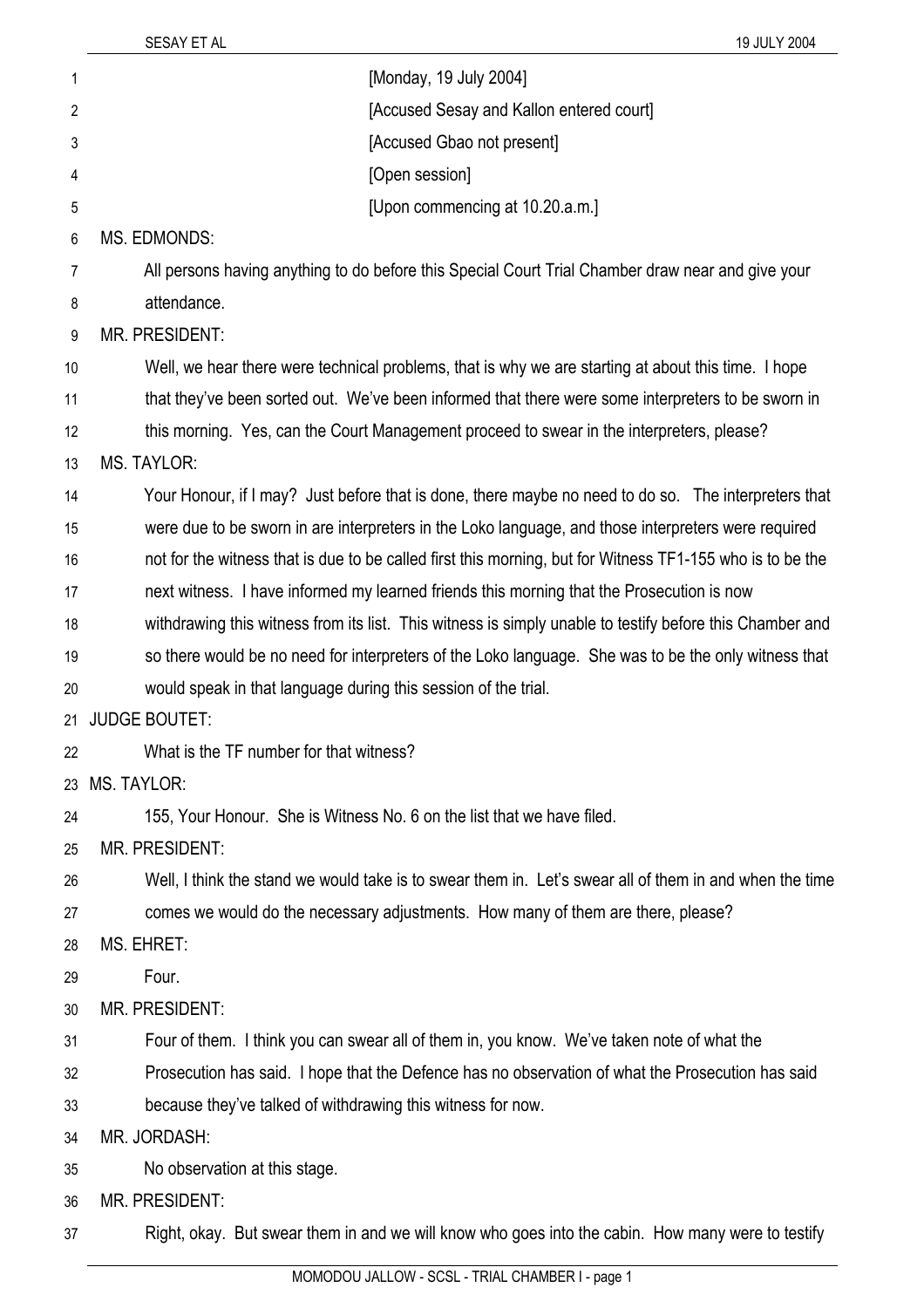|    | SESAY ET AL<br>19 JULY 2004                                                                               |
|----|-----------------------------------------------------------------------------------------------------------|
| 1  | in Xxxxx? Pardon me. Okay, go ahead, please, go ahead. Yes, go ahead.                                     |
| 2  | MS. EDMONDS:                                                                                              |
| 3  | Interpreters, please take your oath.                                                                      |
| 4  | [Interpreters sworn]                                                                                      |
| 5  | <b>MR. PRESIDENT:</b>                                                                                     |
| 6  | Yes, can you please call your witness.                                                                    |
| 7  | MS. LESLEY:                                                                                               |
| 8  | Your Honour, the Prosecution is prepared to do so. There is this one issue in relation to this witness    |
| 9  | that I want to bring to Your Honours' attention, and then there is another matter in relation to another  |
| 10 | witness that I would like to raise, but that matter is when Your Honours wish to deal with that           |
| 11 | secondary issue.                                                                                          |
| 12 |                                                                                                           |
| 13 | The issue concerns the witness that the Prosecution is just about to call which is Witness TF1-064.       |
| 14 | On the 8th of July, the Prosecution served on the Defence a supplemental --                               |
| 15 | <b>MR. PRESIDENT:</b>                                                                                     |
| 16 | You said TF1 -                                                                                            |
| 17 | <b>MS. TAYLOR:</b>                                                                                        |
| 18 | 064.                                                                                                      |
| 19 | <b>MR. PRESIDENT:</b>                                                                                     |
| 20 | Yes.                                                                                                      |
| 21 | <b>MS. TAYLOR:</b>                                                                                        |
| 22 | On the 8th of July, the Prosecution served on the Defence a supplemental statement of information         |
| 23 | disclose by the witness to the Prosecution for the first time on the 6th of July. That informed disclosed |
| 24 | that she was a victim of sexual violence. When the Prosecution filed, in accordance with Your             |
| 25 | Honours' order, the application for renewed protective measures, witness 064 was not listed as a          |
| 26 | category A witness; that is, a witness who is subject to sexual violence. According to the information    |
| 27 | now in the possession of the Prosecution and the Defence, she would properly fall into that category,     |
| 28 | and in accordance with Your Honours' ruling in relation to category A witnesses, the Prosecution          |
| 29 | would now ask that the voice distortion equipment be turned on for this witness. I understand that it     |
| 30 | causes no technical difficulty; it is merely flicking the switch. But now that the Prosecution is in      |
| 31 | possession of material that it hadn't been in possession at the time that motion was filed, this witness  |
| 32 | would have been listed as a category A witness, and the Prosecution now asks Your Honours leave           |
| 33 | that she be regarded as a category A witness in terms of protective measures and that the voice           |
| 34 | distortion equipment be used.                                                                             |
| 35 | <b>JUDGE THOMPSON:</b>                                                                                    |
| 36 | Defence.                                                                                                  |
| 37 |                                                                                                           |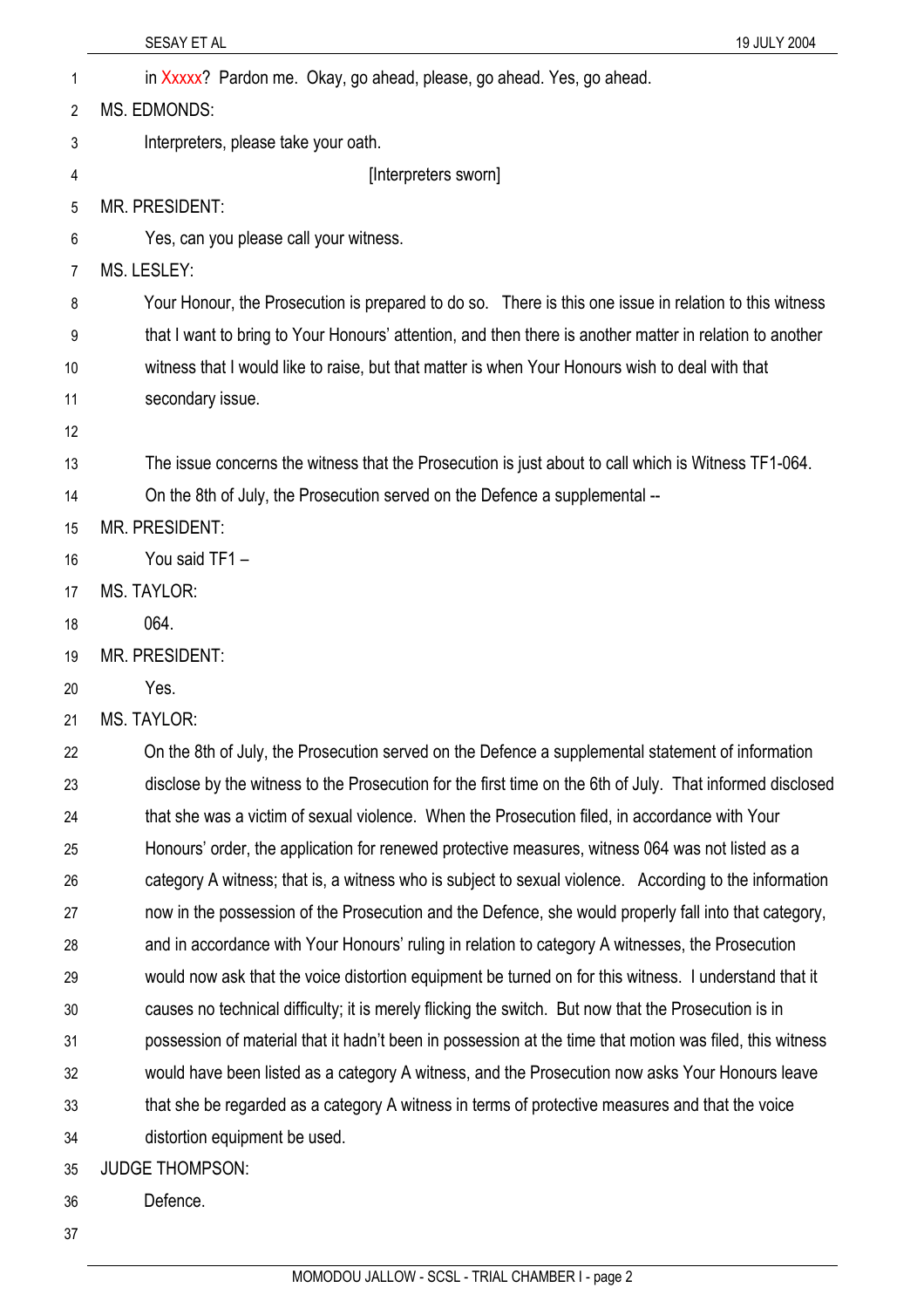3

4

5 6

7

8

9 10

11

12

13

14 15

16

17

18

19

20

21

22

23

24

25

26

27

28

29

30

31

32

33

34

SESAY ET AL 19 JULY 2004 1 MR. JORDASH: There is an issue generally and specifically about the supplemental statement which Your Honours may consider that you would like to hear before addressing this issue. The Prosecution served an additional statement on Friday and it's about this additional statement -- a supplemental statement which relates to the first trial period witnesses, and since we are dealing at the moment with supplemental witness statements, it might be productive to hear that first. On the face of it, I have no objection to the Prosecution's application. What I have an objection to in due course is the continuation of these supplemental statements. JUDGE THOMPSON: Okay, counsel for the second Accused, carry on. MR. BROWN: Your Honour, I join in that concern expressed by counsel and, indeed, I would think that it might have been necessary to re-categorise this witness before the application concerning late statements because the allegations concerning sexual misconduct take place only in or reflected only in this supplemental statement. So I agree both as to counsel's suggestion as to the sequence and as to the importance of this issue. JUDGE THOMPSON: Learned counsel for the third Accused. MR. O'SHEA: Well, Your Honours, I don't want to say I have no objection or that I have an objection. I want to just raise this with the Court because I am not sure what the thinking of the Court was behind the voice distortion in relation to sexual matters, and it may be relevant and that's the reason why I raised this. It would appear that this extra statement in relation to Witness TF1-064 deals with an alleged offence not as between a rebel, an alleged subordinate of one of the Accused and the victim, but between victim and another victim. And I suppose it is relevant to inquire what is the thinking behind voice distortion for sexual victims. If it is because it's felt that the individual responsible for the wrongful sexual act is going to be highly motivated to go after the victim, then it doesn't apply here. If, on the other hand, the concern is the stress of the witness in the witness box, then that's another matter, although for my part, I still haven't establish the link in my mind between the stress of the witness in the witness box and voice distortion. So I only flagged up that issue for Your Honours consideration in dealing with this matter, not really knowing fully what thinking behind voice distortion is in sexual matters. JUDGE THOMPSON: Prosecution, do you want to clarify that aspect for Mr. O'Shea?

35 MS. TAYI OR:

36 Yes, and we will do so gratefully with Your Honours words. The decision of Your Honours –

37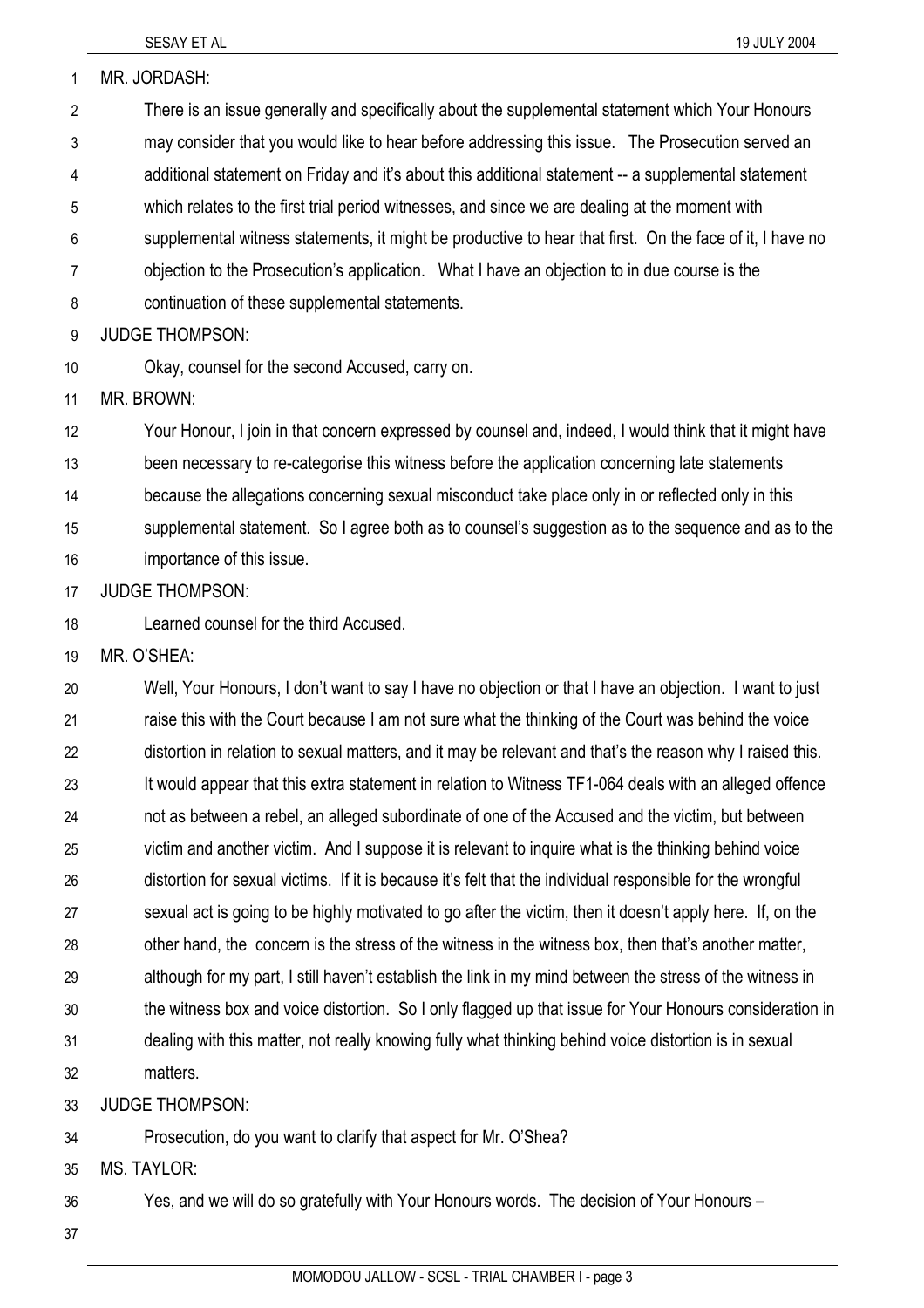1 JUDGE THOMPSON:

2 Yes.

3 MS. TAYLOR:

4 5 6 7 8 9 10 11 12 13 14 15 16 17 18 19 20 21 22 23 24 25 26 27 28 29 30 31 32 33 34 35 36 37 -- on the protection motion for modification of protective measures for witnesses, dated 5th July 2004, deals with all of the argument both from the Prosecution and from the Defence concerning voice distortion in relation to our category A witnesses, that is witnesses of sexual violence. Paragraphs 33 of Your Honours' judgment deals with both category A and C, but just limiting to category A, Your Honours said: "Regarding category A, victims of sexual violence, the Prosecution pointed out the re-traumatisation and rejection by the victim's family community and the possibility to recognise the voice of the witness." You then have a sentence by category C witnesses, and in relation to both, Your Honours go on to say, "In the opinion of the Trial Chamber, these submissions once more, demonstrate convincingly the risk for the security and danger to which both categories of witnesses could be exposed if disclosed and the requirement to grant appropriate measures for their protection." So it's an issue of re-traumatisation and the impact to the witness testifying as oppose to any particular identification of the actual perpetrator of the alleged sexual violence. And it is because of those matters that the Prosecution now request the witness, 064, be allowed to use the voice distortion equipment. JUDGE THOMPSON: Thank you. Would Learned Counsel, O'Shea sit down? Are you finished? MR. O'SHEA: I just want to say that I'm grateful for that indication. JUDGE THOMPSON: Good, thanks. And learned counsel for the Prosecution, if we grant the application, do we have the technology in place right now? MS. TAYLOR: The Prosecution, in anticipation of making this application, contacted the technical staff associated with the Court and we were told that it is simply flicking the switch that would allow the voice distortion equipment to come or be turned off. So it will cause no interruption to the Court proceedings. JUDGE THOMPSON: It would not be disrupted. MS. TAYLOR: That's correct. JUDGE THOMPSON: Thank you. Sit down. Learned counsel on both side, at this point, the Chamber is minded to reserve any ruling on the issue of the supplemental nature of statements, and at this point in time we would like to rule on the re-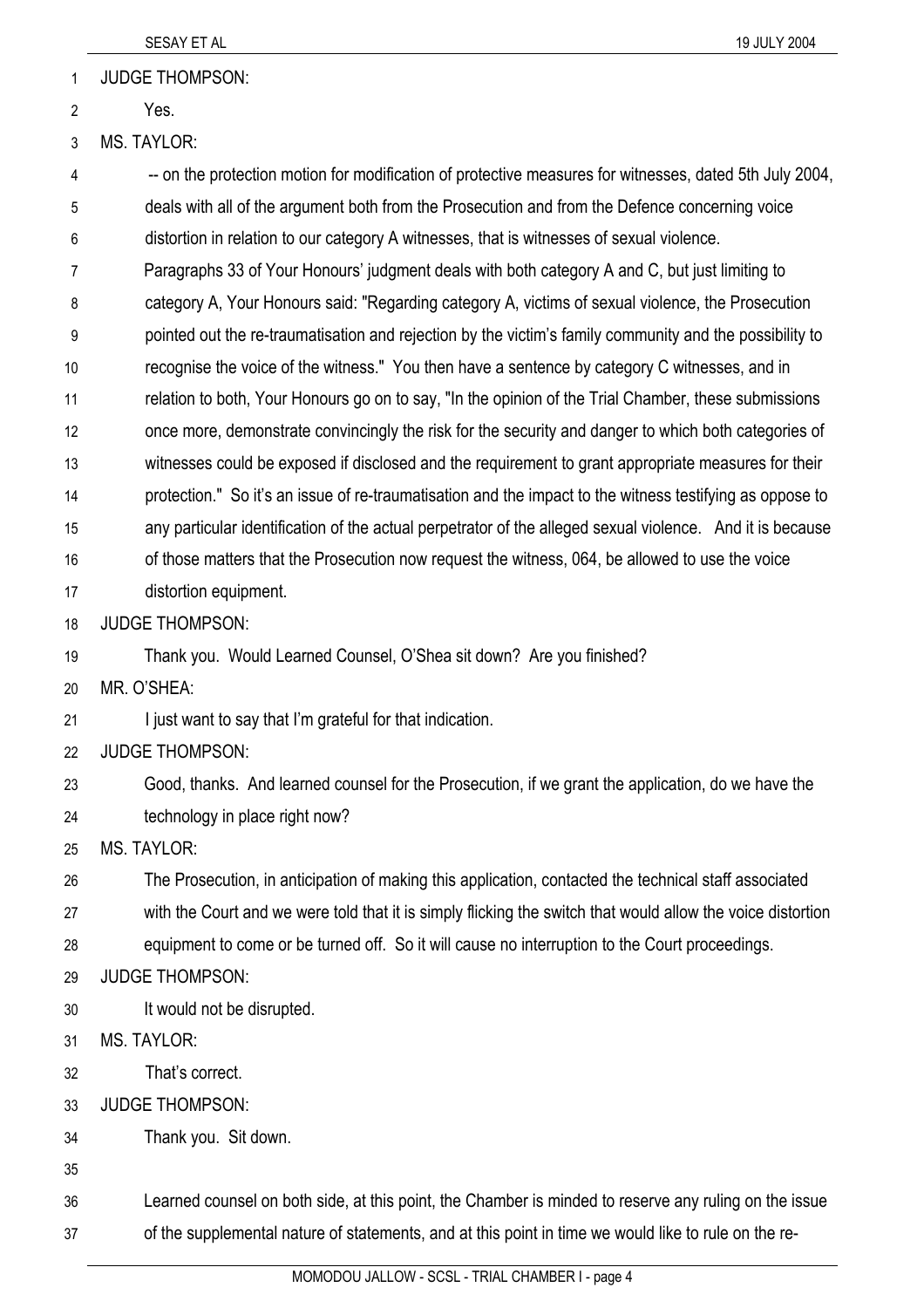|                | SESAY ET AL<br>19 JULY 2004                                                                          |
|----------------|------------------------------------------------------------------------------------------------------|
| 1              | categorisation and the need for voice distortion. And we are granting the application of the         |
| $\overline{2}$ | Prosecution for the re-categorisation and also the use of the technology. But from an abundance of   |
| 3              | caution, the Court will --                                                                           |
| 4              | <b>MR. PRESIDENT:</b>                                                                                |
| 5              | We will rise and make sure that the technology is in place. Yes, Mr. Jordash.                        |
| 6              | MR. JORDASH:                                                                                         |
| 7              | The issue of the supplemental statement which relates to TF1-060 which was served at 5:20 on         |
| 8              | Friday last, I would --                                                                              |
| 9              | <b>MR. PRESIDENT:</b>                                                                                |
| 10             | 5:20 on Friday?                                                                                      |
| 11             | MR. JORDASH:                                                                                         |
| 12             | Yes. I would respectfully request that Your Honours hear the application with regard to that reason, |
| 13             | the reason being this, that within that supplemental statement, there is a fresh allegation against  |
| 14             | Mr. Sesay which -                                                                                    |
| 15             | <b>JUDGE THOMPSON:</b>                                                                               |
| 16             | I think it would be appropriate if we come back and hear that application, not at this stage.        |
| 17             | MR. JORDASH:                                                                                         |
| 18             | Certainly. I was just requesting -                                                                   |
| 19             | <b>JUDGE THOMPSON:</b>                                                                               |
| 20             | You are putting us on notice.                                                                        |
| 21             | MR. JORDASH:                                                                                         |
| 22             | As soon as possible.                                                                                 |
| 23             | <b>JUDGE THOMPSON:</b>                                                                               |
| 24             | Very well.                                                                                           |
| 25             | MR. JORDASH:                                                                                         |
| 26             | Thank you.                                                                                           |
| 27             | <b>JUDGE THOMPSON:</b>                                                                               |
| 28             | That's okay.                                                                                         |
| 29             | <b>MR. PRESIDENT:</b>                                                                                |
| 30             | All right. The Court will rise for 10 minutes.                                                       |
| 31             | [Recess taken at 10.40 a.m.]                                                                         |
| 32             | [On resuming at 10.54 a.m.]                                                                          |
| 33             | <b>MR. PRESIDENT:</b>                                                                                |
| 34             | Yes, before we proceed we would like to hear Mr. Jordash on the application he was intending to      |
| 35             | make before we rose.                                                                                 |
| 36             | MR. JORDASH:                                                                                         |
| 37             | It's an application to exclude the supplemental statement of TF1-060.                                |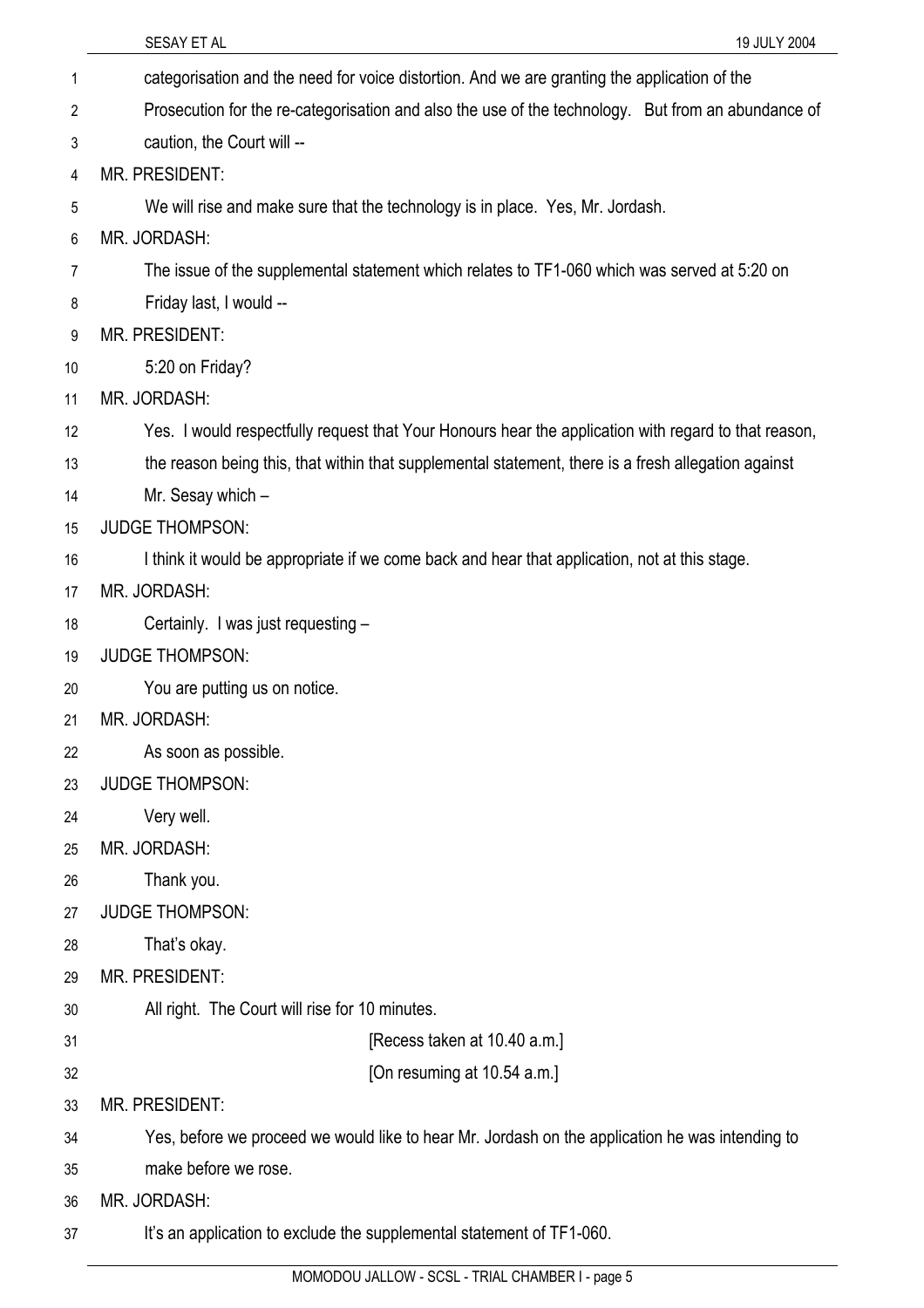1 JUDGE BOUTET:

- 2 60 or 64?
- 3 MR. JORDASH:

4 60. As I understand, Your Honours have been given a copy of that additional statement.

- 5 MR. PRESIDENT:
- 6 We want to see what you have. Let's see what you have. I mean, we want to make sure that we are
- 7 talking about the same thing because --
- 8 MR. JORDASH:
- 9 It starts of with when the witness --
- 10 MR. PRESIDENT:
- 11 You say you want that excluded.
- 12 MR. JORDASH:
- 13 Indeed.
- 14 JUDGE THOMPSON:
- 15 Let me clarify something. Is that witness testifying today?
- 16 MS. TAYLOR:
- 17 No, Your Honour. That witness is listed No. 10 on the list of anticipated witnesses to testify at the end
- 18 of this week.
- 19 JUDGE THOMPSON:
- 20 Would there be any prejudice if we entertain that application at some subsequent stage?
- 21 MR. JORDASH:
- 22 Certainly -- I beg your pardon.
- 23 JUDGE THOMPSON:
- 24 Would there be any prejudice?
- 25 MR. JORDASH:
- 26 Certainly.
- 27 JUDGE THOMPSON:
- 28 You articulate that first.
- 29 MR. JORDASH:
- 30 The first statement of that witness, and I can put it quite simply, does not mention at all Mr. Sesay.
- 31 The second statement not only mentions him, but raises a fresh allegation which supports a different
- 32 count, Count 14. If Your Honours were to rule against this application, then the Defence will have to
- 33 find our investigator because we know roughly where he is, but not exactly where he is, in order to
- 34 have him attend Kenema to investigate this allegation. So the time, I would respectfully submit, to
- 35 deal with this must be now because if Your Honours are against me then the clock is ticking for the
- 36 time we've got remaining to investigate this allegation before the witness is called to testify.
- 37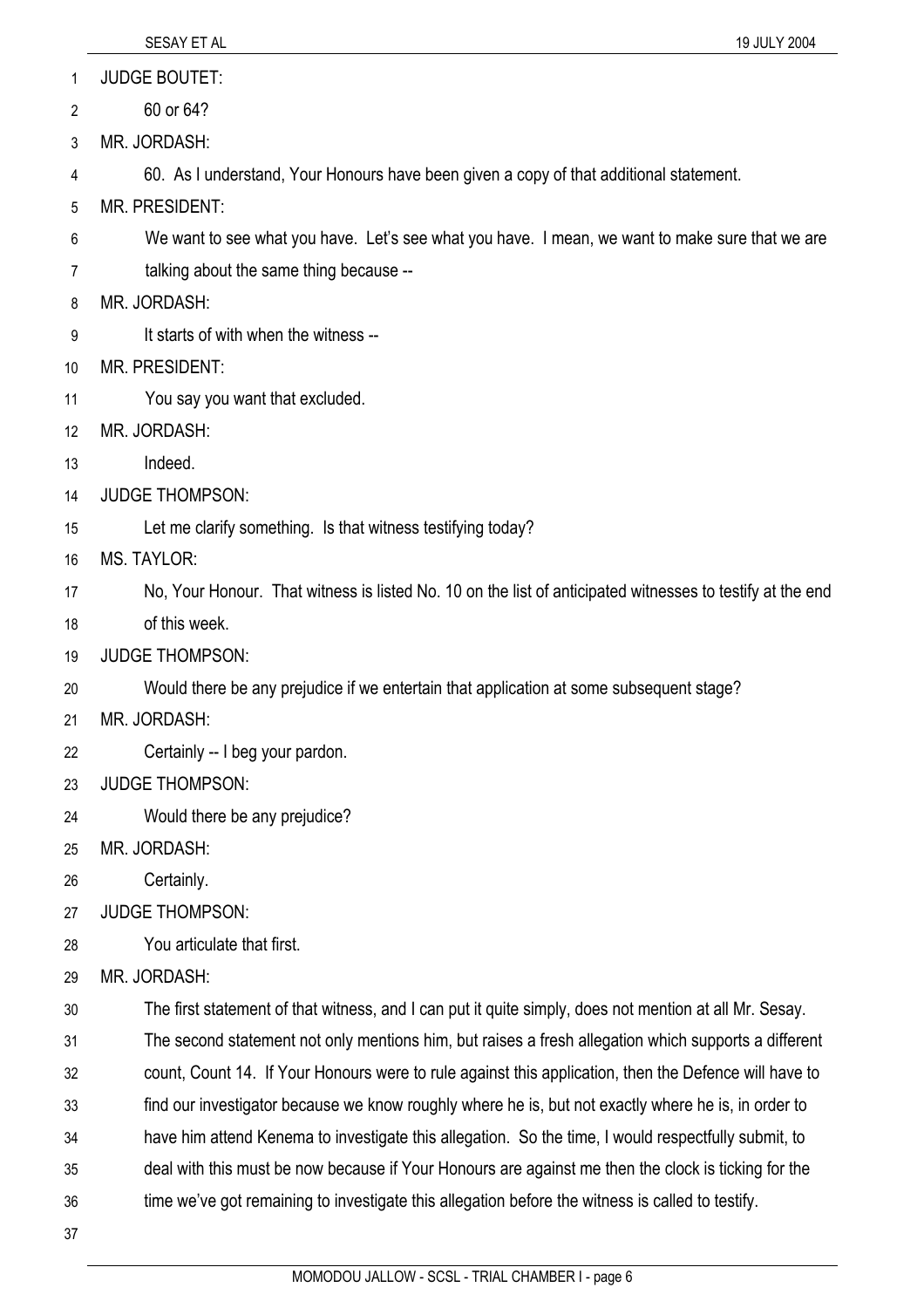- MR. PRESIDENT: 1
- Mr. Jordash, who is this witness? You say TF 2
- 3 MR. JORDASH:
- 4 TF060.
- 5 MR. PRESIDENT:
- 6 TF1-60?
- 7 MR. JORDASH:
- 8 Yes.
- 9 MR. PRESIDENT:
- 10 Please, let me have it right? TF1 -
- 11 MR. JORDASH:
- 12 60.
- 13 MR. PRESIDENT:
- 14 060?
- 15 MR. JORDASH:
- 16 Yes.
- 17 MR. PRESIDENT:
- 18 That you are making this application to exclude the supplemental statement --
- 19 MR. JORDASH:
- 20 Yes.
- 21 MR. PRESIDENT:
- 22 -- of witness TF1-060?
- 23 MR. JORDASH:
- 24 Yes.
- 25 MR. PRESIDENT:
- 26 Go on, Mr. Jordash.
- 27 MR. JORDASH:

28 29 30 31 32 The application is made because in our submission, to allow that evidence to be adduced this week would be a breach of Article 17 of the Statute, and the right of Mr. Sesay particularly, to be informed promptly of the nature and cause against him, and more importantly in this regard, to give him adequate time to prepare his defence. It is also a breach of Rule 66, we would submit. In so far as the Prosecution have or are seeking to introduce new evidence after the date ordered by this Court to

- 33 be the last date for the Prosecution to serve witness testimony without seeking a ruling from the
- 34 Chamber, that they had shown good cause, pursuant to Rule 66.
- 35

36 37 If I can put the application in some context, the redacted witness statement of TF1-060 was originally served on the 2nd of June 2003. The Prosecution indicated in updated compliance report --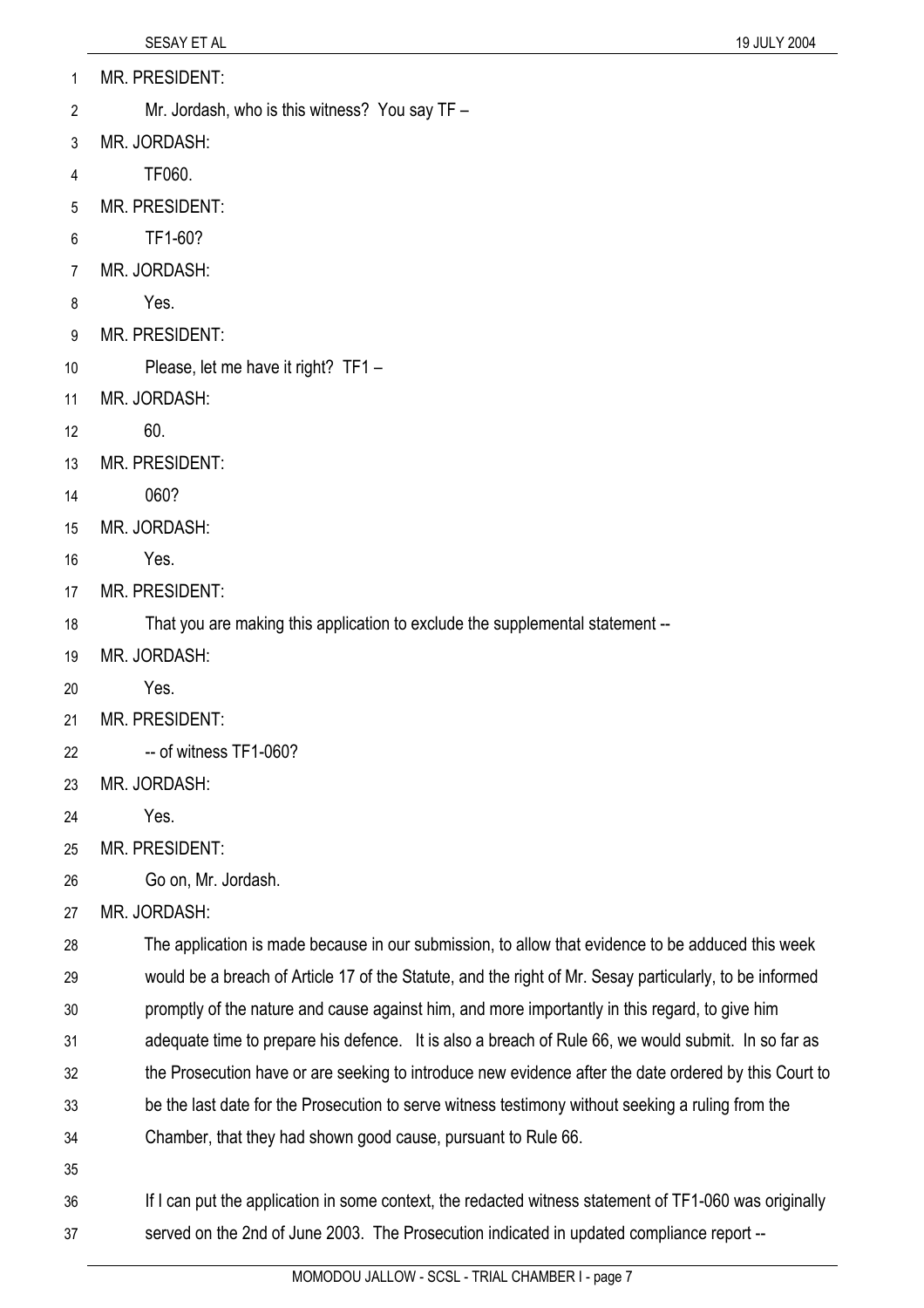MR. PRESIDENT: 1

The 2nd of June 2003? 2

3 MR. JORDASH:

4 Yes.

5 JUDGE THOMPSON:

6 That is the first one served?

7 MR. JORDASH:

8 Yes, Your Honour, served on the 2nd of June 2003, and on the 11th May 2004, the Prosecution, in

9 their updated compliance report, indicated that that witness would testify in relation to counts 1, 2, 3,

10 4, and 5, 6 and 8 and 11 and 12. That original statement, as I have mentioned, makes no direct

11 reference to Mr. Sesay, and moreover, makes no reference to pillage, Count 14, nor was it indicated

12 by the Prosecution in their compliance report that this witness would testify, and that evidence would

13 support Count 14.

14 JUDGE THOMPSON:

15 Count 14 is a pillage count?

16 MR. JORDASH:

17 Yes, Your Honour. The supplemental statement, as Your Honours are aware, were served on Friday

18 last, the 16th of July and as Your Honours will observe from the statement, Mr. Sesay is now placed

19 within Kenema and there is a specific allegation made against him as regards stolen property, and

20 21 there was a specific allegation made against him in relation to an assault on an officer in charge of the secretariat and Your Honours would observe the final paragraph –

22 JUDGE THOMPSON:

23 Are the allegations the same, paragraphs 3, 4, and 5? Are we on the same wave length? Which

24 paragraphs are these allegations?

25 MR. JORDASH:

26 The second paragraph starts on the --

27 MR. PRESIDENT:

28 Please, please, Mr. Jordash, the letter you have before you has how many paragraphs?

- 29 MR. JORDASH:
- 30 It has --
- 31 MR. PRESIDENT:

32 From the first which is just one line.

33 MR. JORDASH:

34 Including the first one line, the paragraphs are five.

35 MR. PRESIDENT:

36 Five?

37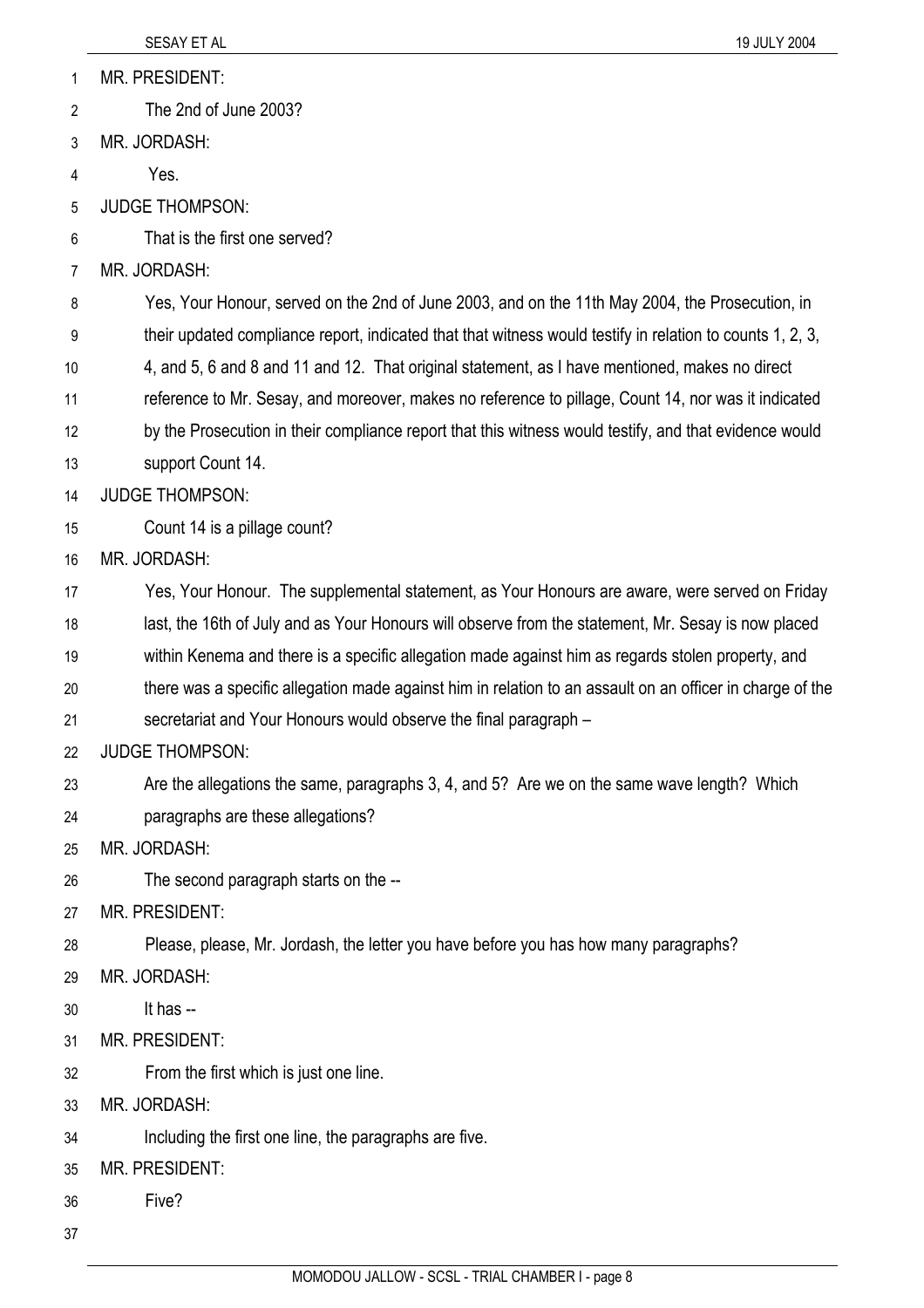1 MR. JORDASH:

2 Yes.

3 MR. PRESIDENT:

4 So we are reading from the same document?

- 5 MR. JORDASH:
- 6 Yes.
- 7 MR. PRESIDENT:
- 8 Okay.
- 9 JUDGE THOMPSON:
- 10 In other words, the allegations are in 3, 4 and 5?
- 11 MR. JORDASH:
- 12 Yes, Your Honour.
- 13 JUDGE THOMPSON:
- 14 You could say specific allegation?
- 15 MR. JORDASH:

16 17 18 19 20 Specific in so far as they make specific allegation vague in so far as the detail is, we would submit is lacking. It would be our submission that this statement could no way be classified as a clarification of the previous statement, nor has it in any real sense of the word an expansion of the evidence contained in the first statement. It is a new statement, with new allegations, new alleged crimes, supporting a new count, Count 14.

21

22 23 24 25 26 27 28 29 We would submit that the Prosecution have breached the letter of Rule 66. They were ordered by Your Honours to serve statements and the evidence they were seeking to rely upon by the 26th of April 2004. Your Honours will appreciate that Rule 66 does allow the Prosecution to serve further witness statements upon a showing of good cause, pursuant to Rule 66. The purpose of the Rule, we would submit, is clear. It limits the Prosecution's case, and gives effect more importantly to Article 17 of the Statute. And to protect the rights within that Article is that the Defence, in a nutshell, have the case outlined against them with clarity and to have adequate time and facilities to address their case, and specifically to investigate it so as to rebut allegations contained therein.

30

31 32 This statement is a particularly stark example of a number of supplemental statements which have been served on the Defence in relation to the witnesses to be called in this first trial period. And it's

33 particularly stark because if Your Honours put a rule against this application, and to allow the

34 Prosecution to call this evidence this week, it would be practically impossible, we would submit, to

35 investigate it in any depth.

36 JUDGE THOMPSON:

37 You said stark example of what?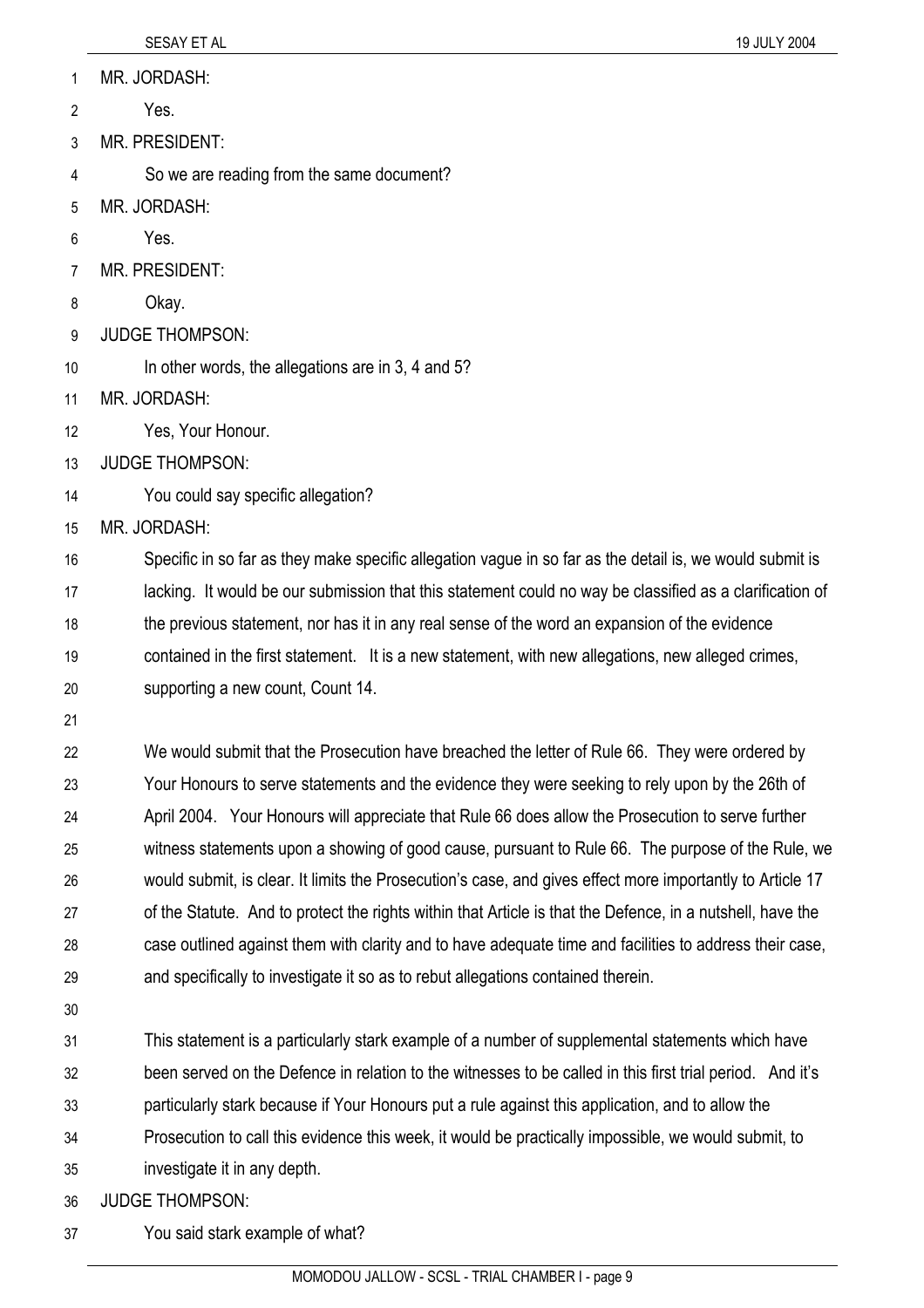1 MR. JORDASH:

2 3 4 5 6 7 8 9 10 11 Of the dangers inherent in the Prosecution's approach which appears be to serve witness statements, and then to go back to their witnesses and obtain further statements, clarifications or additions, whilst in some cases, a witness will inevitably offer further clarification of an original statement. That seems to be a pattern developing here, where the Prosecution attend their witnesses both with counsel and the investigator present. And either, we don't know because we haven't been told, but either requestion them or during the process of reconfirming their statements, obtain additional clarifications, modifications, and in this case, additional statements. And it is a stark example, I would submit, of the real problems that this approach can and is causing firstly, the investigation and the Defence - possibility of the Defence investigating these fresh allegations so close to the time these witnesses will testify.

12

13 14 15 16 17 18 19 20 21 22 23 24 25 But, secondly, and importantly, the right of the Accused to an expeditious trial. If Your Honours were to take the view that instead of excluding that, Your Honours would put the evidence back to another trial period, and if this were to happen regularly, we have a trial which extends already into the distant future, but with additional witnesses providing additional statements being put back to another trial period, the whole trial length is expanded according to the approach of the Prosecution. And that's why first of all, we would submit, the right approach respectfully, would be to exclude this evidence. It's not simply a case of an expeditious trial, not simply the case of investigating for the Defence; it's a case where the Prosecution's approach appears to be to their witnesses such that the formation of the trial potentially is ever changing. If the Prosecution continue to keep returning to their witnesses and obtaining further evidence, then this trial and it's structure and it's length will lie within the Prosecution's camp, and not within their compliance report of the 11th May 2004, which set out succinctly and clearly which witnesses would support which count, and thereby indicating clearly what the Prosecution case was.

26

27 28 29 30 31 And perhaps, we had had a further example this morning of what may happen in relation to special measures. New allegations arise in a new witness statement that the Prosecution have to return to the Trial Chamber to seek re-categorisation of that witness. That is just perhaps a more technical consequence of the Prosecution's approach. We all complained, it's a breach of Article 17 and Rule 66.

32 JUDGE BOUTET:

33 Mr. Jordash, I would like to hear what you mean by a breach of Article 17.

- 34 MR. JORDASH:
- 35 Well, Article 17, as Your Honour appreciates --

36 JUDGE BOUTET:

37 Because I always understood 17(4)(a) to mean at the time a person is being charged.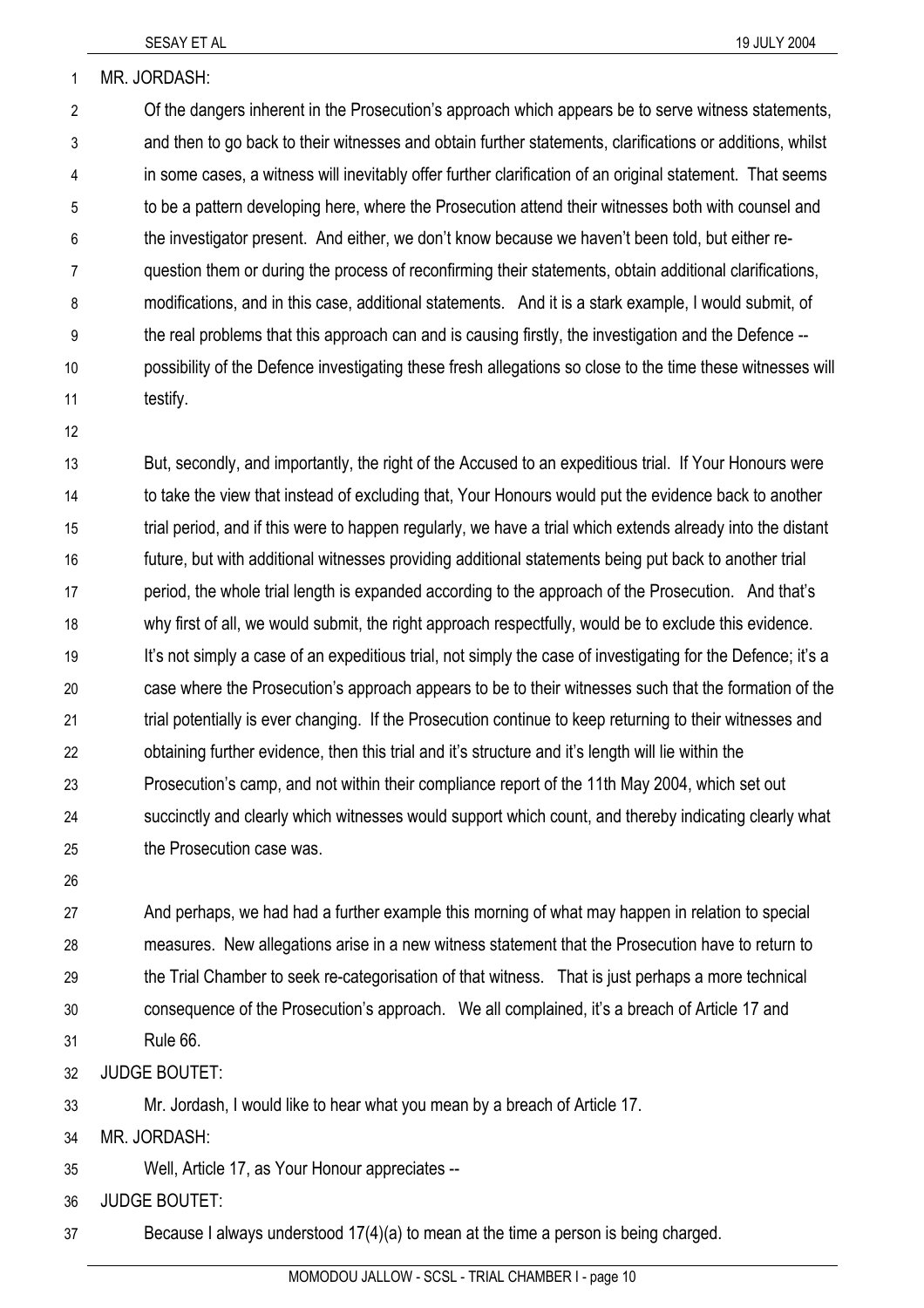| 1  | MR. JORDASH:                                                                                                 |
|----|--------------------------------------------------------------------------------------------------------------|
| 2  | Well, I rest my submission to mainly upon $(4)(b)$ , "To have adequate time and facilities for the           |
| 3  | preparation of his or her defence."                                                                          |
| 4  | <b>JUDGE BOUTET:</b>                                                                                         |
| 5  | Okay, because I understood your position to be (a) and (b).                                                  |
| 6  | MR. JORDASH:                                                                                                 |
| 7  | Well, insofar as the spirit of $(a)$ --                                                                      |
| 8  | <b>JUDGE BOUTET:</b>                                                                                         |
| 9  | No, no, I'm not talking about spirit, I'm talking of the language and case law on this issue.                |
| 10 | MR. JORDASH:                                                                                                 |
| 11 | Well, perhaps I should have been clearer and said spirit, to be informed promptly and in detail which, I     |
| 12 | would submit, goes beyond simply having an indictment which -                                                |
| 13 | <b>JUDGE BOUTET:</b>                                                                                         |
| 14 | You have case law in support of that?                                                                        |
| 15 | MR. JORDASH:                                                                                                 |
| 16 | Not directly at hand. But my main submission is the impossibility of being able to prepare Mr. Sesay's       |
| 17 | defence.                                                                                                     |
| 18 | <b>JUDGE BOUTET:</b>                                                                                         |
| 19 | I'm not talking of (b), I'm talking of $(4)(a)$ .                                                            |
| 20 | MR. JORDASH:                                                                                                 |
| 21 | I do not have case law which says that that is restricted only to the indictment, but I would submit, it     |
| 22 | must as a minimum guarantee, apply across the board or else it would, in it's detail be specified to the     |
| 23 | indictment. It must, I would submit, apply in it's spirit, at least, to the obligation on the Prosecution to |
| 24 | provide, in as much detail as they are able, the case against an Accused as soon as is possible.             |
| 25 | <b>JUDGE THOMPSON:</b>                                                                                       |
| 26 | Could you clarify this to me? You're suggesting that the pieces of evidence contained in paragraphs 3        |
| 27 | to 5 amount to new charges or -- because I think you referred to Count 14, do they relate to Count 14        |
| 28 | $or -$                                                                                                       |
| 29 | MR. JORDASH:                                                                                                 |
| 30 | Looking at paragraph --                                                                                      |
| 31 | <b>JUDGE THOMPSON:</b>                                                                                       |
| 32 | Because the point, from what you said, it would seem as if these pieces of evidence relate to existing       |
| 33 | counts in the indictment.                                                                                    |
| 34 | MR. JORDASH:                                                                                                 |
| 35 | Sorry, I have probably been unclear. It is an existing count.                                                |
| 36 | <b>JUDGE THOMPSON:</b>                                                                                       |
| 37 | They relate to existing counts.                                                                              |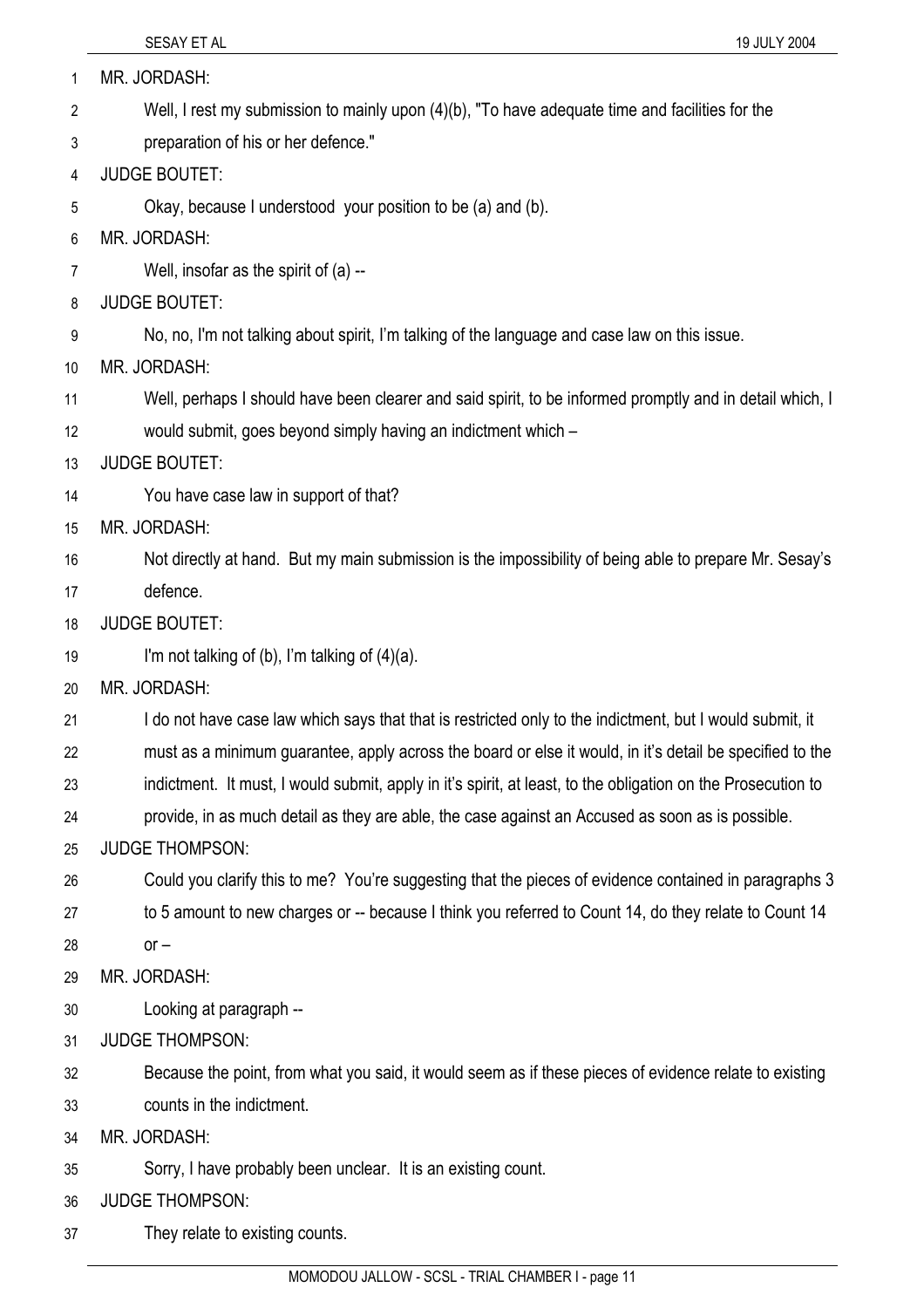1 MR. JORDASH:

2 Count 14.

3 JUDGE THOMPSON:

4 And so it would not be correct to say that they amount to new or pieces of evidence upon which new

5 charges can be based. That would not be correct.

6 MR. JORDASH:

7 No, it's new allegations --

8 JUDGE THOMPSON:

9 New allegations.

10 MR. JORDASH:

11 -- which support a different --

12 JUDGE THOMPSON:

13 Existing counts.

14 MR. JORDASH:

15 -- an existing count, but a different count to what that witness was intending to testify to.

16 JUDGE THOMPSON:

17 Yes. And the question then would be that this particular statement was first of all characterised as a

18 supplemental statement, and they say it's also clarifications and additions which means that there was

19 an original statement. But in your submission you are saying that this is an entirely new statement.

20 MR JORDASH:

21 It's entirely new in so far as -- it's not a new witness statement.

22 JUDGE THOMPSON:

23 But it can't be new because if it's already supplementing allegations in the original statement and

24 relating to the existing indictment, it would be proper actually to characterise this as clarifications or

25 additions, and that would not be the gravamen of your complaint. The gravamen of your complaint

26 would seem to be based on alleged infringement of Rule -- Article 17 of the Statute of the Court,

27 Rule 66. Am I getting you rightly, because to call this a new statement would not be right if we put

28 things in their proper perspective. It's clearly, I mean, clarifications, additions, supplemental.

29 MR. JORDASH:

30 I would agree that it's additional, but I certainly wouldn't agree that it's clarification.

31 JUDGE THOMPSON:

32 Well, all right. Let me consider it is additional. It could be supplemental also.

33 MR. JORDASH:

34 Yes.

35 JUDGE THOMPSON:

36 But then the gravamen of your complaint to be that it's not so much the characterisation of the

37 statement and the contents, the alleged infringement in your submission of Article 17 of the Statute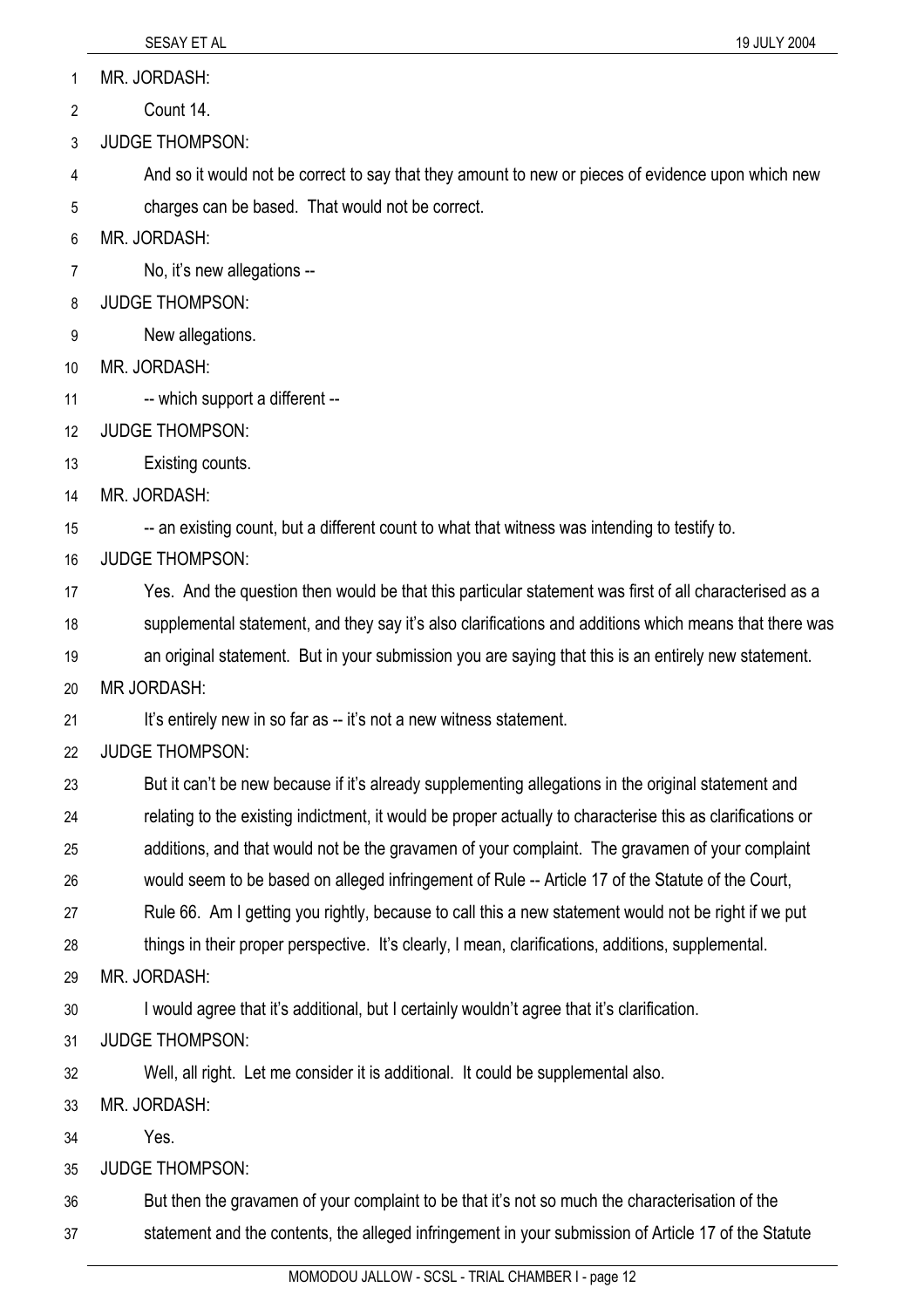|    | SESAY ET AL<br>19 JULY 2004                                                                               |
|----|-----------------------------------------------------------------------------------------------------------|
| 1  | and Rule 66. Of course, from there you say that if we agree with you that there are infringements of      |
| 2  | those statutory provisions, then the statement must be excluded. Did I follow you rightly? In some        |
| 3  | parts, not all.                                                                                           |
| 4  | MR. JORDASH:                                                                                              |
| 5  | No, I think almost no, if not all.                                                                        |
| 6  | <b>JUDGE THOMPSON:</b>                                                                                    |
| 7  | Yes, because the result you are asking for is exclusion of this piece of evidence, and of course, from    |
| 8  | my perspective the evidence seems to still target your client, instead of saying something more           |
| 9  | incriminating about your client.                                                                          |
| 10 | MR. JORDASH:                                                                                              |
| 11 | Well, it says something directly incriminating and --                                                     |
| 12 | <b>JUDGE THOMPSON:</b>                                                                                    |
| 13 | Quite right.                                                                                              |
| 14 | MR. JORDASH:                                                                                              |
| 15 | -- and his original statement didn't.                                                                     |
| 16 | <b>JUDGE THOMPSON:</b>                                                                                    |
| 17 | And, of course, there is no rule of law which says that because evidence from the Prosecution is          |
| 18 | incriminating it should be excluded, otherwise we would not be here.                                      |
| 19 | MR. JORDASH:                                                                                              |
| 20 | Yes.                                                                                                      |
| 21 | <b>JUDGE THOMPSON:</b>                                                                                    |
| 22 | But the question, of course, is that if you are able to satisfy us that Article 17 has been violated, and |
| 23 | also Rule 66, whichever section has been violated, then you are saying to us the remedy open to the       |
| 24 | Court to give you is to suppress the evidence. In other words, apply some American doctrine of the        |
| 25 | exclusionary rule. Is that what you are saying?                                                           |
| 26 | MR. JORDASH:                                                                                              |
| 27 | Well, my first submission is that this evidence should be excluded because this witness is about to       |
| 28 | testify. The Defence have considered that evidence and are prepared for it and ready to                   |
| 29 | cross-examined that witness. The Defence therefore ask for it to be excluded because the alternative      |
| 30 | would be, we would submit -- and this is my second submission -- would be for the Prosecution to          |
| 31 | accept to release a supplemental statement raising new allegations which they then must approach          |
| 32 | the Trial Chamber and show good cause as to why that evidence should be served and disclosed              |
| 33 | upon the Defence. That would be my second submission.                                                     |
| 34 | <b>JUDGE THOMPSON:</b>                                                                                    |
| 35 | Suppose they show good cause and we are of the view that they've shown good cause why the                 |
| 36 | evidence should -- in fact, in compliance with Rule 66, to what extent is the Court permitted to provide  |
| 37 | some other remedy? If we agree that by the evidence coming in late your client has been deprived of       |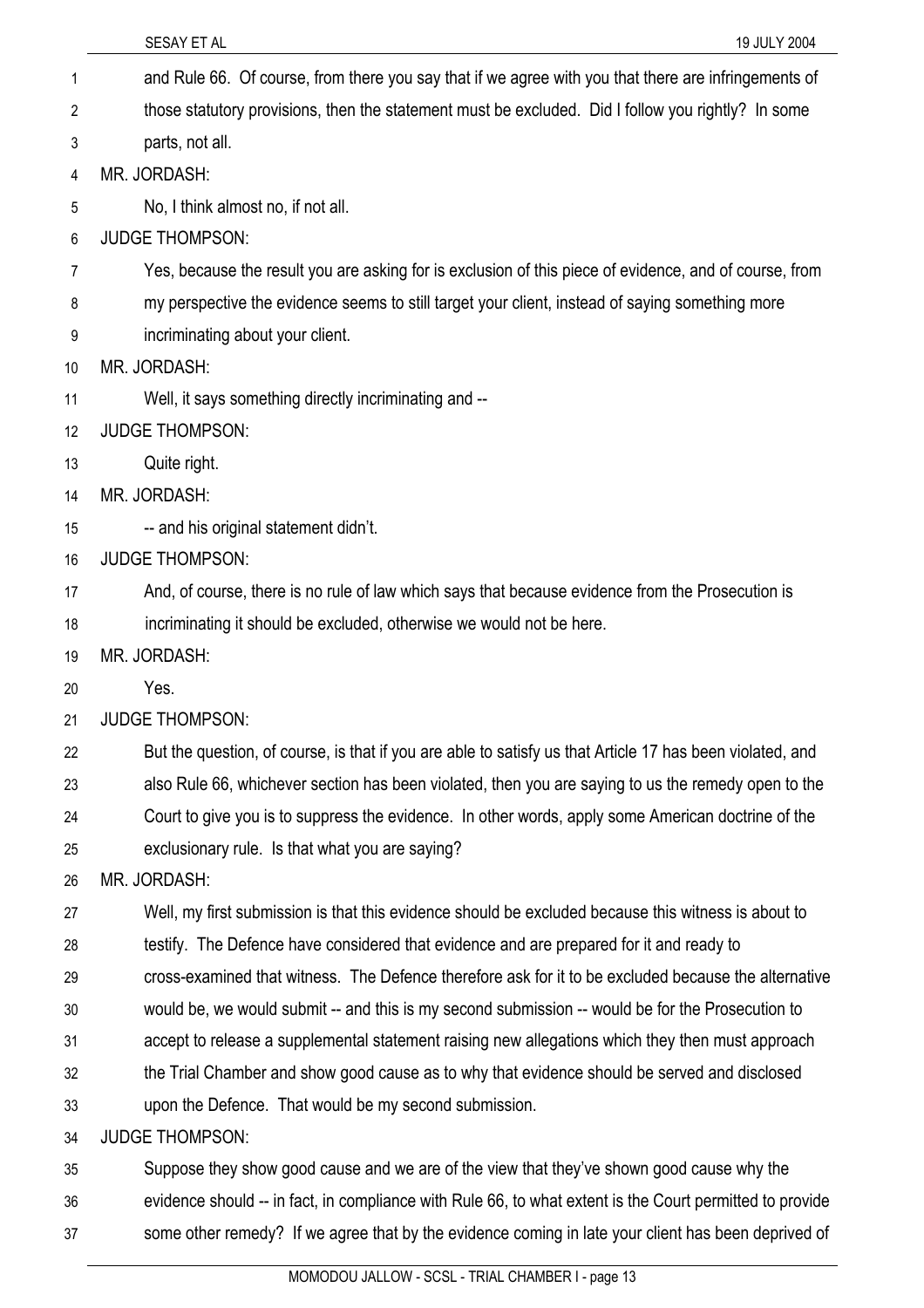| 1  | the opportunity of effectively preparing his case, won't the Court have another remedy than exclusion?  |
|----|---------------------------------------------------------------------------------------------------------|
| 2  | MR. JORDASH:                                                                                            |
| 3  | The second remedy, I would submit, would be to have the Prosecution show good cause, if they can,       |
| 4  | $if -$                                                                                                  |
| 5  | <b>JUDGE BOUTET:</b>                                                                                    |
| 6  | But based on what? Because 60 (ii) (sic) and I will read to you, "Upon good cause being shown by        |
| 7  | the Defence or otherwise as ordered by a judge of a Trial Chamber either before or after the            |
| 8  | commencement of the trial upon good cause being shown by the Prosecution --" is that the portion        |
| 9  | you are relying upon? I'm quoting from, pardon me, 66(A)(ii). That's what you are basing your           |
| 10 | argument upon.                                                                                          |
| 11 | MR. JORDASH:                                                                                            |
| 12 | 66.                                                                                                     |
| 13 | <b>JUDGE BOUTET:</b>                                                                                    |
| 14 | $(A)(ii)$ ?                                                                                             |
| 15 | MR. JORDASH:                                                                                            |
| 16 | (A)(ii) yes, which apply to the Prosecution to disclose to the Defence copies of statements of all      |
| 17 | additional Prosecution witnesses whom the Prosecution intends to call to testify, but not later than 60 |
| 18 | days before the date for trial or as otherwise ordered by a judge of the Trial Chamber either before or |
| 19 | after commencement of the trial. That they did on the 26th of April this year: "Upon good cause being   |
| 20 | shown by the Prosecution." What I would submit is that that should be read to include this type of      |
| 21 | statement which was not an additional witness per se, it's in effect an additional witness or a         |
| 22 | supplemental witness statement which basically provides the Prosecution with a fresh new allegation     |
| 23 | against the Accused. That Rule, and the purpose behind that Rule, I would submit, is to limit the       |
| 24 | Prosecution's case at a particular stage of the proceedings, so as to give the Defence the opportunity  |
| 25 | to prepare it's case, and to investigate it's case and to rebut, if it can, those allegations.          |
| 26 | <b>JUDGE BOUTET:</b>                                                                                    |
| 27 | So you are making an analogy between statements of additional witnesses with additional statement       |
| 28 | of a witness that was already listed. That's your position?                                             |
| 29 | MR. JORDASH:                                                                                            |
| 30 | Yes.                                                                                                    |
| 31 | <b>JUDGE BOUTET:</b>                                                                                    |
| 32 | Okay.                                                                                                   |
| 33 | MR. JORDASH:                                                                                            |
| 34 | Because -- we would submit that Rule $66(A)(ii)$ is a mechanism by which the Trial Chamber can          |
| 35 | supervise the Prosecution's case, supervise, pursuant to Article 17, equality of arms for the Defence.  |
| 36 | Without reading that into this Rule, the Prosecution could effectively double, triple or quadruple this |

case, simply by approaching each and every witness and asking them questions to elicit fresh new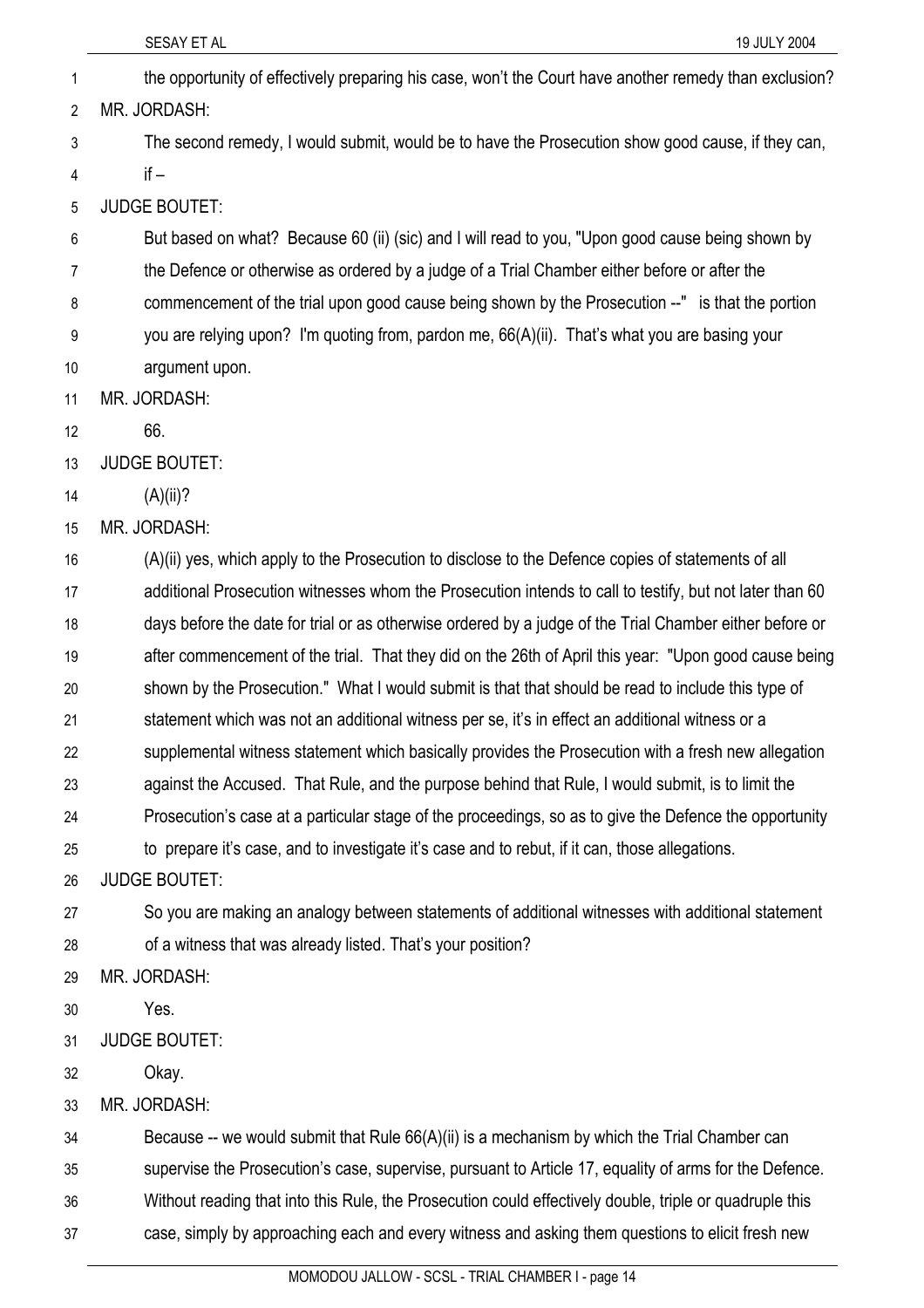allegations. If this were to happen in relation to every witness, this case could, without exaggeration, double and that's why I would invite this Trial Chamber to exclude the evidence first of all. 1 2

But secondly, there is a bare minimum to characterise this supplemental statement as fresh allegations and read into Rule 66(A)(ii) the good cause clause and oblige the Prosecution to show good cause. And the reason why that is important, if Your Honours decide not to exclude this evidence, is that we can, or I should say the Trial Chamber can supervise what is going on with the Prosecution's investigation. Why is it witnesses suddenly announcing new allegations, and the Defence are quite concerned about this, particularly in relation to this witness, because as Your Honours will see from the final paragraph, the witness describes Mr. Sesay wearing full military uniform. A coincidence perhaps, but the same point was put to a witness last week by each and every Defence advocate here. The point being that the description of attacks in Kondembaia was carried out by men in military uniform. We would say, certainly Mr. Sesay says that they were AFRC and not the RUF and nothing to do with him. 4 5 6 7 8 9 10 11 12 13 14

15

3

Now, I don't think any higher than a coincidence, but there is a real possibility, unless the Prosecution are put to task either by excluding the evidence, or by obliging them to show good cause, that as this trial progresses, the case against the Defence is tailored advertently or inadvertently, and I do not accuse the Prosecution of doing so, but there is a real risk that when they approach their witnesses for a second or third or a fourth time, knowing precisely or more precisely what it is the Defence case is as we progress, that those witnesses subsequently approached then provide evidence which rebut those Defence submissions. The Defence points ways to previous [Inaudible] 16 17 18 19 20 21 22

23 JUDGE BOUTET:

24 25 26 27 28 29 30 But don't you think this is a subject matter for public cross-examination to try to bring these facts out when you do cross-examined these witnesses, and seek to clarify that matter? This is a suggestion that have been made by the Prosecution as an example. I'm not saying it is, but to follow up on your example, don't you think it would be quite proper for you and your colleagues to exploit that and try to find out what it is that happened? If it is indeed a true recollection of that witness or a suggestion that has been planted in their mind by the Prosecution, I mean, this is in my view, quite proper a field for cross-examination.

31 JUDGE THOMPSON:

32 33 34 35 36 37 Yes, I would like to strengthen what my learned brother has said that I would have thought that perhaps the greatest weapon against this trend, as you put it -- you submit that this would seem, from what you were saying, to be a standard prosecutorial technique. I thought you put it as high as that. You're not saying that this is just isolated, and, if it is, then it's so difficult for the Court to say that if the Prosecution in exercise of their autonomy feel that there are some -- their investigation need some kind of confirmation or clarification, it would not be for this Court to want to block the use of some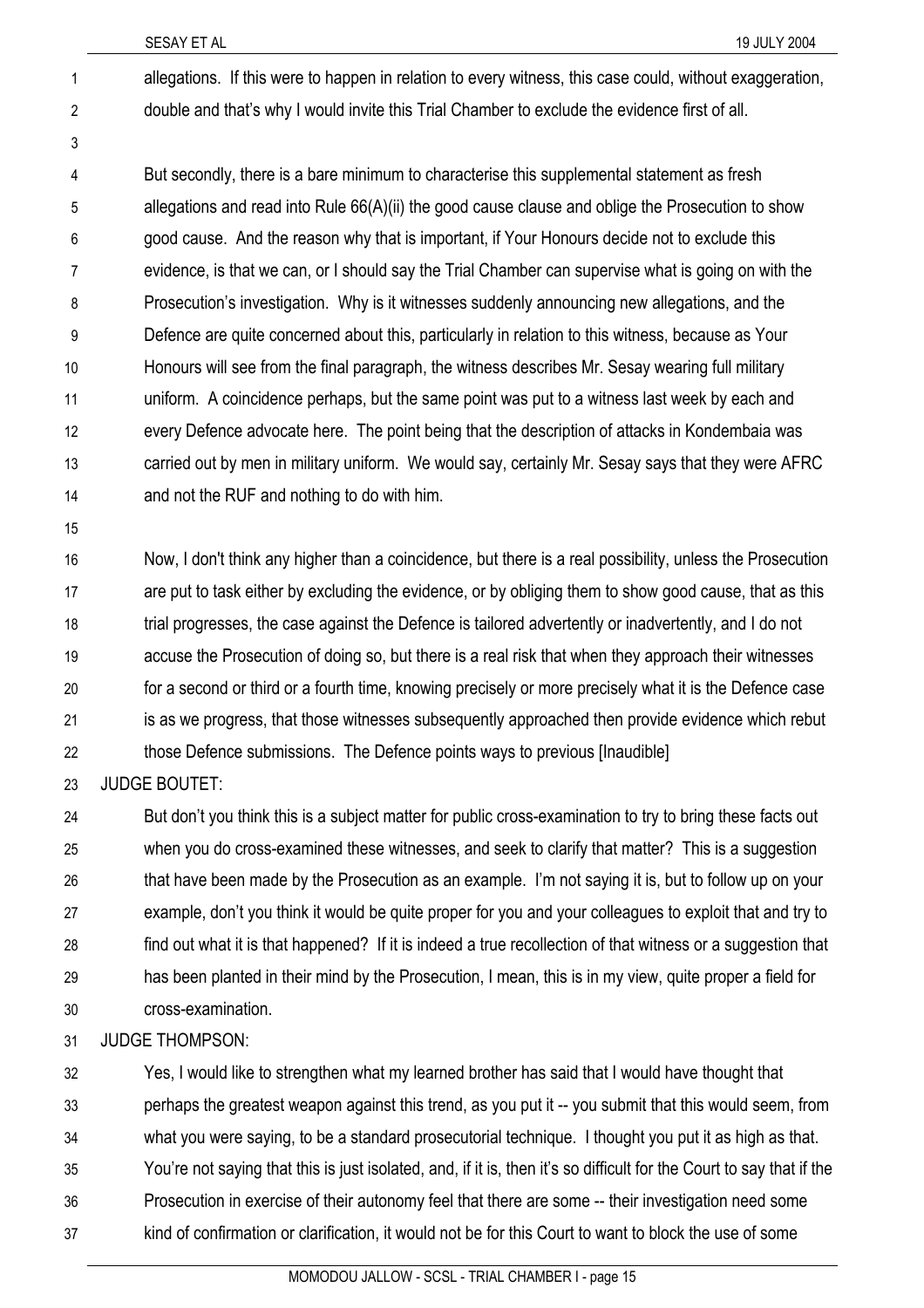| 1  | legitimate prosecutorial strategy, but at the same time, under the good cause concept, the Court can  |
|----|-------------------------------------------------------------------------------------------------------|
| 2  | say, "Look, we think you've gone too far." But complementing this supervisory role of the Court, is   |
| 3  | the powerful weapon of cross-examination which can really seek to prove that these supplemental       |
| 4  | statements or evidence should not be given as against the original statements any high probative      |
| 5  | value.                                                                                                |
| 6  | MR. JORDASH:                                                                                          |
| 7  | The Defence have two protections, I would submit. [Microphone not activated] which is if Your         |
| 8  | Honours wishes to supervise the good cause. We don't know what was going on when the                  |
| 9  | Prosecution saw the witnesses because there is no indication on the supplemental statement what       |
| 10 | questions were asked of this witness. We have not been provided with any notes from the               |
| 11 | investigator, any questions that the investigator asked. We simply have -                             |
| 12 | <b>JUDGE THOMPSON:</b>                                                                                |
| 13 | Now, do we have any evidence as to know whether it was the witnesses themselves who volunteered       |
| 14 | this clarification or it was as a result of prosecutorial prompting?                                  |
| 15 | MR. JORDASH:                                                                                          |
| 16 | Certainly.                                                                                            |
| 17 | <b>JUDGE THOMPSON:</b>                                                                                |
| 18 | We don't have it.                                                                                     |
| 19 | MR. JORDASH:                                                                                          |
| 20 | And whilst cross-examination --                                                                       |
| 21 | <b>MR. PRESIDENT:</b>                                                                                 |
| 22 | Mr. Jordash, you know, I'm sure you've made your point sufficiently. I would like to hear the         |
| 23 | Prosecution on this matter.                                                                           |
| 24 | MR. JORDASH:                                                                                          |
| 25 | Certainly.                                                                                            |
| 26 | MR. PRESIDENT:                                                                                        |
| 27 | I would like to hear the Prosecution on this matter to reply to what you have raised as objections,   |
| 28 | unless you want to continue because we shall not be here for a whole day. But I am very interested in |
| 29 | hearing from the Prosecution.                                                                         |
| 30 | MR. JORDASH:                                                                                          |
| 31 | I think I have covered my submissions. Thank you.                                                     |
| 32 | <b>MR. PRESIDENT:</b>                                                                                 |
| 33 | All right.                                                                                            |
| 34 | (Pages 1 to 16 by Momodou Jallow)                                                                     |
| 35 |                                                                                                       |
| 36 |                                                                                                       |
| 37 |                                                                                                       |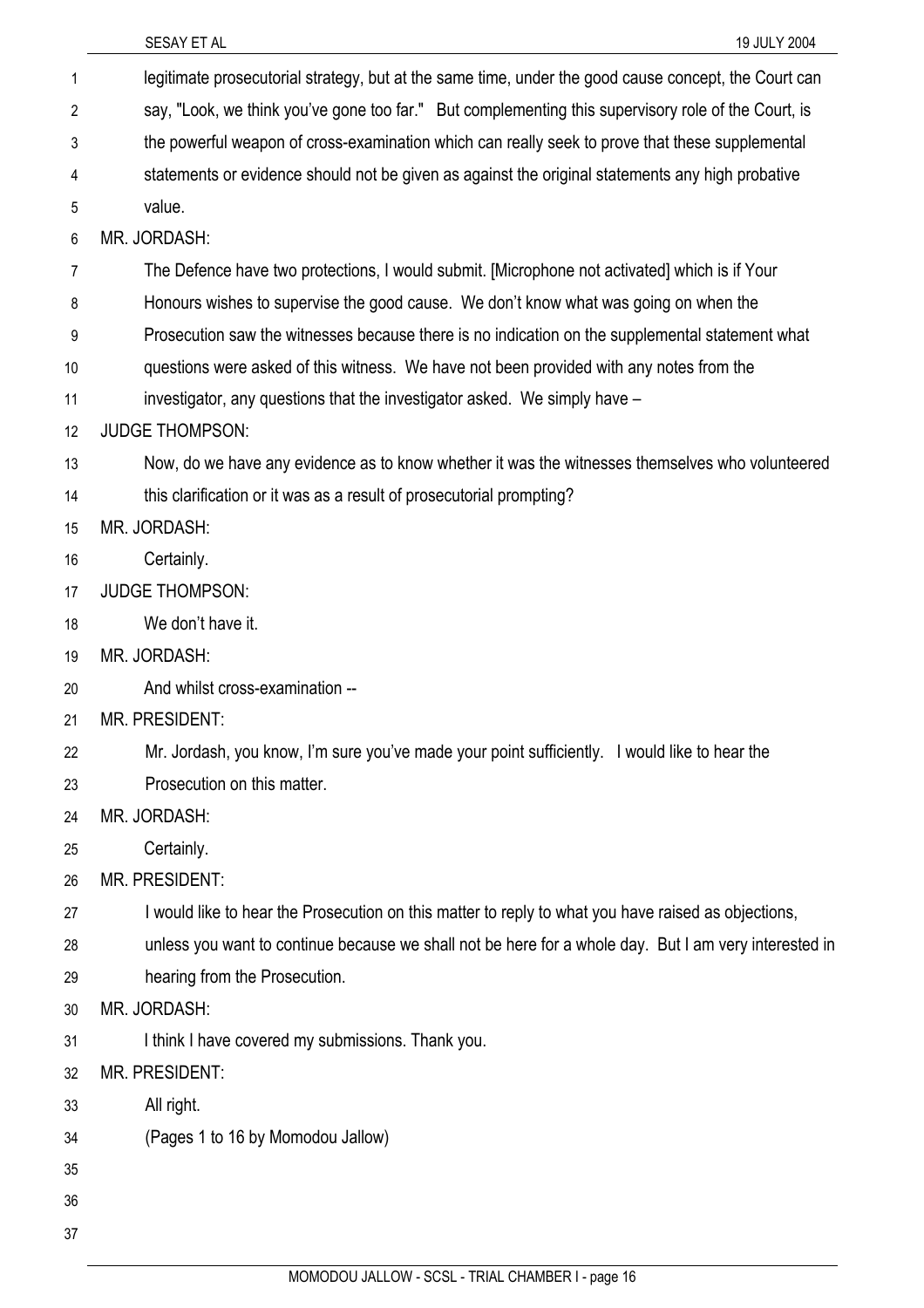1 [11.30]

2 MR. O'SHEA:

3 Your Honours, I'd just like to indicate that we have something to add to this and I believe that

4 Mr. Brown does as well.

5 JUDGE THOMPSON:

6 Learned Counsel, since this is a subject that's detaining us more than we anticipated, and we also

7 have a sensitivity for judicial economy, as you do, if it's -- if it's -- if whatever you want to submit is

8 generally and specifically in line with what Mr. Jordash has said, why not adopt? Except if there is

9 something new which might shed some light on the debate that has been going on, the discussion,

10 11 perhaps in the interest of expedition, you can adopt and we'll reflect you on the records as adopting. MR. O'SHEA:

12 Well --

13 JUDGE THOMPSON:

14 15 But if you have anything novel and interesting for us that would help the Chamber, I am pretty sure the Presiding Judge would not be averse to --

16 MR. O'SHEA:

17 18 Well, it's in Your Honours' judgment as to whether what we say is novel and interesting, but with the greatest of respect --

19 JUDGE THOMPSON:

20 21 22 23 24 25 26 27 No, I wasn't suggesting that, I'm only saying that if -- if what you are going to say more or less would be consistent generally and specifically with what Mr. Jordash has said, perhaps in the interest of time, and this is a question of time, one would expect in the tradition of the profession to adopt and probably add whatever small new point you want to add. I mean, I am not in anyway trying to apply the guillotine here. I don't think we do that here; the Presiding Judge doesn't do that. It's just to remind us that we are sensitive to the issue. We are familiar with Rule 66; we are familiar with Article 17; these are not new issues. They have been cropping up since we started and so now we are fully sensitised. Unless there is something new and novel --

28 MR. O'SHEA:

29 Well, I can assure Your Honours that each and every time I decide whether to stand up or not, I

30 exercise my professional judgment as to whether anything needs to be added. Your Honours may

31 ultimately disagree with my analysis, but the -- each and every one of these Accused have the right to

32 be heard which Your Honours fully acknowledge of course.

33 JUDGE THOMPSON:

34 Point is taken.

35 MR. PRESIDENT:

36 37 This said, I think you've taken note of what -- of what my learned colleague, you know, has said, it is pertinent, I mean, if you think you have anything to add to the arguments which have been presented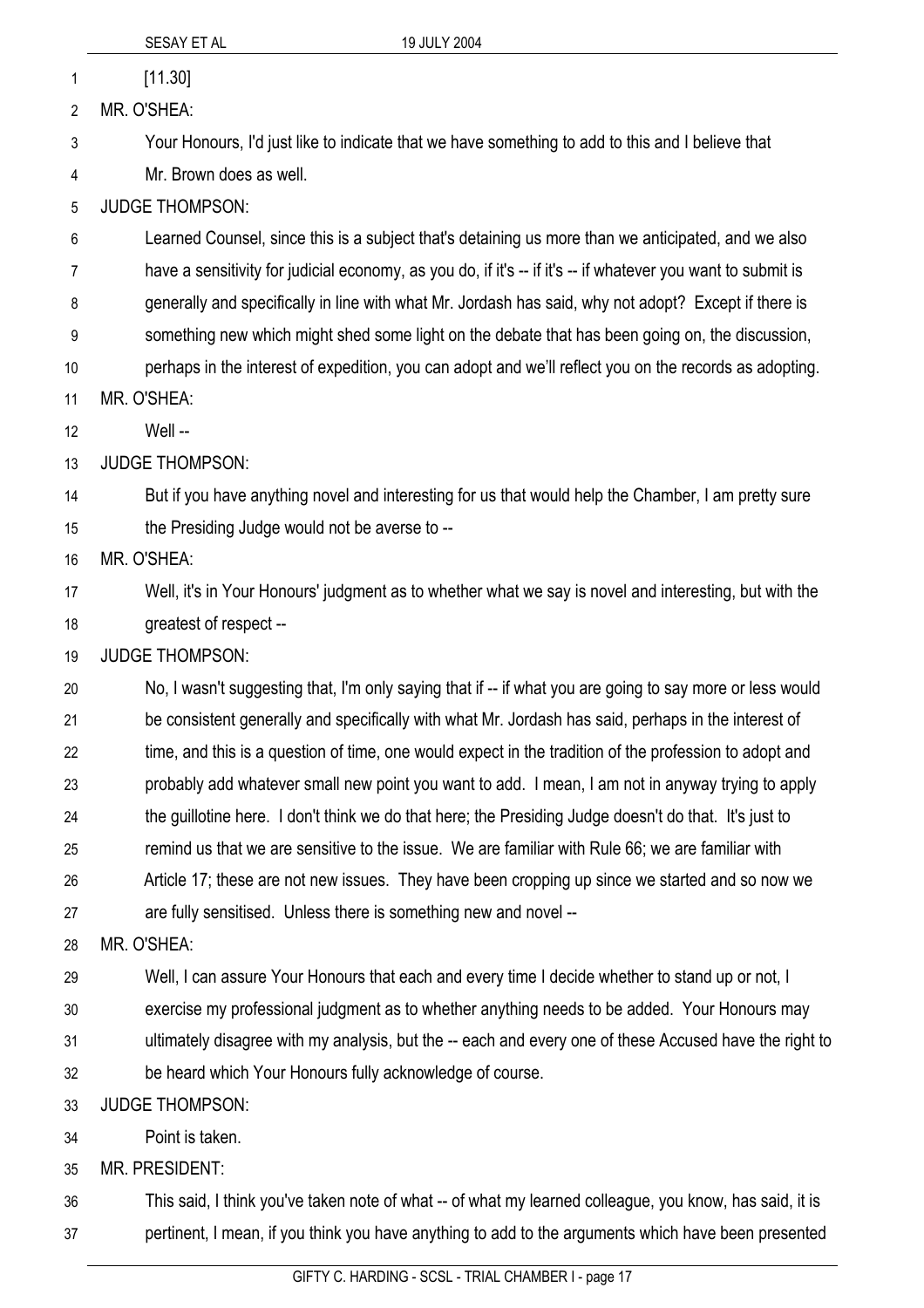|    | SESAY ET AL<br>19 JULY 2004                                                                                |  |
|----|------------------------------------------------------------------------------------------------------------|--|
| 1  | at length by your learned brother Mr. Jordash, Mr. O'Shea, you can do that and we move ahead. Do           |  |
| 2  | you have any -- anything to add to this, please?                                                           |  |
| 3  | MR. O'SHEA:                                                                                                |  |
| 4  | I do. The reason why I stood up of course is because of Ms. Taylor's point about wishing to hear us        |  |
| 5  | all before she responds. I think it would be more appropriate for Mr. Brown to speak first.                |  |
| 6  | MR. PRESIDENT:                                                                                             |  |
| 7  | All right, Mr. Brown.                                                                                      |  |
| 8  | MR. BROWN:                                                                                                 |  |
| 9  | Now, my colleague, in conjunction with the Bench, has raised the Bar to novel, interesting and             |  |
| 10 | concise. And, I have two points that I think are relevant and helpful, the other standards are perhaps     |  |
| 11 | beyond my abilities. But one is to respond to one comment from the Bench which related to cross-           |  |
| 12 | examination which is certainly fair to point out as one of the tools of which the Accused is to be         |  |
| 13 | defended. But I think -- but the Court is right to point out that my colleague, Mr. Jordash has spoken     |  |
| 14 | eloquently and effectively. But the question of cross-examination warrants or requires us to keep in       |  |
| 15 | mind that not one advocate in this room from what I've seen, and I suspect never in the past with          |  |
| 16 | respect to any of the Court's participation as -- why would any of us stand up to cross-examine a          |  |
| 17 | witness without adequate investigation and having thought through the implications of that witness's       |  |
| 18 | testimony? That is, what may not be apparent to those who are not in this arena is that for virtually      |  |
| 19 | every moment spent on cross, there are hours, days, weeks spent in preparation. And to the extent          |  |
| 20 | that there is a pattern that manifests itself on both 060 and 064, the issue of new allegations            |  |
| 21 | concerning in each case a discrete crime not previously mentioned by that witness.                         |  |
| 22 |                                                                                                            |  |
| 23 | The issue of our opportunity to effectively use cross-examination is raised and that is why, as            |  |
| 24 | advocates, it's our first job to seek that prophylactics, that protection, which can come only from the    |  |
| 25 | Court with this understanding of equality of arms in Article 17. So I wanted to make it clear that while I |  |
| 26 | share the Court's belief in the utility of cross-examination, cross-examination without time when the      |  |
| 27 | context of being confronted with constant surprise, is different from cross-examination when adequate      |  |
| 28 | time for preparation is there.                                                                             |  |
| 29 | <b>JUDGE THOMPSON:</b>                                                                                     |  |
| 30 | Counsel, I take the point that effective cross-examination, effective investigation, is in fact a          |  |
| 31 | prerequisite for effective cross-examination.                                                              |  |
| 32 | MR. BROWN:                                                                                                 |  |

- 33 Yes, Your Honour.
- 34 JUDGE THOMPSON:
- 35 I take that point.

36 MR. PRESIDENT:

37 And that when -- and that when facts spring *ex improvisor*, you need time to cross-examine, you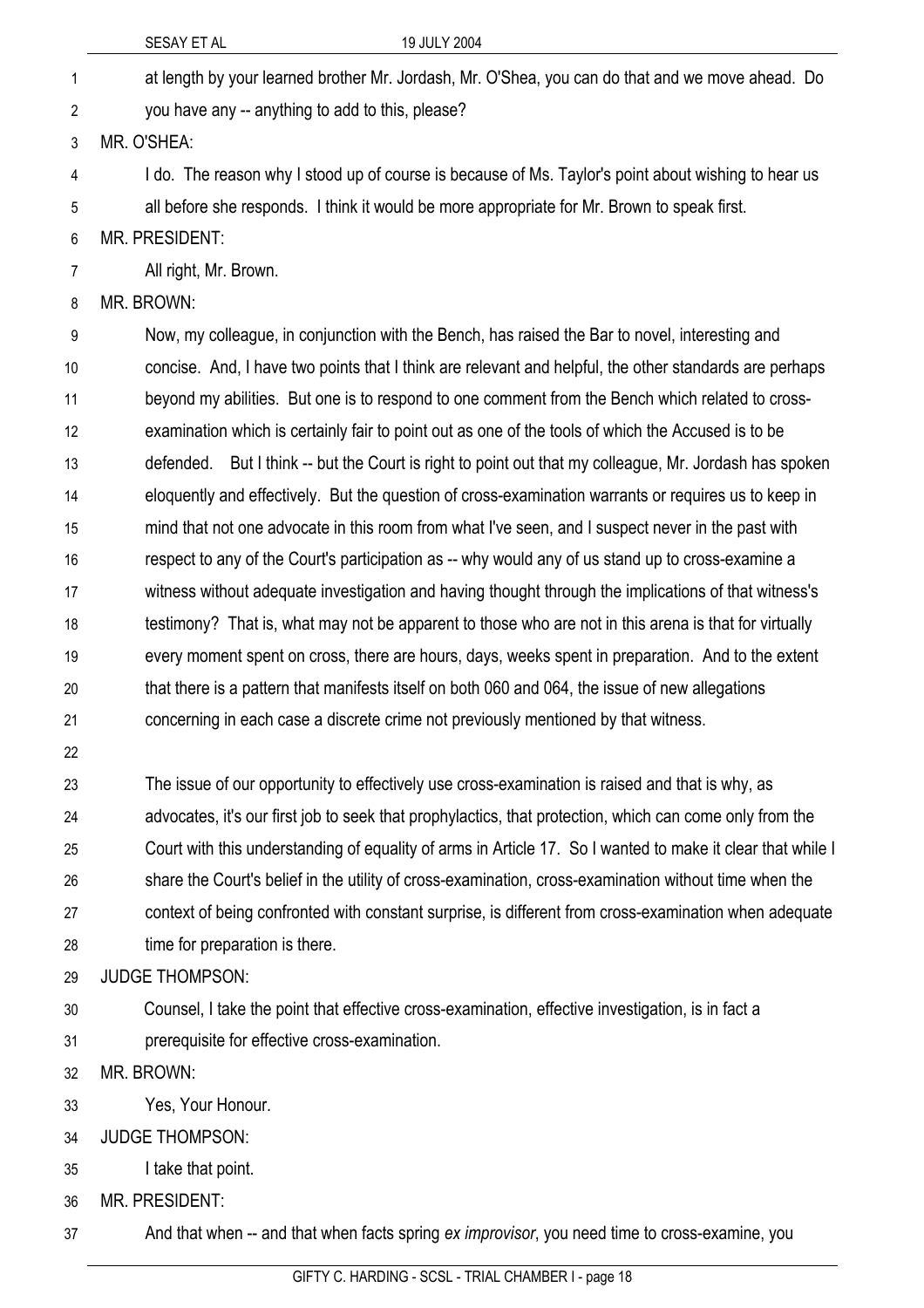shown by the Prosecution."

|    | SESAY ET AL<br>19 JULY 2004                                                                                |
|----|------------------------------------------------------------------------------------------------------------|
| 1  | know.                                                                                                      |
| 2  | MR. BROWN:                                                                                                 |
| 3  | Especially when the Court has set out for us a -- excuse the phrase "road map" because that's a            |
| 4  | political phrase -- but, I mean, a guide post, and structures designed to allow the Prosecution to do its  |
| 5  | job but us to have an adequate opportunity. And I think what we are concerned about and the                |
| 6  | reason, despite the Court's concern about economy which we respect, that we press this point now is        |
| 7  | that the two may not be a pattern but it certainly is prologged to be a pattern. And we are concerned      |
| 8  | that this be addressed now, both as to these specific witnesses and also as to what is to come. No         |
| 9  | one would suggest that our adversary should stop interviewing witnesses; it's their job to do that, nor    |
| 10 | do they stop disclosing to us the fruits of those.                                                         |
| 11 | <b>JUDGE THOMPSON:</b>                                                                                     |
| 12 | And particularly, because there is a continuing obligation.                                                |
| 13 | MR. BROWN:                                                                                                 |
| 14 | Absolutely.                                                                                                |
| 15 | <b>JUDGE THOMPSON:</b>                                                                                     |
| 16 | So the question is that we are really treading a very delicate boundary between permissibility and         |
| 17 | impermissibility.                                                                                          |
| 18 | MR. BROWN:                                                                                                 |
| 19 | Absolutely.                                                                                                |
| 20 | <b>JUDGE THOMPSON:</b>                                                                                     |
| 21 | And this is why the Bench ought to be very careful to know at what point to intervene and enforce the      |
| 22 | good cause clause and concept.                                                                             |
| 23 | MR. BROWN:                                                                                                 |
| 24 | Exquisite is a term I would apply to describe the level of chaos. I will forego the temptation to respond  |
| 25 | to the Court's characterisation of exclusion as a particularly American remedy. Perhaps we'll have a       |
| 26 | chance to talk about that another day.                                                                     |
| 27 | <b>MR. PRESIDENT:</b>                                                                                      |
| 28 | Yes, Mr. O'Shea.                                                                                           |
| 29 | MR. O'SHEA:                                                                                                |
| 30 | Yes, Your Honours, I'm grateful for the opportunity to be heard on this point.                             |
| 31 |                                                                                                            |
| 32 | I'd like to make a submission with regard to Rule 66 of the Rules. Rule 66A(i) and (ii), the relevant      |
| 33 | portion which one of Your Honours have read out earlier being that, "Continuously disclose to the          |
| 34 | Defence copies of the statements of all additional prosecutor witnesses whom the Prosecutor intends        |
| 35 | to call to testify but not later than 60 days before the date of trial, or as otherwise ordered by a Judge |
| 36 | of the Trial Chamber either before or after the commencement of the trial, upon good cause being           |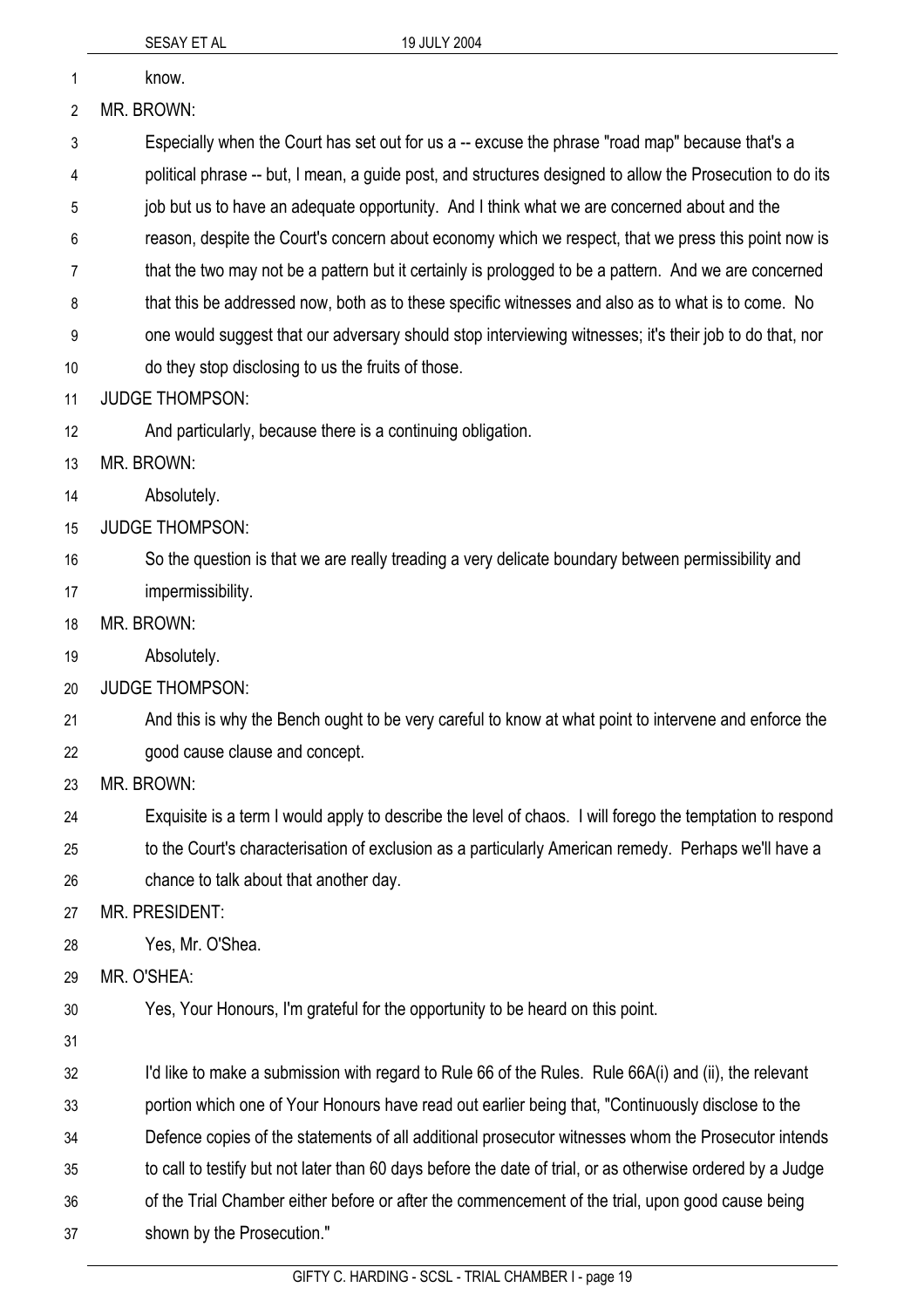|    | 19 JULY 2004<br>SESAY ET AL                                                                               |
|----|-----------------------------------------------------------------------------------------------------------|
| 1  | Now, what I'd like to draw to Your Honours attention is that in the decision of this Trial Chamber in the |
| 2  | case of Norman, Fofana and Kondewa, which was delivered on the 16th of July 2004, Your Honours            |
| 3  | said this in its decision, entitled decision --                                                           |
| 4  | <b>JUDGE THOMPSON:</b>                                                                                    |
| 5  | Paragraph?                                                                                                |
| 6  | MR. O'SHEA:                                                                                               |
| 7  | This is Paragraph 23 of the decision of this Trial Chamber, where Your Honours stated that "Any           |
| 8  | statement or declaration made by a witness in relation to an event which is witnessed or recorded in      |
| 9  | any form by an official in the course of an investigation, falls within the meaning of witness statement  |
| 10 | under Rule 66(i)."                                                                                        |
| 11 | <b>JUDGE THOMPSON:</b>                                                                                    |
| 12 | Yes.                                                                                                      |
| 13 | MR. O'SHEA:                                                                                               |
| 14 | It is therefore my respectful submission that these supplemental statements clearly fall within the       |
| 15 | parameters of that meaning and 66(i) and (ii) accordingly.                                                |
| 16 |                                                                                                           |
| 17 | In my respectful submission what the Prosecution has done in this case and what they have been            |
| 18 | doing throughout this trial so far, is not seeking leave from Your Honours and not attempting to show     |
| 19 | good cause why they should come out with these additional statements at such a late stage. This           |
| 20 | Rule is different from the rule in the Statute for Rwanda. So while the jurisprudence of Rwanda is still  |
| 21 | relevant, it is not on par, and in this particular case it would be my submission that each and every     |
| 22 | time the Prosecution wishes to put forward one of these supplemental statements, they must first          |
| 23 | seek leave from Your Honours showing good cause why they should. It may be that they are able to          |
| 24 | do so. But they must follow that procedure, because as things stand at the moment, they are in non-       |
| 25 | compliance with the Rules, and I would suggest, in a manner which is prejudicial to the Accused.          |
| 26 | <b>JUDGE BOUTET:</b>                                                                                      |
| 27 | Which rules are you talking about?                                                                        |
| 28 | MR. O'SHEA:                                                                                               |
| 29 | Which rules are they in non-compliance with?                                                              |
| 30 | <b>JUDGE BOUTET:</b>                                                                                      |
| 31 | That's right.                                                                                             |
| 32 | MR. O'SHEA:                                                                                               |
| 33 | Well, in my submission, they are in non-compliance with Rule 66.                                          |
| 34 | <b>JUDGE BOUTET:</b>                                                                                      |
| 35 | $A(ii)$ ?                                                                                                 |
| 36 | MR. O'SHEA:                                                                                               |
| 37 | $A(ii)$ .                                                                                                 |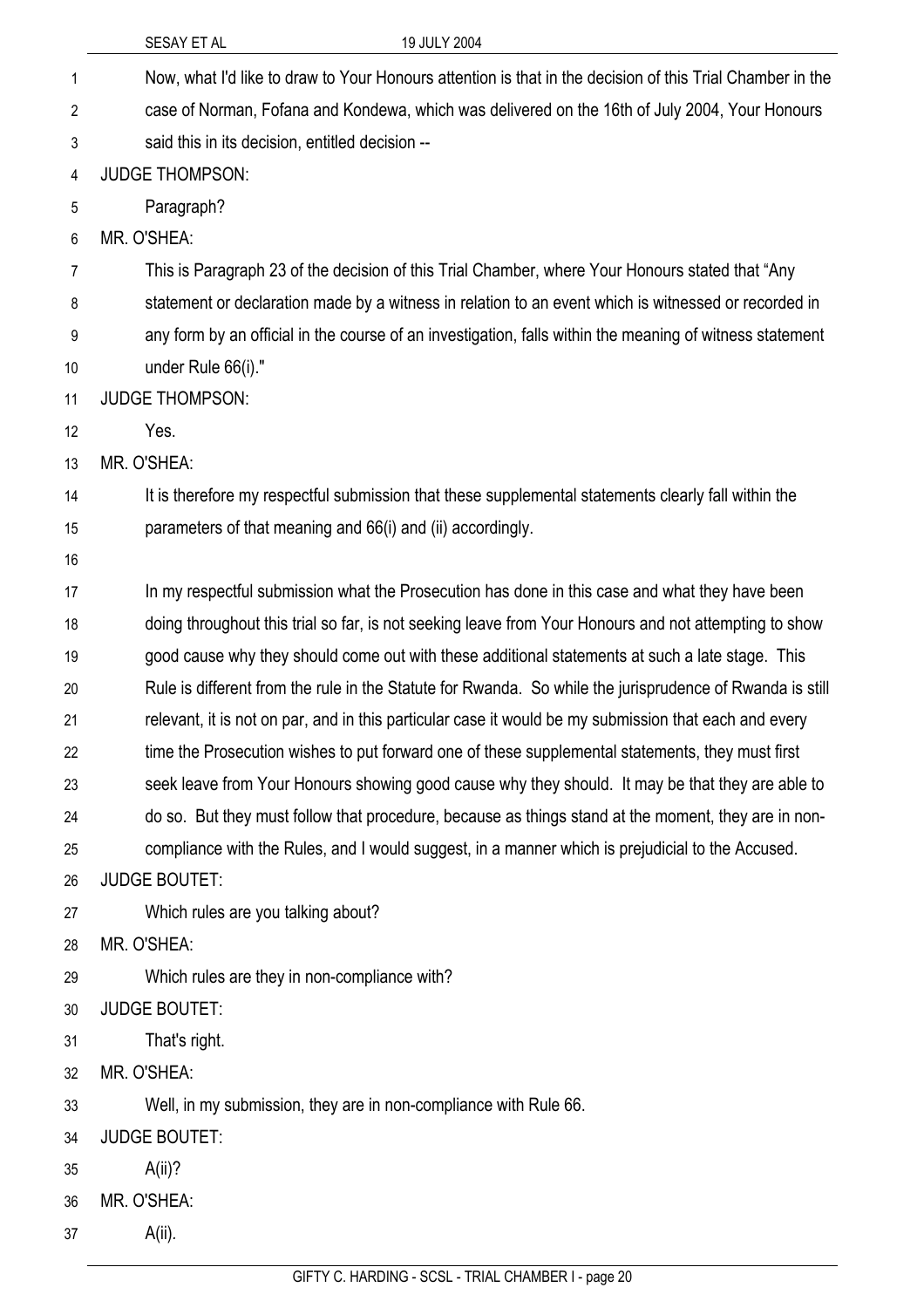| 1              | <b>JUDGE BOUTET:</b>                                                                                       |
|----------------|------------------------------------------------------------------------------------------------------------|
| 2              | So you read as well the beginning of A(ii) of "additional Prosecution witnesses" to equate to this         |
| 3              | scenario? So even though it's not an additional witness you are saying it applies to additional            |
| 4              | statement of a witness? I'm just trying to follow your reasoning.                                          |
| 5              | MR. O'SHEA:                                                                                                |
| 6              | Yes.                                                                                                       |
| $\overline{7}$ | <b>JUDGE BOUTET:</b>                                                                                       |
| 8              | Because A(ii) reads, "continuously disclose to the Defence copies of the statements of all additional      |
| 9              | Prosecution witnesses," and so on and so on. So the scenario we have here, with all due respect,           |
| 10             | doesn't seem to be encompassed in (ii), unless you convince this Bench otherwise. I'm just trying to       |
| 11             | following your reasoning.                                                                                  |
| 12             | MR. O'SHEA:                                                                                                |
| 13             | Yes.                                                                                                       |
| 14             | <b>JUDGE BOUTET:</b>                                                                                       |
| 15             | Because the good cause and leave from the Court as described in A(ii) applies, and I will concede          |
| 16             | that to all, and I quote, "statements of all additional Prosecution witnesses" obviously to witnesses that |
| 17             | the Prosecution is intending to call in addition to those that have all been listed, disclosed and so on.  |
| 18             | So that's my understanding of the import of 66 A(ii).                                                      |
| 19             | MR. O'SHEA:                                                                                                |
| 20             | Yes.                                                                                                       |
| 21             | <b>JUDGE BOUTET:</b>                                                                                       |
| 22             | While you are suggesting that the Court should read into this further that it applies to additional        |
| 23             | witnesses -- additional statements of a witness who has already been disclosed. If -- I'm just --          |
| 24             | MR. O'SHEA:                                                                                                |
| 25             | Yes.                                                                                                       |
| 26             | <b>JUDGE BOUTET:</b>                                                                                       |
| 27             | I just want to make sure that I do understand clearly your position.                                       |
| 28             | MR. O'SHEA:                                                                                                |
| 29             | Yes.                                                                                                       |
| 30             | <b>JUDGE THOMPSON:</b>                                                                                     |
| 31             | And I'd like you -- I'd like you to satisfy me too much in the same line as my brother requests. If you    |
| 32             | characterise the statement on the reference as supplemental, supplemental to what in the context of        |
| 33             | Rule 66(A)(ii)?                                                                                            |
| 34             | MR. O'SHEA:                                                                                                |
| 35             | Yes.                                                                                                       |
| 36             | <b>JUDGE THOMPSON:</b>                                                                                     |
| 37             | Supplemental to what?                                                                                      |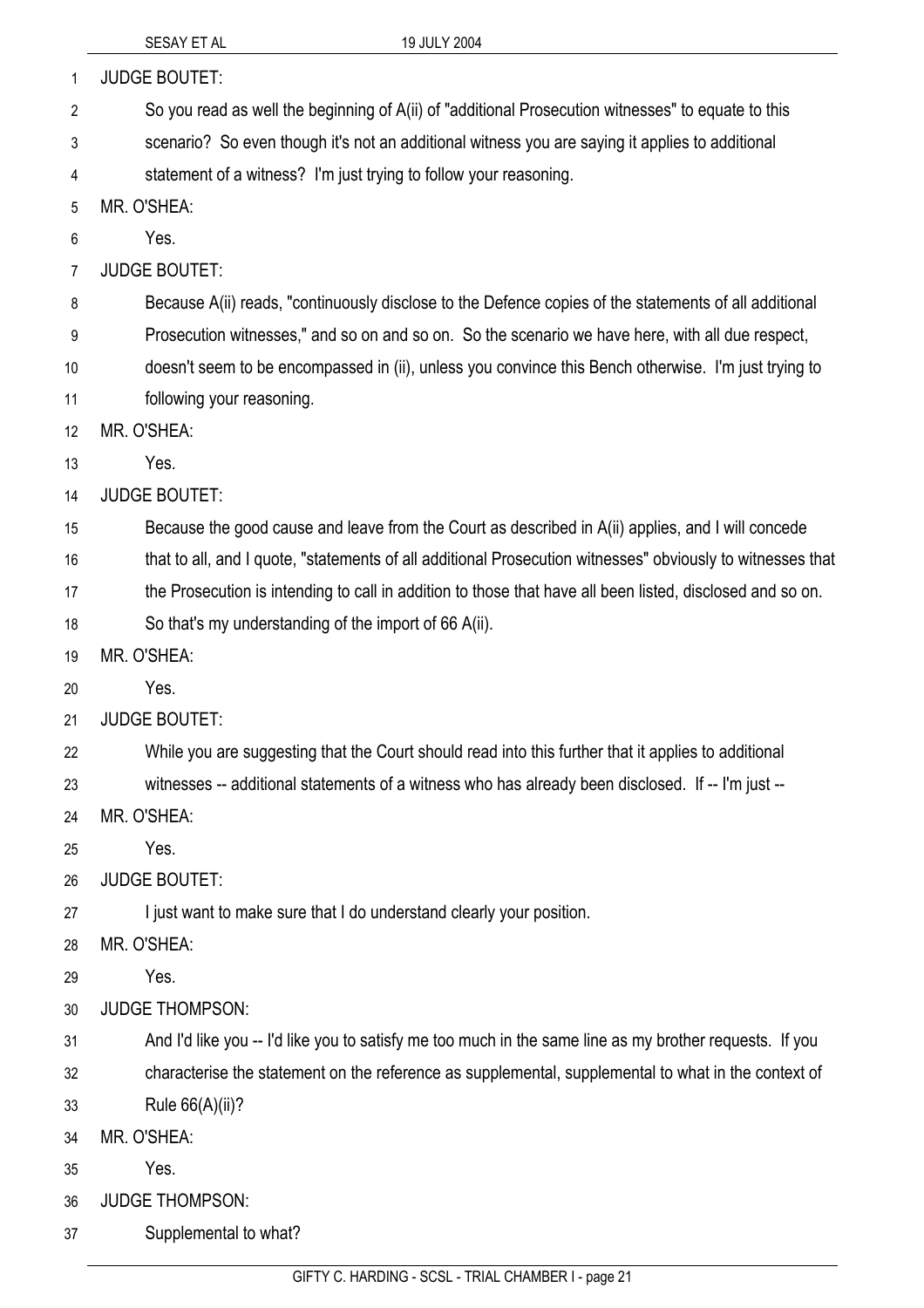MR. O'SHEA: 1

Yes, I -- 2

3 JUDGE THOMPSON:

4 Is it supplemental to a statement that -- of a witness that the Prosecution intends to call to testify at

5 the trial? If that is the correct analysis or perception, then the concept of good cause does not apply

6 to those statements.

7 MR. O'SHEA:

8 Well, Your Honours --

- 9 JUDGE THOMPSON:
- 10 Am I right in that?
- 11 MR. O'SHEA:

12 Your Honours, I am certainly grateful for the direction on 66(ii) --

13 JUDGE THOMPSON:

14 Yes.

15 MR. O'SHEA:

16 17 18 19 -- and I do see -- I do see Your Honour's point very clearly. The *prima facie* when one reads 66*(ii)*, one is dealing with additional Prosecution witnesses. Now, that is -- that would be according to the plain meaning of 66(ii); that I accept. It would, however, be my submission -- just one moment, please, Your Honours.

20

21 22 23 24 25 26 27 28 It would, however, be my submission that these Rules need to be interpreted in the line -- in line with the ordinary rules of interpretation applied to international instruments, and the ordinary rules of interpretation of international instruments are those which are reflected in Article 31 of the Vienna Convention on the Law of Treaties of 1969. Now, while that rule applies to treaties, it is in my submission generally accepted that it is appropriate -- this is certainly reflected in the *Tadic* decision and probably other decisions. The Rule says that treaty -- and I would say any other interpreted instruments -- should be interpreted according to its ordinary meaning, in its context, and in the light of its object and purpose.

29

30 31 32 Now, unlike the rules of interpretation in England or Sierra Leone, where one starts with the ordinary meaning and only if one can't find one, one then goes to the mischief, on the international level there is no hierarchy between those three prongs of Article 31.

33 JUDGE THOMPSON:

34 Gives an attempt to synthesise the ordinary meaning rule or the golden rule with the theological or

- 35 purposive --
- 36 MR. O'SHEA:
- 37 Exactly.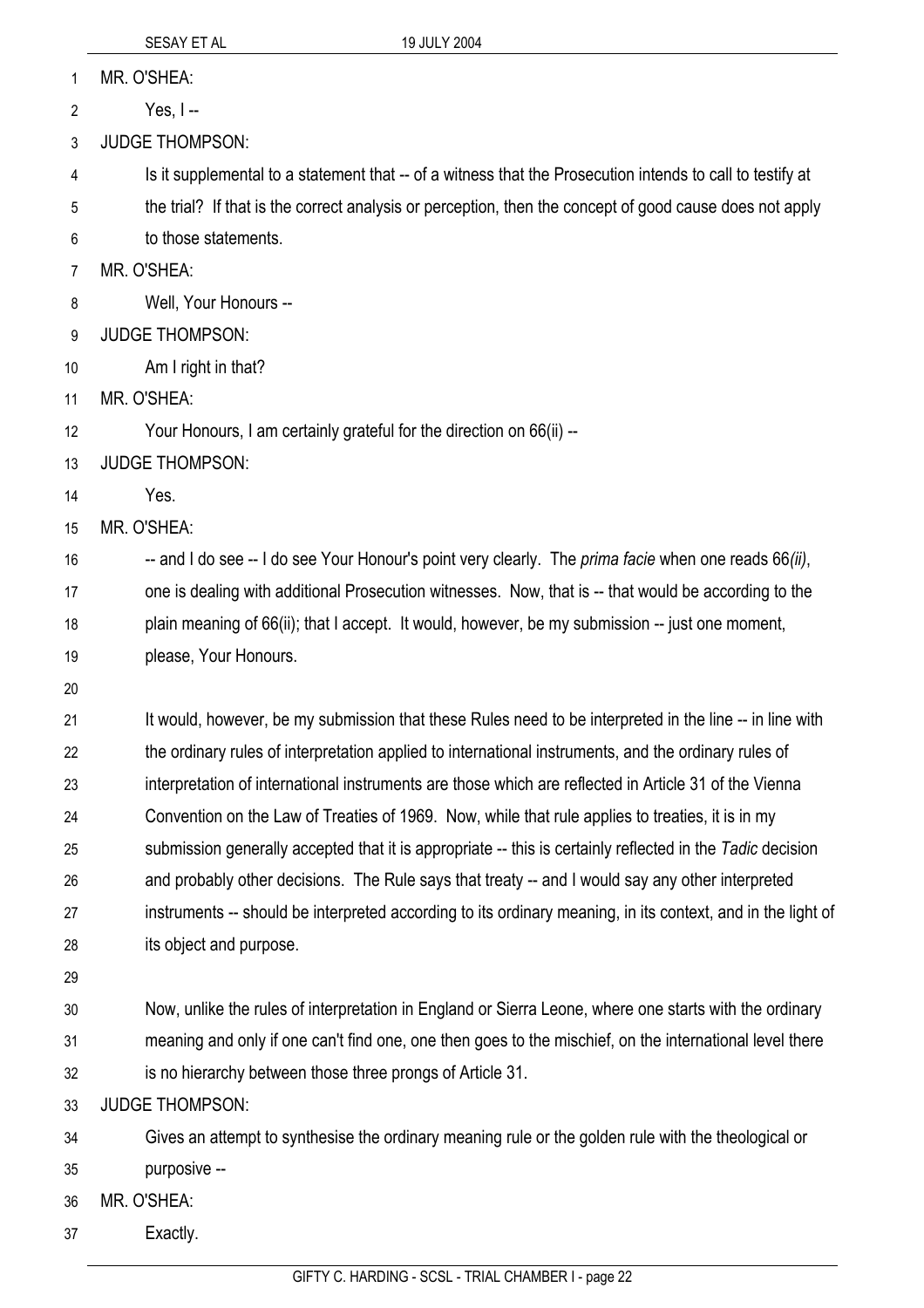| 1  | <b>JUDGE THOMPSON:</b>                                                                                     |
|----|------------------------------------------------------------------------------------------------------------|
| 2  | -- rules of interpretation. So what Article 31 of the Vienna Convention does is to bring the golden rule   |
| 3  | concept from the national system and then bring in this new concept of the purposive or theological        |
| 4  | approach to interpretation of statutes.                                                                    |
| 5  | MR. O'SHEA:                                                                                                |
| 6  | Well, in summary, Your Honour, the essence of the reasoning behind Article 31 is that in civil law         |
| 7  | jurisdictions, the theological approach has a fundamental place, whereas in common law jurisdictions       |
| 8  |                                                                                                            |
| 9  | <b>JUDGE THOMPSON:</b>                                                                                     |
| 10 | It's the golden rule.                                                                                      |
| 11 | MR. O'SHEA:                                                                                                |
| 12 | -- it's -- one refers to the golden rule or the plain meaning test. Now, it's a combination of the two as  |
| 13 | Your Honour rightly points out. Now, what I am saying is that if we go to 66(A)(i), in principle, there is |
| 14 | a basic obligation on the Prosecution to put forward all of its witness statements. That basic             |
| 15 | obligation is there. Anything outside of that, really is sort of in a way, an exception to $(A)(i)$ .      |
| 16 |                                                                                                            |
| 17 | Now, I accept that there are going to be occasions when the Prosecution are going to get statements        |
| 18 | from a witness later which they could not have foreseen, right? And the reason why I wish Your             |
| 19 | Honours still to rely on 66(ii) is because I say this is exactly the type of circumstance where one does   |
| 20 | have to apply a theological interpretation, because otherwise it would defeat the purpose of Rules (i)     |
| 21 | and (ii) read together.                                                                                    |
| 22 |                                                                                                            |
| 23 | The reason I say that is because what Mr. Jordash submitted was that in the supplemental statements        |
| 24 | there are new allegations. Now imagine if those new allegations were coming out of the mouth of a          |
| 25 | new witness. What would be the essential difference between the two situations in so far as the            |
| 26 | prejudice to the Defence? In my submission, there would be no significant difference. The prejudice        |
| 27 | to the Defence would virtually be identical in both cases. So in other words, whether those new            |
| 28 | allegations come out of from a -- the mouth of a new witness or through a supplemental statement of        |
| 29 | an existing witness, either way, they are new allegations which take us by surprise. And that is why I     |
| 30 | say that interpreting Rule 66(ii) theologically, it should be expanded beyond this plain meaning. While    |
| 31 | I fully accept Your Honour -- Your Honour's indication that on its plain meaning, this is not what we      |
| 32 | are dealing with. And I think Your Honours understand the point now.                                       |
| 33 |                                                                                                            |
| 34 | You see, what we are concerned about here is that if I may respectfully and humbly refer to practice in    |
| 35 | the International Criminal Tribunal for Rwanda, one's experience of that practice is that we -- these      |
| 36 | so-called will-say statements, in other words, supplemental statements, are the exception rather than      |

the rule. Here what we are discovering in this trial session, in this Court, is that they are becoming the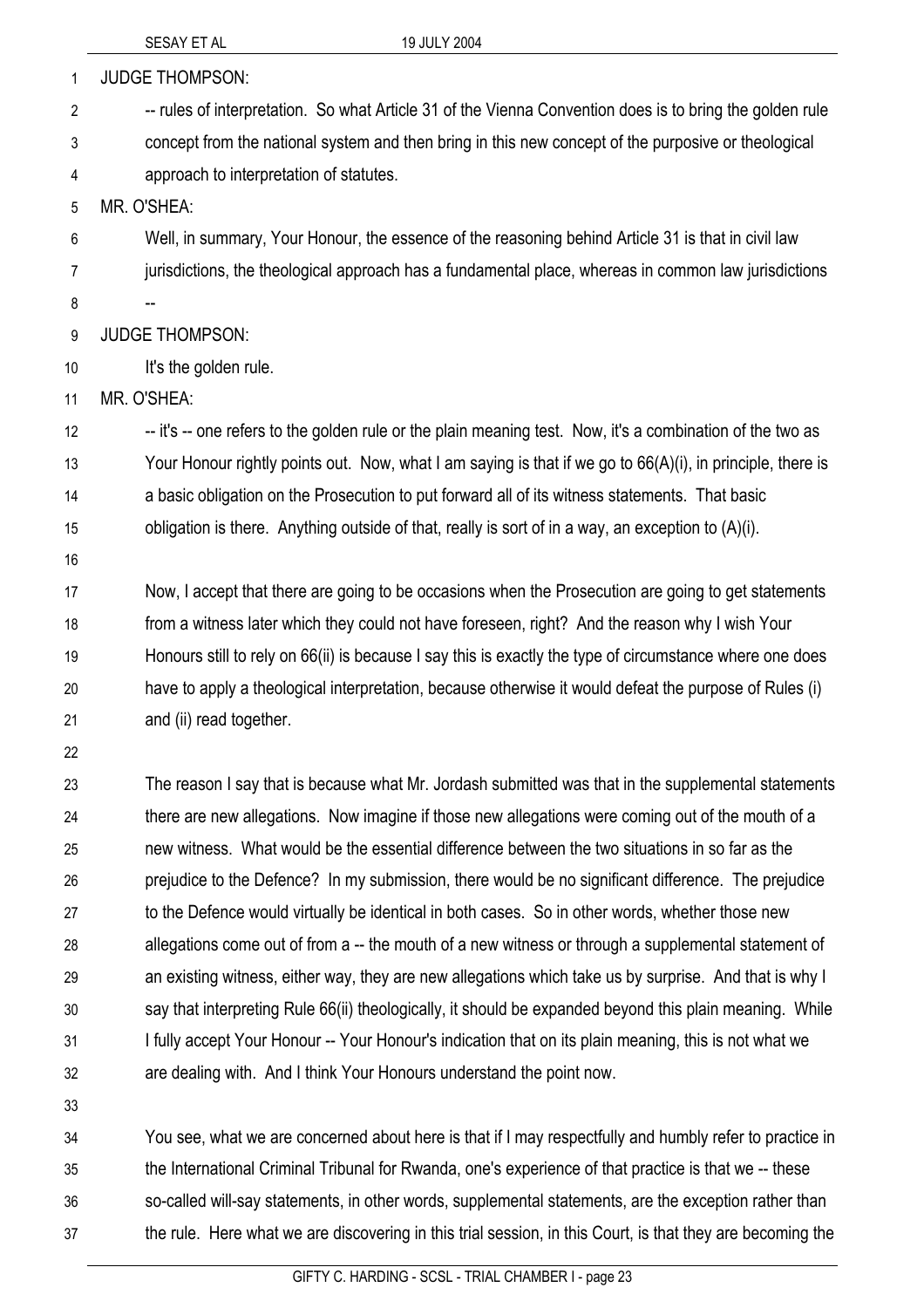|    | SESAY ET AL                                              | 19 JULY 2004                                                                                               |
|----|----------------------------------------------------------|------------------------------------------------------------------------------------------------------------|
| 1  |                                                          | rule rather than the exception, because in the case of almost every witness we've been hearing there       |
| 2  | has been a supplemental statement.                       |                                                                                                            |
| 3  |                                                          |                                                                                                            |
| 4  |                                                          | The situation we should be seeing, in my submission, we should be seeing a situation where the             |
| 5  |                                                          | Prosecution has not just interviewed a witness once, but has interviewed a witness more than once          |
| 6  |                                                          | and perhaps the witness has two or three witness statements which were compiled much earlier               |
| 7  |                                                          | which does not cause any prejudice to us. What we are seeing is the Prosecution seeing a witness           |
| 8  |                                                          | once, long ago, and then leaving it right up until closely before the witness gives the evidence --        |
| 9  | <b>JUDGE THOMPSON:</b>                                   |                                                                                                            |
| 10 |                                                          | But as I said to Mr. Jordash, we don't even know whether these witnesses are volunteering                  |
| 11 |                                                          | clarifications or additions to their original statements or whether this is being done at prosecutorial    |
| 12 | prompting.                                               |                                                                                                            |
| 13 | MR. O'SHEA:                                              |                                                                                                            |
| 14 |                                                          | Well, if Your Honours were to accept my submission that the Prosecution have to go to show good            |
| 15 |                                                          | cause, then this is a matter we can investigate. And clearly what we can say on the face of the            |
| 16 |                                                          | evidence is the Prosecution have not attempted to interview these witnesses more than once                 |
| 17 |                                                          | previously. I'm not going to motive here, but what I am saying is that the Prosecution need to be          |
| 18 |                                                          | discouraged from defeating the object of Rule 66 and the 42-day rule simply by waiting to a moment         |
| 19 |                                                          | closely before the trial to re-interview the witness. And if Your Honours accept that these are            |
| 20 |                                                          | circumstances where the Prosecution does have to go to show good cause, then the Prosecution               |
| 21 |                                                          | would have to say what procedure they've attempted. Did they attempt to interview this witness more        |
| 22 |                                                          | than once? If not, why not? Why is it that he is only being or she is only being interviewed for the first |
| 23 |                                                          | time now shortly before giving testimony? So that's essentially my point.                                  |
| 24 | <b>JUDGE THOMPSON:</b>                                   |                                                                                                            |
| 25 | Thank you, Counsel.                                      |                                                                                                            |
| 26 | MR. PRESIDENT:                                           |                                                                                                            |
| 27 | Thank you, Mr. Jordash -- Mr. O'Shea, sorry.             |                                                                                                            |
| 28 |                                                          |                                                                                                            |
| 29 | Yes, may we have a reply from the Prosecution on this -- |                                                                                                            |
| 30 | MS. TAYLOR:                                              |                                                                                                            |
| 31 | Thank you, Your Honours.                                 |                                                                                                            |
| 32 | MR. PRESIDENT:                                           |                                                                                                            |
| 33 |                                                          | -- on the facts that have been detailed and the law as has been detailed on the interpretation of Rule     |
| 34 |                                                          | 66 generally, and particularly with disclosure of new facts which are contained in this statement.         |
| 35 |                                                          |                                                                                                            |
| 36 | Yes, you have the -- you can address us on this, please. |                                                                                                            |
| 37 |                                                          |                                                                                                            |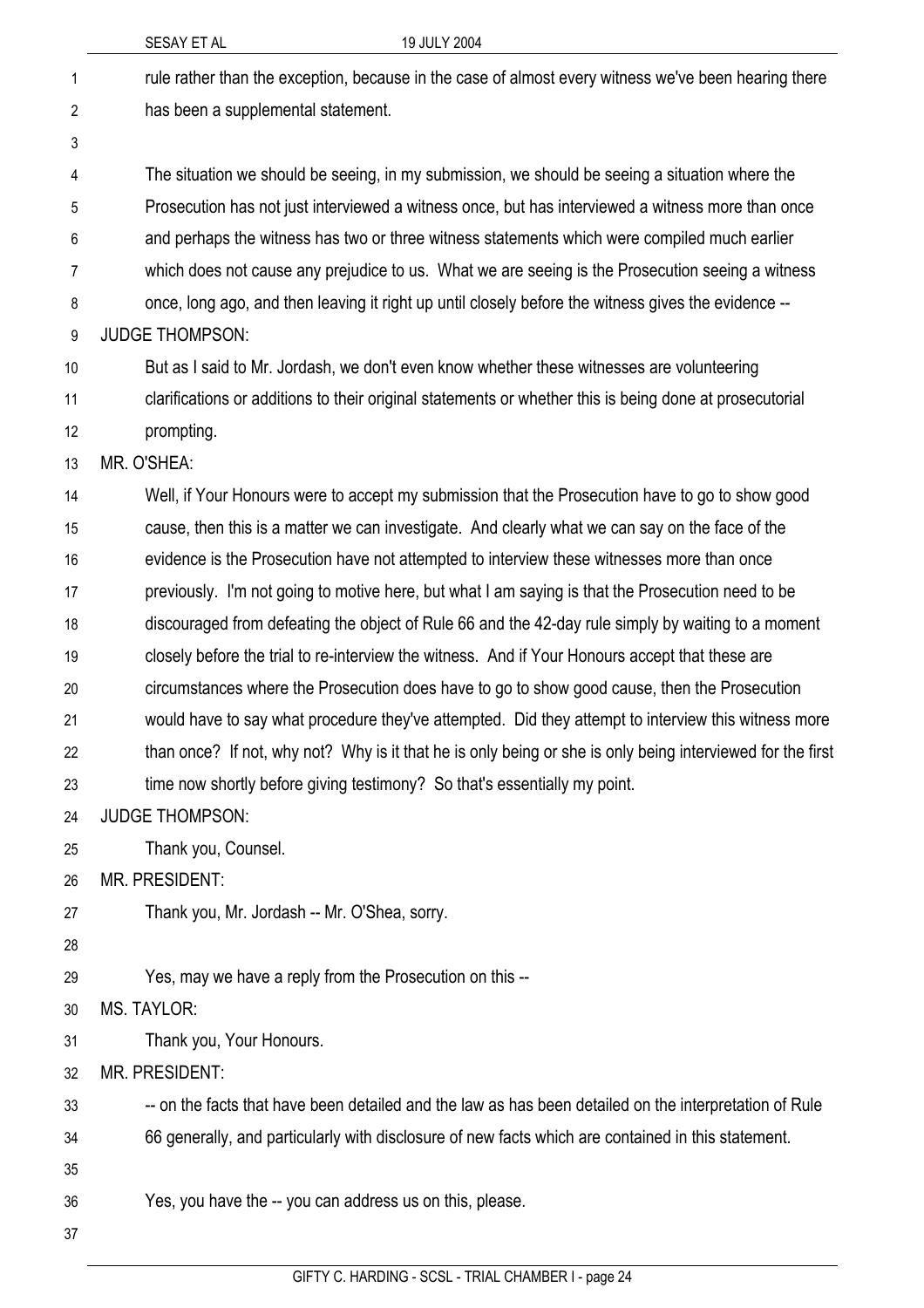| $\mathbf{1}$   | MS. TAYLOR:                                                                                                  |
|----------------|--------------------------------------------------------------------------------------------------------------|
| $\overline{2}$ | If Your Honours will look first to that statement, you will notice that in the information that is contained |
| 3              | in the heading of that document there is an item that says "date of interview", and the date of that         |
| 4              | interview here is the 16th of July 2004, that is last Friday. It says "location of the interview", which     |
| 5              | says "Special Court" and further down it says "other persons present" and it says "Counsel Alain             |
| 6              | Werner".                                                                                                     |
| $\overline{7}$ |                                                                                                              |
| 8              | My learned friends have assumed, I think what's been called a prosecution technique, that the                |
| 9              | Prosecution is continuing to interview witnesses. They, of course, have absolutely no basis for              |
| 10             | suggesting that other than the fact that in two cases of the witnesses that have been listed for trial       |
| 11             | during -- for testimony during this first session of trial, there have been supplemental statements          |
| 12             | within the 42 -- day period.                                                                                 |
| 13             |                                                                                                              |
| 14             | What I say to Your Honours is that it is a perfectly proper practice to prosecuting counsel to meet with     |
| 15             | witnesses a week before they give their evidence to explain to them the process by which the                 |
| 16             | Prosecution will call them, the fact that they must answer questions put to them by prosecuting              |
| 17             | counsel, by Defence counsel, by Your Honours, to explain to them the entire process through which            |
| 18             | their evidence will be heard. And there is absolutely nothing improper in the Prosecution doing that.        |
| 19             | It is common in international jurisdictions, it is common in domestic jurisdictions.                         |
| 20             |                                                                                                              |
| 21             | As a result of that process, occasionally a witness will volunteer facts that until that point in time are   |
| 22             | completely unknown to the Prosecution. This does not amount to an investigation by the Prosecution,          |
| 23             | but it does put the Prosecution in a position of having previously disclosed what that witness will say      |
| 24             | and now having new information. And under Rule 66, the Prosecution has an obligation of continuous           |
| 25             | disclosure, and had the Prosecution not disclosed this within an hour of this information being given to     |
| 26             | it, then the Prosecution would have been in breach of Rule 66. So much -- it's not so much that the          |
| 27             | Prosecution should not have disclosed this, but the Prosecution is required by Rule 66 to disclose           |
| 28             | this.                                                                                                        |
| 29             |                                                                                                              |
| 30             | And before I move on from this point, my learned friend Mr. Jordash, put what he said was perhaps a          |
| 31             | co-incidence that the information contained within the supplemental statement referred to military           |
|                |                                                                                                              |

uniforms, and there'd been some cross-examination about military uniforms. As all of my learned friends to the Defence would realise, because they have received all of the witness statements, and as Your Honours will have gleaned from the witness statements that have been filed with Chambers with accordance with Your Honours order to the Prosecution to file copies to the statements one week in advance in respect of testimonies, most of the witnesses discuss what the rebels, the Junta, the RUF, however they referred to the combatants, most of them described what they were wearing. So 32 33 34 35 36 37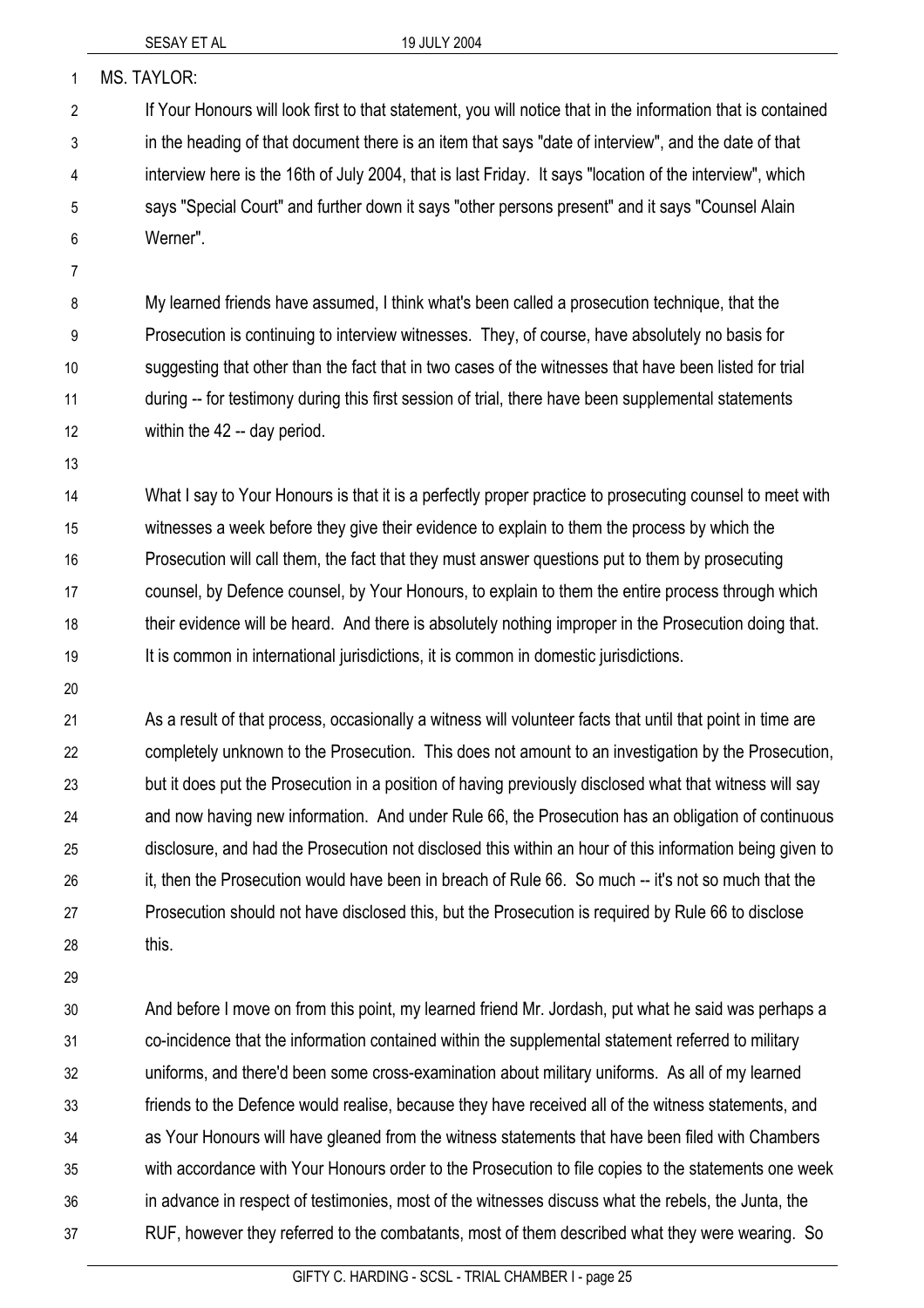|                | SESAY ET AL                                   | 19 JULY 2004                                                                                                      |
|----------------|-----------------------------------------------|-------------------------------------------------------------------------------------------------------------------|
| 1              |                                               | they can -- if there is any implicit criticism or any implicit suggestion of <i>mala fides</i> on the part of the |
| 2              |                                               | Prosecution by the suggestion that this is a coincidence, it is most strenuously rejected.                        |
| 3              |                                               |                                                                                                                   |
| 4              |                                               | In relation to Rule 66, as I have said to Your Honours, it is the Prosecution -- Prosecution's obligation         |
| 5              |                                               | under this Rule to disclose information that it gains in its possession. And as I had explained, this             |
| 6              |                                               | information was disclosed to the Defence within an hour of the Prosecution containing it.                         |
| $\overline{7}$ |                                               |                                                                                                                   |
| 8              |                                               | The interpretation which my learned friends, Mr. Jordash and Mr. O'Shea, have argued for in respect               |
| 9              |                                               | of Rule 66(A)(ii) is, with respect, not one, but is justified either by the text or by the spirit or the          |
| 10             |                                               | mischief of what this Rule is aimed at. Well, I do not wish to get into Article 31 of the Vienna                  |
| 11             | Convention on the Interpretation of Treaties. |                                                                                                                   |
| 12             |                                               |                                                                                                                   |
| 13             |                                               | Even if we accept for the purposes of argument that section, this sub-paragraph (ii) should be                    |
| 14             |                                               | interpreted not only according to its ordinary meaning, but in relation to its context and in light of its        |
| 15             |                                               | purpose, then the Prosecution is not in breach and the Prosecution has no obligation to show good                 |
| 16             |                                               | cause in respect of a supplemental statement of an existing Prosecution witness.                                  |
| 17             |                                               |                                                                                                                   |
| 18             |                                               | Your Honours issued an order of the 1st of April of this year requiring that the Prosecution file a list of       |
| 19             |                                               | witnesses and a list of exhibits by the 26th of April, and if the Prosecution was not able to put a               |
| 20             |                                               | witness on that list or an exhibit on that list, then the Prosecution will be required to show good cause         |
| 21             | pursuant to Rule 66(A)(ii).                   |                                                                                                                   |
| 22             |                                               |                                                                                                                   |
| 23             |                                               | The witness, in relation to this supplemental statement, TF1-060, was on the list of 266 witness that             |
| 24             |                                               | was filed on the 26th of April. This witness is not an additional prosecution witness. And in my                  |
| 25             |                                               | respectful submission, Rule 66(A)(ii) could not be any clearer: "Continuously disclose to the Defence             |
| 26             |                                               | copies of the statements of all additional Prosecution witnesses whom the Prosecution intends to call             |
| 27             |                                               | to testify." Not additional information, not supplemental statements, additional prosecution witnesses.           |
| 28             |                                               | TF1-060 is not an additional prosecution witness and does not fall within this sub-paragraph.                     |
| 29             |                                               |                                                                                                                   |
| 30             |                                               | I will also refer Your Honours to the decision that Your Honours handed down in the CDF matter on                 |
| 31             |                                               | Friday last, that is the 16th of July 2004, the decision on disclosure of witness statements and cross-           |
| 32             |                                               | examination, and I will take Your Honours to paragraph 27 of that decision. And in that case, Your                |
| 33             |                                               | Honours issued an order, again on the 26th of April, that a witness list needed to be filed, and Your             |
| 34             |                                               | Honours had this to say: "The Trial Chamber recalls that on 26 April 2004 the Prosecution disclosed               |
| 35             |                                               | to the Defence copies of all witness statements for witnesses they intended to call at the trial that had         |
| 36             | not already been disclosed.                   |                                                                                                                   |
| 37             |                                               |                                                                                                                   |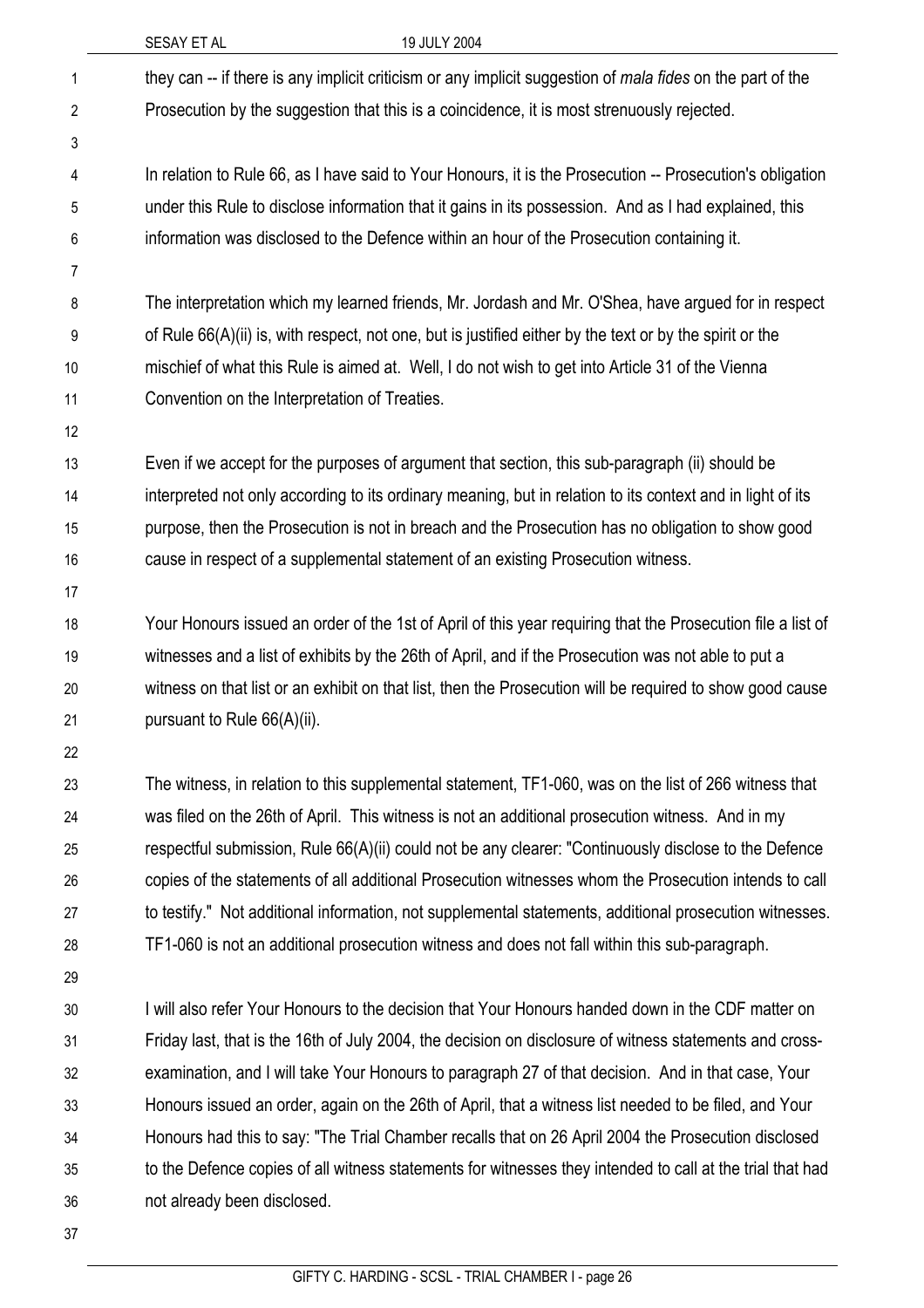| SESAY ET AL |  |  |
|-------------|--|--|
|             |  |  |

### 19 JULY 2004

| 1              | "The Prosecution, in keeping with the continuing obligation to disclose additional materials, had           |
|----------------|-------------------------------------------------------------------------------------------------------------|
| $\overline{2}$ | continued to disclose such materials prior to and during trial, in some instances up to a day before the    |
| $\mathfrak{Z}$ | witness is due to testify. The Trial Chamber does not have any evidence before it at this time that the     |
| 4              | continued disclosure of witness statements by the Prosecution has violated the disclosure rules.            |
| 5              |                                                                                                             |
| 6              | "Rule 67(D) provides that if either party discovers additional evidence that should have been               |
| 7              | produced earlier pursuant to the rules, that party should notify the other party and the Trial Chamber      |
| 8              | of the existence of such material. In circumstances where the Prosecution obtains additional                |
| 9              | evidence from a witness that is subject to disclosure, then the Prosecution is required, pursuant to this   |
| 10             | Rule, to continuously disclose this material.                                                               |
| 11             |                                                                                                             |
| 12             | "Should there be evidence however that the Prosecution has failed in its duty to prepare and disclose       |
| 13             | witness statements in accordance with these rules, the Defence should provide concrete evidence of          |
| 14             | this violation." As previously stated, there is no material before the Trial Chamber from which it may      |
| 15             | be concluded that the Prosecution is in breach of its disclosure obligations."                              |
| 16             |                                                                                                             |
| 17             | In my submission, Your Honours, except in that ruling that should the Prosecution come into material        |
| 18             | which is supplemental to the material that was served on the 26th of April of this year -- and for the      |
| 19             | purposes of this trial and the CDF trial, those dates are the same -- then the Prosecution has a            |
| 20             | continuing obligation to disclose that to the Defence, and it has done so. There is absolutely nothing      |
| 21             | in the Rules in their ordinary meaning, in their purpose or their context, which would justify a complete   |
| 22             | departure from Rule $66(A)(ii)$ to extend the rule to have $-$ the Prosecution having to show good cause    |
| 23             | when it is in possession of supplemental material that has been volunteered to it by a witness when         |
| 24             | that witness has been met by prosecuting counsel.                                                           |
| 25             | <b>JUDGE THOMPSON:</b>                                                                                      |
| 26             | And then, Counsel, Mr. O'Shea directed us to Paragraph 23 of our decision, recent decision --               |
| 27             | MS. TAYLOR:                                                                                                 |
| 28             | Yes.                                                                                                        |
| 29             | <b>JUDGE THOMPSON:</b>                                                                                      |
| 30             | -- the first sentence. Does that -- do you want to respond to that, paragraph 23, in an attempt to          |
| 31             | characterise what you served them as a statement? Does that help us? Does that provide any --               |
| 32             | <b>MS. TAYLOR:</b>                                                                                          |
| 33             | I would say that whether it's a statement, whether it's called supplemental additional clarification is not |
| 34             | the point, because there is nothing that helps, with respect to Mr. O'Shea's argument that this             |
| 35             | amounts to something that the Prosecution must show good cause for. For Mr. O'Shea to jump that             |
| 36             | hurdle, he would have to convince you that Yours Honour would have to torture the language of sub-          |
| 37             | paragraph two and somehow read, through some purpose or some context, that additional                       |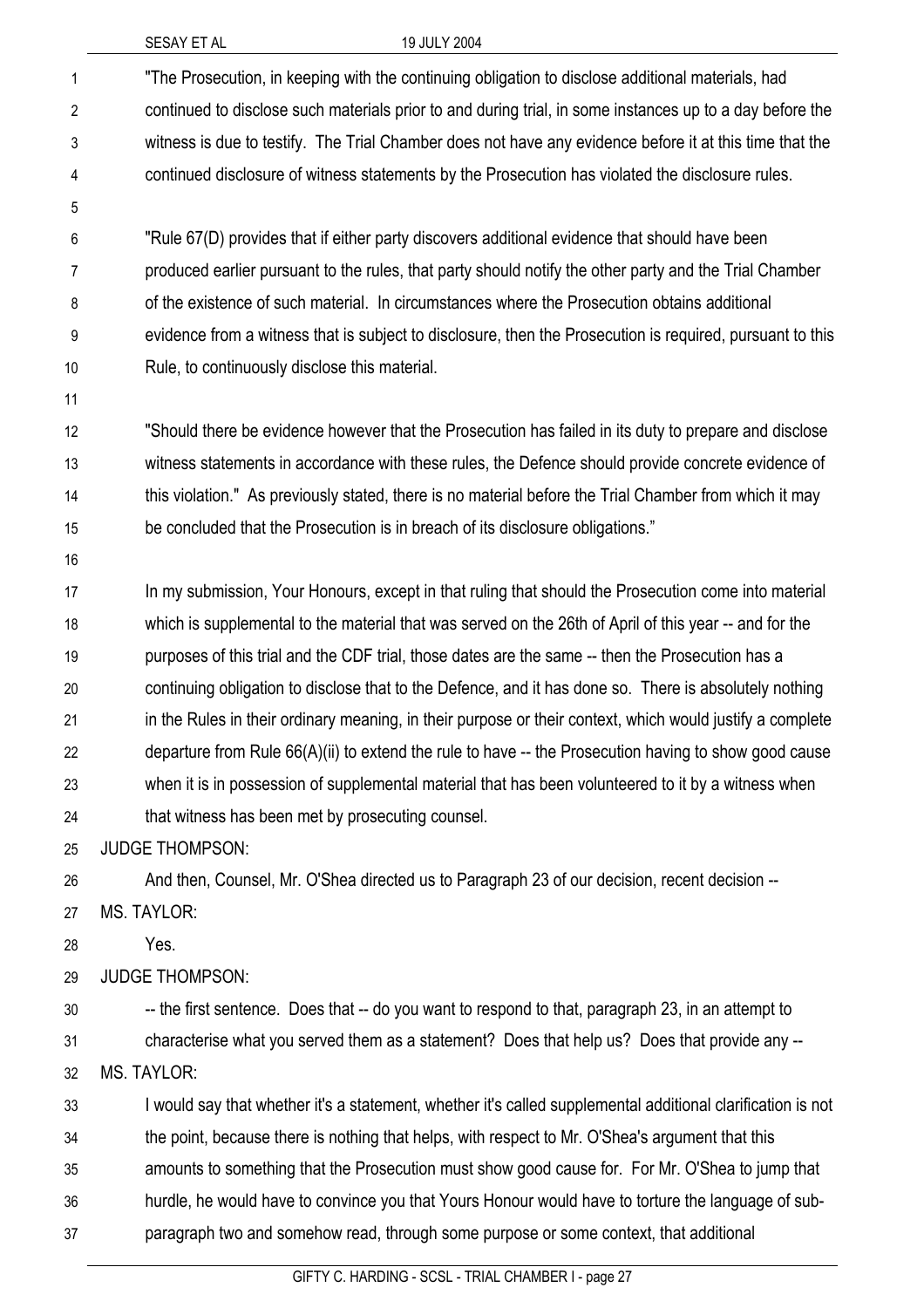|    | 19 JULY 2004<br>SESAY ET AL                                                                             |
|----|---------------------------------------------------------------------------------------------------------|
| 1  | prosecution witnesses doesn't mean additional prosecution witnesses at all; it means existing           |
| 2  | prosecution witnesses.                                                                                  |
| 3  |                                                                                                         |
| 4  | Mr. O'Shea, asked the rhetorical question in support of his argument: what difference would it be if    |
| 5  | there was additional material from an existing witness as opposed to a new witness for which the        |
| 6  | Prosecution would have to seek good cause from Your Honours to be allowed to call?                      |
| 7  |                                                                                                         |
| 8  | I know it's quite a bit of difference but the Defence have been in receipt of the unredacted version of |
| 9  | the statement of Witness O60 since June of last year, June of 2003. They have been in receipt of the    |
| 10 | unredacted version of that outside of the 42-days as required by Your Honours' ruling.                  |
| 11 |                                                                                                         |
| 12 | The Prosecution -- I beg your pardon, the Defence have been in a position to conduct what enquiries     |
| 13 | about the witness, I'm not talking about the allegations within the supplemental statement, but the     |
| 14 | witness, for a year now. They can make enquiries as to whether he is a known liar, whether there is     |
| 15 | any information in his background. Any information in relation to this witness, probably the Defence    |
| 16 | have been able to do some investigation in relation to it and absolutely since the 42-days disclosure   |
| 17 | of the unredacted material.                                                                             |
| 18 |                                                                                                         |
| 19 | So there is a big difference between a completely new witness and an existing witness who simply        |
| 20 | provides additional information. And that leads on to the point about cross-examination being the       |
| 21 | remedy. And with respect, I would agree with Your Honours that cross-examination is the great tool      |
| 22 | for eliciting these matters in this Court.                                                              |
| 23 |                                                                                                         |
| 24 | As Your Honours will notice from the copy of this statement that we are discussing before you, all of   |
| 25 | the additional material relates to the first Accused. In those circumstances one might wonder what      |
| 26 | investigations the Defence are prejudiced in, because this relates to an allegation directly concerning |
| 27 | the first Accused, the first Accused is the person who can provide instructions to his counsel. He can  |
| 28 | say it never happened; it's a complete lie, or he can say it happened but it happened slightly          |
| 29 | differently. The Defence need not conduct further investigations to be in a position to cross-examine   |
| 30 | this witness.                                                                                           |
| 31 |                                                                                                         |
| 32 | There are two possibilities to the Defence.                                                             |
| 33 | MR. PRESIDENT:                                                                                          |
| 34 | Isn't that a very simplistic view of looking at this?                                                   |
| 35 | <b>MS. TAYLOR:</b>                                                                                      |
| 36 | Well-                                                                                                   |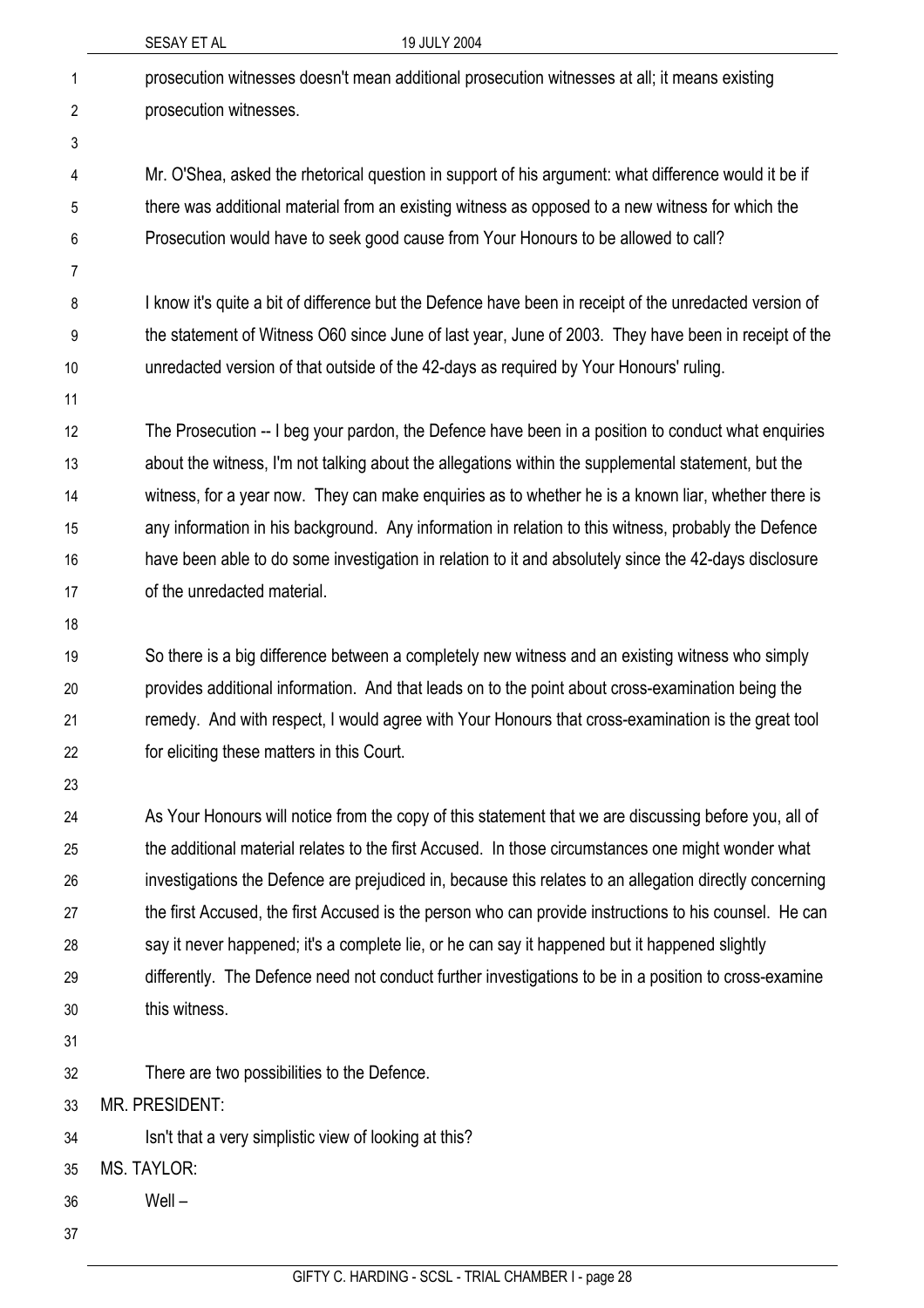|                | SESAY ET AL                                                    | 19 JULY 2004                                                                                                   |
|----------------|----------------------------------------------------------------|----------------------------------------------------------------------------------------------------------------|
| $\mathbf{1}$   | MR. PRESIDENT:                                                 |                                                                                                                |
| $\overline{2}$ |                                                                | They may well -- they may well want to get deeper into some investigations in order to -- to rebut             |
| 3              | these allegations, and what --                                 |                                                                                                                |
| 4              | <b>MS. TAYLOR:</b>                                             |                                                                                                                |
| 5              | They may --                                                    |                                                                                                                |
| 6              | <b>MR. PRESIDENT:</b>                                          |                                                                                                                |
| 7              | What do you say about that? I mean, it sounds very simplistic. |                                                                                                                |
| 8              | <b>MS. TAYLOR:</b>                                             |                                                                                                                |
| 9              |                                                                | They may well want to rebut the allegations, but they will rebut them by leading evidence during the           |
| 10             |                                                                | Defence case. In cross-examining this witness, if they wish to dispute these allegations, there are two        |
| 11             |                                                                | possibilities: one is to say to the witness, "you are lying, it never took place"; the other is to say, "it    |
| 12             |                                                                | took place but wouldn't it be correct that it wasn't X, it was Y?" In respect of rebutting, if they then       |
| 13             |                                                                | wish to lead positive evidence that it never took place or that it took place in a way to the witness -- to    |
| 14             |                                                                | what the witness says, the Defence will have that opportunity during their case.                               |
| 15             |                                                                |                                                                                                                |
| 16             |                                                                | In very simple terms, the rules of cross-examination are put before you prove -- put the allegations to        |
| 17             |                                                                | the Prosecution witness before you are allowed to prove them in your own case. There is no                     |
| 18             |                                                                | prejudice that will arise in the cross-examination of this witness by the Defence. They can carry out          |
| 19             |                                                                | whatever investigations they want and if they have information or positive evidence that they wish to          |
| 20             | lead, they can do so in their own case.                        |                                                                                                                |
| 21             |                                                                |                                                                                                                |
| 22             |                                                                | In my submissions, Your Honours, it is precisely because these allegations concern the first Accused           |
| 23             |                                                                | that is the first Accused can give instructions to counsel. He can tell his counsel exactly what he            |
| 24             |                                                                | thinks about this. It's either completely untrue or there is a different spin on it. And all of those          |
| 25             | matters --                                                     |                                                                                                                |
| 26             | MR. PRESIDENT:                                                 |                                                                                                                |
| 27             |                                                                | Are you suggesting -- are you suggesting for one moment that besides what the first Accused will tell          |
| 28             |                                                                | his counsel, counsel, in the exercise of their professional duty as counsel, wouldn't want to look into        |
| 29             |                                                                | more than what their client has told them in order to prepare the grounds to cross-examine the                 |
| 30             | witness?                                                       |                                                                                                                |
| 31             | <b>MS. TAYLOR:</b>                                             |                                                                                                                |
| 32             |                                                                | If the instructions from the first Accused are it never happened, then there can be no further                 |
| 33             |                                                                | investigation; it never happened according to the instruction. There is nothing -- there is nothing more       |
| 34             | to look at.                                                    |                                                                                                                |
| 35             |                                                                |                                                                                                                |
| 36             |                                                                | If the instructions are, it's kind of half true but the witness has got the wrong end of it, it was different, |
| 37             |                                                                | then those matters can be relayed from the first Accused to his counsel and those matters can be put           |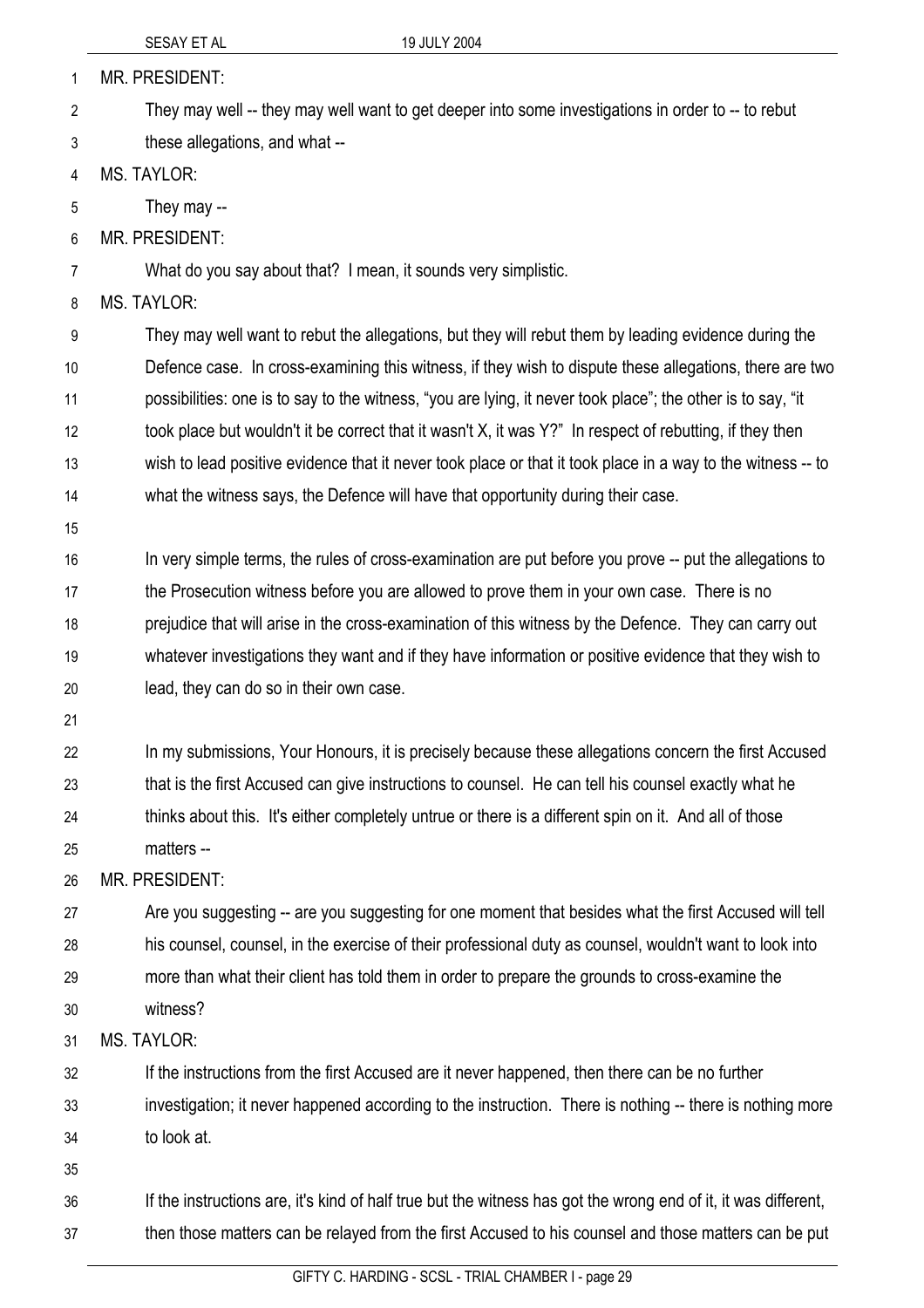|                | SESAY ET AL<br>19 JULY 2004                                                                                  |
|----------------|--------------------------------------------------------------------------------------------------------------|
| 1              | to the witness in the witness box. And any further investigations which will then go to support the          |
| $\overline{2}$ | version of events put by the first Accused in terms of finding a witness that would support him, can be      |
| 3              | put during the Defence case. The toll here is of cross-examination and it would be my submission             |
| 4              | that there is no prejudice arising to the ability of my learned friend, particularly Mr. Jordash, since this |
| 5              | concerns the first Accused that arises from this material.                                                   |
| 6              | <b>JUDGE THOMPSON:</b>                                                                                       |
| 7              | But you must concede that in some cases effective cross-examination will depend upon effective and           |
| 8              | thorough investigation.                                                                                      |
| 9              | <b>MS. TAYLOR:</b>                                                                                           |
| 10             | Indeed, I do, Your Honour, but I come back to -- if this was an at large allegation, shall I say, that it    |
| 11             | wasn't tied to something that the first Accused is alleged to have done, then that argument would            |
| 12             | have more force.                                                                                             |
| 13             |                                                                                                              |
| 14             | The investigation of this matter must start with the Accused himself and he is the person that can give      |
| 15             | his counsel instructions, either it didn't happen or that they'd got it wrong; there was an incident but     |
| 16             | this wasn't the way that it occurred. And investigations, in relation to those matters, can then be led      |
| 17             | through evidence during the Defence case.                                                                    |
| 18             | <b>JUDGE THOMPSON:</b>                                                                                       |
| 19             | I'm sure the Defence have a different perception of their own ground rules as to how to carry out            |
| 20             | investigations in some of these complexities.                                                                |
| 21             | <b>MS. TAYLOR:</b>                                                                                           |
| 22             | I'm sure they do but I come back to the fact that this is an allegation about the first Accused and he is    |
| 23             | the person that can say either it didn't happen, it did happen or it happened in a slightly different way.   |
| 24             |                                                                                                              |
| 25             | My learned friends have also referred to Article 17 of the Statute in relation to the rights of Accused,     |
| 26             | and with respect, I would adopt what Your Honour Judge Thompson has said with paragraph A in                 |
| 27             | relation to that. So this isn't a new count that has been alleged, it's just material going to an existing   |
| 28             | count on the indictment, and the Accused has been --                                                         |
| 29             | <b>MR. PRESIDENT:</b>                                                                                        |
| 30             | What about paragraph B?                                                                                      |
| 31             | <b>MS. TAYLOR:</b>                                                                                           |
| 32             | Paragraph B?                                                                                                 |
| 33             | MR. PRESIDENT:                                                                                               |
| 34             | Yes.                                                                                                         |
| 35             | <b>MS. TAYLOR:</b>                                                                                           |
| 36             | In terms of adequate time to prepare his defence?                                                            |
| 37             |                                                                                                              |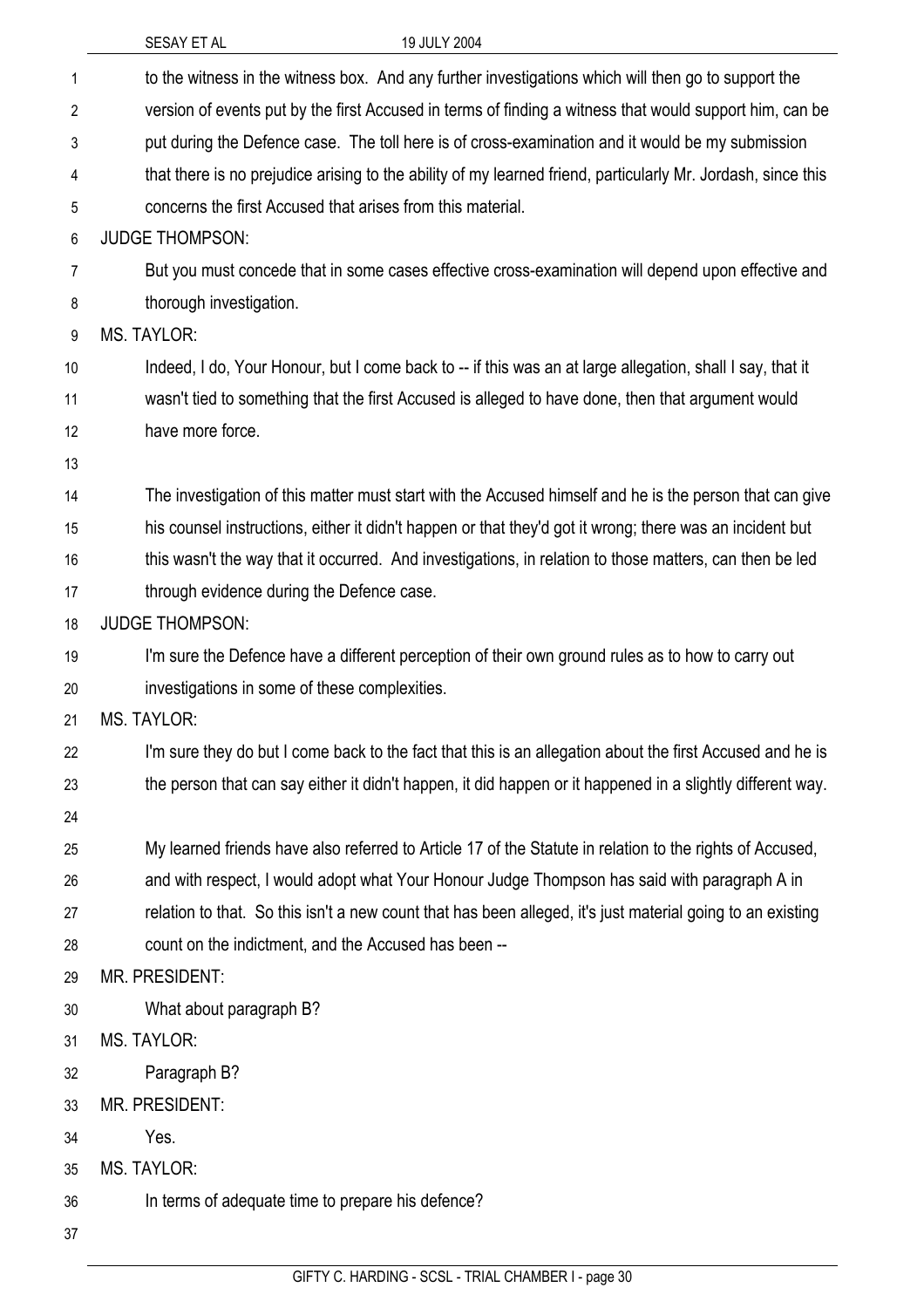MR. PRESIDENT: 1

Yes. 2

3 MS. TAYLOR:

4 The purpose --

5 MR. PRESIDENT:

6 7 "To have adequate time and facilities for the preparation of his or her Defence," and this of course would include cross-examination.

8 MS. TAYI OR:

9 Yes. The -- we've anticipated that this witness will not be called to testify until the end of this week.

10 The Defence have been in possession of this -- of the original statement of this witness for some time

11 and of course have been at liberty to prepare cross-examination of those parts of that statement for all

12 of that period of time. We are talking about four paragraphs on a supplemental statement. And

13 assuming that the first Accused can give instructions to his counsel about the matter, then in my

14 submission, the Defence have adequate time to prepare for the cross-examination of these four

15 paragraphs of this statement. It's not as though a new witness has been sprung on the Defence at

16 the last minute, it is simply --

17 MR. PRESIDENT:

18 It's not a new witness, it's new facts that have sprung in the court of the Defence, you see. This is the

19 -- that is -- that's the crux of the problem; that's the gravamen, you know, of the Defence's stand as far

20 as this matter is concerned.

21 MS. TAYLOR:

22 Indeed, Your Honour, and it is --

23 MR. PRESIDENT:

24 It's not a new witness, it's new facts.

25 MS. TAYLOR:

26 Indeed, and it is to them --

27 MR. PREISDENT:

28 Which they still require investigations for purposes of conducting a proper cross-examination under

29 Article 17(4)(b).

30 MS. TAYLOR:

31 And what I am saying to Your Honour in response to that is that because these are allegations that

32 concern the first Accused directly, then he can give instructions of his counsel about them. It's not as

33 though these new facts relate to, hypothetically speaking, an incident to which the Defence have

34 never been told about in Bo, for example; these relate to something that the first Accused is alleged to

35 have done and therefore, the starting point has to be instructions from the first Accused to his

36 counsel: "I did do that, I did not do that", or something in the middle.

37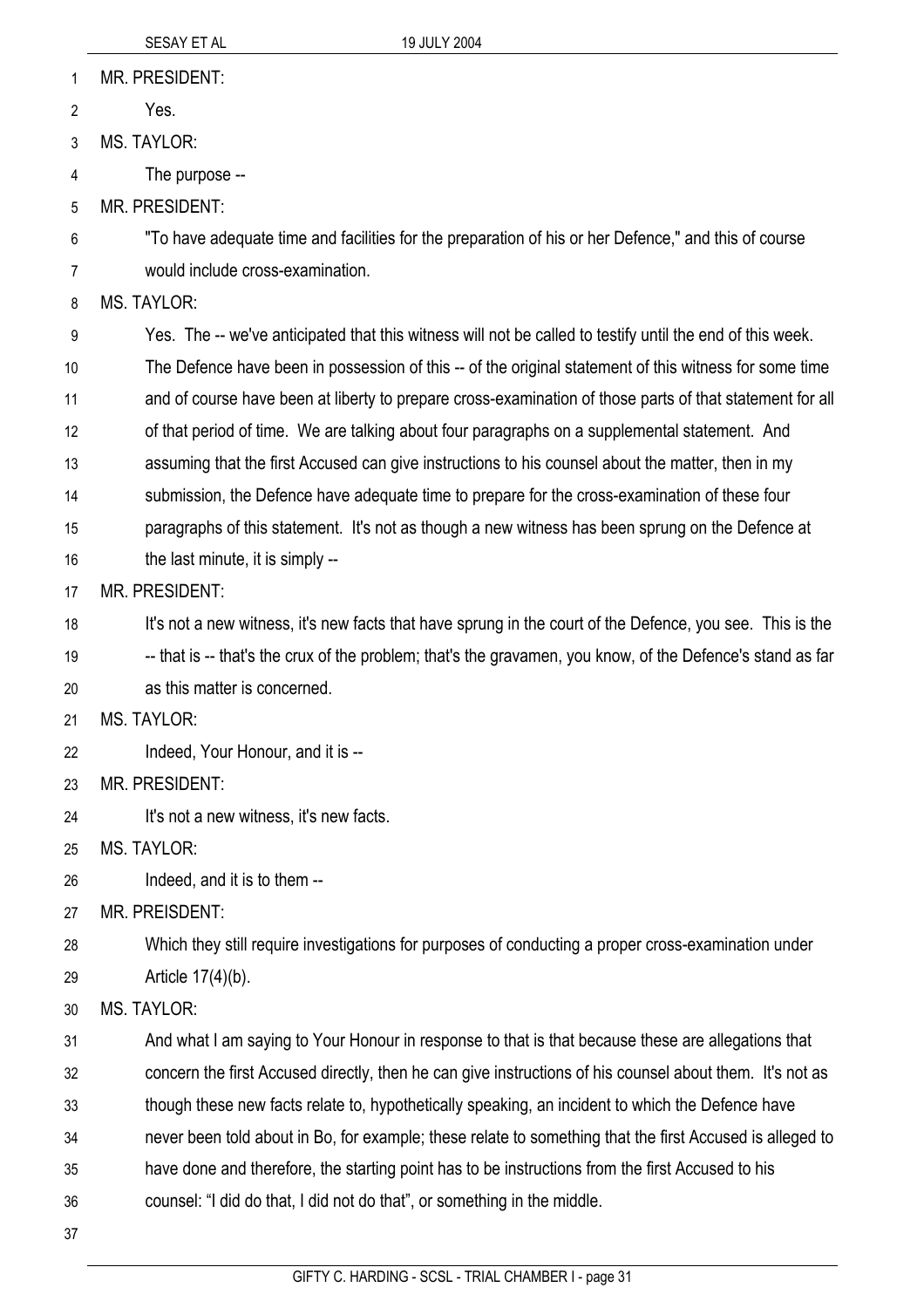All of those matters, and given that there is a matter of approximately a week between the Defence receiving this material and when it's expected that this witness will testify, no prejudice can arise to the Defence in the preparation of their cross-examination. Any investigation that they do would simply be corroborative of the first Accused's instructions. And any material that is corroborative would be late in the Defence case, not put to the prosecution witness. All that my friends have to do -- my learned friends have to do to satisfy the rules of cross-examination is put their instructions to the prosecution witnesses, and if they say that the prosecution witness is lying in respect to this, they may put to him that he is lying. If they say that this is a recent invention, they put to him that it's a recent invention. If they say that it happened in a slightly different way, they put the version that they say is correct to the prosecution witness and give him the opportunity to say "yes, now that you've said that I've changed my mind," or "no, that's not right. What I say is correct." There is no prejudice arising to the Defence in their cross-examination but the service of this information which the Prosecution came into its possession on Friday afternoon and expecting that this witness will testify at the end of this week. 1 2 3 4 5 6 7 8 9 10 11 12 13 14

15

In my submission, there will be no breach of paragraph B of Article 17 because the Defence had adequate time to prepare for their defence and for the cross-examination of this witness. And, in my respectful submission, there is no ground for the exclusion of this evidence, and the situation can be compared with what will inevitably happen at some point in this trial that the Prosecution will call a witness and material that the Prosecution has never heard before will be given in evidence. It is conceivable, of course, that this witness might not have volunteered this information to prosecuting counsel last Friday afternoon and might have, for the very first time, given it in evidence. 16 17 18 19 20 21 22

23

The Defence then would have said to Your Honours, may we have some time to consult with our clients. They would have consulted with their clients and either put the instructions then and there or said, we need some more time, can we have the witness recalled. There would have been absolutely no ground for excluding the evidence and it would be a matter of wait for Your Honours, once the cross-examination process had taken place and given the time at which this information had first been sent by the witness, as to how much probative value it, in fact, has, but they are all matters for Your Honours. 24 25 26 27 28 29 30

31

The Defence, in my respectful submission, has not been prejudiced by this. There is no technique of the Prosecution in continuing to investigate its witnesses. The Prosecution has complied with its obligation under Rule 66 to disclose -- to continuously disclose information that it comes by. And rather than there being a breach of Rule 66(A)(ii), the Prosecution has complied with Rule 66. And in my respectful submission, this witness should be allowed to testify and should be allowed to testify to the material in the four paragraphs that had been served on Friday afternoon. 32 33 34 35 36 37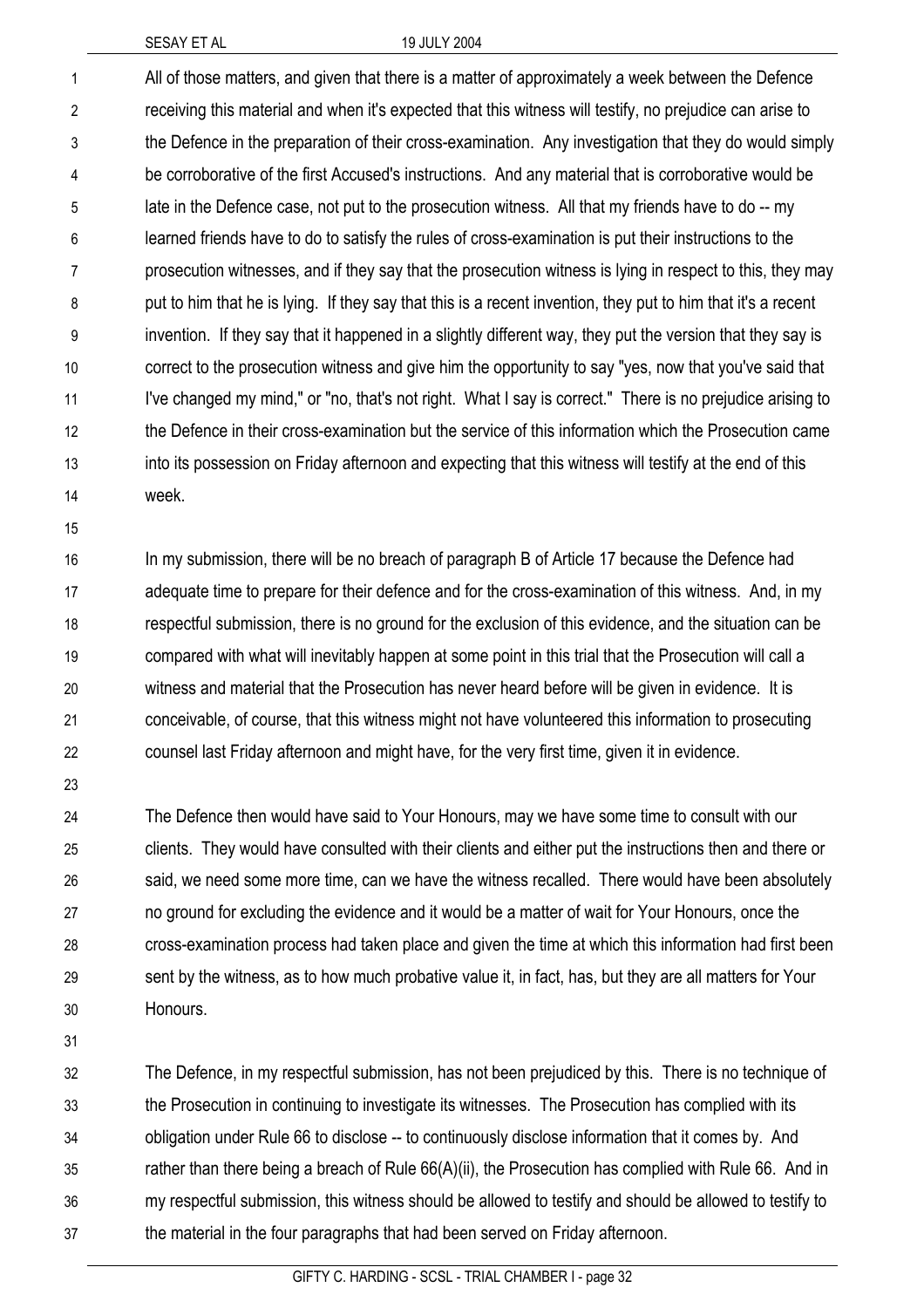|    | SESAY ET AL                                             | 19 JULY 2004                                                                                                  |  |
|----|---------------------------------------------------------|---------------------------------------------------------------------------------------------------------------|--|
| 1  | If Your Honours please.                                 |                                                                                                               |  |
| 2  | <b>JUDGE THOMPSON:</b>                                  |                                                                                                               |  |
| 3  | Continue, learned counsel for the first Accused.        |                                                                                                               |  |
| 4  | MR. JORDASH:                                            |                                                                                                               |  |
| 5  | I'm grateful, thank you. I'll make my response brief.   |                                                                                                               |  |
| 6  |                                                         |                                                                                                               |  |
| 7  |                                                         | Firstly, we are not accusing the Prosecution of <i>mala fides</i> . I can assure the Prosecution when and if  |  |
| 8  |                                                         | that situation arises we will proceed with caution and make the allegation explicitly.                        |  |
| 9  |                                                         |                                                                                                               |  |
| 10 |                                                         | Secondly, in relation to the Prosecution's continuous duty to disclose, pursuant to Rule 66, the              |  |
| 11 |                                                         | Prosecution's approach, I would respectfully submit, is somewhat contradictory. They seek to assert           |  |
| 12 |                                                         | that they must, pursuant to Rule 66, continuously disclose these witness statements, but yet refuse to        |  |
| 13 |                                                         | -- refused to continue to read into that obligation a need and obligation to serve those statements in a      |  |
| 14 |                                                         | particular time period. Rule 66 does not say that they must keep continuously disclosing statements,          |  |
| 15 |                                                         | it says they must disclose witness statements continuously up until a particular time. After that time,       |  |
| 16 |                                                         | they must show good cause. They cannot rely upon part of the rule because it's convenient and                 |  |
| 17 | ignore the rest of the rule because it's not.           |                                                                                                               |  |
| 18 |                                                         |                                                                                                               |  |
| 19 |                                                         | Thirdly, in relation to whether Rule 66 can be read to include supplemental and additional witness            |  |
| 20 |                                                         | statements, respectfully I would submit that the Rules are not the be all and end all; the Rules              |  |
| 21 |                                                         | implement Article 17. If the Rules do not implement Article 17, then the Rules must either be read in         |  |
| 22 |                                                         | light of Article 17 or a new rule, I would submit, must be provided. Article 17 is the minimum                |  |
| 23 |                                                         | guarantee. If the rule appears to conflict with the minimum guarantees, then the Rule, I would submit,        |  |
| 24 | and in this case, it must, I would submit, be the case. |                                                                                                               |  |
| 25 | <b>JUDGE THOMPSON:</b>                                  |                                                                                                               |  |
| 26 | Does the Rule really conflict with Article 17?          |                                                                                                               |  |
| 27 | MR. JORDASH:                                            |                                                                                                               |  |
| 28 | Well, I would.                                          |                                                                                                               |  |
| 29 | <b>JUDGE THOMPSON:</b>                                  |                                                                                                               |  |
| 30 | What is your submission on that?                        |                                                                                                               |  |
| 31 | MR. JORDASH:                                            |                                                                                                               |  |
| 32 | My submission is that --                                |                                                                                                               |  |
| 33 | <b>JUDGE THOMPSON:</b>                                  |                                                                                                               |  |
| 34 |                                                         | Because it's not a question of whether it appears to or not, because I can take the view that the rule is     |  |
| 35 |                                                         | within the spirit of Article 17, and remember that article -- the Statute is a meticulously detailed code, it |  |
| 36 |                                                         | only provided a general framework and that I would take the view from the Bench that that rule is             |  |
| 37 |                                                         | consistent, whether explicitly or implicitly with Rule 17 -- with Article 17. But I would like to know        |  |
|    |                                                         |                                                                                                               |  |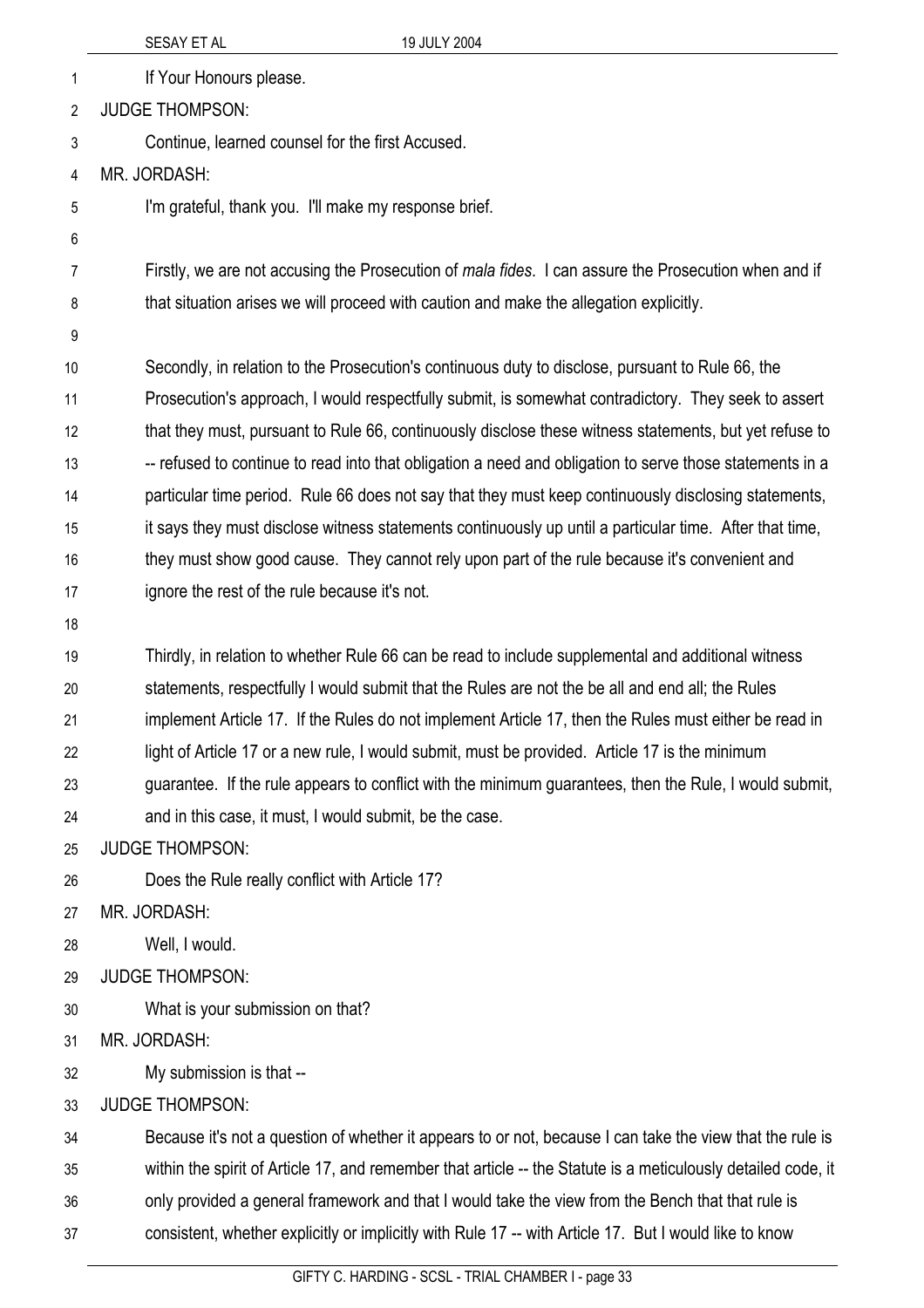|              | 19 JULY 2004<br>SESAY ET AL                                                                                        |
|--------------|--------------------------------------------------------------------------------------------------------------------|
| $\mathbf{1}$ | whether your submission is that that the Rule is <i>ultra vires</i> , Rule 17 (sic), if that's not your submission |
| 2            | then I'd rest.                                                                                                     |
| 3            | MR. PRESIDENT:                                                                                                     |
| 4            | Yes, Mr. Jordash, I am also very interested in that aspect of it because it is important for us to get out         |
| 5            | of this impasse, you know, by putting -- you've raised arguments that relates to the right of your client          |
| 6            | under Article 17(4)(b). You've also raised arguments, you know, under article -- under Rule 16(B) and              |
| 7            | you've been dovetailing, you know, your arguments, you know, on these two sections of the law up to                |
| 8            | arriving at a submission to convince -- to urge the Court to consider that, you know, it is not only               |
| 9            | disclosing -- a continual disclosure, you know, of new witnesses but also, you know, a continual                   |
| 10           | disclosure of fresh evidence which the Defence -- which the Prosecution says is not included, you                  |
| 11           | know, it's not envisaged in Article 66 (sic).                                                                      |
| 12           |                                                                                                                    |
| 13           | So, it's important. You know, the question which my learned colleague has asked is for you to                      |
| 14           | address us properly, you know, on the scope and extent of the co-existence, you know, of these -- of               |
| 15           | the Rules as you see them in 66, and the provisions of the Statute as we see them in Articles 21 and               |
| 16           | the rest of it, particularly 4(b) which you appear to be relying on in this particular matter.                     |
| 17           | <b>JUDGE THOMPSON:</b>                                                                                             |
| 18           | Yes, because you'll get yourself into a jurisprudential bind if you assert that their serving you this             |
| 19           | particular statement violates Article 17, violates Rule 66, and probably violates some other mandatory             |
| 20           | provisions, and then you now say that there is some kind of mutual inconsistency between Article 17                |
| 21           | and Rule 66. You will get yourself into a jurisprudential bind and, therefore, the Bench will put you to           |
| 22           | your election.                                                                                                     |
| 23           | MR. JORDASH:                                                                                                       |
| 24           | I was probably slightly unclear. As a general proposition what I was putting forward was that if the               |
| 25           | Rules -- any rule which is under consideration -- appears to conflict with Article 17 or appears not to            |
| 26           | cover a situation which would allow the rights of Article 17 to be given voice, then the particular rule           |
| 27           | and the question must either be supplemented by an additional rule or interpreted in order to give                 |
| 28           | proper effect --                                                                                                   |
| 29           | <b>JUDGE THOMPSON:</b>                                                                                             |
| 30           | But that's hypothetical.                                                                                           |
| 31           | <b>MR. PRESIDENT:</b>                                                                                              |
| 32           | Where shall we bring the additional rule from? There is no plenary here, Mr. Jordash.                              |
| 33           | MR. JORDASH:                                                                                                       |
| 34           | Well, that is why of the two possibilities I put forward, either a new rule or interpreting or re-interpreting     |
| 35           | the existing rule, in this case what we are submitting is the existing rule can be read to cover this              |
| 36           | particular situation.                                                                                              |
| 37           |                                                                                                                    |
|              |                                                                                                                    |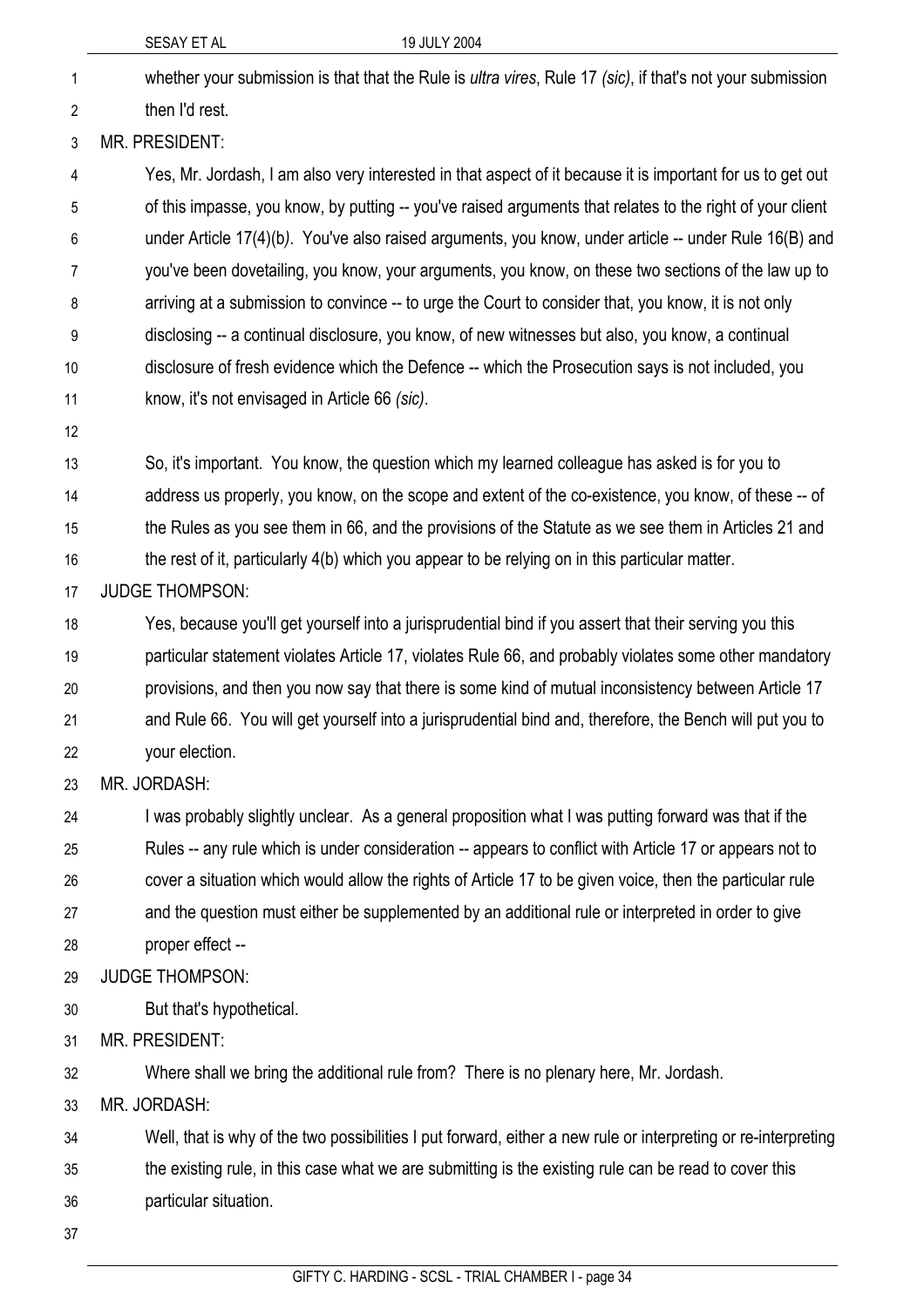| 1              | <b>JUDGE THOMPSON:</b>                                                                                      |
|----------------|-------------------------------------------------------------------------------------------------------------|
| $\overline{2}$ | But this is refreshing because as I say otherwise you get into a jurisprudential bind. The question         |
| 3              | really is what we have now is it sufficient to cover the situation and either in -- by a plain ordinary     |
| 4              | interpretation or, even if you invite us to do the purposive or theological interpretation, of course there |
| 5              | is a fundamental principle of statutory interpretation, but no rule can be interpreted or must be           |
| 6              | interpreted to contradict its purpose. I mean -- and for now, the Bench does not see any                    |
| 7              | inconsistency between Rule 66 and Article 17. So if we accept that as our premise, then all you need        |
| 8              | to do is to urge us to come to the position that the Prosecution has done something which in fact is        |
| 9              | likely to prejudice your client, but believe leave not that the Rule itself is a contributory factor to the |
| 10             | problem which you are experiencing.                                                                         |
| 11             | MR. JORDASH:                                                                                                |
| 12             | Well, I can put my submission quite simply.                                                                 |
| 13             | MR. PRESIDENT:                                                                                              |
| 14             | If you want to say that, you are perfectly entitled to. Oh, yes.                                            |
| 15             | MR. JORDASH:                                                                                                |
| 16             | Well, I can put my submission quite simply on this point. It appears as though there is agreement           |
| 17             | between the Prosecution and the Defence, that Rule 66 -- in so far as the continuous obligation to          |
| 18             | disclose applies. Now if that is right, then the remainder of the Rule must also apply. Simply that.        |
| 19             |                                                                                                             |
| 20             | And finally, in relation to my learned friend's submissions about the investigation, I would submit it is   |
| 21             | quite wrong for the Prosecution to suggest that the investigation of this witness can take place after      |
| 22             | the cross-examination. My learned friend attempts to limit the Defence case to the memory of the            |
| 23             | Accused. What if -- and I'm not saying this is the case -- what if Mr. Sesay, when he's looked at           |
| 24             | whether -- when he's looked at this evidence cannot remember this incident, cannot remember any             |
| 25             | incident which even remotely resembles it, but when we send an investigator into the field he finds out     |
| 26             | more about this alleged incident, is the Defence to be simply limited to what Mr. Sesay, over a four or     |
| 27             | five-year period can actually remember, or are we able to investigate in order to either add to or          |
| 28             | supplement instructions? Can this then be a supplement to our complaint, if -- once that investigation      |
| 29             | is taking place and there are substantial factors, substantial aspects arising from the investigation       |
| 30             | which are not then put to the witness?                                                                      |
| 31             | <b>JUDGE THOMPSON:</b>                                                                                      |
| 32             | Well, the learned Presiding Judge warned her about the simplistic nature of the methodology she was         |
| 33             | prescribing for investigating from a Defence perspective, and I myself do not think it's as simple as       |

34 she was trying to present it.

35 MR. JORDASH:

36 37 Well, I would complete my submissions by simply saying it is fair to their witnesses to put the fruits of our investigations to that witness for them to deal with it; it is fair to Mr. Sesay to have this Trial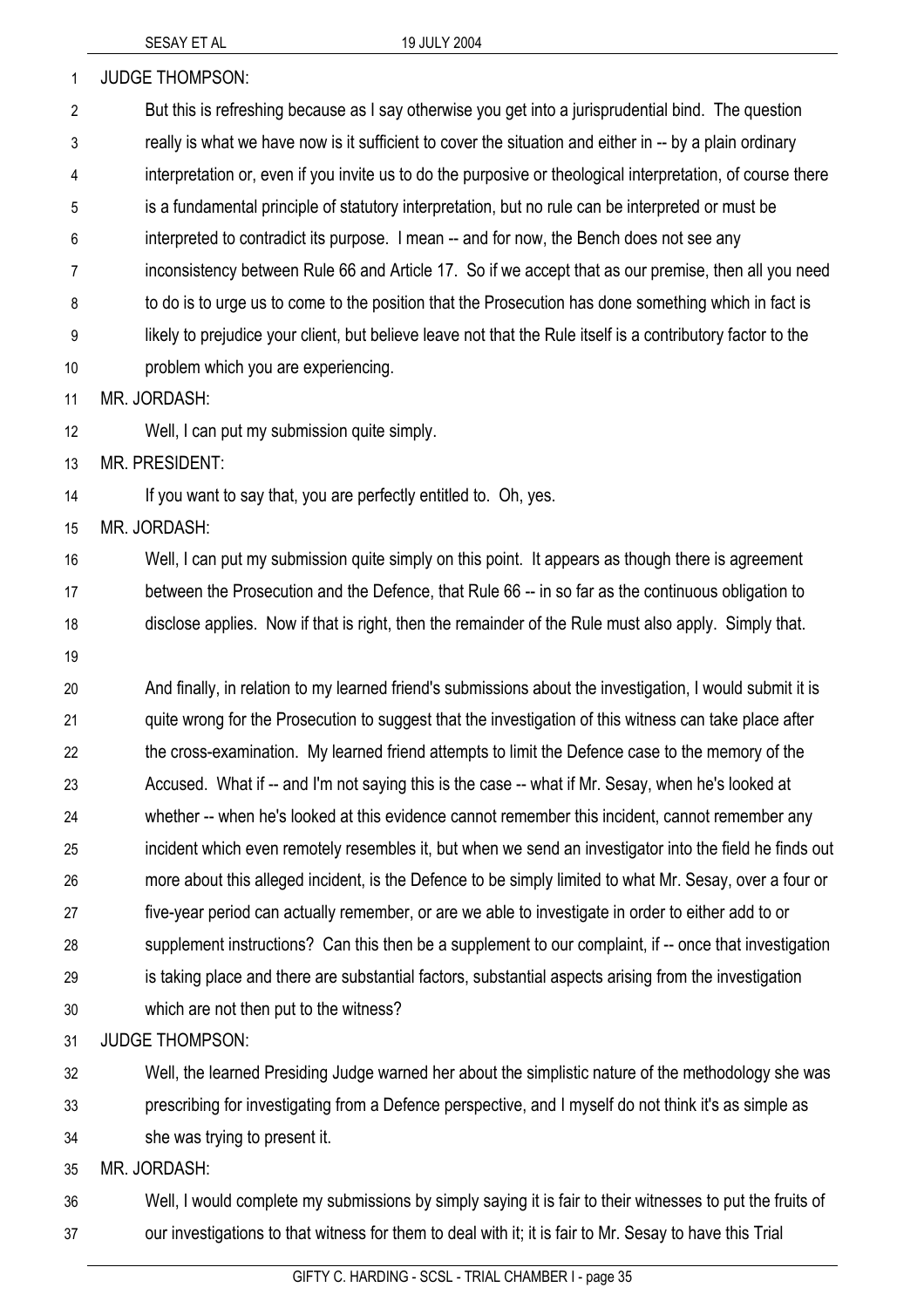|    | SESAY ET AL<br>19 JULY 2004                                                                                   |
|----|---------------------------------------------------------------------------------------------------------------|
| 1  | Chamber evaluate that witness's response to those specific allegations or specific Defence points in          |
| 2  | order to ascertain whether a particular witness is telling the truth or, over all, to evaluate that witness's |
| 3  | credibility.                                                                                                  |
| 4  |                                                                                                               |
| 5  | Those are my submissions.                                                                                     |
| 6  | <b>MR. PRESIDENT:</b>                                                                                         |
| 7  | Mr. Brown, just sit down a while, please.                                                                     |
| 8  | MR. BROWN:                                                                                                    |
| 9  | You will remember me, Your Honour?                                                                            |
| 10 | <b>MR. PRESIDENT:</b>                                                                                         |
| 11 | I'll remember you. We're always remembering you, all of you in fact.                                          |
| 12 |                                                                                                               |
| 13 | Yes, Mr. Brown, please.                                                                                       |
| 14 | MR. BROWN:                                                                                                    |
| 15 | Your Honours, it did seem to me that the question of prejudice is I don't want to shift your analysis of      |
| 16 | the gravamen, but certainly the important reason for being before you. And on the methodological              |
| 17 | point made by our learned adversary, I would point out that I think Mr. Kallon stands in a different          |
| 18 | posture than Mr. Sesay. I can represent to you that other than to greet him good morning I've never           |
| 19 | spoken to Mr. Sesay and have no right to do so. So even assuming that there is some special                   |
| 20 | relationship that the Accused has to these facts gives him a special advantage investigatorially. And         |
| 21 | not to concede that point but to assume it, the disadvantage to Morris Kallon here is substantial,            |
| 22 | unless -- and I did not hear my learned adversary ask the Court to give itself a limiting instruction not     |
| 23 | to consider this evidence under any theory of joint criminal liability, therefore, we face the allegation     |
| 24 | and are disadvantaged doubly in terms of an opportunity to respond to it, should the Court give any           |
| 25 | credence to the methodology suggested by the Prosecution. So, in 30 years of defending criminally             |
| 26 | accused, I have not heard it argued that the only source of investigative leads or even the best come         |
| 27 | from the accused in all circumstances.                                                                        |
| 28 | MR. PRESIDENT:                                                                                                |
| 29 | Yes, Mr. O'Shea.                                                                                              |
| 30 | MR. O'SHEA:                                                                                                   |
| 31 | Your Honours, I shall also be brief and I'll just make two points in reply.                                   |
| 32 |                                                                                                               |
| 33 | First of all, my learned friend Ms. Taylor raises the question of where is the context and where is the       |
| 34 | purpose, for purposes of my suggested form of interpretation. And it's quite simple, the context is           |
| 35 | 66(i) which sets out the basic principle that we should have everything in relation to a witness as early     |
| 36 | as possible. And the purpose is to ensure that the Defence has proper notice of the case against it,          |
| 37 | and -- in order to prevent situations of ambush. And what I say is that having regard to that purpose,        |
|    |                                                                                                               |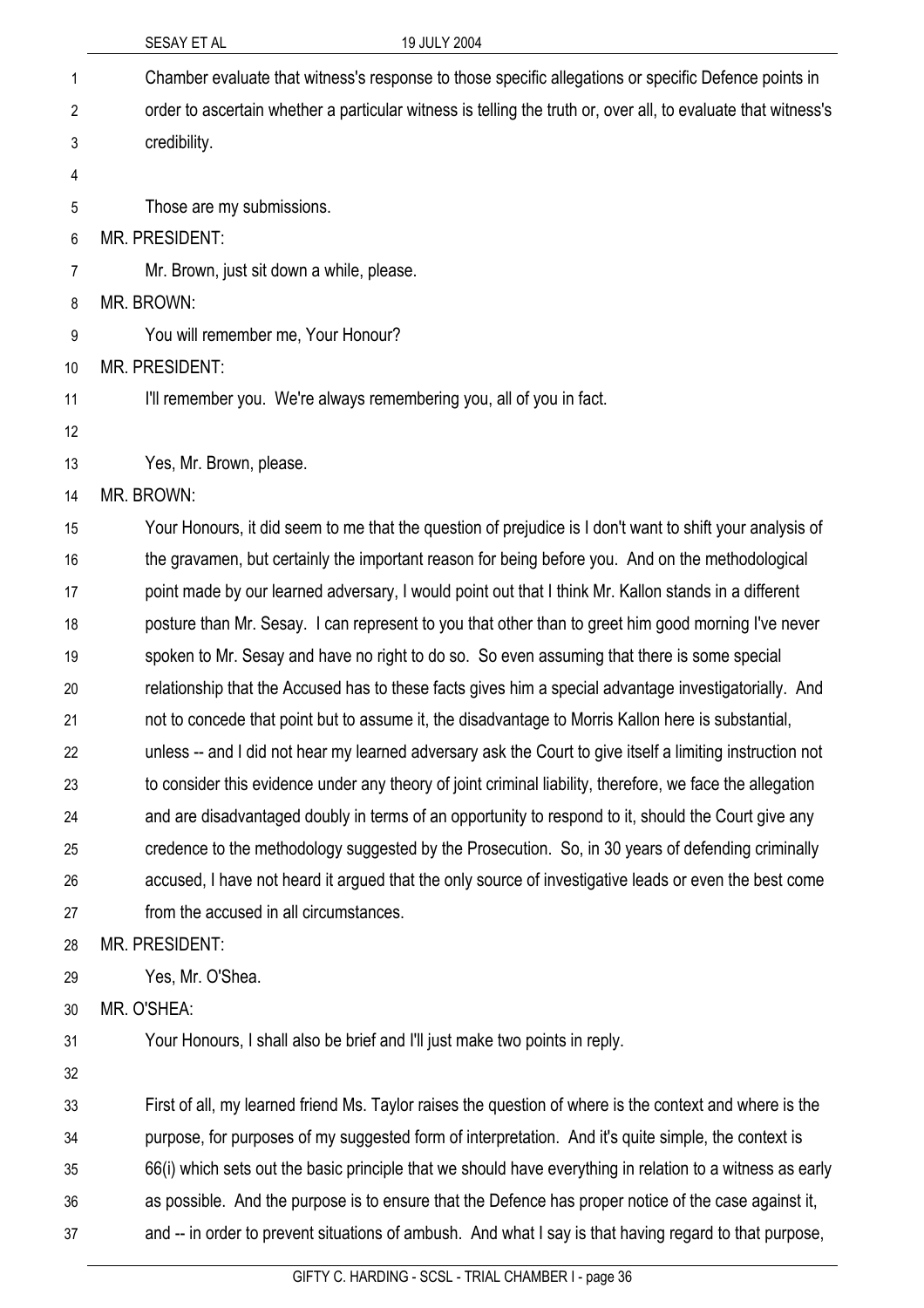| $\mathbf{1}$   | given that this particular witness in her original statement makes no mention of Issa Sesay at all, and     |
|----------------|-------------------------------------------------------------------------------------------------------------|
| $\overline{2}$ | given the fact, to my knowledge, that this is the first suggestion in a supplemental statement of           |
| 3              | someone being in full military uniform among these Accused, that those very fresh allegations are           |
| 4              | tantamount to a new witness having regard to the purpose of the Rules. That's the way I would put it.       |
| 5              |                                                                                                             |
| 6              | Then, secondly, on the question of cross-examination and would cross-examination be effect -- an            |
| $\overline{7}$ | effective remedy for the problem that we've identified, I would assert that at least in one sense there     |
| 8              | has been some irredeemable prejudice here because there have been at least two witnesses where              |
| 9              | the Defence have made an issue around the question of military uniforms and it has appeared to us to        |
| 10             | be an issue of significance.                                                                                |
| 11             |                                                                                                             |
| 12             | Now, without going into that in too much detail and revealing our defence to much of an extent, it must     |
| 13             | be said that if this witness is coming out with this very significant point of one of the Accused being in  |
| 14             | full military uniform after we have just gone through cross-examination on the question of [Inaudible]      |
| 15             | military uniforms in relation to two other witnesses, there is, in at least one sense here, irredeemable    |
| 16             | prejudice which gives rise to the possibility of exclusion of evidence, I would submit.                     |
| 17             |                                                                                                             |
| 18             | The other remedy, which Your Honours might consider, of course, is granting additional time to the          |
| 19             | Defence and of course that would not cure the particular problem I have just outlined. But when --          |
| 20             | also when reading Rule 66, one must read Rule 66, in my submission, in the light of Article 17, and         |
| 21             | this is also relevant to the question whether Your Honours should apply a purposive interpretation.         |
| 22             | And I would rely not only on 17(b) dealing with preparation of the defence, but also on 17(c) regarding     |
| 23             | the -- you know, the right to a prompt trial, the right to a trial without delay simply because if we apply |
| 24             | 66(ii) in two different ways depending on which mouth comes out with the information, the result will       |
| 25             | be that if the new information comes out of an existing witness, that in those circumstances the            |
| 26             | Prosecution will be in a position to regularly use these supplemental statements with impunity, if I may    |
| 27             | put it that way, and the Court will be in a position where it feels regularly bound in order to be fair to  |
| 28             | the Accused to give the Accused additional time to deal with that particular witness. And 66(ii) as it      |
| 29             | reads in relation to additional witnesses, effectively cures that problem by requiring the Prosecution to   |
| 30             | show good cause. Thank you.                                                                                 |
| 31             | MR. PRESIDENT:                                                                                              |
| 32             | Thank you, Mr. O'Shea.                                                                                      |
| 33             | The Court will rise and will resume sitting at 2.30, 2.30 please. The Court rises.                          |
| 34             | [Luncheon recess taken at 12.37 p.m.]                                                                       |
| 35             | (Pages 17 to 37 by Gifty C. Harding)                                                                        |
| 36             |                                                                                                             |
| 37             |                                                                                                             |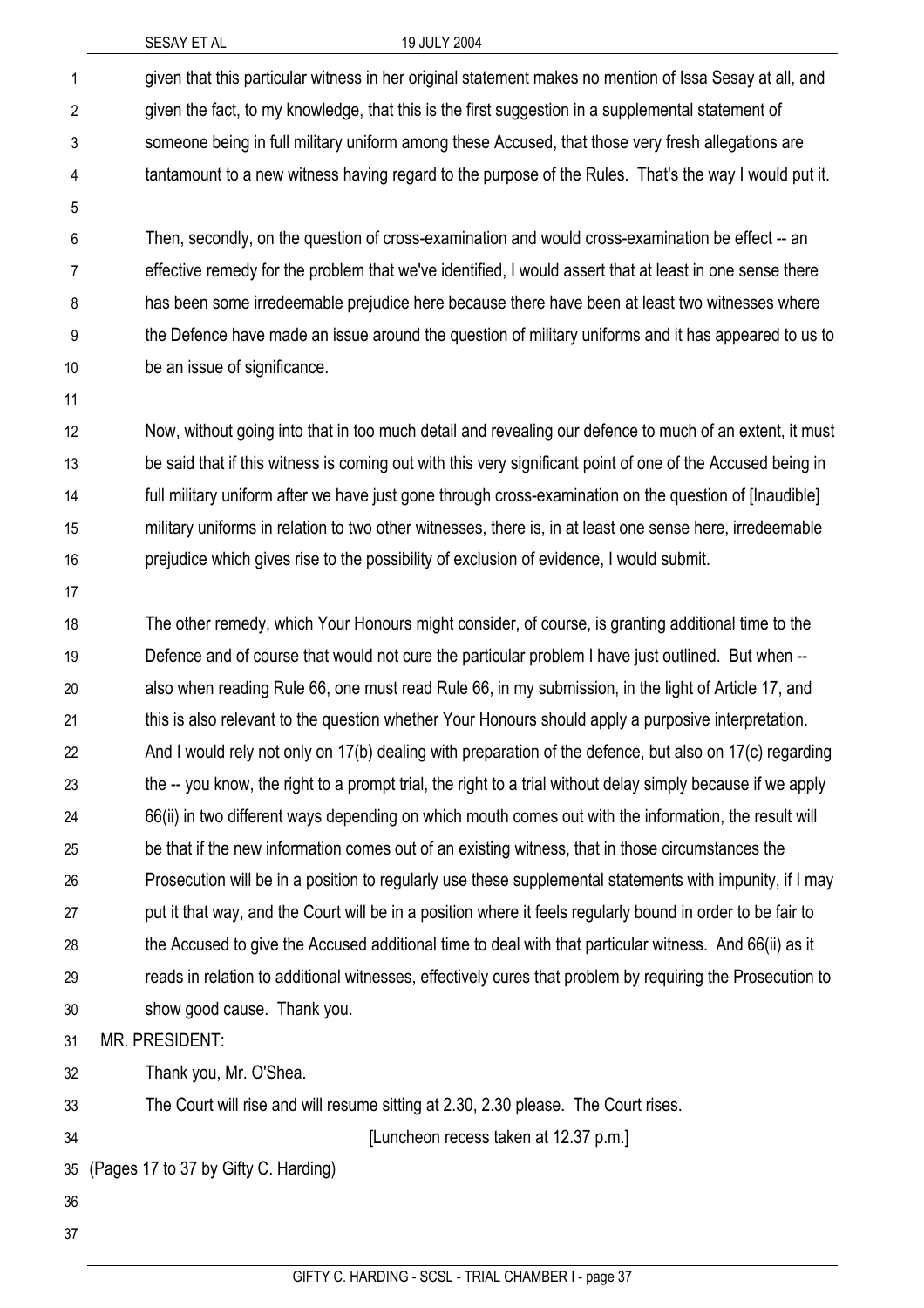|                | SESAY ET AL                                           | 19 JULY 2004                                                                                                |
|----------------|-------------------------------------------------------|-------------------------------------------------------------------------------------------------------------|
| 1              |                                                       | [On resuming at 2.40 p.m.]                                                                                  |
| 2              | MR. PRESIDENT:                                        |                                                                                                             |
| $\mathfrak{Z}$ |                                                       | We are resuming the session. May I announce to learned counsel that the Chamber will advise itself          |
| 4              |                                                       | on the very interesting arguments that were raised this morning on the application or applicability of      |
| 5              |                                                       | Rule 66 and we will deliver a ruling on this on Friday. On Friday. And this, of course, you know,           |
| 6              |                                                       | would necessarily -- it would necessarily affect the dates when this witness will be called to give         |
| $\overline{7}$ |                                                       | evidence. So that is what I thought I should communicate to learned counsel.                                |
| 8              |                                                       |                                                                                                             |
| 9              |                                                       | Yes, this said, we are prepared -- I hope the Prosecution is prepared to go on with a witness other         |
| 10             | than that one.                                        |                                                                                                             |
| 11             | <b>MS. TAYLOR:</b>                                    |                                                                                                             |
| 12             |                                                       | Indeed, Your Honour, the next witness to be called is witness 064. The Prosecution is prepared to do        |
| 13             |                                                       | that immediately. There is one issue that I would just raise now and then it will be -- I am in your        |
| 14             |                                                       | Honour's hands as to whether you want to hear the issue now or subsequently. As I said, the next            |
| 15             |                                                       | witness is witness number TF1-064. The witness after that is witness TF1-199, and witness 199 is            |
| 16             |                                                       | the first of the Category B witnesses, that is the child witnesses to whom the Court has ordered may        |
| 17             | give testimony via the closed circuit television.     |                                                                                                             |
| 18             |                                                       |                                                                                                             |
| 19             |                                                       | There was some trial of the closed circuit television in your Honours' absence on Friday and there are      |
| 20             |                                                       | some issues that arise with how that might proceed, some technical issues and some issues that the          |
| 21             |                                                       | Court will need to consider. I don't want necessarily to take up the Court's time now, as I said, it is the |
| 22             |                                                       | witness after this one, but I simply raise that because there will be some discussion that will need to     |
| 23             | be had prior to Witness 199 giving evidence.          |                                                                                                             |
| 24             | MR. PRESIDENT:                                        |                                                                                                             |
| 25             | Judge Boutet has some questions to put across to you. |                                                                                                             |
| 26             | <b>JUDGE BOUTET:</b>                                  |                                                                                                             |
| 27             |                                                       | That witness presumably will be giving evidence through closed circuit TV?                                  |
| 28             | <b>MS. TAYLOR:</b>                                    |                                                                                                             |
| 29             | Yes.                                                  |                                                                                                             |
| 30             | <b>JUDGE BOUTET:</b>                                  |                                                                                                             |
| 31             | So what is the problem?                               |                                                                                                             |
| 32             | <b>MS. TAYLOR:</b>                                    |                                                                                                             |
| 33             | The problem is $-$                                    |                                                                                                             |
| 34             | <b>JUDGE BOUTET:</b>                                  |                                                                                                             |
| 35             |                                                       | We will not dispose of it, but at least if we know of the problem it may help a bit.                        |
| 36             | <b>MS. TAYLOR:</b>                                    |                                                                                                             |
| 37             |                                                       | There was a trial done with some representatives from my learned friends and witness protection on          |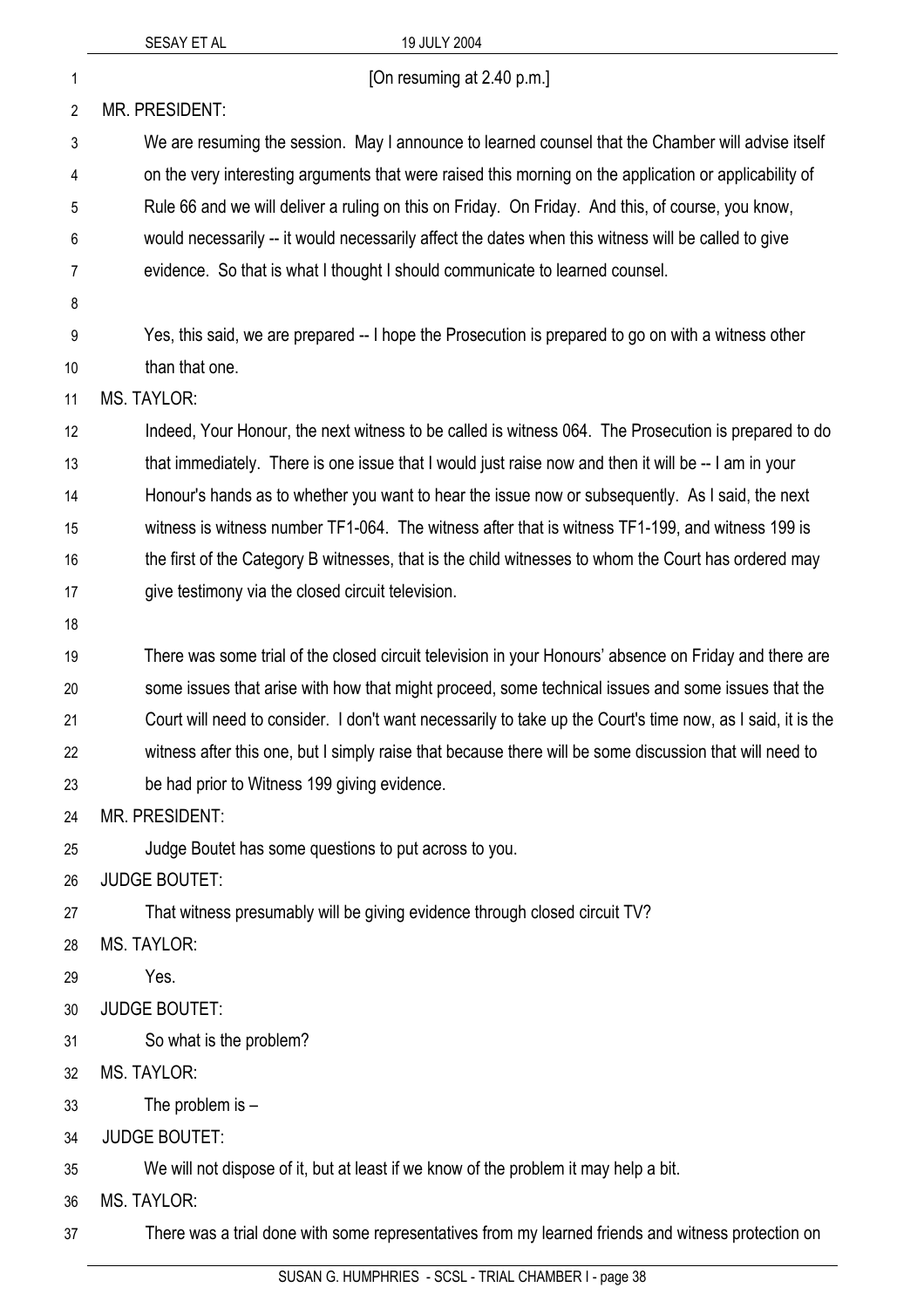| 1  | Friday just as [Inaudible] was going to go. The screen can be split so that the majority of the screen is |
|----|-----------------------------------------------------------------------------------------------------------|
| 2  | the witness and a small segment of the screen will be the person who is speaking to the witness so        |
| 3  | that there can be some monitoring both ways. All of that is fine. Your Honours' order and the             |
| 4  | protective decision in paragraph H, if my memory serves me correctly, said that the image on the          |
| 5  | screen in the public gallery was to be distorted. All of that is well and good. The difficulty is that    |
| 6  | members of the public sitting in the public gallery can see through these windows and see the screens     |
| 7  | for counsel.                                                                                              |
| 8  | MR. PRESIDENT:                                                                                            |
| 9  | I agree with you. In fact, in our tour, you know, of this Court the other day we came to that conclusion  |
| 10 | and we did say that when it comes to time we would have to turn -- maybe turn the screens so that         |
| 11 | they are not visible to the public and then counsel -- learned counsel may wish to confine themselves     |
| 12 | to screens which are not easily visible, you know, from the public. I think we need to do that, we saw    |
| 13 | it and, you know, yes.                                                                                    |
| 14 | <b>MS. TAYLOR:</b>                                                                                        |
| 15 | I'm pleased. That --                                                                                      |
| 16 | <b>MR. PRESIDENT:</b>                                                                                     |
| 17 | So in fact your own screen is even more visible to the public. If these screens here are working,         |
| 18 | maybe in the course of the evidence, you know, we could move here and also we would expect                |
| 19 | learned counsel to understand and to move because we shall turn those screens, you know, off --           |
| 20 | your screen and so on and so forth. So, I don't know, we need to organise ourselves because we            |
| 21 | went round the Courts and we saw that we would be disclosing the identity of the witness, you know,       |
| 22 | if we didn't turn off some of the monitors.                                                               |
| 23 | <b>MS. TAYLOR:</b>                                                                                        |
| 24 | I'm pleased that your Honours have been alert to the same issue that counsel was alert to.                |
| 25 | <b>JUDGE BOUTET:</b>                                                                                      |
| 26 | I am not sure that the system is ready either because for that system to work properly we should in       |
| 27 | court here have a non-distorted image and a distorted image is only for the public.                       |
| 28 | <b>MS. TAYLOR:</b>                                                                                        |
| 29 | Yes.                                                                                                      |
| 30 | <b>JUDGE BOUTET:</b>                                                                                      |
| 31 | To my knowledge they don't have the technology to do it now, I am told that it may be available next      |
| 32 | week or in two weeks' time, but --                                                                        |
| 33 | <b>MS. TAYLOR:</b>                                                                                        |
| 34 | That was not my understanding from the other day, from Friday. Your Honour, my understanding was          |
| 35 | that the technology existed to distort the public screen, but for counsel's screen to be non-distorted.   |
| 36 | <b>JUDGE BOUTET:</b>                                                                                      |
| 37 | If that is the case it's because they have improved their technology since Friday.                        |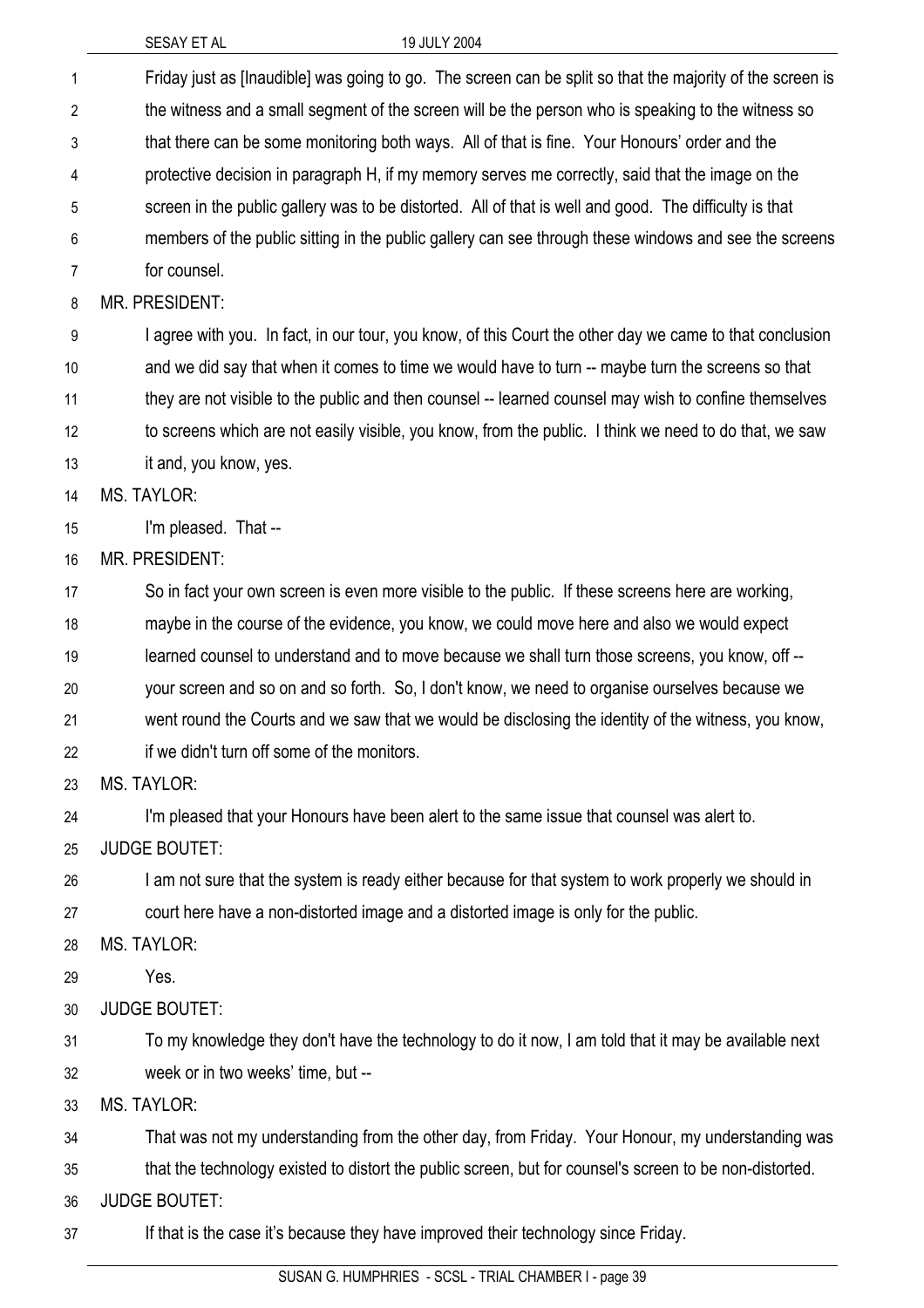| 1  | <b>MS. TAYLOR:</b>                                                                                             |
|----|----------------------------------------------------------------------------------------------------------------|
| 2  | As I said, I only wanted to raise that, I don't know whether my friends have any issues with turning off       |
| 3  | the screen. Obviously, my friends are a little more cramped on their side of the courtroom than the            |
| 4  | Prosecution is. And we were talking about perhaps other ways of trying to protect the identity of the          |
| 5  | witness, but have a workable arrangement, but I won't take up your Honours' time with that now. I              |
| 6  | simply raise it as an issue.                                                                                   |
| 7  | <b>JUDGE THOMPSON:</b>                                                                                         |
| 8  | Yes, the principle is not to protect the identity of the witness from the Court, but for the public.           |
| 9  | <b>MS. TAYLOR:</b>                                                                                             |
| 10 | Exactly so.                                                                                                    |
| 11 | <b>JUDGE THOMPSON:</b>                                                                                         |
| 12 | That's the basic principle of our – of what we understand and if the technology is not able to support         |
| 13 | that principle, then I think there is a serious question as to whether we can proceed might well arise.        |
| 14 | <b>MS. TAYLOR:</b>                                                                                             |
| 15 | Might I request, Your Honours, that the Prosecution be informed, if my understanding is correct, that          |
| 16 | the technology does currently exist because, as I said, Witness 199, to whom this discussion applies,          |
| 17 | is to be the witness called after the immediate witness to be called this afternoon.                           |
| 18 | <b>JUDGE BOUTET:</b>                                                                                           |
| 19 | We will look into that this evening. May I ask -- I don't know, I don't know, because I have not done          |
| 20 | the testing, if we close the curtains on that side -- on the side of the Defence and leave the curtains        |
| 21 | open on the Prosecution side, but you move this closer to the Bench and turned your screen off,                |
| 22 | would that be -- in other words if members of the public are sitting behind you I have a feeling that          |
| 23 | they are unable to see the screens on the Defence side, but again I have not done the testing, I am            |
| 24 | just raising the issue.                                                                                        |
| 25 | MS. TAYLOR:                                                                                                    |
| 26 | We would, as I said, in informal discussions between counsel and between witness protection, it                |
| 27 | seems that the screens on the Defence side are far more visible from the public gallery than from the          |
| 28 | Prosecution. And we were talking about the possibility of closing the screens of course, but there is          |
| 29 | an issue then of whether it's a closed session or not, but the audio will still be in the public gallery, but, |
| 30 | I mean, there are ways of dealing with this. I simply raise it at this stage.                                  |
| 31 | <b>JUDGE BOUTET:</b>                                                                                           |
| 32 | We will look into it.                                                                                          |
| 33 | <b>MS. TAYLOR:</b>                                                                                             |
| 34 | Thank you, your Honours. Unless my friends wish to raise --                                                    |
| 35 | MR. PRESIDENT:                                                                                                 |
| 36 | Now the thing is we have to identify the screens because we did -- we did and we tried to adjust them,         |

37 you know. I think the screens which are easily accessible to the public are one, two, three. That is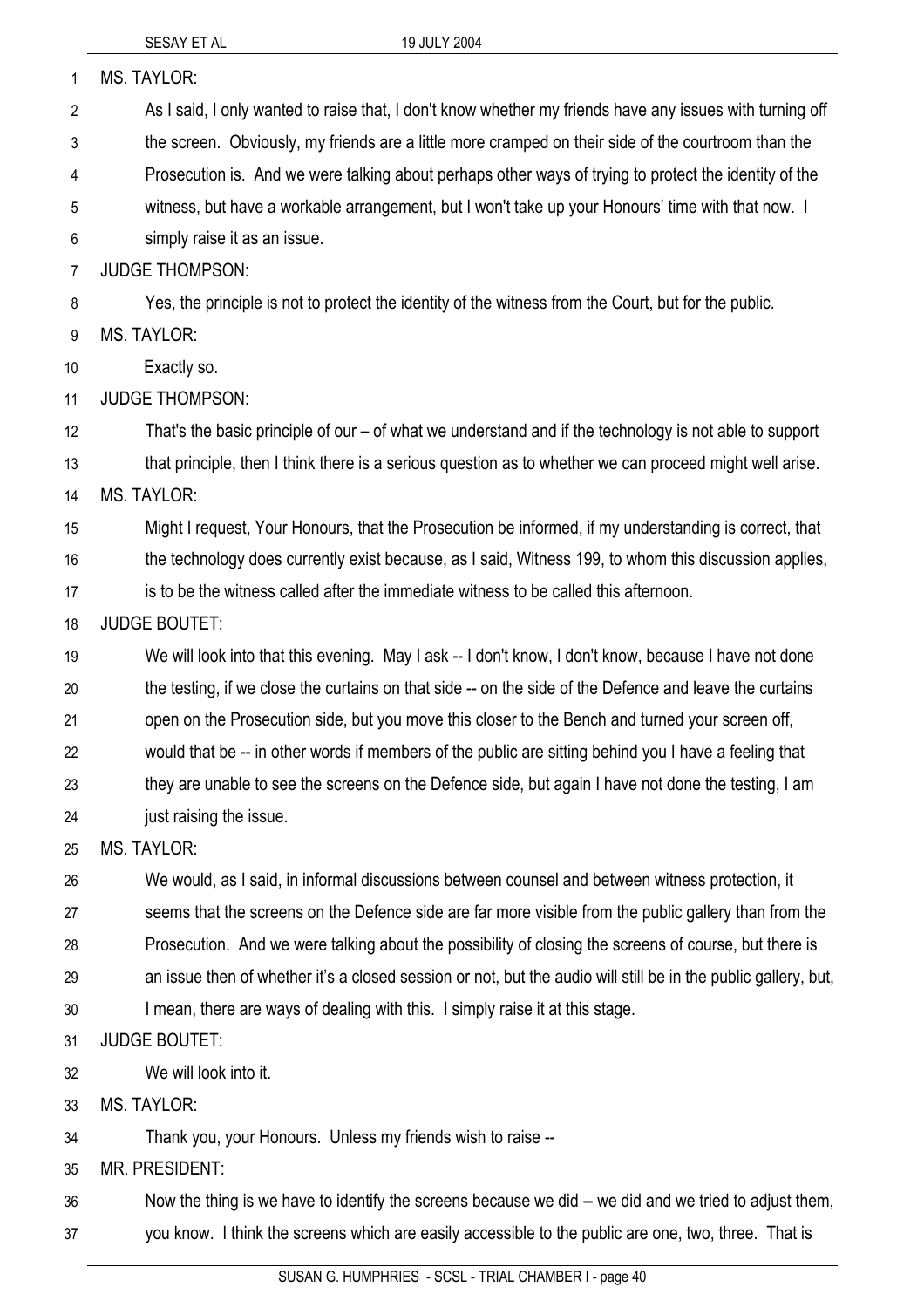|                | SESAY ET AL<br>19 JULY 2004                                                                             |
|----------------|---------------------------------------------------------------------------------------------------------|
| $\mathbf 1$    | one, two and three.                                                                                     |
| $\overline{2}$ |                                                                                                         |
| 3              | This -- Mr. O'Shea's screen does not appear to be very easily accessible to the public. So if we could  |
| 4              | adjust ourselves, you know, this is one here -- and then, you know, some Defence counsel can move       |
| 5              | maybe this way because I see one, two, three screens and of course we did also say, you know, that      |
| 6              | the screen of the Prosecution is vulnerable. The first screen --                                        |
| 7              | <b>MS. TAYLOR:</b>                                                                                      |
| 8              | Yes, that is right, yes.                                                                                |
| 9              | <b>MR. PRESIDENT:</b>                                                                                   |
| 10             | And the second maybe, you know, so it is a question, you know, of using one, two, three, four, five,    |
| 11             | six, screens, you know, those six monitors, you know, would be the answer to this. I would not -- I     |
| 12             | think if we did that, we would dispense with screening the public, you know, on one side or on the      |
| 13             | other.                                                                                                  |
| 14             |                                                                                                         |
| 15             | So how do we materially arrange ourselves? I think what we did was we turned those screens, you         |
| 16             | know, to face this way and then, you know, I'm sure you know what the Chamber is talking about, I       |
| 17             | mean you can easily your screen – your screen will be off, the other one and then this one. So can      |
| 18             | we do something and see how it works? It's just a question of turning, you know, just turning this way. |
| 19             |                                                                                                         |
| 20             | Where are the technicians, please? Where are the technicians because we would --                        |
| 21             | [Trial Chamber confer]                                                                                  |
| 22             | <b>MR. PRESDIENT:</b>                                                                                   |
| 23             | Well we have taken note. We will do that again tomorrow.                                                |
| 24             | <b>MS. TAYLOR:</b>                                                                                      |
| 25             | If your Honours please.                                                                                 |
| 26             | MR. PRESIDENT:                                                                                          |
| 27             | Okay. All right.                                                                                        |
| 28             | <b>MS. TAYLOR:</b>                                                                                      |
| 29             | The Prosecution would call witness number TF1-064, and that witness will be led in his evidence by      |
| 30             | my learned friend, Mr. Santora.                                                                         |
| 31             | <b>JUDGE BOUTET:</b>                                                                                    |
| 32             | We need to pull the curtain to get the witness in?                                                      |
| 33             | <b>MS. TAYLOR:</b>                                                                                      |
| 34             | Yes, Your Honour.                                                                                       |
| 35             | MR. O'SHEA:                                                                                             |
| 36             | Just while that is being done, Your Honours -                                                           |
| 37             |                                                                                                         |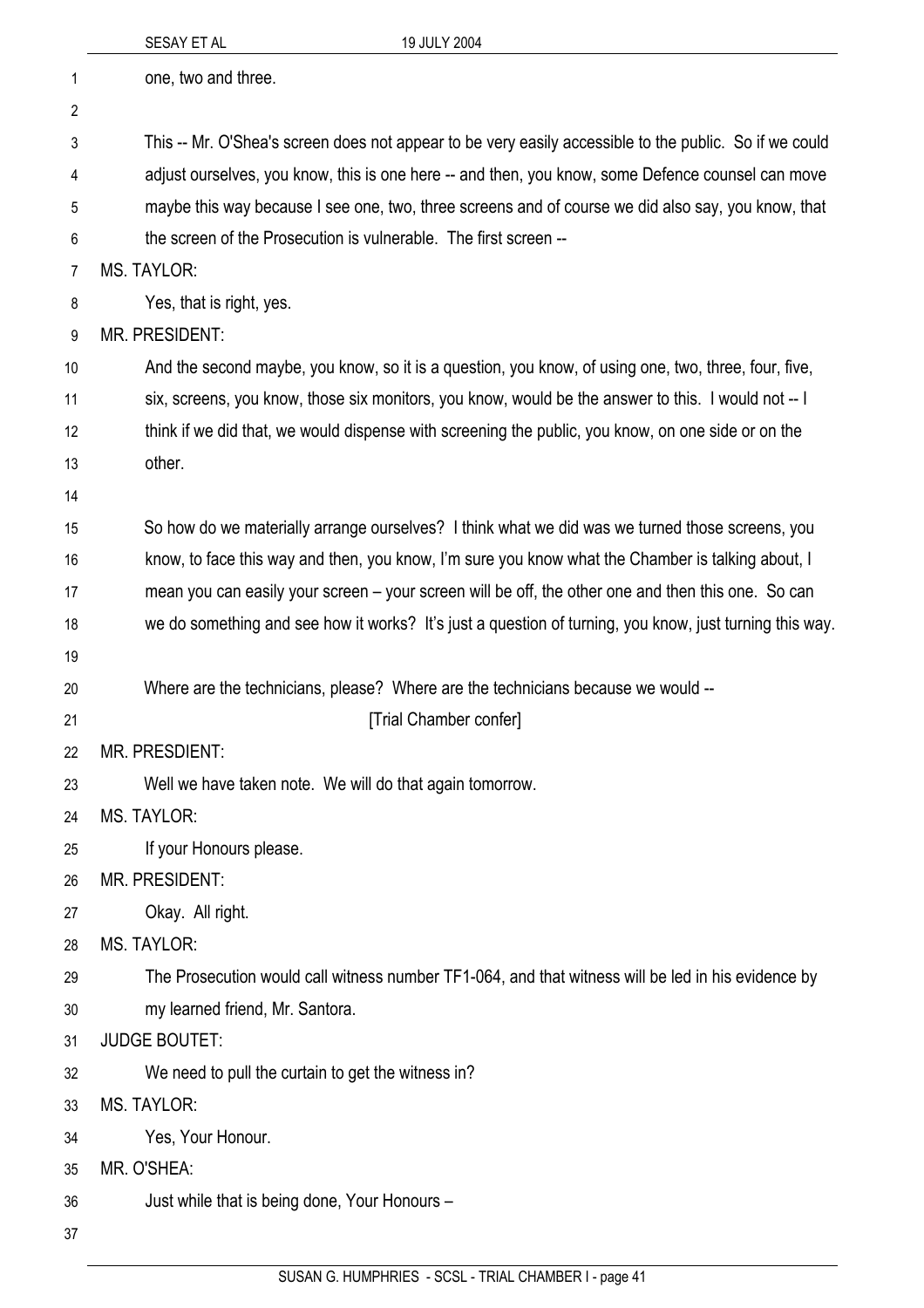| MR. PRESIDENT: |
|----------------|
|                |

You said this is witness number? 2

3 MS. TAYLOR:

- 4 064, Your Honour.
- 5 MR. PRESIDENT:
- 6 Yes, Mr. O'Shea.
- 7 MR. O'SHEA:

8 Your Honours, just while that is being done just a small practical issue I would like to raise, perhaps I

- 9 can get guidance from the victims unit and the Prosecution. I was thinking about this issue of the
- 10 coincidence of the last paragraph of the supplementary statement we were talking about this morning
- 11 and it just occurred to me to enquire whether measures had been put in place to ensure that
- 12 witnesses who have not yet testified do not in fact come in the public gallery. Not knowing much
- 13 about how witnesses are looked after or where they are kept or what liberty of movement they have, I
- 14 am not sure what the position is in relation to that.
- 15

## [Witness Enters]

- 16 But of course it would not be appropriate for a witness who has not yet testified to be in a --- be able to
- 17 sit in the public gallery to hear the testimony of other witnesses who are testifying. And I am just
- 18 making enquiries as to what measures are in place for ensuring that that does not happen.
- 19 MR. PRESIDENT:
- 20 Yes, I think it is a pertinent question. I don't know --- the head of the witness protection unit is not
- 21 here, but can the Prosecution, you know, provide a reply to Mr. O'Shea's question?
- 22 MS. TAYLOR:
- 23 Certainly, Your Honour, I don't presume to speak on behalf of Mr. Vahidy. However, from the
- 24 Prosecution's point of view no witness is brought into the public gallery at all. The witnesses that are
- 25 in Freetown to testify ---

26 MR. PRESIDENT:

- 27 You say none is in the public gallery at all?
- 28 MS. TAYLOR:
- 29 No, none at all, and the Prosecution would not take a witness into the public gallery prior to them
- 30 giving evidence. And despite whatever my learned friends think about coincidences, they are going to
- 31 have to accept that a coincidence is a coincidence and that the Prosecution has not been coaching or
- 32 33 fishing with any of the witnesses that are due to give evidence in this session, or indeed, any other witnesses.
- 34 MR. PRESIDENT:
- 35 Mr. O'Shea, are you --
- 36 JUDGE THOMPSON:
- 37 Mr. O'Shea, does that satisfy?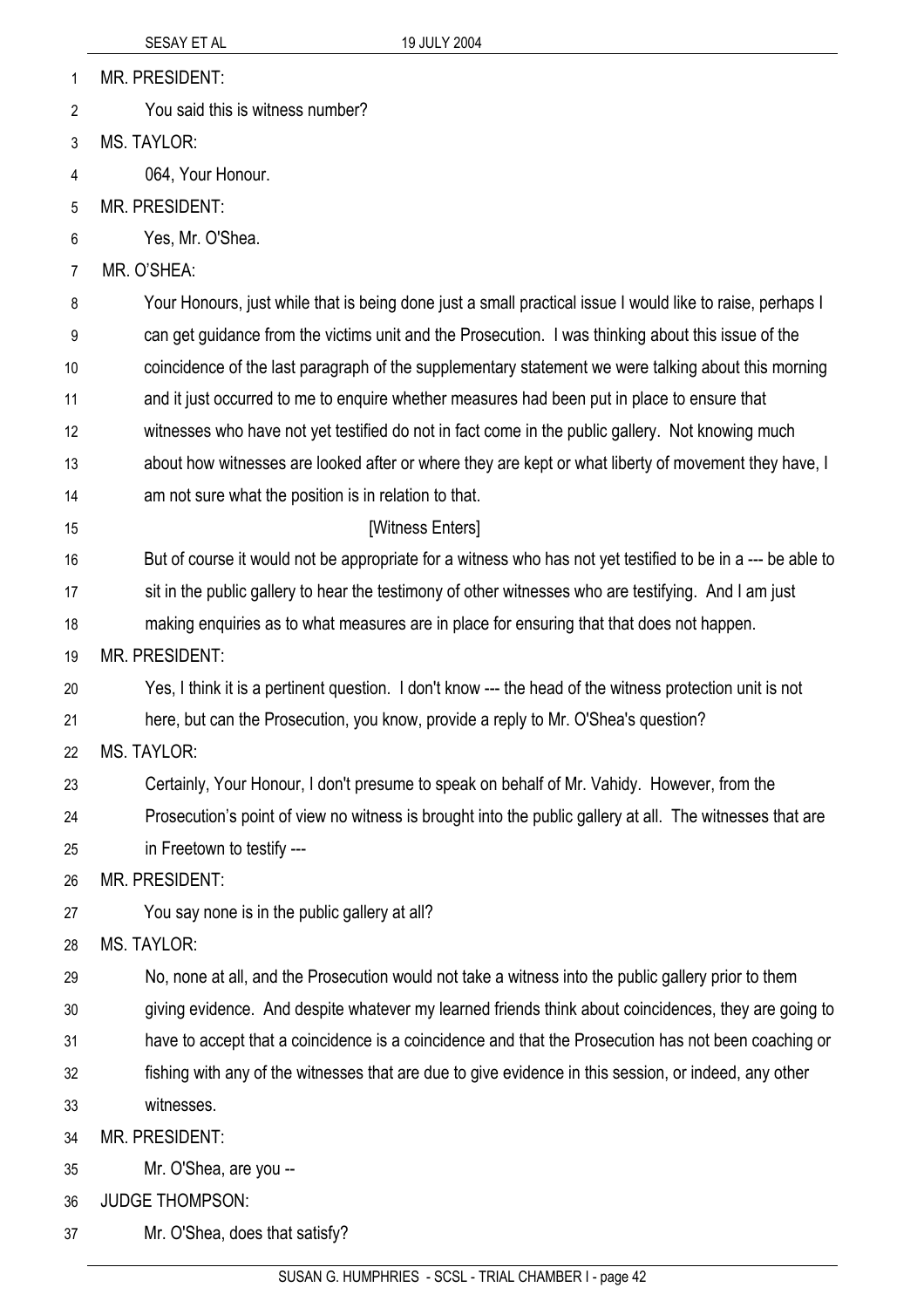MR. O'SHEA: 1

I do think further enquiries need to be made. 2

3 JUDGE THOMPSON:

4 Did your question or was your question predicated on some compliance with Rule 90 or something?

5 Rule 90(D), is that what you were asking because I was not following that?

6 MR. O'SHEA:

7 I hadn't actually thought about which Rule I was relying on.

8 JUDGE THOMPSON:

9 Rule 90(D).

10 MR. O'SHEA:

11 Well thank you, I am grateful for that, I hadn't actually thought about that Rule.

12 JUDGE THOMPSON:

13 Yes.

14 MR. O'SHEA:

15 Yes, but I mean what the Prosecution has clarified is that they themselves are not bringing witnesses

16 into the public gallery, but my question really goes beyond that. Is -- to what extent do witnesses

17 have the freedom of movement to allow them to get into the public gallery if they decide to do so, to

18 what extent have they been told that they not allowed to do so, and to what extent are those that

19 come into the public gallery screened to ensure that they are not witnesses in the case? So I would

20 request that a further inquiry be made into this, perhaps it is not a matter we need to deal with in open

21 court.

22 MR. PRESIDENT:

23 24 25 Well I think -- the point is, Mr. O'Shea, your point is taken. I think we will charge the Prosecution to make further enquiries on this with the witness protection unit and to report to the Court, you know, at an appropriate time, you know, so that witnesses who are supposed to testify, you know, don't sit in

26 the public gallery and again, it goes to the security arrangement -- it goes to the security

27 arrangements as well. It is very difficult to identify the people –

28 MS. TAYLOR:

29 Your Honour –

30 MR.PRESIDENT:

31 --- to identify the people, members of the gallery, those who have access to the gallery.

32

33 Yes, Ms. Taylor.

34 MS. TAYLOR:

35 Your Honour, since you have requested that I do so, I will undertake to ask Mr. Vahidy to report to

36 your Honours in due course. What I can say is that no witness has been brought into the public

37 gallery at all and no witness will be brought into the public gallery at all. The witnesses that come to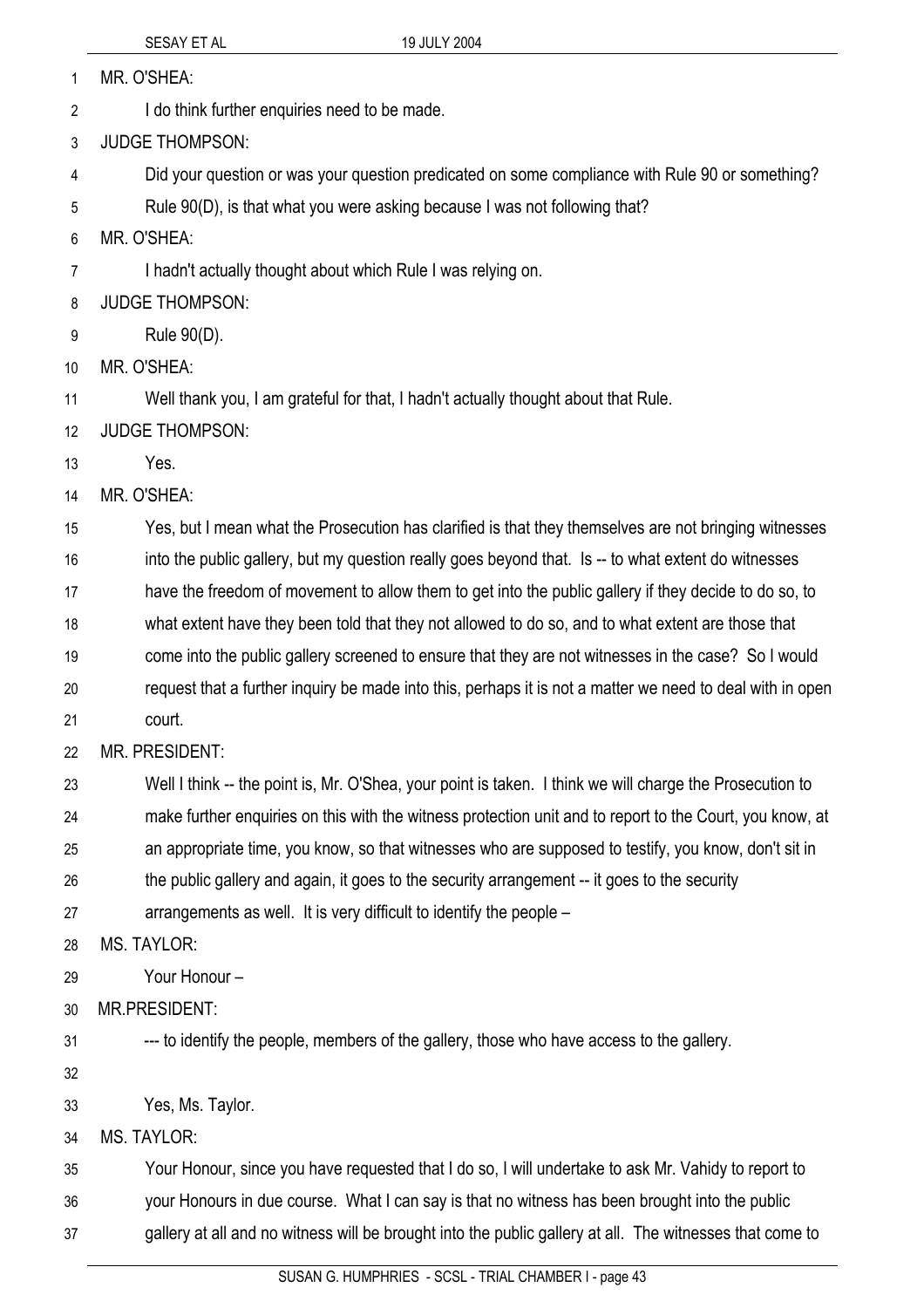|                | SESAY ET AL<br>19 JULY 2004                                                                          |                                                                                                             |
|----------------|------------------------------------------------------------------------------------------------------|-------------------------------------------------------------------------------------------------------------|
| 1              |                                                                                                      | the site of the Court in Freetown are under the -- or in the custody, if I can use it in a non-legal sense, |
| $\overline{2}$ | of witness protection and or the OTP at all times and there has been no witness that has come into   |                                                                                                             |
| 3              | the public gallery.                                                                                  |                                                                                                             |
| 4              | <b>JUDGE BOUTET:</b>                                                                                 |                                                                                                             |
| 5              | All witnesses that have testified to now were protected witnesses. All of them. All witnesses that   |                                                                                                             |
| 6              | testified on behalf of the Prosecution at this -- up to this moment were protected witnesses.        |                                                                                                             |
| 7              | <b>MS. TAYLOR:</b>                                                                                   |                                                                                                             |
| 8              | Yes.                                                                                                 |                                                                                                             |
| 9              | <b>JUDGE BOUTET:</b>                                                                                 |                                                                                                             |
|                | Thank you.<br>10                                                                                     |                                                                                                             |
|                | <b>MR. PRESIDENT:</b><br>11                                                                          |                                                                                                             |
|                | 12<br>I suppose we can move on.                                                                      |                                                                                                             |
|                | <b>MR. PRESIDENT:</b><br>13                                                                          |                                                                                                             |
|                | Swear the witness in.<br>14                                                                          |                                                                                                             |
|                | [Witness TF1-064 sworn]<br>15                                                                        |                                                                                                             |
|                | <b>MR. PRESIDENT:</b><br>16                                                                          |                                                                                                             |
|                | This is the fifth witness, is it? Fifth witness?<br>17                                               |                                                                                                             |
|                | <b>MR. SANTORA:</b><br>18                                                                            |                                                                                                             |
|                | Yes, your Honour.<br>19                                                                              |                                                                                                             |
|                | <b>MR. PRESIDENT:</b><br>20                                                                          |                                                                                                             |
|                | 21<br>Yes, please.                                                                                   |                                                                                                             |
|                | <b>MR. SANTORA:</b><br>22                                                                            |                                                                                                             |
|                | Your Honour, before I proceed I would like to introduce myself to the Chamber, my name is<br>23      |                                                                                                             |
|                | Christopher Santora.<br>24                                                                           |                                                                                                             |
|                | <b>MR. PRESIDENT:</b><br>25                                                                          |                                                                                                             |
|                | Chris.<br>26                                                                                         |                                                                                                             |
|                | <b>MR. SANTORA:</b><br>27                                                                            |                                                                                                             |
|                | Christopher Santora. And, as we noted I will be leading the examination, this is TF1-064.<br>28      |                                                                                                             |
|                | WITNESS: WITNESS TF1-064<br>29                                                                       |                                                                                                             |
|                | 30                                                                                                   | [Witness answered through interpreter]                                                                      |
|                | Examined by Mr. Santora:<br>31                                                                       |                                                                                                             |
|                | <b>MR. SANTORA:</b><br>32                                                                            |                                                                                                             |
|                | 33<br>Q.                                                                                             | Good afternoon, madam witness. I am going to ask you some questions and I want you, if you do not           |
|                | 34                                                                                                   | understand any question that I ask, that you tell me that you don't understand and I will go ahead and      |
|                | ask the question so you can understand it. I would first like to ask you, where were you born?<br>35 |                                                                                                             |
|                | I don't know when I was born.<br>36<br>А.                                                            |                                                                                                             |
| 37             | Where were you born?<br>Q.                                                                           |                                                                                                             |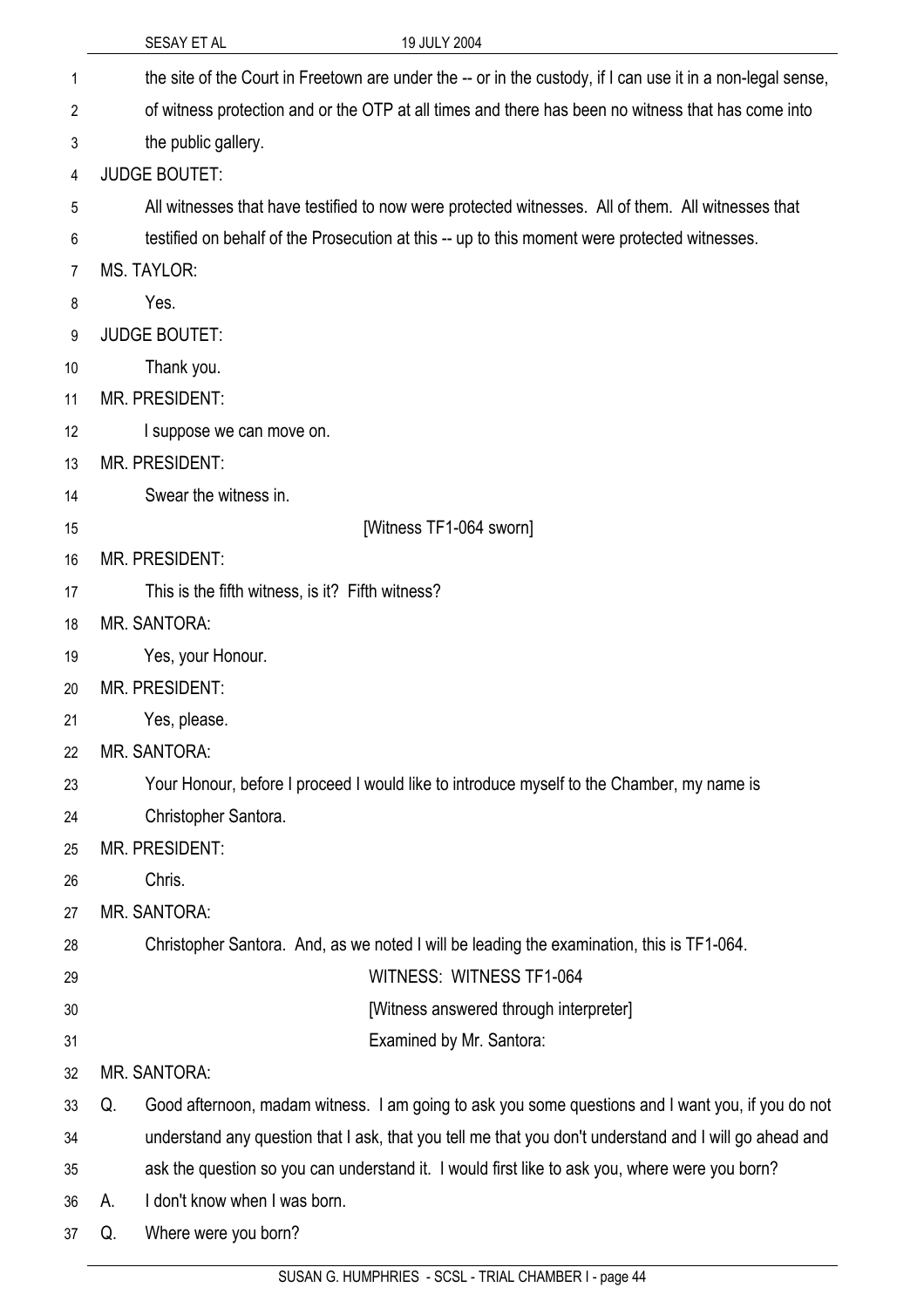- MR. PRESIDENT: 1
- What was the first -- 2
- 3 A. Yes, the next question.
- 4 MR. SANTORA:
- 5 The first question [Inaudible]
- 6 MR. PRESIDENT:
- 7 Where?
- 8 MR. SANTORA:
- 9 **Where**
- 10 MR. PRESIDENT:
- 11 What did she say?
- 12 MR. SANTORA:
- 13 She said she did not know when she was born, so I asked the question again where was she born.
- 14 MR. PRESIDENT:
- 15 The first question was when, the second was where?
- 16 MR. SANTORA:
- 17 The first question was where. [Inaudible]
- 18 A. Am I supposed to show where I was born? I was born in Xxxxx.
- 19 Q. What Chiefdom is Xxxxx in?
- 20 A. Xxxxx Chiefdom.
- 21 Q. What district is Xxxxx Chiefdom in?
- 22 A. Xxxxx district.
- 23 Q. Madam witness, where did you grow up as a child?
- 24 A. I grew up in Xxxxx Chiefdom.
- 25 Q. Madam witness, have you ever been outside of Sierra Leone?
- 26 A. I've never lived outside of Sierra Leone, it hasn't happened.
- 27 Q. Madam witness, are you married?
- 28 A. Yes.
- 29 Q. About how many years ago were you married?
- 30 A. This is the third year.
- 31 Q. Now is this the first time that you have been married?
- 32 A. No, it's the second.
- 33 Q. And when were you married before?
- 34 A. I was married in [Inaudible]
- 35 Q. Do you remember approximately how long ago you were married to your first husband?
- 36 A. I don't remember the year.
- 37 Q. Madam witness, do you have children with your current husband?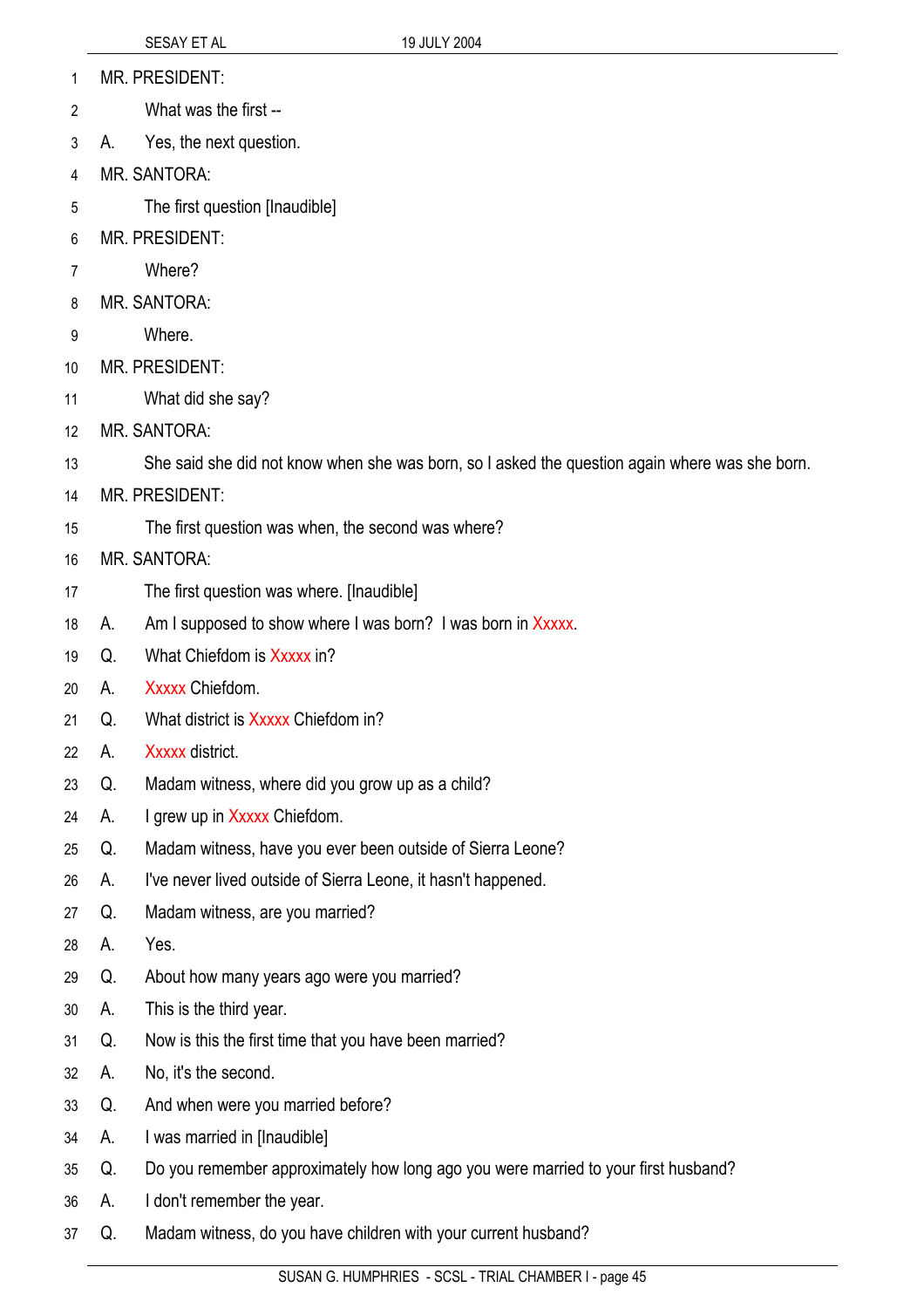- 1 A. We have one child.
- 2 Q. With your first husband did you have children?
- 3 A. We had two children, my first husband.
- 4 Q. Madam witness, what do you do for work?
- 5 A. I am a -- I am a vegetable gardener and I also sell -- I buy goods and sell to people. We do farming.
- 6 Q. Madam witness, have you ever attended school?
- 7 A. No, I never went to school.
- 8 Q. Do you know how to read and write?
- 9 A. No.
- 10 Q. Madam witness, can you tell this Court what languages you speak?
- 11 A. I only speak *Krio* and my own language.
- 12 Q. What is your own language?
- 13 A. Xxxxx language.
- 14 Q. Madam witness, where were you living with your first husband?
- 15 A. We were in Xxxxx.
- 16 Q. Where were you living during the war in Sierra Leone?
- 17 A. We lived in Xxxxx.
- 18 MR. PRESIDENT:
- 19 Lived where? I don't have the name. Please, we want to have the names.
- 20 A. Xxxxx.
- 21 MR. SANTORA:
- 22 Q. Madam witness, were you living then with your first husband during the war in Sierra Leone?
- 23 A. Yes.
- 24 Q. And did you stay in Xxxxx?
- 25 A. We were there when the war started.
- 26 Q. And what happened to you?
- 27 A. In the war?
- 28 Q. Yes, during the war while you were living in Xxxxx.
- 29 30 A. During this war a lot of things happened, they killed my parents, they killed my mother and my two children with my first husband.
- 31 32 Q. I want to take you to the time you were living with your first husband and the first time that you experienced the war. Can you explain what happened?
- 33 A. I will explain. That's what I'm coming to explain. They killed my mother and they killed three of my
- 34 brothers. They killed my two sons. They also killed my mother-in-law. They killed my father-in-law.
- 35 They killed my husband's aunt. They also killed my husband's cousin. And they killed my husband's
- 36 grandchildren and the town chief. And one other child who was a stranger, but I don't remember the
- 37 child's name. The person who brought this group, they killed his father also.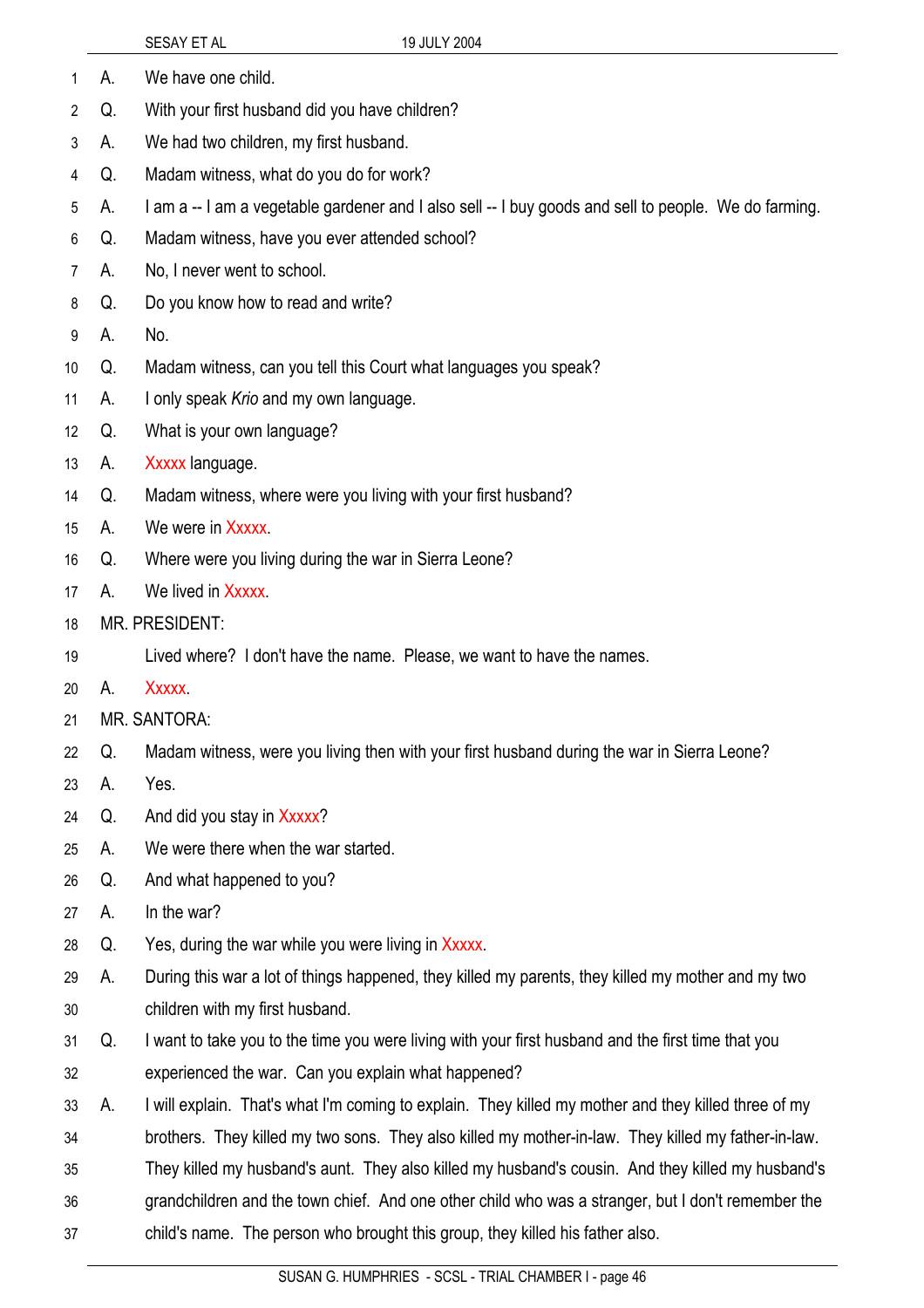|                 |    | SESAY ET AL<br>19 JULY 2004                                                                          |
|-----------------|----|------------------------------------------------------------------------------------------------------|
| 1               | Q. | Before you go any further I would like you to explain to this Court how this happened from beginning |
| $\overline{2}$  |    | until end. So if you could please explain where you were living when things first started to happen. |
| 3               | А. | What happened during this war, we were running away from the war and someone brought these           |
| 4               |    | people.                                                                                              |
| 5               | Q. | Where were you living exactly?                                                                       |
| 6               | А. | We lived in Xxxxx.                                                                                   |
| 7               | Q. | Where were you running to?                                                                           |
| 8               | А. | We were running away trying to pull out and go to some other country.                                |
| 9               | Q. | Why were you running?                                                                                |
| 10 <sup>°</sup> | А. | We were running away from the war.                                                                   |
| 11              | Q. | So who was with you when you left where you were living?                                             |
| 12              | А. | I was with my husband.                                                                               |
| 13              | Q. | Who else was with you?                                                                               |
| 14              | А. | My mother.                                                                                           |
| 15              | Q. | Was there anybody else with you?                                                                     |
| 16              | А. | My mother-in-law and my father-in-law, but the names I have just called these, they are the people.  |
| 17              | Q. | Where exactly did you go?                                                                            |
| 18              | A. | We ran away to the nearest village. It's called Xxxxx, where I grew up.                              |
| 19              | Q. | When this happened, can you remember what the season was at the time this happened? The              |
| 20              |    | season meaning was it the rainy season or the dry season?                                            |
| 21              | А. | I am not quite certain, but it appears like it was between the rainy season and the dry season.      |
| 22              | Q. | Where exactly did you go and hide?                                                                   |
| 23              | А. | When we ran away we ran to Xxxxx for a long time. We went back to the bush.                          |
| 24              | Q. | Where were you hiding in the bush?                                                                   |
| 25              | А. | It was in Xxxxx in the bush.                                                                         |
| 26              | Q. | I want to take you to that time when you were hiding in the bush in Xxxxx. Who was with you in the   |
| 27              |    | bush in Xxxxx when you were hiding?                                                                  |
| 28              | А. | I was there with my family.                                                                          |
| 29              | Q. | Who else was with you?                                                                               |
| 30              | А. | There were other people behind us, there were people from Xxxxx.                                     |
| 31              | Q. | Who were you hiding from?                                                                            |
| 32              | А. | We were hiding from the rebels.                                                                      |
| 33              | Q. | Why were you hiding from them?                                                                       |
| 34              | А. | Because they killed people.                                                                          |
| 35              | Q. | How do you know that?                                                                                |
| 36              | А. | Well how did I know this? They told us that they killed people.                                      |
| 37              | Q. | Now at the time you were hiding in the bush near Xxxxx, what were you eating?                        |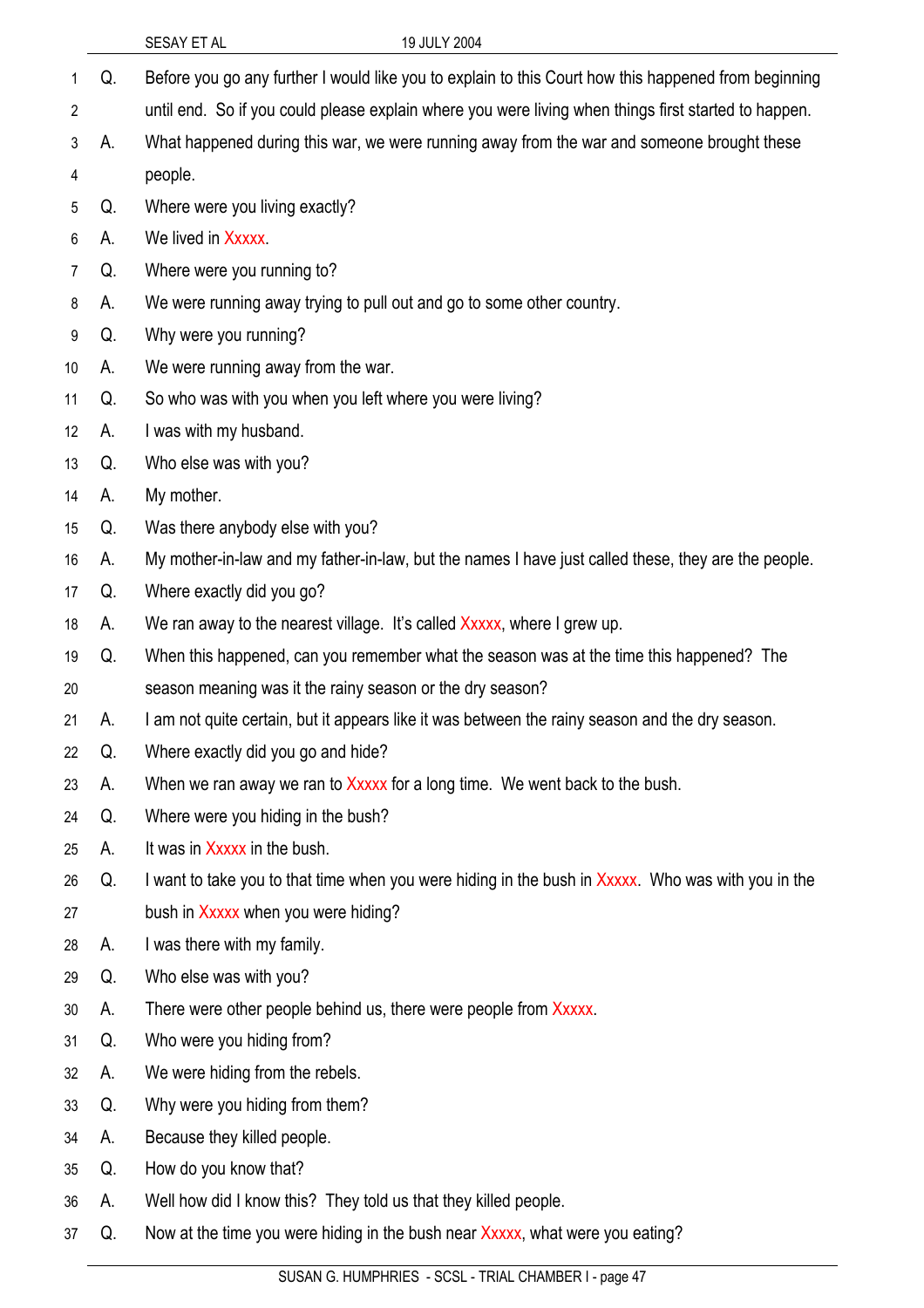|                 |    | 19 JULY 2004<br>SESAY ET AL                                                                            |
|-----------------|----|--------------------------------------------------------------------------------------------------------|
| 1               | А. | We ate potato leaves and cassava leaves and they were ground and boiled without oil or salt. We        |
| 2               |    | had no rice, we only ate cassava leaves and potato leaves.                                             |
| 3               | Q. | Aside from your family, were there other people hiding there as well?                                  |
| 4               | А. | I--I can't say. The ones I've just talked about are the ones I can remember. I don't know about        |
| 5               |    | another group.                                                                                         |
| 6               | Q. | Explain what happened to you while you were hiding in the bush near Xxxxx.                             |
| 7               | А. | What happened? When we were hiding in the bush the only thing that happened to me was the              |
| 8               |    | sufferings we went through.                                                                            |
| 9               | Q. | Explain what you mean by the sufferings.                                                               |
| 10 <sup>°</sup> | А. | The sufferings I had when we were in the bush. When we were in the bush we only heard, "Rebels,        |
| 11              |    | rebels." I was very pregnant. They didn't do anything to me at that time. When they captured us,       |
| 12              |    | they also released me and I went back.                                                                 |
| 13              | A  | I was in that bush when I gave birth. One week after giving birth in the second week my child had just |
| 14              |    | been born and it was that very morning that they caught us.                                            |
| 15              | Q. | Can you explain when you say "they", who caught you?                                                   |
| 16              | A. | Those who killed people, they were the ones who caught us.                                             |
| 17              | Q. | Can you tell to this Court exactly who came and caught you, what they looked like?                     |
| 18              | А. | The rebels caught us, but I knew only one person among them, I didn't know the rest.                   |
| 19              | Q. | Who was the person you knew?                                                                           |
| 20              | А. | <b>Xxxxx</b>                                                                                           |
| 21              | Q. | Who was Xxxxx?                                                                                         |
| 22              | А. | He was a son of Xxxxx. He grew up together with my husband in Xxxxx.                                   |
| 23              | Q. | When these men came to your camp in the bush near Xxxxx, explain what happened when they first         |
| 24              |    | encountered you.                                                                                       |
| 25              | А. | When they arrested us, they asked us to produce guns, but we didn't have the native guns.              |
| 26              | Q. | Did they say anything else to you?                                                                     |
| 27              | А. | Well my husband's sister was with us and they caught her and asked her to took (sic) down her pants    |
| 28              |    | and they took out a knife and they were going to place a knife into her genitals.                      |
| 29              | Q. | What happened then?                                                                                    |
| 30              | А. | She begged, he tried to push the knife                                                                 |
| 31              | Q. | And then what happened?                                                                                |
| 32              | А. | The man told the woman to go with her (sic) into one of the houses so that they can have sex. The      |
| 33              |    | little child held onto the woman's rappers and Xxxxx told the girl not to take the little child.       |
| 34              | Q. | And then what happened?                                                                                |
| 35              | А. | Afterwards they went together with the man. The girl didn't come back, but it is the man who came      |
| 36              |    | and asked me.                                                                                          |
| 37              | Q. | What did the man ask you?                                                                              |
|                 |    |                                                                                                        |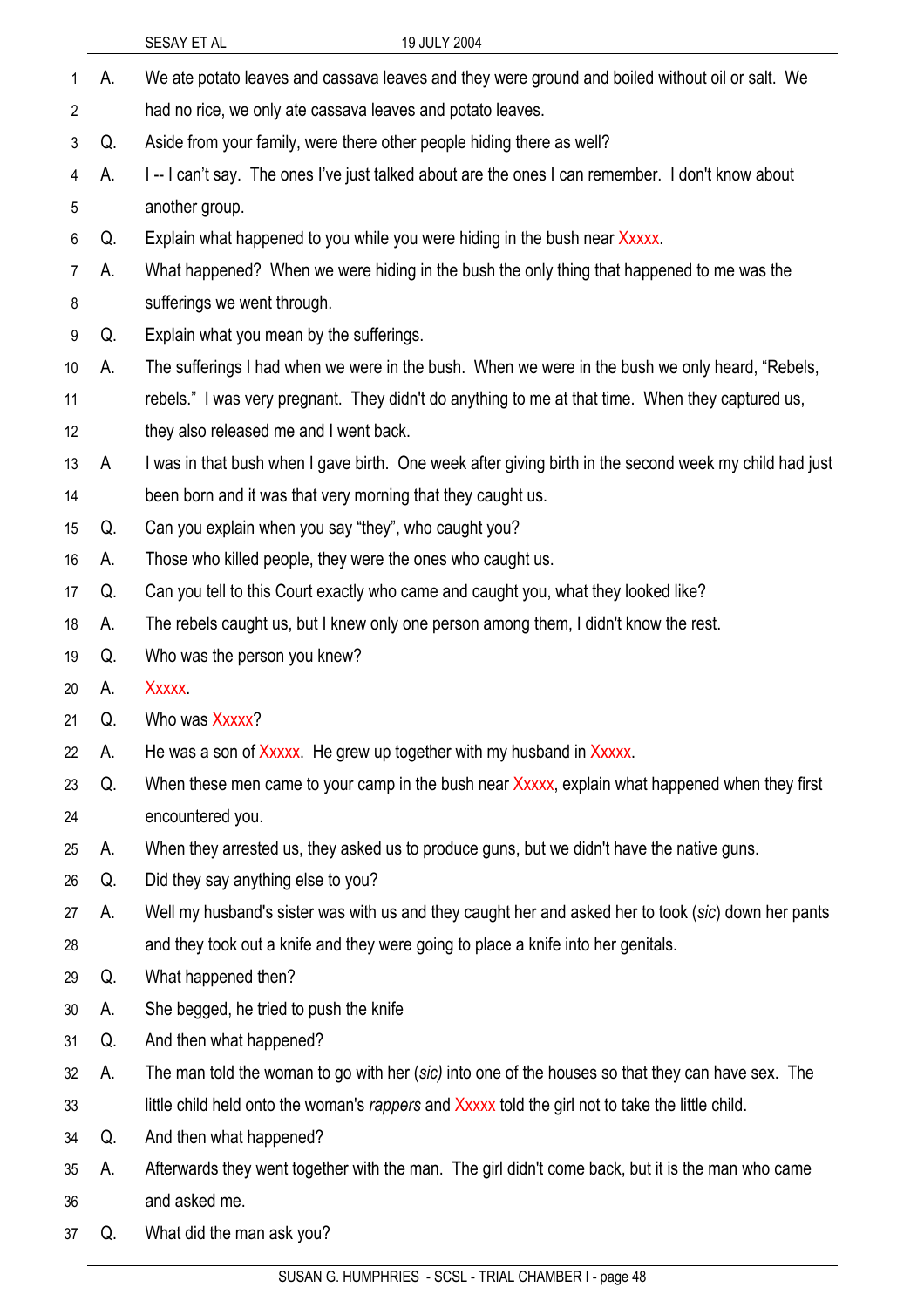|         |    | 19 JULY 2004<br>SESAY ET AL                                                                         |
|---------|----|-----------------------------------------------------------------------------------------------------|
| 1       | Α. | He said, "Where is this woman?" And I said, "But you went together with this woman and you are now  |
| 2       |    | coming to ask me."                                                                                  |
| 3       | Q. | Did you ever see the woman again?                                                                   |
| 4       | А. | She is still alive. I think she hid herself.                                                        |
| 5       | Q. | Do you know what happened to this woman?                                                            |
| 6       | А. | I really don't know what happened to her.                                                           |
| 7       | Q. | What happened after they asked you about the woman. What happened next while you were in the        |
| 8       |    | camp -- while you were in the bush in Xxxxx?                                                        |
| 9       | А. | What happened to me afterwards was one of the other abductees who was a Temne man, they asked       |
| 10      |    | me to have sex with him.                                                                            |
| 11      | Q. | What did you say?                                                                                   |
| $12 \,$ | А. | I refused because I was just a young nursing -- suckling mother.                                    |
| 13      | Q. | What happened then?                                                                                 |
| 14      | А. | They took a whip and started flogging the man and they were flogging me also, so I was forced to    |
| 15      |    | accept to have sex with him.                                                                        |
| 16      | Q. | So did you have sex with him?                                                                       |
| 17      | А. | Yes, they cut me and they spread my legs away and parted my legs and they asked the man to start    |
| 18      |    | making love to -- sex with me.                                                                      |
| 19      | Q. | Who was present when they forced you to have sex with this Temne man?                               |
| 20      | А. | This Xxxxx was there. The other people who were also Limba men were there, but I don't know their   |
| 21      |    | names.                                                                                              |
| 22      | Q. | Where were your children at the time?                                                               |
| 23      | А. | My child was standing by me crying and they started flogging the child also.                        |
| 24      | Q. | What happened after they forced you to have sex with the Temne man?                                 |
| 25      | А. | Afterwards, after he had finished making sex with me, they asked me to get up and take my children, |
| 26      |    | so I took one of the elder children and tied him on my back.                                        |
| 27      | Q. | What happened next?                                                                                 |
| 28      | А. | We went to where my mother-in-law was.                                                              |
| 29      | Q. | And then what happened?                                                                             |
| 30      | А. | When we arrived they said they were hungry. We had bread fruits and they roasted it for them.       |
| 31      |    | We poured palm oil on it and gave it to them. They ate it. There was some alcohol, they gave it to  |
| 32      |    | them, they drank it and they asked us to go to town. They said we are punishing ourselves in the    |
| 33      |    | bush so we should go to town, they are ECOMOG.                                                      |
| 34      | Q. | Okay, before you proceed, when you say they were forcing -- they were eating and they were drinking |
| 35      |    | the wine, who was "they" when you say they were doing this?                                         |
| 36      | А. | The rebels.                                                                                         |
| 37      | Q. | And after they ate and drank, what did they do?                                                     |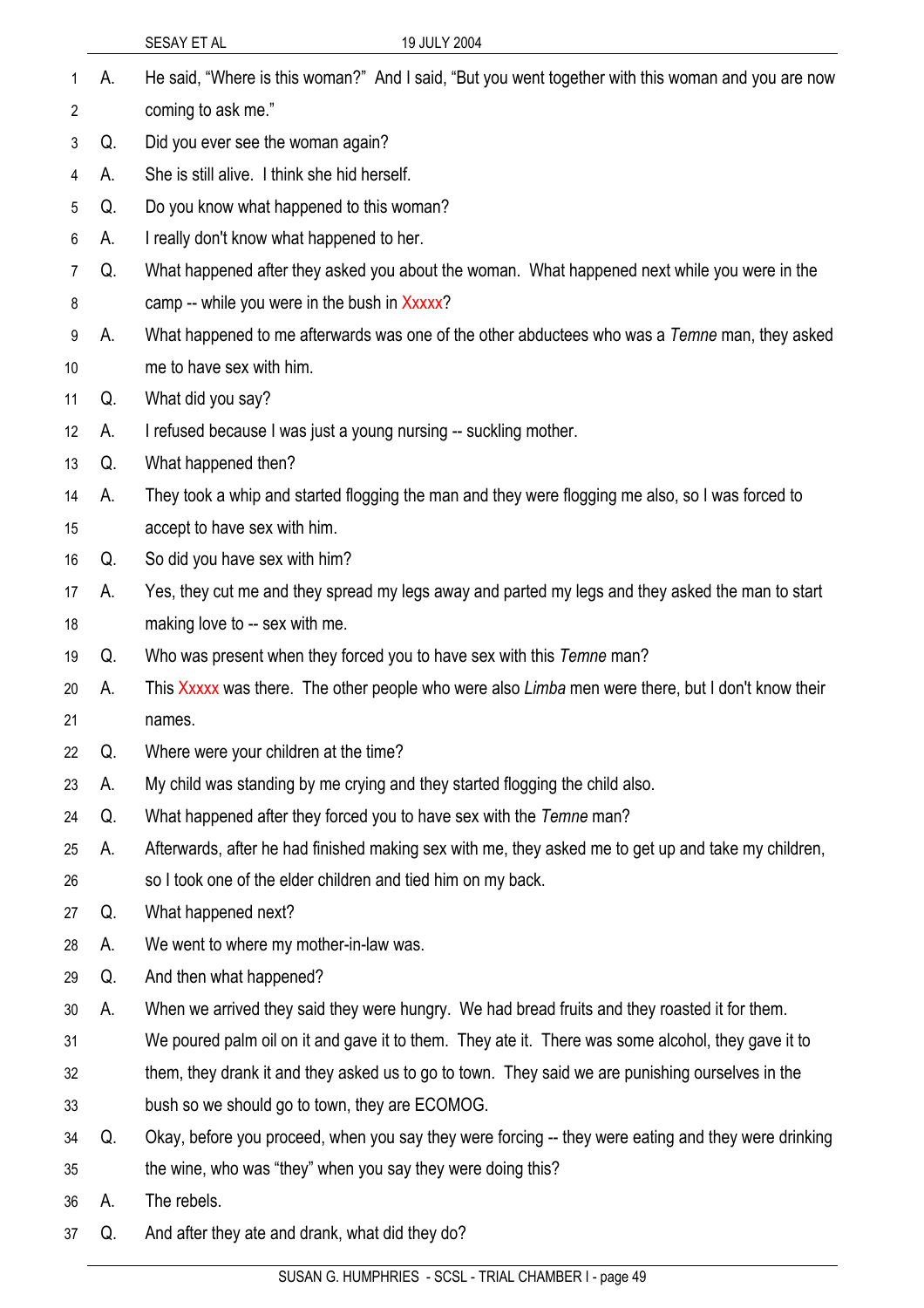|    |    | 19 JULY 2004<br>SESAY ET AL                                                                          |
|----|----|------------------------------------------------------------------------------------------------------|
| 1  | А. | They placed us in a single file and asked us to go to town. Some of them were at the back and others |
| 2  |    | were ahead of us.                                                                                    |
| 3  | Q. | Okay, how many of these rebels can you say were there at the time, approximately?                    |
| 4  | А. | There were lots of them, I can't even tell the number.                                               |
| 5  | Q. | Can you remember how they were dressed?                                                              |
| 6  | А. | Some of them had combats, some of them had civilian dress on.                                        |
| 7  | Q. | After they lined you up, what happened next?                                                         |
| 8  | А. | We came to town and they asked us to place the children.                                             |
| 9  | Q. | Okay, tell the Court which town you came to.                                                         |
| 10 | А. | We came to Xxxxx.                                                                                    |
| 11 | Q. | So approximately how long did it take you to walk from the bush where you were to the village of     |
| 12 |    | Xxxxx?                                                                                               |
| 13 | А. | It was more than one hour.                                                                           |
| 14 | Q. | And besides yourself and the people you mentioned in your family, were other people forced to march  |
| 15 |    | to Xxxxx as well?                                                                                    |
| 16 | А. | Except the Temne man.                                                                                |
| 17 | Q. | When you say except the Temne man, do you mean that he came with you or that he stayed?              |
| 18 | А. | We came and found him in town with them.                                                             |
| 19 | Q. | What happened after you arrived in Xxxxx?                                                            |
| 20 | А. | When we arrived they said we should place all our children under the orange tree.                    |
| 21 | Q. | Did you place your children under the orange tree?                                                   |
| 22 | А. | Yes, we placed them under the orange tree, my young child that was just walking held onto my         |
| 23 |    | clothes and they drew -- snatched him from me and threw him away and said he shouldn't follow me.    |
| 24 | Q. | About how many children were put under the orange tree?                                              |
| 25 | А. | My husband's sister had three grandchildren and I had two children and my three little brothers.     |
| 26 | Q. | Madam witness, how old were your children?                                                           |
| 27 | А. | The other one was three years.                                                                       |
| 28 | Q. | And the second child was how old?                                                                    |
| 29 | А. | He was not one year old yet.                                                                         |
| 30 | Q. | When you were – when they put the children under the orange tree, you just said that one of your     |
| 31 |    | children grabbed, which child was the one who grabbed you, the older one or the younger one?         |
| 32 | А. | It was the elder one.                                                                                |
| 33 | Q. | What exactly happened?                                                                               |
| 34 | А. | When they took the child away from me and threw him away, they undressed all of us, men and          |
| 35 |    | women, and they placed us in one room in a house.                                                    |
| 36 | Q. | Before you proceed, when you say they threw your child away, explain exactly what you mean when      |
| 37 |    | you say that.                                                                                        |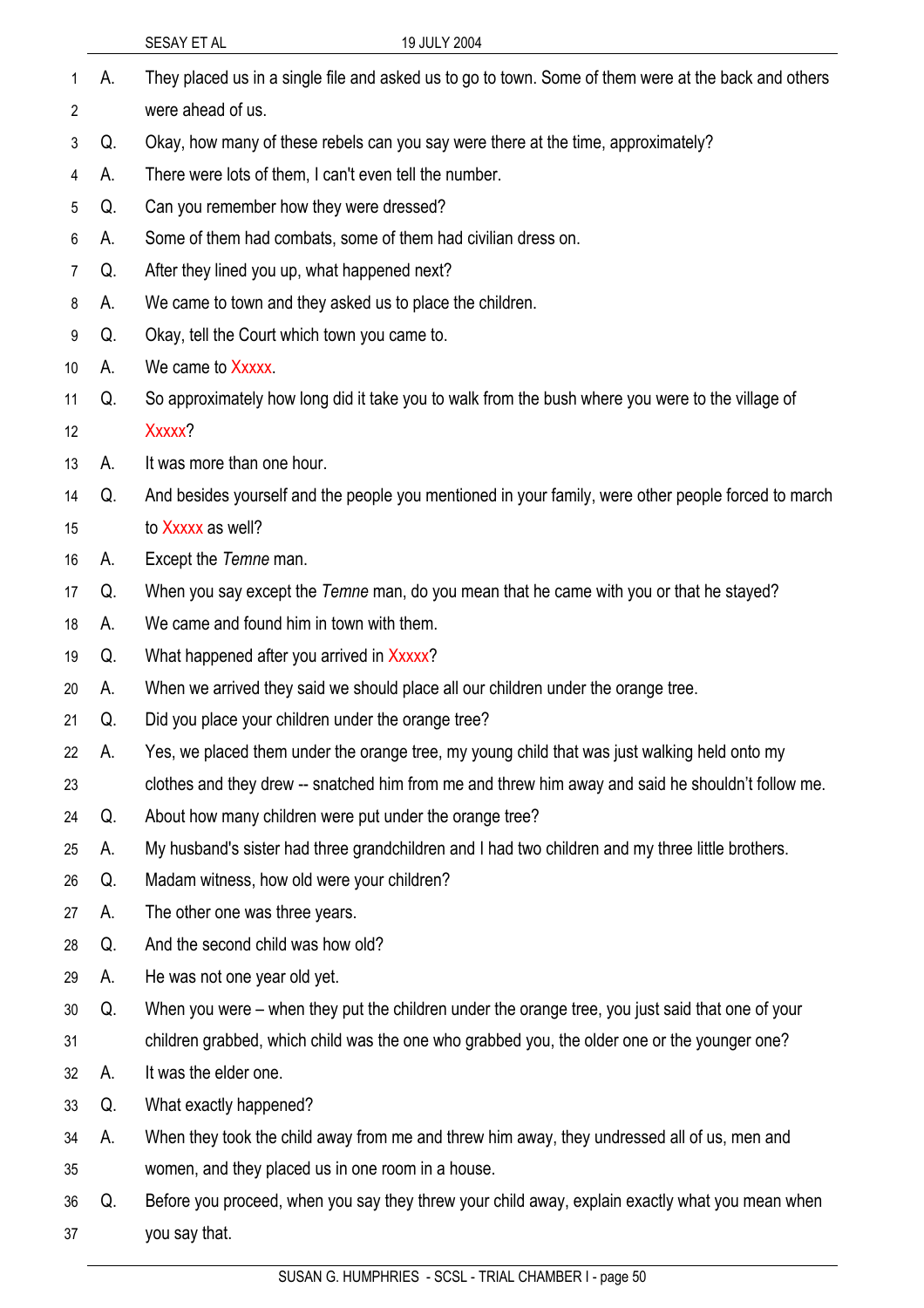|                 |    | SESAY ET AL<br>19 JULY 2004                                                                              |
|-----------------|----|----------------------------------------------------------------------------------------------------------|
| 1               | А. | They grabbed the child by the arm and threw the child away. I attempted to go and take my child and      |
| 2               |    | one of the men pushed me and said, "Go into the house."                                                  |
| 3               | Q. | What did your child do after they pulled him from you and threw him?                                     |
| 4               | А. | My child cried and started crying. There was no way I could come out and take my child, the house        |
| 5               |    | was locked from outside.                                                                                 |
| 6               | Q. | Okay, explain to the Court what happened after they pulled your child from you. What exactly             |
| 7               |    | happened next?                                                                                           |
| 8               | А. | When they placed us into the house all the children started crying. They started crying.                 |
| 9               | Q. | How did you know they started crying?                                                                    |
| 10 <sup>°</sup> | А. | The house in which we were placed wasn't far from the children, I could hear them.                       |
| 11              | Q. | What exactly did you hear?                                                                               |
| 12              | А. | Children crying, they cried. After sometime I heard no more crying and I tried to peep through the       |
| 13              |    | window, they put the nozzle of the gun in the window and said, "Anybody who peep outside will be         |
| 14              |    | shot at."                                                                                                |
| 15              | Q. | Who was with you, who was guarding you in the house?                                                     |
| 16              | А. | There was -- it was one man whom they threw into house to guard us there. I don't know his name.         |
| 17              | Q. | And what -- did he say anything else to you aside from not peeping out the window?                       |
| 18              | А. | He said -- the man didn't say anything to us. When the children stopped crying, I scratched my           |
| 19              |    | mother on the leg and said, "Mom, I think these children may have been killed," so my mother shouted     |
| 20              |    | back at me and she even fainted. They thought I was telling my mother to hide with me, so they           |
| 21              |    | surrounded the house again.                                                                              |
| 22              | Q. | Who exactly was in the house with you at this time?                                                      |
| 23              | А. | I don't know their names, I don't know the person's name.                                                |
| 24              | Q. | Aside from the people that were guarding you, who were being held in the house at this time?             |
| 25              | А. | My relatives, members of my family, whose names I had called earlier on, were all in the house.          |
| 26              | Q. | And you stated that you heard screaming outside and then you heard the screaming stop. Do you            |
| 27              |    | remember approximately how long you heard screaming for?                                                 |
| 28              | А. | No, I can't tell -- I don't know how long it took until the children stopped crying.                     |
| 29              | Q. | What happened after the children stopped crying?                                                         |
| 30              | А. | Well the children are our children, we are taking care of them and if they see that they parted us, they |
| 31              |    | stayed out with the other people whom they didn't know, so they started crying.                          |
| 32              | Q. | Okay, after the crying stopped while you were in the house, what happened next?                          |
| 33              | A. | Afterwards we didn't hear them cry any more until they gave us -- opened the door and we came            |
| 34              |    | outside and all we saw were their corpses.                                                               |
| 35              | Q. | Explain exactly what happened when they opened the door and you came outside?                            |
| 36              | А. | They opened the door -- the first thing they had done actually was to catch the town chief and kill him. |
| 37              | Q. | Okay, where was the town chief when they killed him?                                                     |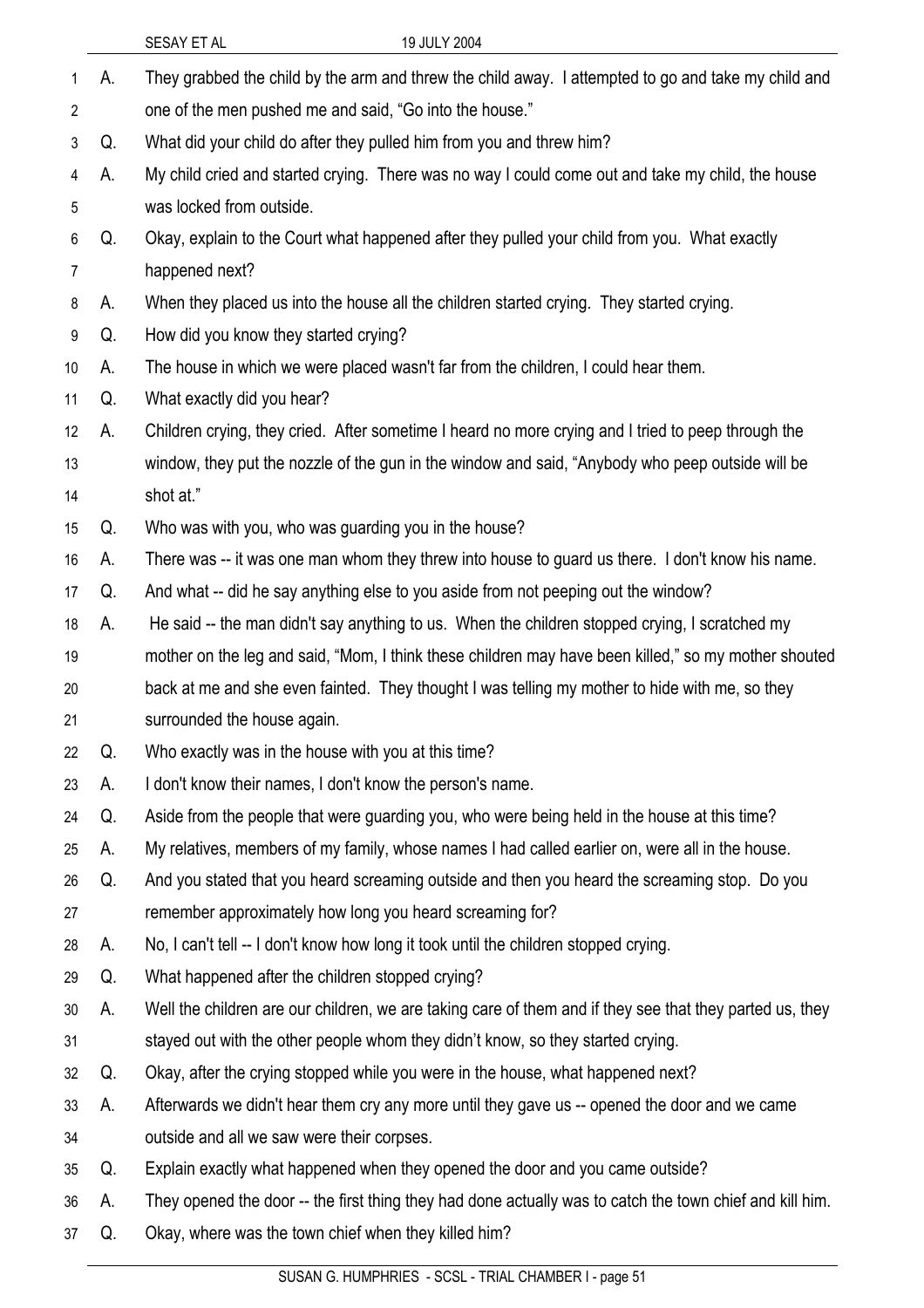|    |    | 19 JULY 2004<br>SESAY ET AL                                                                              |
|----|----|----------------------------------------------------------------------------------------------------------|
| 1  | А. | We were all in the bush and they caught him where he was hiding and they brought us all together.        |
| 2  | Q. | Okay, after they brought you all together and they brought you to the house in Xxxxx, I want you to tell |
| 3  |    | the Court what happened after you heard the crying of the children stop.                                 |
| 4  | А. | They started killing the adults.                                                                         |
| 5  | Q. | Who is "they"?                                                                                           |
| 6  | А. | The rebels.                                                                                              |
| 7  | Q. | Explain exactly what you mean when you say the rebels started killing the other adults.                  |
| 8  | А. | How they started? They cut off the head of the town chief.                                               |
| 9  | Q. | Did you see this happen?                                                                                 |
| 10 | А. | I didn't see it myself, except when I came out and I saw it.                                             |
| 11 | Q. | Okay, when you were in the house with the other people, who came out of the house first?                 |
| 12 | А. | The guard who was guarding us was the first person who came out, after that they took the chief out      |
| 13 |    | and they killed him.                                                                                     |
| 14 | Q. | Who came out after the chief?                                                                            |
| 15 | А. | My brother-in-law's -- my father-in-law's little sister.                                                 |
| 16 | Q. | What happened to her?                                                                                    |
| 17 | А. | They killed her also.                                                                                    |
| 18 | Q. | Who else was in the house with you after they killed her?                                                |
| 19 | А. | The man -- Xxxxx's father was with us, Xxxxx who brought the group.                                      |
| 20 | Q. | What happened to Xxxxx's father?                                                                         |
| 21 | А. | They killed him also.                                                                                    |
| 22 | Q. | When you say they killed him, but you didn't see it, how did you know that these people were being       |
| 23 |    | killed?                                                                                                  |
| 24 | А. | They didn't throw away the corpses or bury them, they left them out there so when they brought us        |
| 25 |    | outside I saw the dead bodies.                                                                           |
| 26 | Q. | So where were they killing these people who came outside the house?                                      |
| 27 |    | MR. BROWN:                                                                                               |
| 28 |    | I object to that.                                                                                        |
| 29 | А. | <b>Xxxxx</b>                                                                                             |
| 30 |    | MR. BROWN:                                                                                               |
| 31 |    | My objection was -- I am sorry, if the witness said she did not see it, how can she then be asked        |
| 32 |    | whether was it taking place?                                                                             |
| 33 |    | <b>JUDGE THOMPSON:</b>                                                                                   |
| 34 |    | Sustained.                                                                                               |
| 35 |    | <b>MR. SANTORA:</b>                                                                                      |
| 36 | Q. | After Xxxxx's father left the house, who else was with you in the house at this time?                    |
| 37 | А. | Those of us who stayed there, me, my father and my father-in-law and my father-in-law's nephew.          |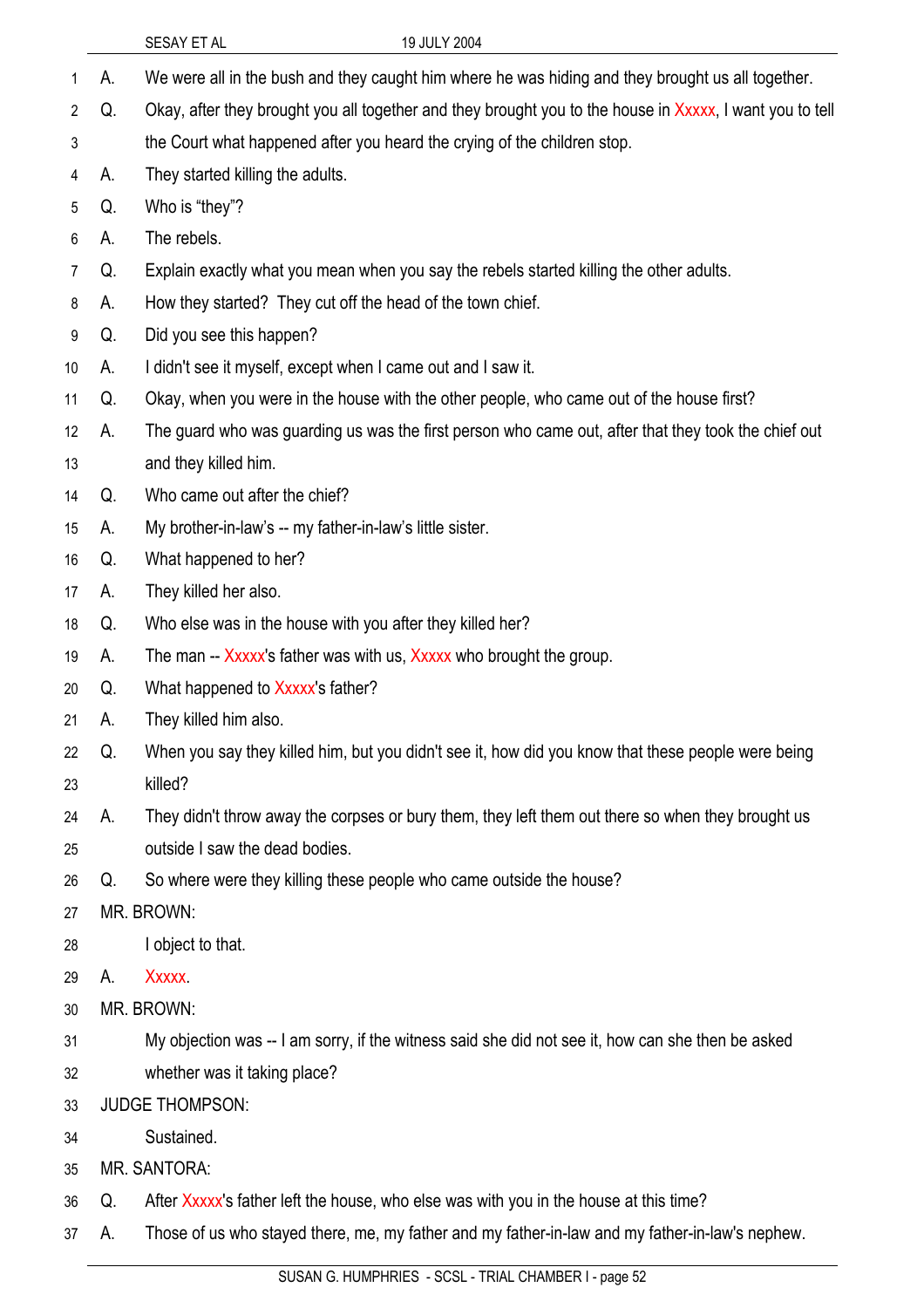|    |    | SESAY ET AL<br>19 JULY 2004                                                                            |
|----|----|--------------------------------------------------------------------------------------------------------|
| 1  | Q. | Was there anybody else with you at this time in the house?                                             |
| 2  | А. | No other person except that Temne man.                                                                 |
| 3  | Q. | What happened next after Xxxxx's father walked out of the house, what happened after that?             |
| 4  | А. | They killed all of them, but they killed them one after the other.                                     |
| 5  | Q. | Okay, when you say they killed them one after the other, explain exactly what you mean.                |
| 6  | А. | What happened, I saw them take the people out one by one and they had guns and the machetes.           |
| 7  |    | One of the people will shout aloud and then it will be quiet.                                          |
| 8  | Q. | What did you hear being shouted?                                                                       |
| 9  | А. | They cried about their dead, they said, "Eh God, this is the end of our lives."                        |
| 10 | Q. | Now I would like you to tell the Court the people that came out of the house one by one, if you can.   |
| 11 | А. | It is my relatives, the relatives I have been living with, the ones I have just talked about.          |
| 12 | Q. | Can you tell us which relatives were in the house with you and came out one by one in terms of --      |
| 13 |    | MR. BROWN:                                                                                             |
| 14 |    | I object, this is the second time we have been through here and the second time we have gotten the     |
| 15 |    | same answer which was her relatives, the ones she had identified before. She has been asked and        |
| 16 |    | answered twice.                                                                                        |
| 17 |    | <b>JUDGE THOMPSON:</b>                                                                                 |
| 18 |    | I was thinking in fact that you may be getting close to your danger line in terms of identification -- |
| 19 |    | <b>MR. SANTORA:</b>                                                                                    |
| 20 |    | Okay.                                                                                                  |
| 21 |    | <b>JUDGE THOMPSON:</b>                                                                                 |
| 22 |    | -- having regard to the protective measures.                                                           |
| 23 |    | MR. SANTORA:                                                                                           |
| 24 |    | Well I was going to base it on the relationship -- family relationship. But I will proceed.            |
| 25 | Q. | After the people in the house with you came out one by one, what happened next?                        |
| 26 | А. | I was the last person to be taken out of the house when they took them out one after the other --      |
| 27 | Q. | What did you see when you came out of the house?                                                       |
| 28 | А. | When I came outside that was the only time I was able to make sure that these people had been killed   |
| 29 |    | because I saw all their corpses lying around.                                                          |
| 30 | Q. | When you say you saw all of their corpses, do you mean the people in the house with you?               |
| 31 | А. | I came outside --                                                                                      |
| 32 |    | MR. PRESIDENT:                                                                                         |
| 33 |    | [Inaudible]                                                                                            |
| 34 | А. | $-$ and I saw my $-$ I saw my child.                                                                   |
| 35 |    | MR. PRESIDENT:                                                                                         |
| 36 |    | [Inaudible] to sobbing, please [Inaudible] please. The psychologist, are you there, please? Can you    |
| 37 |    | ask the lady, the welfare -- the welfare officer to come in, please.                                   |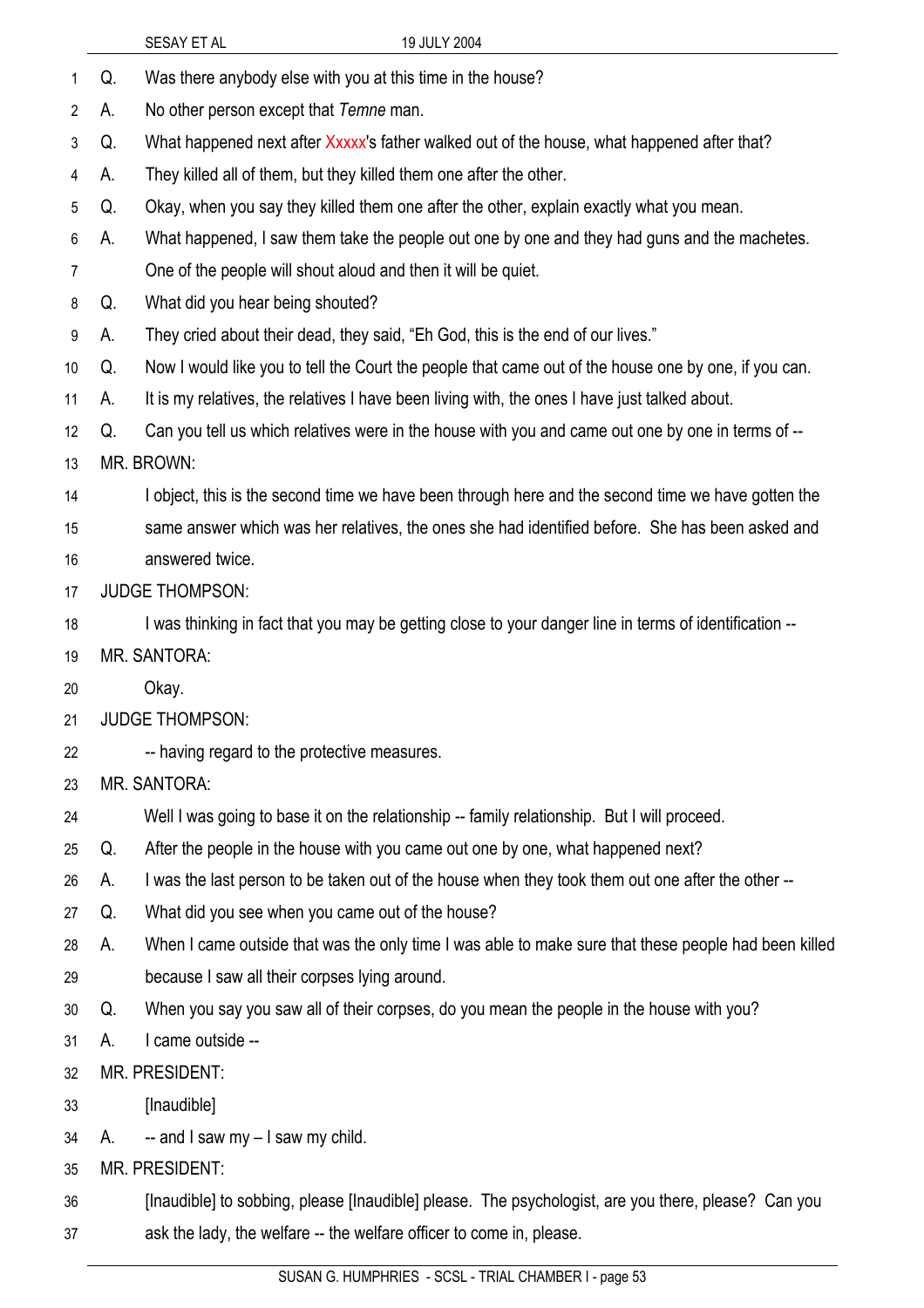| $\mathbf 1$    |                                                                                                             |
|----------------|-------------------------------------------------------------------------------------------------------------|
| $\overline{2}$ | No, no, please wait.                                                                                        |
| 3              | <b>JUDGE BOUTET:</b>                                                                                        |
| $\overline{4}$ | Close your mic.                                                                                             |
| $\,$ 5 $\,$    | MR. PRESIDENT:                                                                                              |
| $\,6\,$        | We will rise for ten minutes to enable this lady to regain her -- to continue. The Court will rise, please. |
| $\overline{7}$ | [Recess taken at 3.45 p.m.]                                                                                 |
| $\,8\,$        | (Pages 38 to 54 by Susan G. Humphries)                                                                      |
| 9              |                                                                                                             |
| $10$           |                                                                                                             |
| 11             |                                                                                                             |
| 12             |                                                                                                             |
| 13             |                                                                                                             |
| 14             |                                                                                                             |
| 15             |                                                                                                             |
| $16$           |                                                                                                             |
| 17             |                                                                                                             |
| $18$           |                                                                                                             |
| 19             |                                                                                                             |
| $20\,$         |                                                                                                             |
| 21             |                                                                                                             |
| 22             |                                                                                                             |
| 23             |                                                                                                             |
| 24             |                                                                                                             |
| 25             |                                                                                                             |
| 26             |                                                                                                             |
| 27             |                                                                                                             |
| $28\,$         |                                                                                                             |
| 29             |                                                                                                             |
| 30             |                                                                                                             |
| 31             |                                                                                                             |
| 32<br>33       |                                                                                                             |
| 34             |                                                                                                             |
|                |                                                                                                             |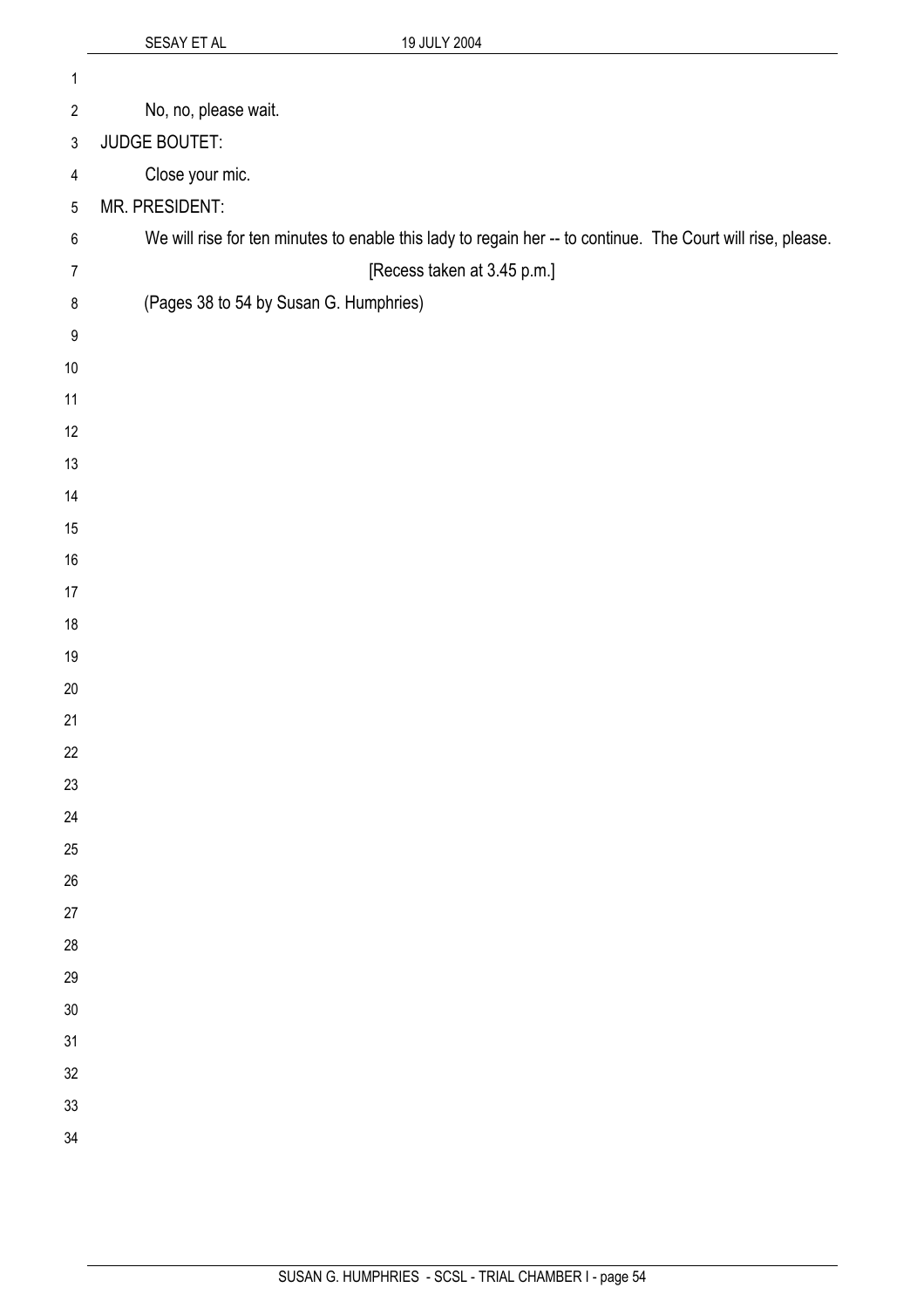- 1 **1 Constraining 1 CON CON CON CON CON CON CON CON CON CON CON CON CON CON CON CON CON CON CON CON CON CON CON CON CON CON CON CON CON CON CON CON CON**
- 2 MR. PRESIDENT:
- 3 Madam witness, are you all right?
- 4 JUDGE BOUTET:
- 5 Open her mic.
- 6 MR. PRESIDENT:
- 7 Open that mic, please. Madam witness, are you all right?
- 8 A. Yes.
- 9 MR. PRESIDENT:
- 10 Are you all right?
- 11 A. Yes.
- 12 MR. PRESIDENT:
- 13 So you can now continue talking?
- 14 A. Yes.
- 15 MR. PRESIDENT:
- 16 You can, okay. Hold your hat, huh, and speak, okay. That lady will help you, hmm.
- 17 Okay, can the Prosecution go on, please.
- 18 MR. SANTORA:
- 19 Q. Madam witness, I know this is difficult but I want to ask you few more questions about what happened
- 20 when you came out of the house in Xxxxx. Aside from the body of your child that you saw, about how
- 21 many other bodies did you see when you came outside of the house?
- 22 A. [No response]
- 23 JUDGE BOUTET:
- 24 Are we having problems with translation or is it just that the witness has not responded?
- 25 MR. SANTORA:
- 26 I can ask the question again unless there is a problem with the translation.
- 27 JUDGE BOUTET:
- 28 Translation, can you – [Overlapping microphones]
- 29 THE INTERPRETER:
- 30 There is not a problem with the translation, but obviously she doesn't hear.
- 31 JUDGE THOMPSON:
- 32 Then there's a problem.
- 33 JUDGE BOUTET:
- 34 Yeah, there may not be a problem with translation, but there is a problem with translation going to the
- 35 witness, so... can translation try again?
- 36 THE INTERPRETER:
- 37 The witness is not hearing us.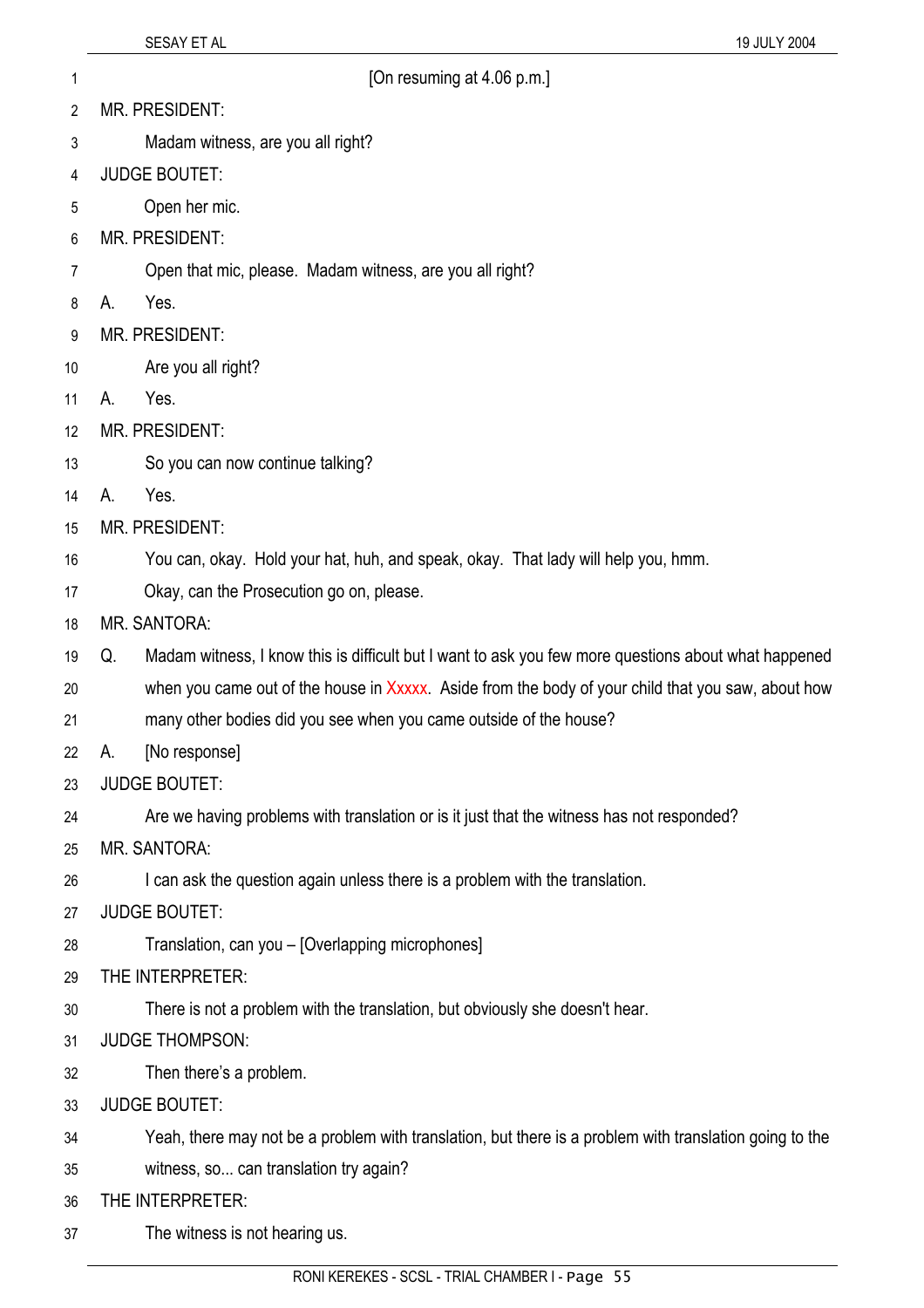| 1              |    | <b>MR. SANTORA:</b>                                                                                   |
|----------------|----|-------------------------------------------------------------------------------------------------------|
| $\overline{2}$ |    | Shall I ask the question again and try again or is it just not coming through?                        |
| 3              |    | <b>JUDGE BOUTET:</b>                                                                                  |
| 4              |    | I understand that whatever the translation is trying to achieve, they are not getting through to the  |
| 5              |    | witness.                                                                                              |
| 6              |    | THE INTERPRETER:                                                                                      |
| $\overline{7}$ |    | She's being asked repeatedly, but she's not hearing, apparently.                                      |
| 8              |    | <b>JUDGE BOUTET:</b>                                                                                  |
| 9              |    | So can we get the technician to try to fix it?                                                        |
| 10             |    | <b>MR. PRESIDENT:</b>                                                                                 |
| 11             |    | Mr. Walker, are you the technician? Good luck. Go ahead.                                              |
| 12             |    | THE INTERPRETER:                                                                                      |
| 13             |    | She can hear us now. No, no. She can hear us now.                                                     |
| 14             |    | <b>JUDGE BOUTET:</b>                                                                                  |
| 15             |    | Speak to her.                                                                                         |
| 16             | А. | Yes, I can understand -- I can hear now.                                                              |
| 17             |    | <b>MR. SANTORA:</b>                                                                                   |
| 18             |    | I'm going to ask the same question again.                                                             |
| 19             |    | MR. PRESIDENT:                                                                                        |
| 20             |    | Yes, please.                                                                                          |
| 21             |    | <b>MR. SANTORA:</b>                                                                                   |
| 22             | Q. | Madam witness, I know this is difficult but I'm going to ask you just a few more questions about what |
| 23             |    | happened when you came outside of the house in Xxxxx. When you came outside, aside from the           |
| 24             |    | body of your own child that you saw, about how many other bodies did you see?                         |
| 25             | А. | The corpses I saw was the town chief's corpse and my father-in-law and my mother-in-law and my        |
| 26             |    | father-in-law's nephew and a man called Kongoney the father of the leader of the troop that came,     |
| 27             |    | and my father-in-law's little sister's three grandchildren. There was also another adopted child      |
| 28             |    | belonging to one Temne woman. Those are the ones I remember seeing.                                   |
| 29             | Q. | When you walked outside, were the rebels that put you in the house outside when you walked            |
| 30             |    | outside?                                                                                              |
| 31             | А. | Yes.                                                                                                  |
| 32             | Q. | What did they say to you?                                                                             |
| 33             | А. | They said, "Look around. Among all these corpses are they your relatives?" I said, "Yes."             |
| 34             | Q. | Then what did they say?                                                                               |
| 35             | А. | They told us to take the luggages and go with them and they had placed all the heads, the human       |
| 36             |    | heads that were decapitated into a bag, and that bag was placed on top of -- on the head of a Temne   |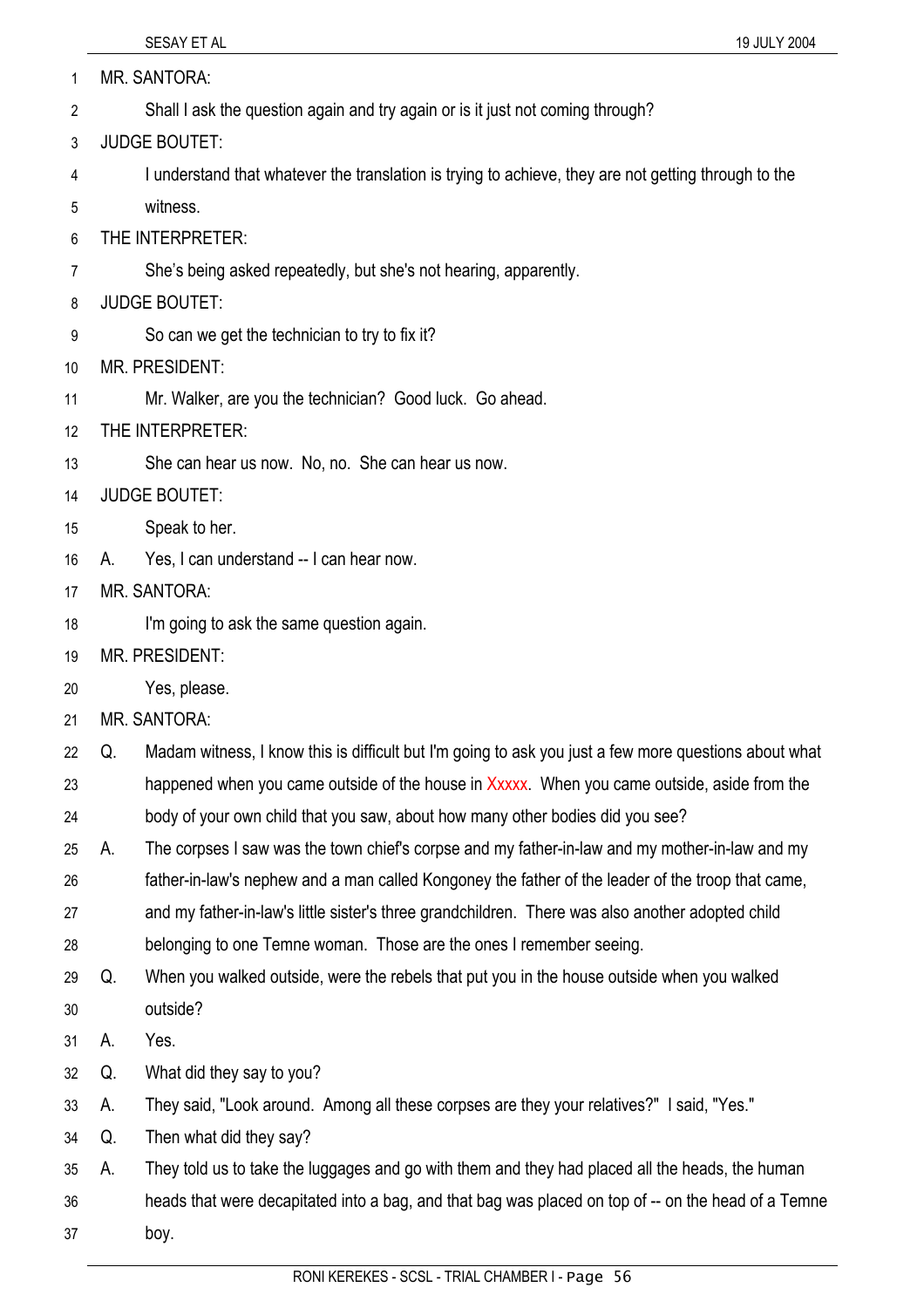- SESAY ET AL 19 JULY 2004 Q. When you say they asked you to come with them, did they say specifically where they wanted you to go with them? 1 2 3 4 5 6 7 8 9 10 11 12 13 14 15 16 17 18 19 20 21 22 23 24 25 26 27 28 29 30 31 32 33 34 35 A. Yes. They told me to go to Xxxxx with them. Q. And when you said they put the heads in a bag, what kind of a bag did they put the heads? A. It was in a bulgur bag. Q. Who put the heads in the bag? A. I couldn't tell because I found the bag tied. Q. How did you know the heads were in there? A. Blood was dripping out of the bag. Q. What happened then after you saw the bag? A. When I saw the bag and I turned around and I saw the corpses, they asked me to laugh. Q. Who asked you to laugh? A. The rebels. Q. Did you laugh? A. A gun was pointed to my head so I pretended to be laughing. Q. What happened next? A. They placed the sack of heads on the head of the Temne boy and they told us to go and they took the other luggages and placed it on my own head. Q. And where did you go? A. We went to Xxxxx. Q. How long, approximately, did it take you to get to Xxxxx? A. It is a very short distance. It is just like since we started these trials, we have arrived. Q. And who exactly went with you on this walk from Xxxxx to Xxxxx? A. I was with the rebels. Q. Do you remember approximately how many were with you walking to Xxxxx? A. I can't remember. When we left Xxxxx those who came from Xxxxx to Xxxxx, those who came with us were few, but initially there were a large number of them. So I'm not sure how many there were. Q. Aside from yourself and the Temne boy that you just mentioned who was carrying the bag of heads, was there anybody else with you who was captured going to Xxxxx? A. Un-huh. I only know the two of us. Q. What happened when you arrived in Xxxxx? A. When we arrived in Xxxxx, they opened the bag and turned the heads and that was the only time I noticed my son's head because I didn't see the body but I saw the head, the only head (sic). Q. Was this your younger child or your older child that you saw the head of? A. Both of them. The elder one I saw his corpse, but I did not see the little one's corpse, I only saw his
- 36 head but I saw both heads in Xxxxx.
- 37 Q. After they emptied out the bag, what happened next?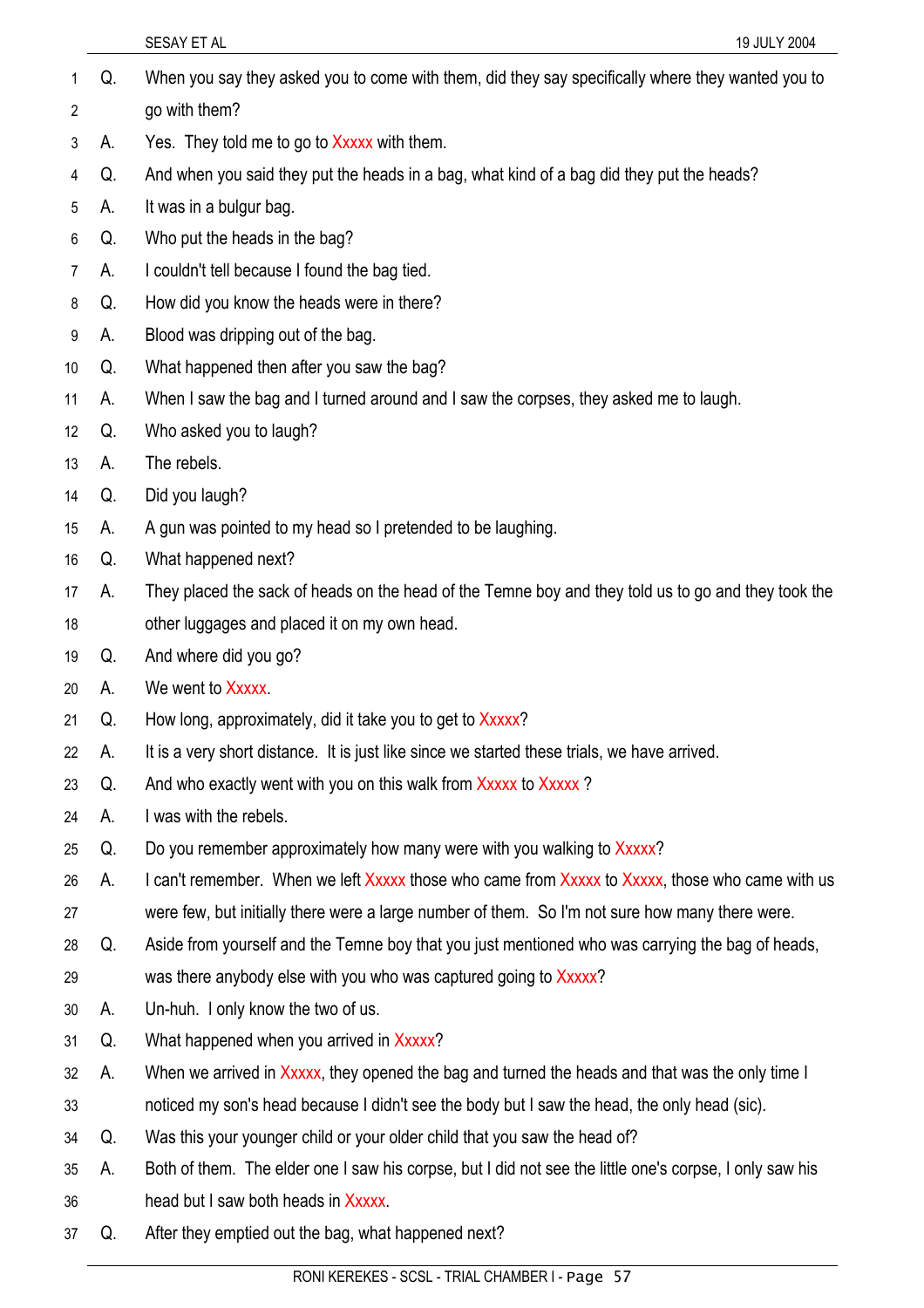|    |    | SESAY ET AL<br>19 JULY 2004                                                                            |
|----|----|--------------------------------------------------------------------------------------------------------|
| 1  | А. | They asked the females among them to go and throw away the heads. They counted heads and they          |
| 2  |    | gave it to the women to go and throw the heads in the river, and they did that.                        |
| 3  | Q. | Do you remember how many they counted?                                                                 |
| 4  | А. | I don't remember the amount again.                                                                     |
| 5  | Q. | And did you see them throw the heads away in the river?                                                |
| 6  | А. | Yes.                                                                                                   |
| 7  | Q. | Who told them to go throw the heads away in the river?                                                 |
| 8  | А. | Their boss that was in Xxxxx, their boss they took us to.                                              |
| 9  | Q. | Who was their boss man in Xxxxx?                                                                       |
| 10 | А. | I saw them call him a particular name in that movement, Kapay.                                         |
| 11 | Q. | Can you tell the Court how this man Kapay was dressed?                                                 |
| 12 | А. | Well, he didn't have a shirt on, he only had short trousers, but he didn't have any shirt on.          |
| 13 | Q. | And how do you know he was their boss?                                                                 |
| 14 | А. | Because I saw the havoc they had committed; it was him whom they went to and reported everything.      |
| 15 | Q. | Did you see them reporting things to him?                                                              |
| 16 | А. | Yes.                                                                                                   |
| 17 | Q. | You stated that you came to Xxxxx with a Temne boy. What happened to him when you arrived in           |
| 18 |    | Xxxxx?                                                                                                 |
| 19 | А. | When we arrived in Xxxxx, I didn't see when they were killing the other people but this Temne boy I    |
| 20 |    | was present, just like we're all sitting down now. They placed him on a mortar, an old mortar and they |
| 21 |    | slit his throat open.                                                                                  |
| 22 | Q. | Who slit his throat open?                                                                              |
| 23 | А. | Their boss man.                                                                                        |
| 24 | Q. | What happened after they slit his throat open?                                                         |
| 25 | А. | They called the females again and asked them to drag the body and they dragged the body and took       |
| 26 |    | him and threw him away. I couldn't say whether he was thrown in the water or some other place, but I   |
| 27 |    | saw them dragging him away.                                                                            |
| 28 | Q. | When the boss man killed this Temne boy, approximately how far away were you when this                 |
| 29 |    | happened?                                                                                              |
| 30 | А. | It is like the distance between myself and this Prosecution lawyer.                                    |
| 31 | Q. | After this happened, did they say anything to you?                                                     |
| 32 | А. | This fellow Xxxxx who brought these people to the village said that he didn't think they were going to |
| 33 |    | keep me alive until now, he didn't think any member of my family should live, not even an aunt should  |
| 34 |    | have lived. He hasn't seen my husband nor has he seen my brother, but he thinks that I should not      |
| 35 |    | be left alive.                                                                                         |
| 36 | Q. | What happened after Xxxxx said this?                                                                   |
| 37 | А. | Okay. The man who was responsible for the killing said, "Well, I didn't want to kill this woman        |
|    |    |                                                                                                        |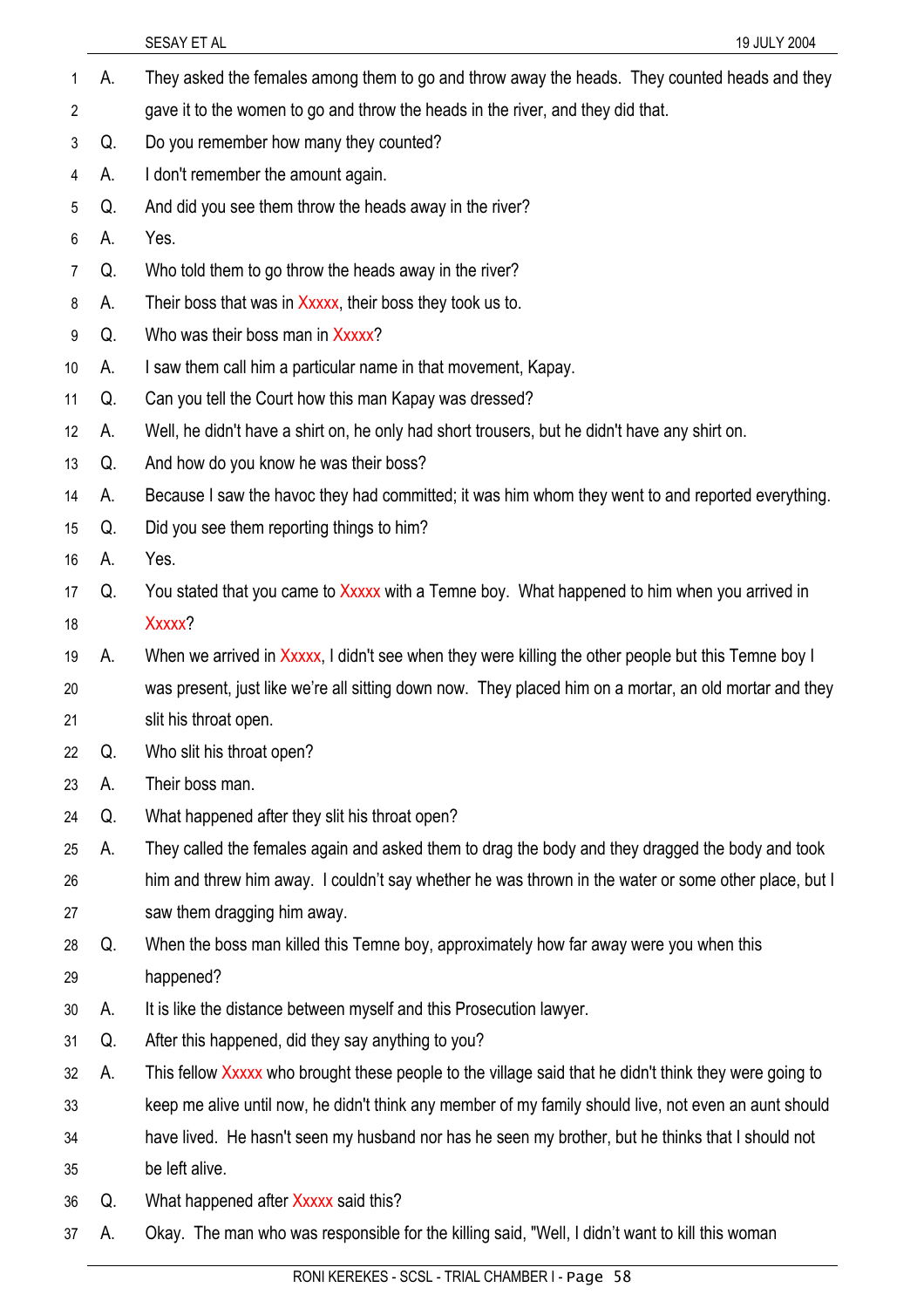|          | SESAY ET AL<br>19 JULY 2004                                                                              |
|----------|----------------------------------------------------------------------------------------------------------|
| 1        | because she is a young nursing mother and she has lost her children, but since you know her and you      |
| 2        | say we should kill her, then I think we should kill, so I'm going to kill her. So I ran away and went to |
| 3        | the security of a Kissy man and he begged for me.                                                        |
| 4        | What happened after you ran to the security of a Kissy man who begged for you?<br>Q.                     |
| 5        | Okay. What happened afterwards was that there was an argument between this Kissy man and this<br>А.      |
| 6        | Xxxxx. He kept insisting that I should have been killed. In fact, he joined this movement so that even   |
| 7        | if he saw his own mother he would kill her, so that was the argument that went on between them. And      |
| 8        | this Kissy man was begging for me not to be killed.                                                      |
| 9        | When you say Xxxxx said he joined this movement, what movement are you referring to?<br>Q.               |
| 10       | MR. CAMMEGH:                                                                                             |
| 11       | No, I'm sorry, that is not the evidence. Can my learned friend be a bit little more careful before he    |
| 12       | asserts that.                                                                                            |
| 13       | <b>JUDGE THOMPSON:</b>                                                                                   |
| 14       | But she just answered and in the translation there was movement. Are you disputing the translation?      |
| 15       | MR. CAMMEGH:                                                                                             |
| 16       | No, I'm not. I'm disputing the way my learned friend has reflected the translation. The recollection I   |
| 17       | have is that it didn't come out in just the way my learned friend has just put it.                       |
| 18       | <b>JUDGE THOMPSON:</b>                                                                                   |
| 19       | No, no, no. Let us clarify this from the translators. I heard distinctly the word "movement" when --     |
| 20       | and I heard this piece of evidence. Perhaps this should resolve this dispute between the Bench and       |
| 21       | the Bar. Translation.                                                                                    |
| 22       | THE INTERPRETER:                                                                                         |
| 23       | Yes.                                                                                                     |
| 24       | MR. PRESIDENT:                                                                                           |
| 25       | Please repeat the translation.                                                                           |
| 26       | THE INTERPRETER:                                                                                         |
| 27       | "She said that Xxxxx said, "I joined this movement so that even if I see my mother, I'll kill her.       |
| 28       | <b>JUDGE THOMPSON:</b>                                                                                   |
| 29       | Learned counsel, what is your complaint? Mr. Cammegh.                                                    |
| 30       | <b>MR. PRESIDENT:</b>                                                                                    |
| 31       | That was when the Kissy man was begging.                                                                 |
| 32<br>33 | <b>JUDGE THOMPSON:</b>                                                                                   |
| 34       | What is your complaint?                                                                                  |
| 35       | MR. CAMMEGH:                                                                                             |
| 36       | My complaint was that I didn't hear the translator say affirmatively that it was Xxxxx who had said      |
| 37       | those words.                                                                                             |
|          |                                                                                                          |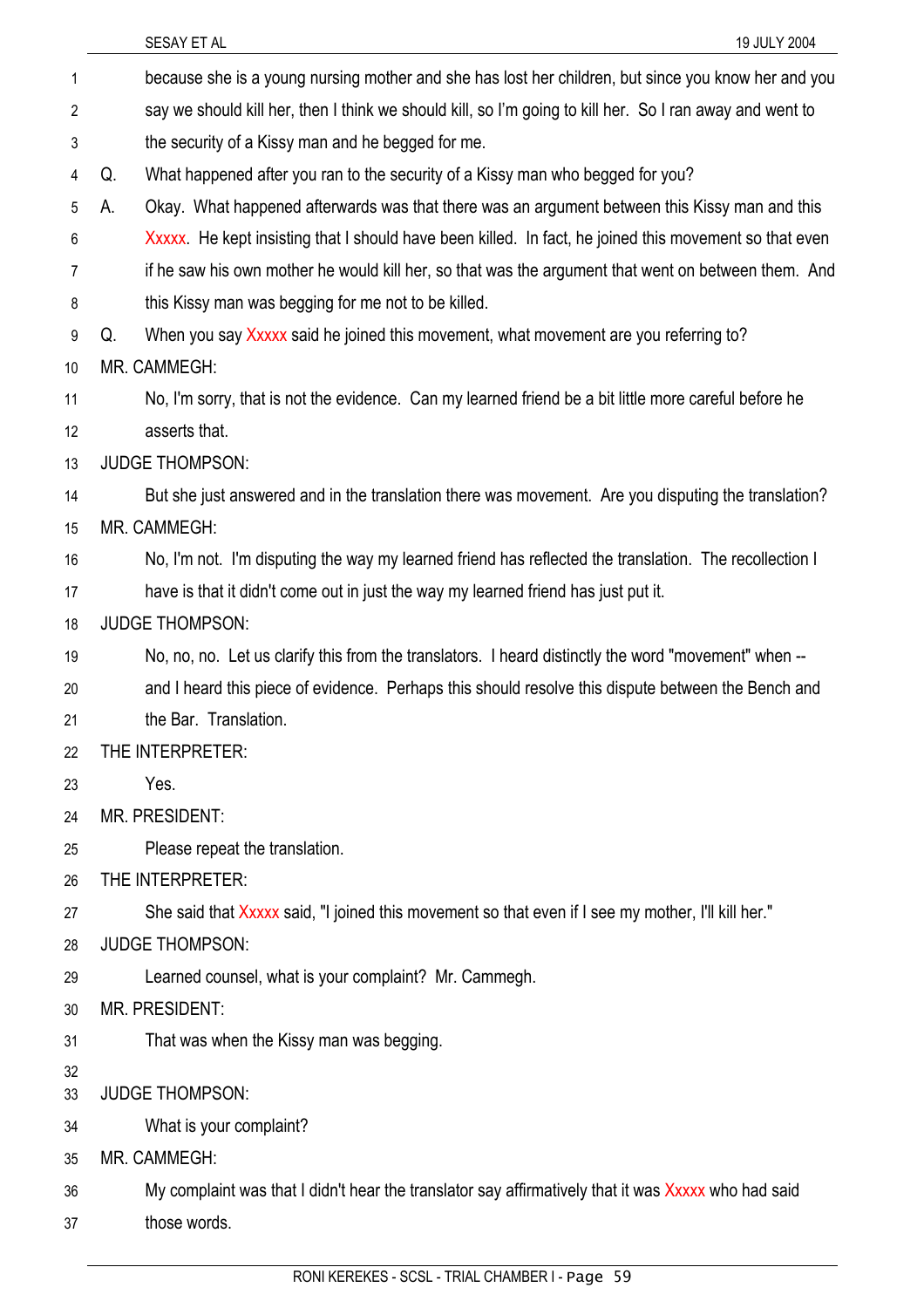MR. PRESIDENT: 1

But are you now satisfied? 2

3 MR. CAMMEGH:

4 Well, if that's the translation, then yes.

- 5 JUDGE THOMPSON:
- 6 Of course, we are not experts in translating.
- 7 MR. CAMMEGH:
- 8 No, no. But all I can do is --

9 A. Is he asking that Xxxxx didn't say that he did not want anybody to survive in my family, even aunts?

- 10 JUDGE THOMPSON:
- 11 I was just trying to persuade counsel that we do not know the Xxxxx language and we're relying on

12 the fidelity of the translators, and I just wanted to know whether counsel is satisfied now.

13 MR. CAMMEGH:

14 I'm certainly satisfied now. The reason I got to my feet was the original translation appeared to me to

- 15 be ambiguous.
- 16 JUDGE THOMPSON:
- 17 The point is taken.
- 18 MR. CAMMEGH:
- 19 Yes, thank you.
- 20 MR. PRESIDENT:
- 21 Yes, Mr. Brown.

22 MR. BROWN:

23 24 Your Honour, my objection is not to the translation at all, but to the anticipated political identification that I presume is to follow. I take it that the focus on the word "movement" has to do with that term

25 generically and the fact that there is absolutely nothing in any of the statements supplied to us that

26 there will be a political identification of a movement, and it is clear that the Prosecution is asking a

- 27 question to which it presumably knows the answer and we do not. And that is a considerable
- 28 departure if not in quantity of words, then in quality of evidence and in thrust of evidence from
- 29 anything we had any reason to anticipate from this witness.
- 30 JUDGE THOMPSON:
- 31 So the pith of your objection is not to the answer given by the witness.
- 32 MR. PRESIDENT:
- 33 You're anticipating something.
- 34 MR. BROWN:

35 It is to the further question proposed by the Prosecution accompanied by a presumption that he

36 knows the answer, and that that answer far exceeds the bounds of anything for which we were

37 prepared or have anticipated.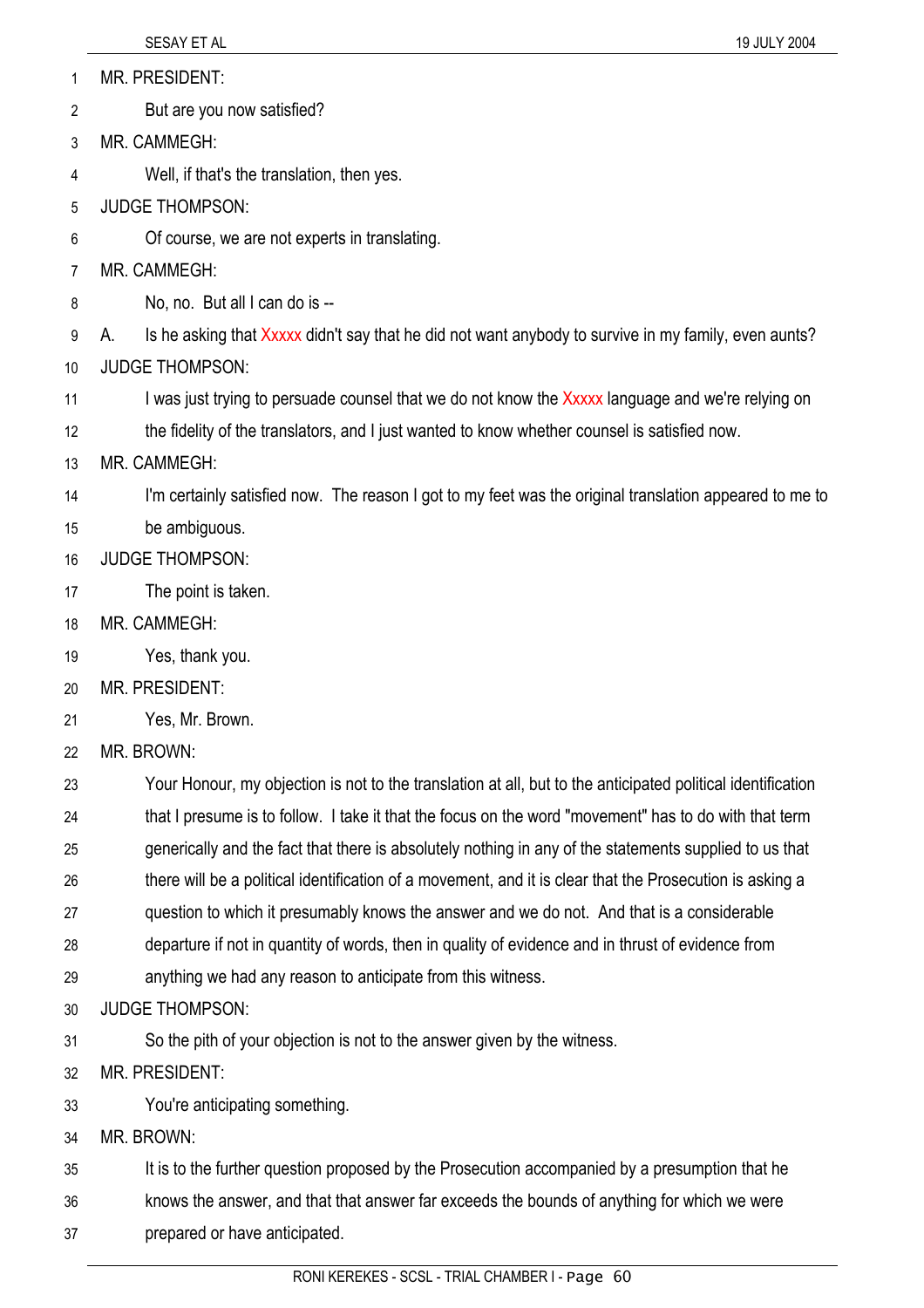1 JUDGE THOMPSON:

- 2 And are you, in other words, in familiar language being pre-emptive?
- 3 MR. BROWN:
- 4 I don't know how much closer to the edge I can get than to object to what I anticipate to be -- or what I
- 5 think is already the beginning of the next question.
- 6 JUDGE BOUTET:
- 7 And what would be your objection? I would like to know based on what?
- 8 MR. BROWN:
- 9 Well, we have seen quite -- could the witness's earphones be removed while I make this argument?
- 10 JUDGE BOUTET:
- 11 Why?
- 12 MR. BROWN:
- 13 Because I don't think --
- 14 JUDGE BOUTET:
- 15 If the witness was speaking English, would you ask the witness to be excluded from the Court?
- 16 MR. BROWN:
- 17 Absolutely.
- 18 JUDGE BOUTET:
- 19 You would for this argument?
- 20 MR. BROWN:
- 21 I absolutely would. It has nothing do with language, it has to do with whether or not the witness
- 22 should partake of our discourse, any argument I would like to record, any response from the
- 23 Prosecution and questions of the Court. I think the witness ought not to be influenced by that in any
- 24 way.
- 25 JUDGE THOMPSON:
- 26 Let me interject and ask, what prejudice would your side suffer if the witness hears legal arguments
- 27 because we're not -- we're not suggesting that this witness would be --
- 28 THE INTERPRETER:
- 29 She didn't say anything to me.
- 30 MR. PRESIDENT:
- 31 [Overlapping microphones]
- 32 JUDGE THOMPSON:
- 33 [Overlapping microphones] ...that you've put forth.
- 34 MR. BROWN:

35 Your Honour, first of all, I heard a sound from the witness interpreter saying she didn't say anything,

- 36 which I accept. But it does seem to me that we are all subject to being influenced, not necessarily in
- 37 an improper way, but in a way that it can affect the testimony since I wish to address Your Honours on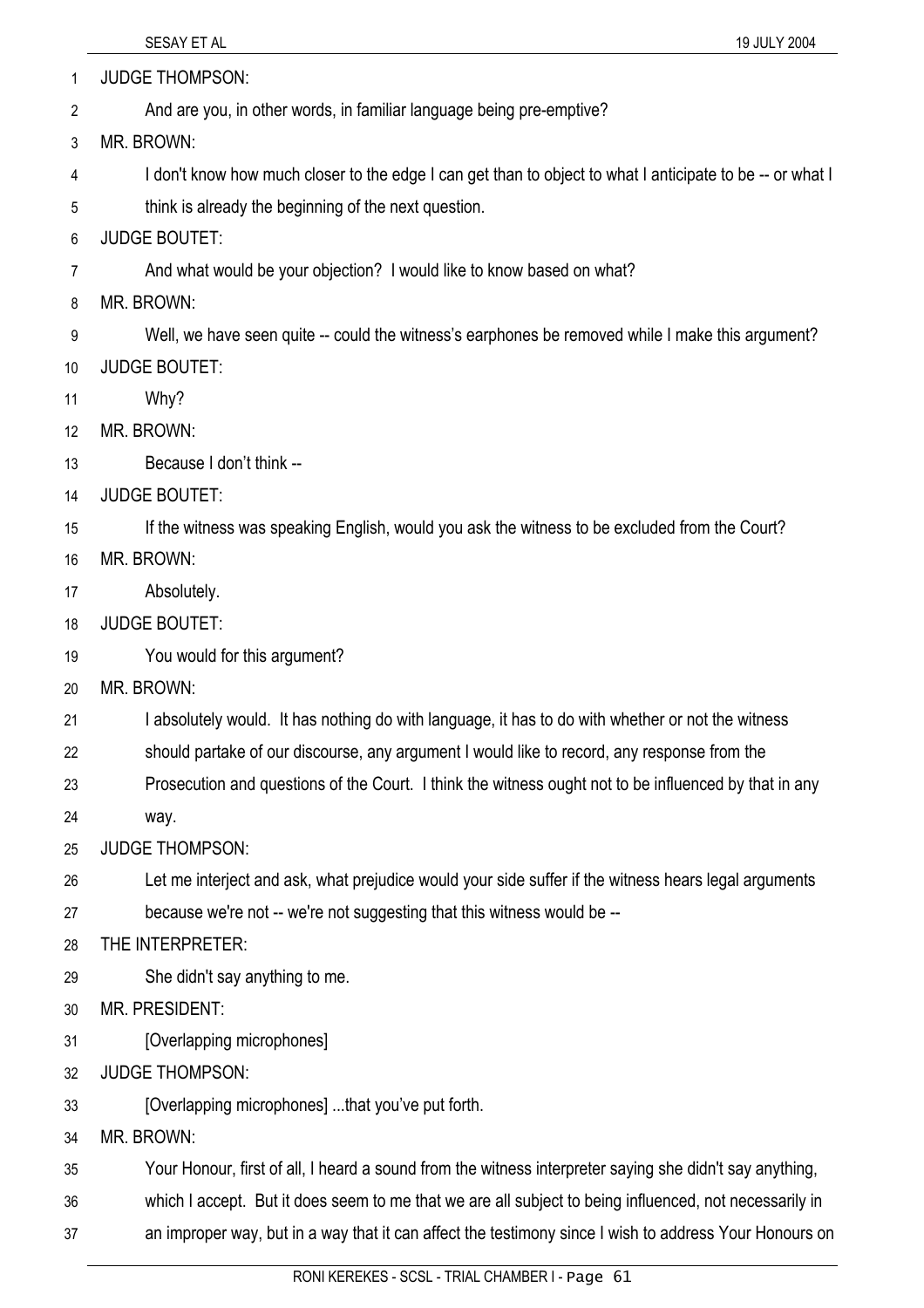|          | SESAY ET AL<br>19 JULY 2004                                                                              |
|----------|----------------------------------------------------------------------------------------------------------|
| 1        | the very subject of what her possible answer is and/or whether or not it varies from things we've heard  |
| 2        | before.                                                                                                  |
| 3        | <b>JUDGE BOUTET:</b>                                                                                     |
| 4        | And if it were, what is the objection?                                                                   |
| 5        | MR. BROWN:                                                                                               |
| 6        | The objection, Your Honour, is that this is a qualitatively different subject that we haven't had notice |
| 7        | about.                                                                                                   |
| 8        | <b>JUDGE BOUTET:</b>                                                                                     |
| 9        | And?                                                                                                     |
| 10       | MR. BROWN:                                                                                               |
| 11       | And that we should have the opportunity to be prepared for it, at least by a representation from         |
| 12       | counsel as to what the answer is. There is a difference between night and day, between a witness         |
| 13       | who comes in only to identify activities in a crime base for reasons to be tied up later by the          |
| 14       | Prosecution, and a witness who is going to identify what that witness believes to be political elements  |
| 15       | involved.                                                                                                |
| 16       | <b>JUDGE THOMPSON:</b>                                                                                   |
| 17       | But, learned counsel, the word "political" has not been used here.                                       |
| 18       | MR. BROWN:                                                                                               |
| 19       | I introduced it in response to the word "movement."                                                      |
| 20       | <b>JUDGE THOMPSON:</b>                                                                                   |
| 21       | Precisely. Well, why -- aren't you making a quantum leadership. The word "movement" -- the word          |
| 22       | that has been used there is "movement," and I'm not sure whether we should, in fact, accept your own     |
| 23       | pre-emptive anticipation of political --                                                                 |
| 24       | MR. BROWN:                                                                                               |
| 25       | I respectfully defer with your term quantum. I think it is a leap, it is a reasonable leap, it is a leap |
| 26       | compelled by the nature of this case, the nature of this evidence and I have noted that our learned      |
| 27       | adversaries only elicit testimony which they believe to be relevant. What other kind of movement         |
| 28       | would they think relevant? I mean, I can only object in a pre-emptive way because once it is out, it is  |
| 29       | out. I think we have a right to know and to be heard on whether it is a significant departure from what  |
| 30       | we've been told in the statements provided.                                                              |
| 31       | <b>JUDGE BOUTET;</b>                                                                                     |
| 32       | But – [Overlapping microphones].                                                                         |
| 33       | <b>JUDGE THOMPSON:</b>                                                                                   |
| 34       | Can you educate me a little?                                                                             |
| 35<br>36 | MR. BROWN:                                                                                               |
| 37       | Yes.                                                                                                     |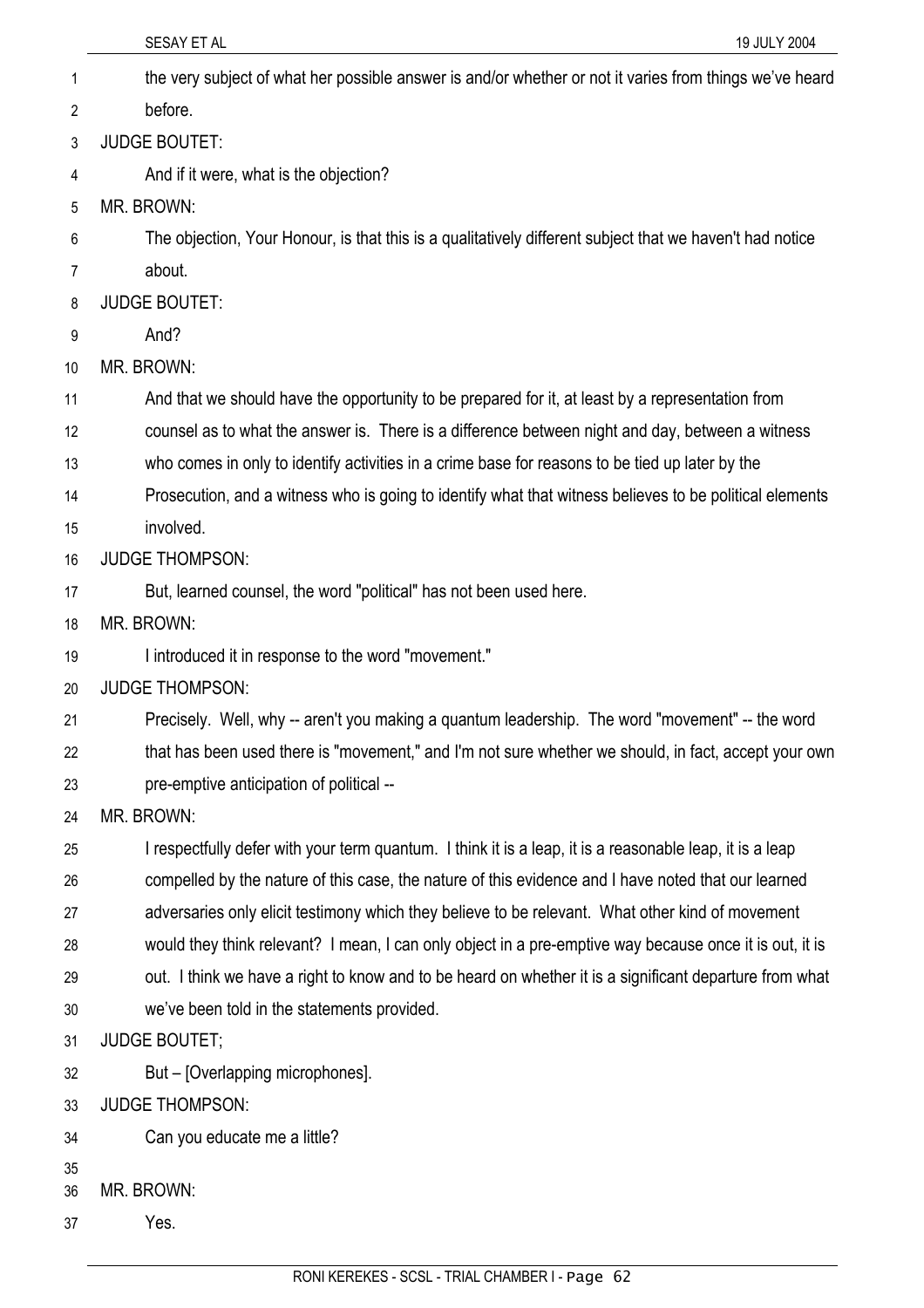37

| 1              | <b>JUDGE THOMPSON:</b>                                                                                      |
|----------------|-------------------------------------------------------------------------------------------------------------|
| $\overline{2}$ | How would you describe a political movement? How would you define that? Because the term that               |
| 3              | has been used here is "movement." I wouldn't know -- we the Judges don't know what movement is              |
| 4              | being --                                                                                                    |
| 5              | MR. BROWN:                                                                                                  |
| 6              | I'm prepared to withdraw as improvident my use of the word political and say that movement, if it be        |
| 7              | identified and if it be identified as belonging to one of the various factions or groups that are at issue  |
| 8              | with respect to this trial, is something of which we have no notice and that is a critical point. So if I   |
| 9              | was -- if the pre-emptive nature of my argument was because I used the word "political," I accept your      |
| 10             | correction.                                                                                                 |
| 11             | <b>JUDGE BOUTET:</b>                                                                                        |
| 12             | You are presumably familiar with the decision we rendered on Friday.                                        |
| 13             | MR. BROWN:                                                                                                  |
| 14             | I am.                                                                                                       |
| 15             | <b>JUDGE BOUTET:</b>                                                                                        |
| 16             | And I thought we had addressed this kind of issue in that decision saying essentially -- I'm not quoting    |
| 17             | verbatim, but essentially the fact that the witness is now testifying to something that is not contained in |
| 18             | a statement is indeed admissible.                                                                           |
| 19             | MR. BROWN:                                                                                                  |
| 20             | I would -- sorry, I didn't meant to --                                                                      |
| 21             | <b>JUDGE BOUTET:</b>                                                                                        |
| 22             | That's essentially what we were saying, so what is the difference between what we've said in that           |
| 23             | decision and in what you are trying to raise at this moment, even though it would not be contained in       |
| 24             | the statement as you say, so what is the objection?                                                         |
| 25             | MR. BROWN:                                                                                                  |
| 26             | Well, I think that there are -- I did not read, although I will re-read your opinion to say that any        |
| 27             | circumstance, any new evidence not anticipated is never the subject of a proper motion by counsel. I        |
| 28             | will go back and re-read it. 1-- my observation of this Court is that it is a much more careful and         |
| 29             | focused on craft than that. And assuming there are some parameters, I submit the answer we are              |
| 30             | going to hear exceeds those parameters because it is a quantum leap beyond a description of things          |
| 31             | observed by this witness thus far, which are reasonably consonant with that which was said before,          |
| 32             | and something --                                                                                            |
| 33             | <b>JUDGE THOMPSON:</b>                                                                                      |
| 34             | Counsel, I'm not interested in you citing from principle some case law authority relating to the nature     |
| 35             | and scope of examination-in-chief factually precluding learned counsel for the Prosecution asking the       |
| 36             | question which you anticipate. What rule somewhere, what rule because I am now taking myself back           |

to my law school days and learning the nature and scope of examination-in-chief and also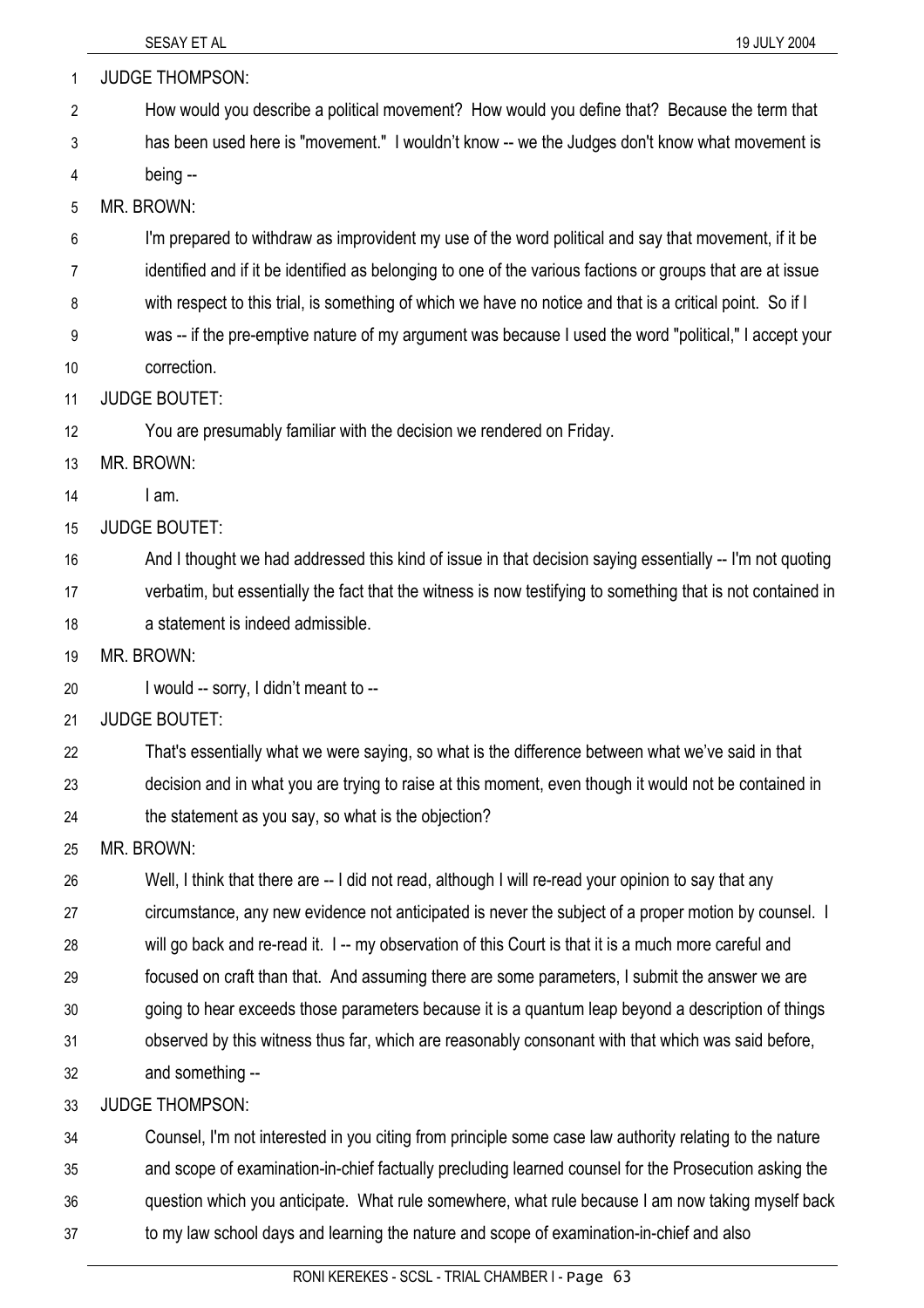|                | 19 JULY 2004<br>SESAY ET AL                                                                                 |
|----------------|-------------------------------------------------------------------------------------------------------------|
| 1              | cross-examination and re-examination, which particular rule is about to be infringed, in your               |
| $\overline{2}$ | submission, by any answer which achieves the purpose as you are articulating it?                            |
| 3              | MR. BROWN:                                                                                                  |
| 4              | This is not a rule concerning direct examination, but rather the question of surprise and the               |
| 5              | opportunity for counsel to be prepared. It is article 17. If, in fact, a witness who has never hitherto for |
| 6              | identified the conduct of this person Xxxxx with any group is now called upon to do so and the              |
| 7              | Prosecution is aware of that and we are not, despite having two statements of this witness, then we         |
| 8              | are being surprised and ambushed in a way --                                                                |
| 9              | <b>JUDGE THOMPSON:</b>                                                                                      |
| 10             | What would be your response if I said to you that this Court and tribunals of this nature place greater     |
| 11             | emphasis on the principle of orality? It is the very -- it is what the witness states from the witness      |
| 12             | stand that is of central importance to the Court in the ascertainment of the truth.                         |
| 13             | MR. BROWN:                                                                                                  |
| 14             | That's why I'm on my feet because I recognise that.                                                         |
| 15             | <b>JUDGE THOMPSON:</b>                                                                                      |
| 16             | Precisely. And so therefore at the end of day if you say you'd been surprised, surprised how? By            |
| 17             | what? What had you had notice prior of which makes what she will be about to say a surprise?                |
| 18             | MR. BROWN:                                                                                                  |
| 19             | A fair question and I apologize if I have not answered that because I was trying to do so, so do not        |
| 20             | hold against Morris Kallon my inarticulateness. We have significant -- we have a four-page statement        |
| 21             | from December of 2002 and a much shorter statement -- a two-paragraph statement from July from              |
| 22             | this witness. Much of, to use Your Honour's term, the gravamen of the testimony is reflected there,         |
| 23             | and I do not quarrel with it in any way in terms of surprise. The phrase "movement" and the fact that       |
| 24             | my learned adversary presumably knows what movement is going to be identified --                            |
| 25             | MR. PRESIDENT:                                                                                              |
| 26             | Mr. Brown, why don't we proceed and see how we go so that you may found maybe your objection on             |
| 27             | something, you know, more concrete? Why don't we move?                                                      |
| 28             | MR. BROWN:                                                                                                  |
| 29             | I certainly will obey Your Honour's direction, but I think I am pretty concrete in my -                     |
| 30             | MR. PRESIDENT:                                                                                              |
| 31             |                                                                                                             |
| 32<br>33       | When the time comes, you know.<br>Yes, Mr. O'Shea, you were on your feet. I saw you fresh on your feet.     |
| 34             | MR. O'SHEA:                                                                                                 |
| 35             | Your Honours, I've noted that Your Honours are not terribly convinced by the problem of the witness         |
| 36             | and the earphones, but for my part I would respectfully submit that it is on occasions, not always, but     |
| 37             | on occasions quite important that the witness do remove their headphones. If counsel wishes to              |
|                |                                                                                                             |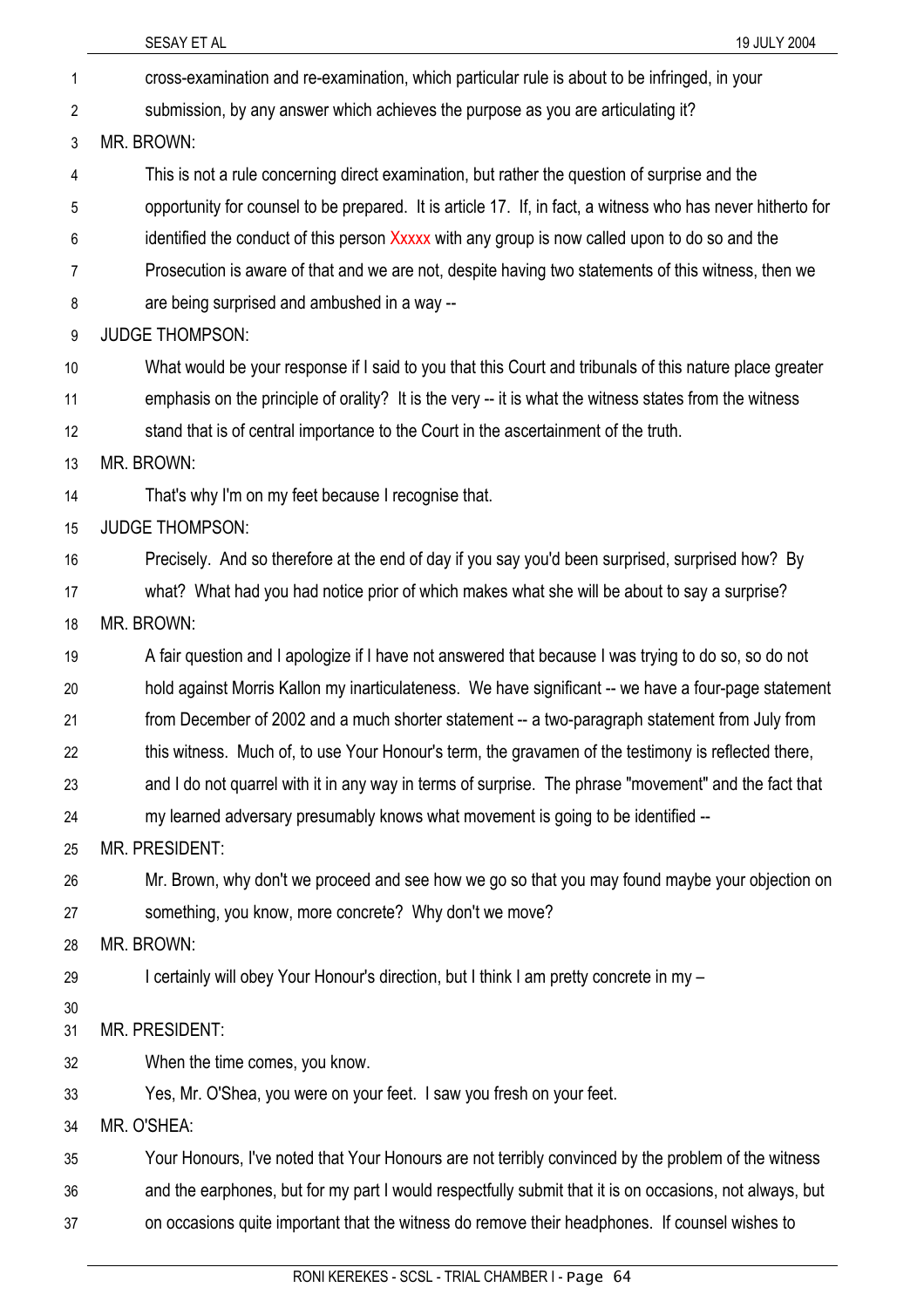37

| 1  | present legal argument on a matter which may suggest to the witness what the Prosecution wants to      |
|----|--------------------------------------------------------------------------------------------------------|
| 2  | hear, that is an area of potential prejudice for us, in my submission. And I'm not suggesting that the |
| 3  | witness should always have their headphones off, but if in counsel's professional judgment they are    |
| 4  | about to say something which they believe may be suggestive for the witness in a similar manner as a   |
| 5  | leading question, in my respectful submission, we need to be accorded that request.                    |
| 6  | <b>JUDGE THOMPSON:</b>                                                                                 |
| 7  | Even if where the legal arguments had not being translated?                                            |
| 8  | MR. O'SHEA:                                                                                            |
| 9  | Is that the case here Your Honour?                                                                     |
| 10 | <b>JUDGE BOUTET:</b>                                                                                   |
| 11 | No, I think they are being translated.                                                                 |
| 12 | <b>JUDGE THOMPSON:</b>                                                                                 |
| 13 | I see, well, that puts a different complexion on it, counsel.                                          |
| 14 | <b>MR. PRESIDENT:</b>                                                                                  |
| 15 | Yes, Mr. Jordash.                                                                                      |
| 16 | MR. JORDASH:                                                                                           |
| 17 | Simply to adopt what my learned friends have just said --                                              |
| 18 | <b>MR. PRESIDENT:</b>                                                                                  |
| 19 | Okay, you adopt it.                                                                                    |
| 20 | <b>JUDGE BOUTET:</b>                                                                                   |
| 21 | Which friends? You have two friends now.                                                               |
| 22 | MR. JORDASH:                                                                                           |
| 23 | Firstly, Mr. O'Shea.                                                                                   |
| 24 | MR. PRESIDENT:                                                                                         |
| 25 | He's adopting -- the others are adopting themselves.                                                   |
| 26 | MR. JORDASH:                                                                                           |
| 27 | Although I would take it further and request that during any legal argument the witness should not     |
| 28 | receive translation; one never knows what will influence a witness.                                    |
| 29 | <b>JUDGE BOUTET:</b>                                                                                   |
| 30 | [Overlapping microphones]                                                                              |
| 31 | <b>JUDGE THOMPSON:</b>                                                                                 |
| 32 | I am inclined to --                                                                                    |
| 33 | <b>JUDGE BOUTET:</b>                                                                                   |
| 34 | I am not.                                                                                              |
| 35 | [Overlapping microphones]                                                                              |
| 36 | MR. PRESIDENT:                                                                                         |

Let us allow please, may we -- can we allow counsel to follow his argument - I mean, can we allow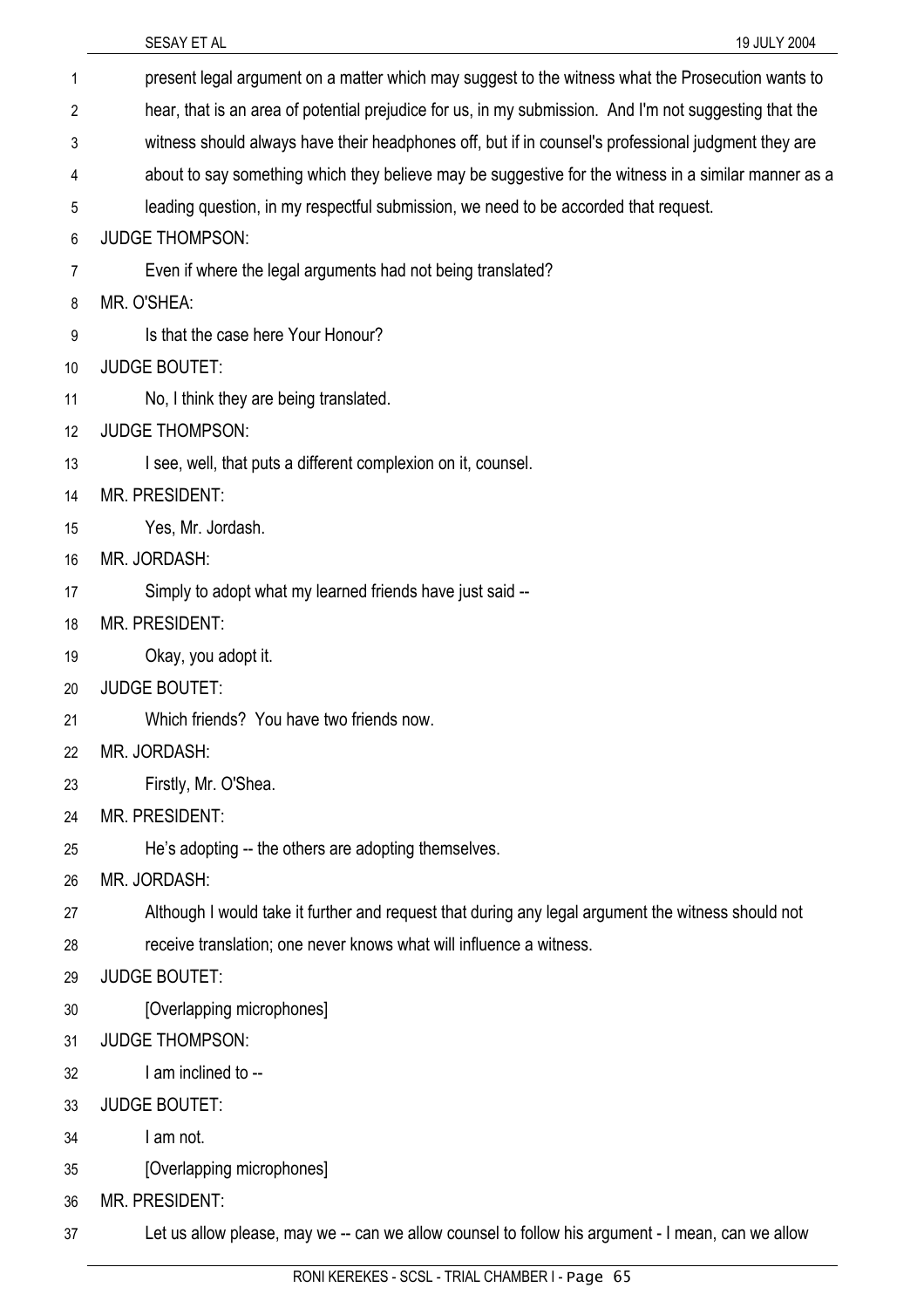|                | SESAY ET AL<br>19 JULY 2004                                                                                |
|----------------|------------------------------------------------------------------------------------------------------------|
| 1              | him to continue with his examination so that we see where we go, please.                                   |
| $\overline{2}$ | MR. O'SHEA:                                                                                                |
| 3              | Your honour, yes. May I just ask that Your Honour Judge Thompson's last comment be said again              |
| 4              | because His Honour did not have his microphone --                                                          |
| 5              | <b>JUDGE THOMPSON:</b>                                                                                     |
| 6              | Yes, I think I myself, from an abundance of caution, I would like to agree with Learned Counsel            |
| 7              | Jordash.                                                                                                   |
| 8              | <b>JUDGE BOUTET:</b>                                                                                       |
| 9              | But I said that I would not agree with that either, so we will have to sort the issue ourselves first.     |
| 10             | MR. JORDASH:                                                                                               |
| 11             | I will address the Presiding Judge then.                                                                   |
| 12             | <b>MR. PRESIDENT:</b>                                                                                      |
| 13             | May we continue and see how we move, please.                                                               |
| 14             | <b>MR. SANTORA:</b>                                                                                        |
| 15             | Your Honours, may I respond to some of the arguments that were just laid out by my learned                 |
| 16             | colleague just on this point specifically or --                                                            |
| 17             | <b>MR. PRESIDENT:</b>                                                                                      |
| 18             | No. Let us go on, please. We don't want any further debate, but you followed the objection and what        |
| 19             | have you. We are not -- I mean, just go on with the examination-in-chief and let's see how you go on       |
| 20             | as an examiner-in-chief.                                                                                   |
| 21             | <b>MR. SANTORA:</b>                                                                                        |
| 22             | Okay. I'm going to move on from this point and continue where we left off.                                 |
| 23             | Madam witness, you were describing for this Court what happened to you in Xxxxx and there was<br>Q.        |
| 24             | argument between a Kissy man and Xxxxx as to what they were going to do with you. Can you go               |
| 25             | ahead again and explain what precisely they were arguing about?                                            |
| 26             | All these arguments they are doing now, I can't come all the way from Xxxxx to come and lie here and<br>А. |
| 27             | something that is bothering me that has happened to me and is hurting and people are saying I did          |
| 28             | not say that and it hurts me a lot.                                                                        |
| 29             | MR. PRESIDENT:                                                                                             |
| 30             | Yes, we know. We know it may hurt but, madam, put yourself together, don't you worry. Don't mind           |
| 31             | whatever is happening you know, here. For now, please, madam, try to answer the questions of this          |
| 32             | gentleman who is talking to you, just answer his questions and we shall come to the end of this, don't     |
| 33             | you worry. Okay, madam?                                                                                    |
| 34             | I have heard.<br>А.                                                                                        |
| 35             | MR. PRESIDENT:                                                                                             |
| 36             | Okay, madam.                                                                                               |
| 37             | MR. SANTORA:                                                                                               |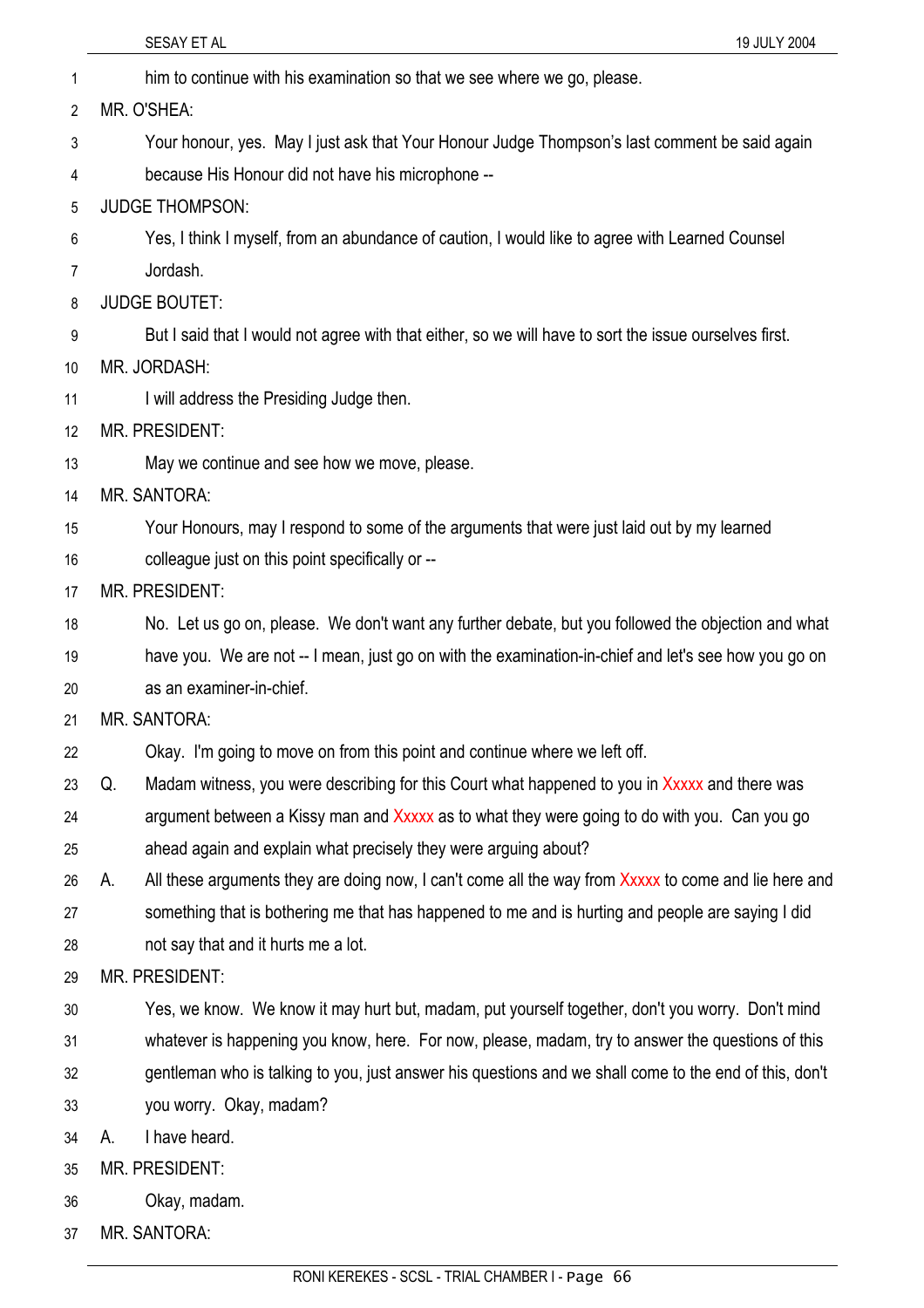| 1<br>$\overline{2}$ | Q. | Madam witness, I don't have many more questions for you. I'm just going to ask you a few more<br>questions. |
|---------------------|----|-------------------------------------------------------------------------------------------------------------|
|                     |    | Again, the time you were in Xxxxx and there was an argument between this Kissy man and Xxxxx,               |
| 3<br>4              |    | what exactly were they arguing about?                                                                       |
| 5                   | А. | Well, I don't know which one are you talking about, the Kissy man who was killed or the one who was         |
| 6                   |    | begging for me?                                                                                             |
| 7                   | Q. | The argument between the Kissy man who you stated you went to for security and Xxxxx.                       |
| 8                   | А. | They were arguing concerning me?                                                                            |
| 9                   | Q. | What were they saying exactly?                                                                              |
| 10                  | А. | The man said, "Well look, you used to stand for people and beg for them, you Xxxxx, now I'm                 |
| 11                  |    | standing for this person and begging for her and you know that I'm senior to you in this group, so it       |
| 12                  |    | won't happen."                                                                                              |
| 13                  | Q. | What did Xxxxx say?                                                                                         |
| 14                  | A. | Their boss man gave the last order and they did not follow what Xxxxx wanted.                               |
| 15                  | Q. | So what happened?                                                                                           |
| 16                  | А. | After that they asked me to identify a husband that I want.                                                 |
| 17                  | Q. | From among whom were you asked to identify a husband?                                                       |
| 18                  | А. | Among them, among the rebels.                                                                               |
| 19                  | Q. | Did you identify a husband?                                                                                 |
| 20                  | А. | Well, they asked me to identify a husband and I tried to identify some and they said they don't want        |
| 21                  |    | me, so they themselves identified a husband for me. In fact, at that time I was just a new nursing          |
| 22                  |    | mother, my condition was terrible, and I was very unsightly.                                                |
| 23                  | Q. | What happened next?                                                                                         |
| 24                  | А. | They brought an old man and they said he is my husband and I am his wife.                                   |
| 25                  | Q. | Then what happened after they brought the old man?                                                          |
| 26                  | А. | I was -- it was towards evening, very late in the evening now and the old man asked me to go with him       |
| 27                  |    | to his house.                                                                                               |
| 28                  | Q. | Then what happened?                                                                                         |
| 29                  | А. | When we were in his house at night he asked me to have sex with him so I told the old man, "Oh, old         |
| 30                  |    | man, won't you sympathise with my condition," and I did not agree.                                          |
| 31                  | Q. | What happened after you did not agree?                                                                      |
| 32                  | А. | Well, he said he was going to bring my complaints to their boss man, and I knew if the complaint went       |
| 33                  |    | to the boss man that would be the end of my life, so in the morning I gathered all his belongings that      |
| 34                  |    | were to be washed and I washed them so that he did not complain me to the boss man any more.                |
| 35                  | Q. | What happened after you gathered his things and washed his belongings?                                      |
| 36                  | А. | Well, I went in the evening with the other women there to get -- fetch water, so when we got there, I       |
| 37                  |    | told them I was going to the toilet. So I really didn't even go the toilet, I hid.                          |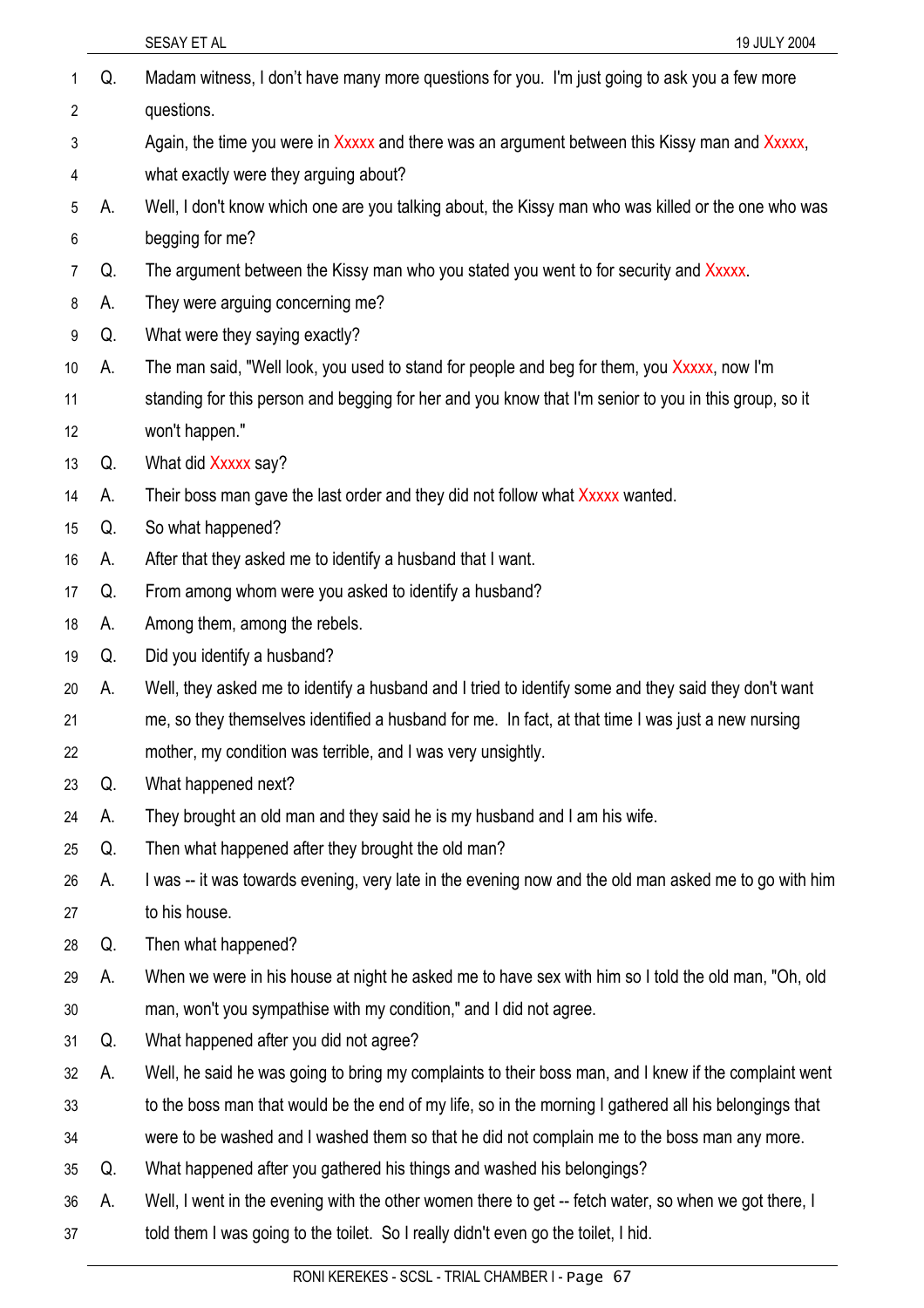|    |    | 19 JULY 2004<br>SESAY ET AL                                                                                      |
|----|----|------------------------------------------------------------------------------------------------------------------|
| 1  | Q. | Where did you hide?                                                                                              |
| 2  | А. | I hid myself there in Xxxxx.                                                                                     |
| 3  | Q. | And for how long did you hide?                                                                                   |
| 4  | А. | I hid from them for three nights and three days, and it was pouring rain and the rain was soaking me             |
| 5  |    | all the time.                                                                                                    |
| 6  | Q. | Was anyone else with you?                                                                                        |
| 7  | А. | I was all alone in that bush, nobody was with me.                                                                |
| 8  | Q. | What did you eat?                                                                                                |
| 9  | А. | I didn't eat anything. I couldn't -- I did not even feel like drinking. I didn't feel like crying, I didn't feel |
| 10 |    | like eating or drinking, but I found out that I started swelling, my feet started swelling, so I decided to      |
| 11 |    | come and if they catch me and they would want to kill me, let them kill me.                                      |
| 12 | Q. | So where did you go?                                                                                             |
| 13 | А. | I met -- I travelled in the bush for a long distance. I met some people who were in a place where they           |
| 14 |    | were gathered and I told them, "You are sitting here very close to this town and so much death is                |
| 15 |    | happening so they took me and brought me to Xxxxx.                                                               |
| 16 | Q. | What happened when you arrived in Xxxxx?                                                                         |
| 17 | А. | When I arrived in Xxxxx I met my mother's elder sister, and when they told them I was around and I               |
| 18 |    | arrived, they never believed. They started arguing among themselves, they thought I was a ghost                  |
| 19 |    | because they thought I would be dead by now.                                                                     |
| 20 | Q. | What happened then?                                                                                              |
| 21 | А. | They were afraid of me, they didn't want to come closer, but I told them, "No, aunt, don't run away              |
| 22 |    | from me, this is me. They didn't kill me, they arrested me and I have just hidden from them."                    |
| 23 | Q. | After you explained this to your aunt, what happened?                                                            |
| 24 | А. | After that, they took me to hospital. I was there.                                                               |
| 25 | Q. | Did you ever find your first husband?                                                                            |
| 26 | А. | Yes, I found my first husband. He was in Xxxxx.                                                                  |
| 27 | Q. | What happened after you found him?                                                                               |
| 28 | А. | By that time he had had another wife, a Temne woman, but even though we had the problem between                  |
| 29 |    | us, I followed him, I travelled with him throughout until we came to the Mende land.                             |
| 30 | Q. | Then what happened after that?                                                                                   |
| 31 | А. | What happened after that, even though my parents, my relatives told me not to go with this husband,              |
| 32 |    | but I said, "Well I was with him when this problem started, so I can't leave him". So we travelled, he           |
| 33 |    | took me on to Mende land, but, in fact, when we arrived in Bo, that is where he left me. I had to                |
| 34 |    | struggle on my own. I came back until I found my aunt.                                                           |
| 35 | Q. | Madam witness, that is all the questions I have for you. Thank you, very much.                                   |
| 36 |    | MR. SANTORA:                                                                                                     |
| 37 |    | That is all the questions I have for this witness, Your Honours.                                                 |
|    |    |                                                                                                                  |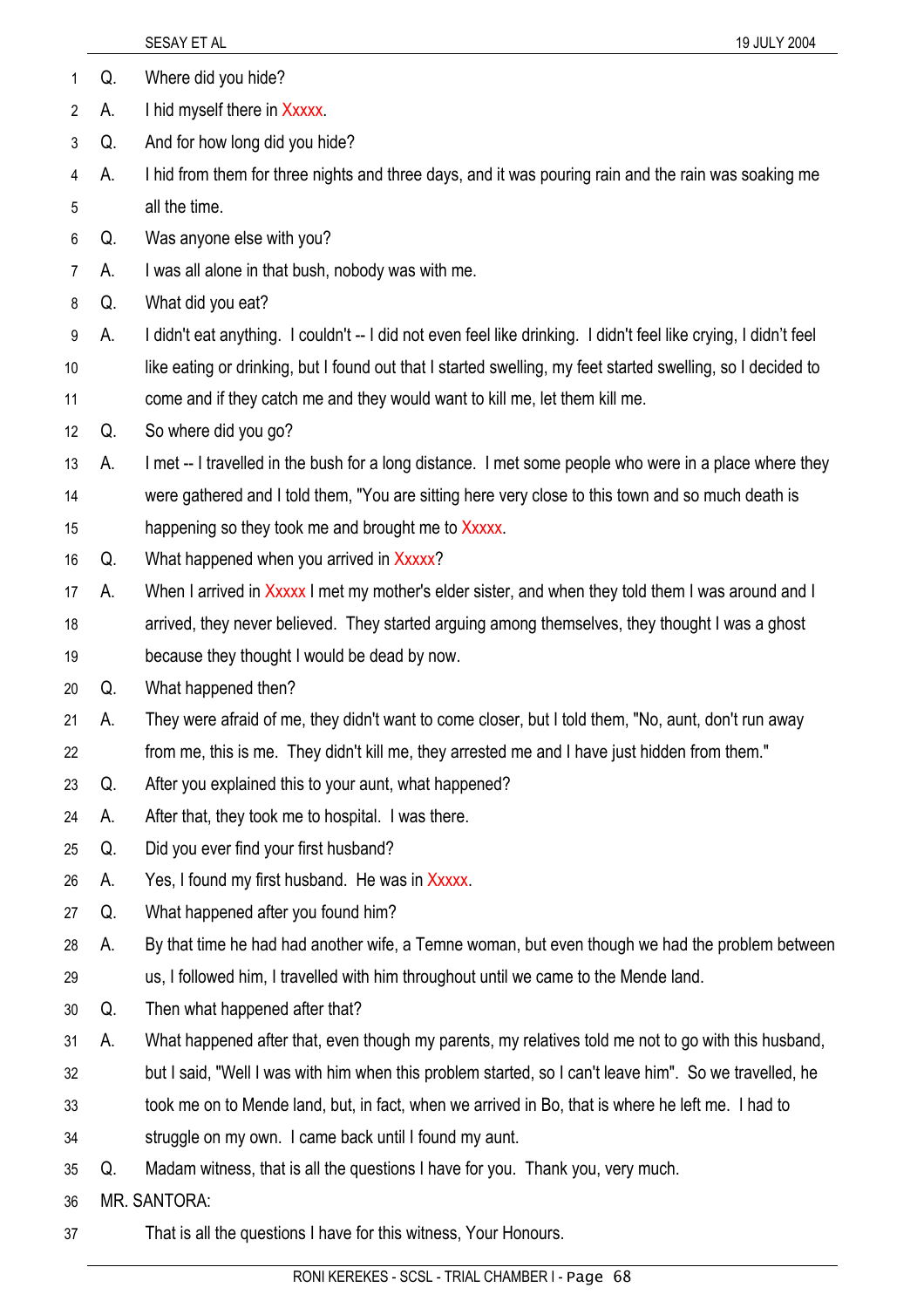|    |    | 19 JULY 2004<br>SESAY ET AL                                                                         |
|----|----|-----------------------------------------------------------------------------------------------------|
| 1  |    | MR. PRESIDENT:                                                                                      |
| 2  |    | Madam, we will ask you some questions, it is for you to answer the questions if you know the        |
| 3  |    | answers. They're going to ask you some more questions, so don't be annoyed, okay. Have you          |
| 4  |    | heard me?                                                                                           |
| 5  | Α. | Yes, I heard you.                                                                                   |
| 6  |    | <b>MR. PRESIDENT:</b>                                                                               |
| 7  |    | Don't be annoyed, take your time, take your time and answer the questions. Have you heard me?       |
| 8  | А. | Yes, I heard you.                                                                                   |
| 9  |    | <b>MR. PRESIDENT:</b>                                                                               |
| 10 |    | Cross-examination by the first accused, please.                                                     |
| 11 |    | Cross-examination by Mr. Jordash:                                                                   |
| 12 |    | MR. JORDASH:                                                                                        |
| 13 |    | I just have a few questions for you. If there's anything you don't understand, please say so.       |
| 14 | Q. | Do you remember giving to the Prosecution two separate statements?                                  |
| 15 | А. | I gave one statement, not two.                                                                      |
| 16 | Q. | Do you remember seeing the Prosecution in December 2002; do you remember that?                      |
| 17 | А. | I don't remember.                                                                                   |
| 18 | Q. | Do you remember giving a statement to the Prosecution?                                              |
| 19 | А. | At the beginning?                                                                                   |
| 20 | Q. | Just, do you remember giving a written -- a statement to the Prosecution at any time?               |
| 21 | A. | The people I gave the statement to, I don't remember them.                                          |
| 22 | Q. | But do you remember meeting them to tell them what happened in Xxxxx and Xxxxx; do you              |
| 23 |    | remember that?                                                                                      |
| 24 | А. | You standing there --                                                                               |
| 25 | Q. | Sorry, could you repeat that. I didn't quite --                                                     |
| 26 | А. | You mean you and the others sitting with you there?                                                 |
| 27 |    | [Overlapping microphones]                                                                           |
| 28 |    | MR. JORDASH:                                                                                        |
| 29 | Q. | No, let me start again. The people on your left are the Prosecution, you know that, the people over |
| 30 |    | there. Do you know that?                                                                            |
| 31 | А. | I don't know the difference.                                                                        |
| 32 | Q. | Do you remember giving a statement at a time when the man who has just been asking you questions    |
| 33 |    | was present?                                                                                        |
| 34 | А. | The person asked me, except my lawyer --                                                            |
| 35 | Q. | Sorry, I missed half of that translation. Could the translation be repeated, please.                |
| 36 | А. | Which person are you talking about? I don't know understand the question.                           |
| 37 | Q. | The man who has just been asking you questions, the man who is sitting over there, he has been      |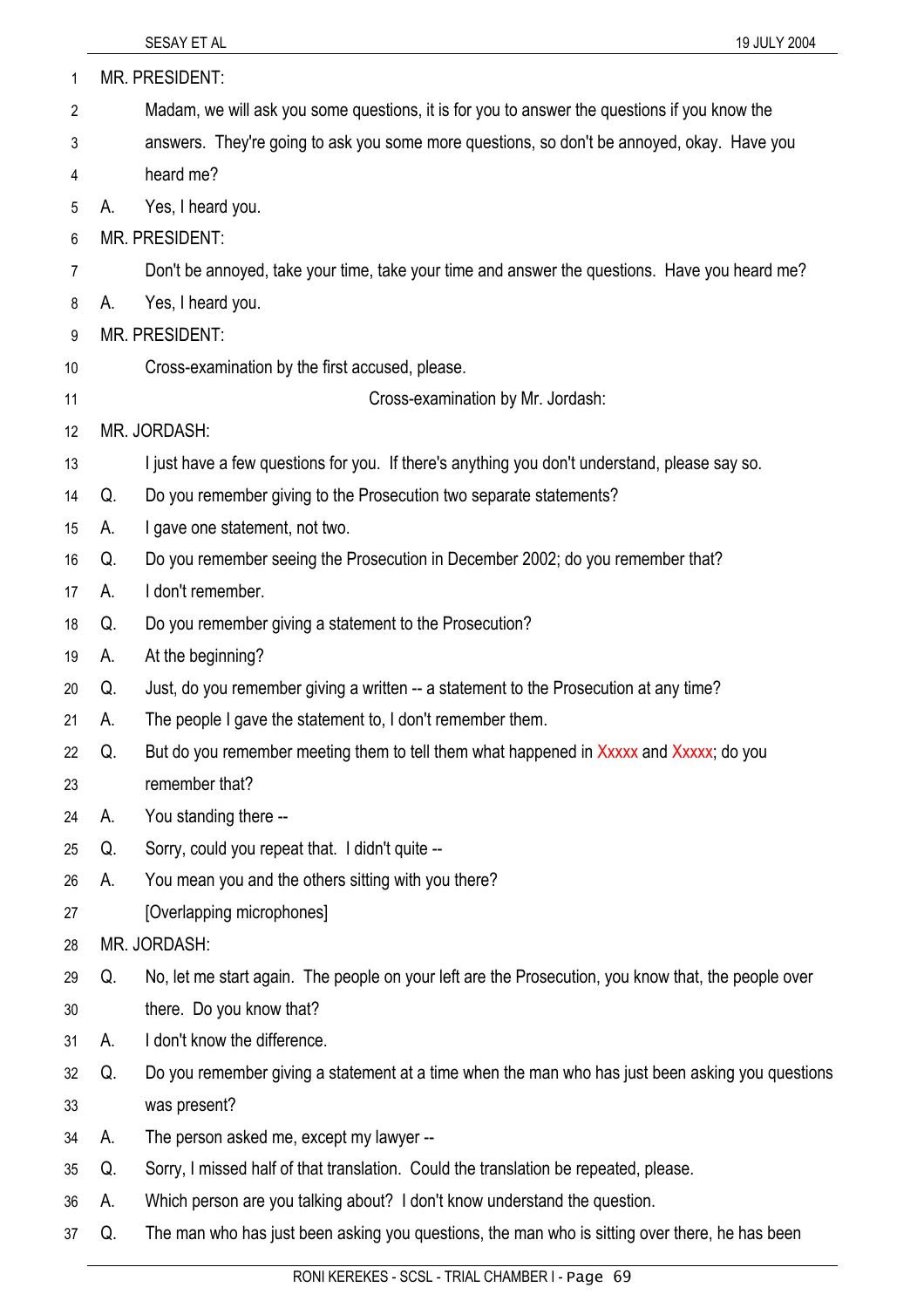|                |    | SESAY ET AL<br>19 JULY 2004                                                                            |
|----------------|----|--------------------------------------------------------------------------------------------------------|
| 1              |    | asking you questions, do you remember giving a statement to the Prosecution when he was present?       |
| $\overline{2}$ | Α. | The time I gave the statement, I don't remember that time.                                             |
| 3              | Q. | How long have you been in Freetown?                                                                    |
| 4              | А. | I want to ask the Defence: Can I answer that question with the same question?                          |
| 5              |    | MR. PRESIDENT:                                                                                         |
| 6              |    | Yes, madam, for how long have you been in Freetown?                                                    |
| 7              | А. | One month and two weeks.                                                                               |
| 8              |    | MR. JORDASH:                                                                                           |
| 9              | Q. | Thank you. Now within that time, have you seen that man there, Mr. Santora, have you seen him?         |
| 10             | А. | Which one? I don't understand this particular question.                                                |
| 11             | Q. | You remember the man who has just been asking you questions. Do you remember him?                      |
| 12             |    | MR. PRESIDENT:                                                                                         |
| 13             |    | Madam, madam. You have been in Freetown for one month and two weeks. Do you know that man?             |
| 14             | А. | Which one, the one that has been talking to me earlier on?                                             |
| 15             |    | MR. PRESIDENT:                                                                                         |
| 16             |    | Yes, the one that has been talking to you.                                                             |
| 17             | А. | The one that was speaking to me earlier?                                                               |
| 18             |    | MR. JORDASH:                                                                                           |
| 19             | Q. | Yes.                                                                                                   |
| 20             | А. | Yes, I know him.                                                                                       |
| 21             | Q. | When have you seen him before today?                                                                   |
| 22             | А. | Well, I want to answer this question, but I don't quite understand it, so I want the Defence to please |
| 23             |    | explain to me properly. What do you mean?                                                              |
| 24             | Q. | When is the time in the last month and a half that you have seen the man Mr. Santora?                  |
| 25             | А. | The time I last saw him?                                                                               |
| 26             | Q. | Yes.                                                                                                   |
| 27             | А. | I don't remember the number of times I've seen him, but I have seen him maybe twice or three times.    |
| 28             |    | I don't know the number of times.                                                                      |
| 29             | Q. | Do you remember meeting him and giving a statement in his presence?                                    |
| 30             | А. | Not -- I don't remember, not one day.                                                                  |
| 31             |    | <b>JUDGE BOUTET:</b>                                                                                   |
| 32             |    | Mr. Jordash, it may be the word "statement" that is confusing a bit. Maybe try a different technique.  |
| 33             |    | MR. JORDASH:                                                                                           |
| 34             |    | I've tried a few.                                                                                      |
| 35             | Q. | Did you meet Mr. Santora in a room or outside?                                                         |
| 36             |    | MR. PRESIDENT:                                                                                         |
| 37             |    | Don't refer to him as Mr. Santora. This man, refer to him as this man.                                 |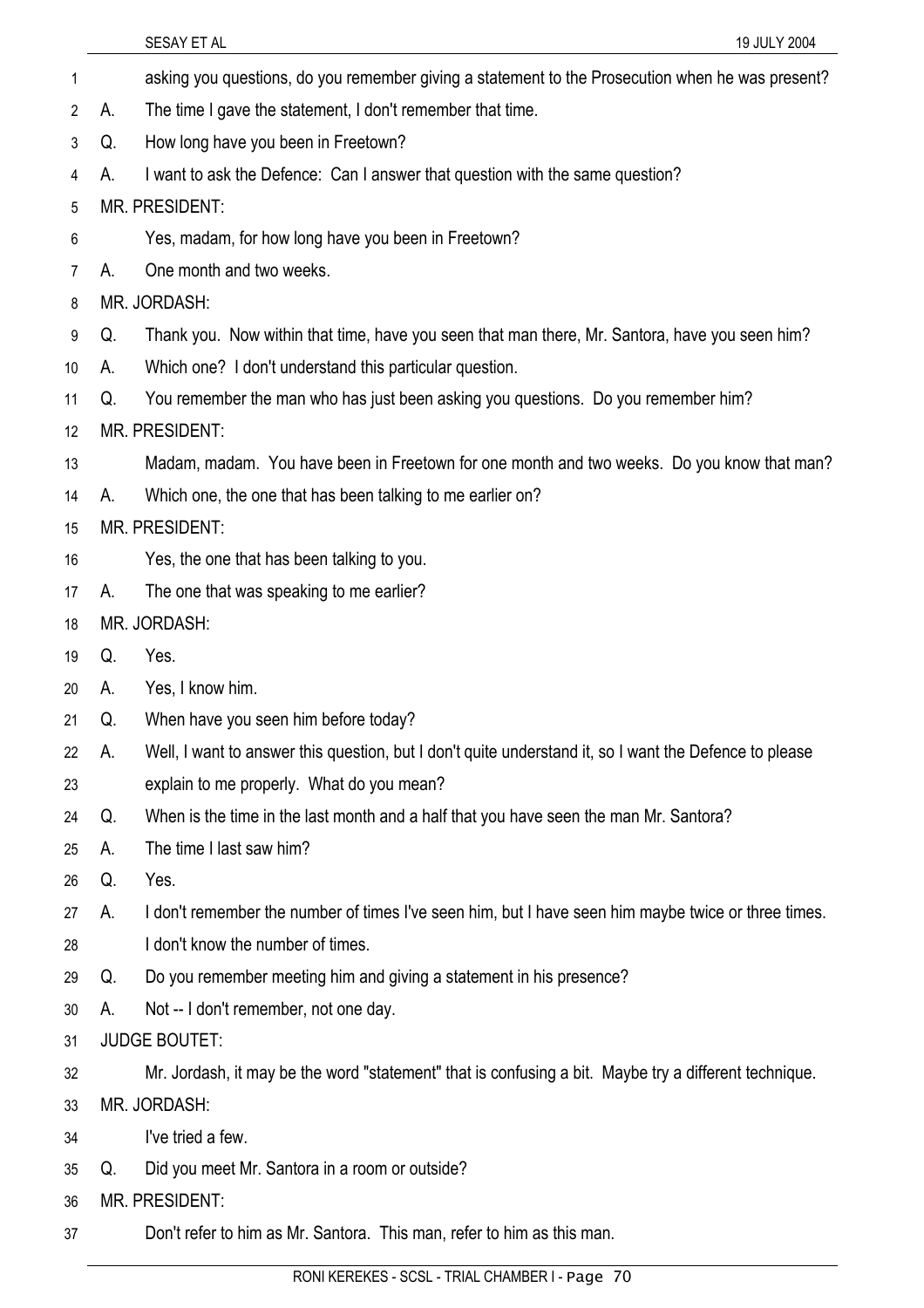1 MR. JORDASH:

- 2 Excuse the pointing.
- 3 MR. PRESIDENT:
- 4 Yes.
- 5 MR. JORDASH:
- 6 Q. Did you meet this man outside or in a room?
- 7 A. These sort of questions they are asking me, I want them to sort it out for me whether I should answer
- 8 or not answer.
- 9 MR. PRESIDENT:
- 10 Madam, try to answer. If you have an answer, answer. You understand? If you can answer, answer.
- 11 Please put the question to her again.
- 12 MR. JORDASH:
- 13 Q. Madam, did you meet this man outside or in a room, where?
- 14 A. No, I didn't see him outside, I saw him in a house.
- 15 Q. Were you sitting down at a desk or were you standing up?
- 16 A. We were sitting down.
- 17 Q. What were you doing?
- 18 A. I'm not sure. I can't answer this question, I don't know how to answer this question.
- 19 Q. What did you do in that house when that man was present?
- 20 JUDGE THOMPSON:
- 21 If you're trying to elicit from her whether she spoke to him about this case and there was a record of it,
- 22 won't you try that way. That line of questioning may well be a little problematic in certain
- 23 socio-cultural contexts. I don't need to say anything more.
- 24 MR. PRESIDENT:
- 25 Taking her down the lane, you know, of possible intimacy.
- 26 JUDGE THOMPSON:
- 27 I didn't mean to go that far. I didn't mean -- that's why I just left it as socio-cultural. [Overlapping]
- 28 microphones ] she spoke to the lawyer about this case, about coming to give evidence, something
- 29 along those lines.
- 30

31 MR. JORDASH:

- 32 Thank you.
- 33 34 Q. When you were in the house with that man, did you talk about the evidence, about what happened to you?
- 35 36 A. That is what I'm saying, the things that went on there, do I talk about them? Is it okay for me to talk about them? That's what I'm trying to find out.

37 MR. PRESIDENT: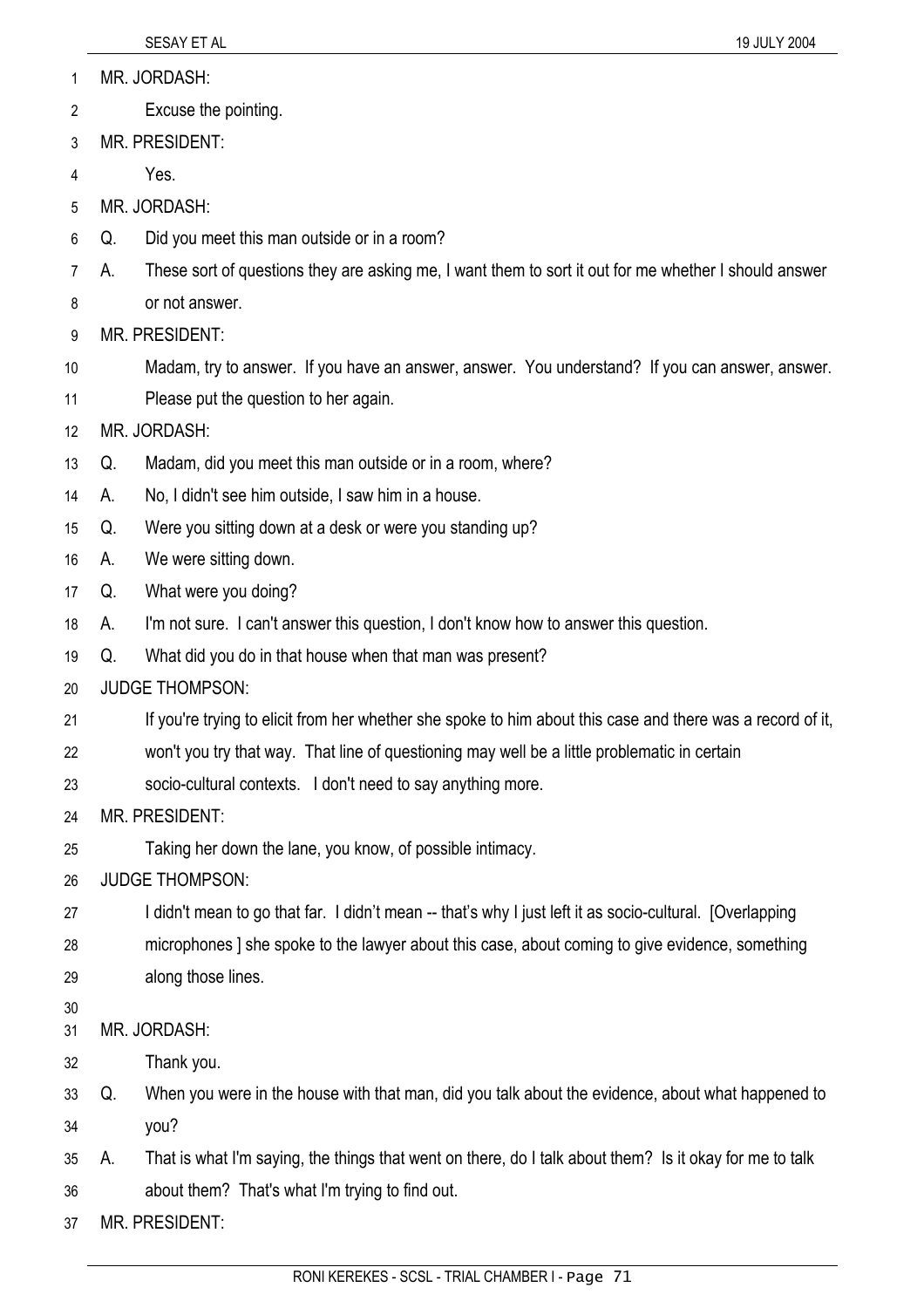37

Yes, madam, that is what this man is asking you, that is what this man is asking you. When you met the other man in that room, what were you people talking -- what were you talking about? 1 2 3 4 5 6 7 8 9 10 11 12 13 14 15 16 17 18 19 20 21 22 23 24 25 26 27 28 29 30 31 32 33 34 35 36 A. I explained to him my story of what happened to me during the war. He didn't tell me any other thing, that was all I did, I just explained to him my story during the war. MR. JORDASH: Q. Just moving backwards in time, do you remember explaining to somebody else what happened and your story when you were in Xxxxx? A. I still want to ask Defence, can I answer this question? MR. PRESIDENT: Madam, you had met this man and you told him your story about the war, what happened to you during the war. Before this man, did you meet some other person, did you tell your story about the war to some other person? A. Yes, I explained to other people and these people told me that they were sent by Prosecution. MR. PRESIDENT: Can the translator take that again, please. THE INTERPRETER: Yes, I explained to other people and they told me that they sent them to me, the Prosecution. MR. JORDASH: Q. Was that in Xxxxx? A. Yes, they met me in Xxxxx and they asked me there. Q. When you were in Xxxxx, you gave the Prosecutor your story; is that correct? A. I don't know. I don't know. MR. PRESIDENT: She doesn't know the word prosecutor. MR. JORDASH: Q. The person you met in Xxxxx, you gave them your story; isn't that correct? A. I don't know who they are, but that's all. Q. But do you know the person -- do you remember the person in Xxxxx who you met and told your story to? A. I'm waiting. Q. So am I? A. Those people? Q. Those people that you met in Xxxxx, did you give them your story in Xxxxx? A. Yes. What I have just explained is the same thing I explained to them. Q. Did somebody read back that story to you after writing it down? A. Yes, those who took down my story, they read it over again to me.

Q. When you gave your statement in the presence of that man, when you were in the house, you talked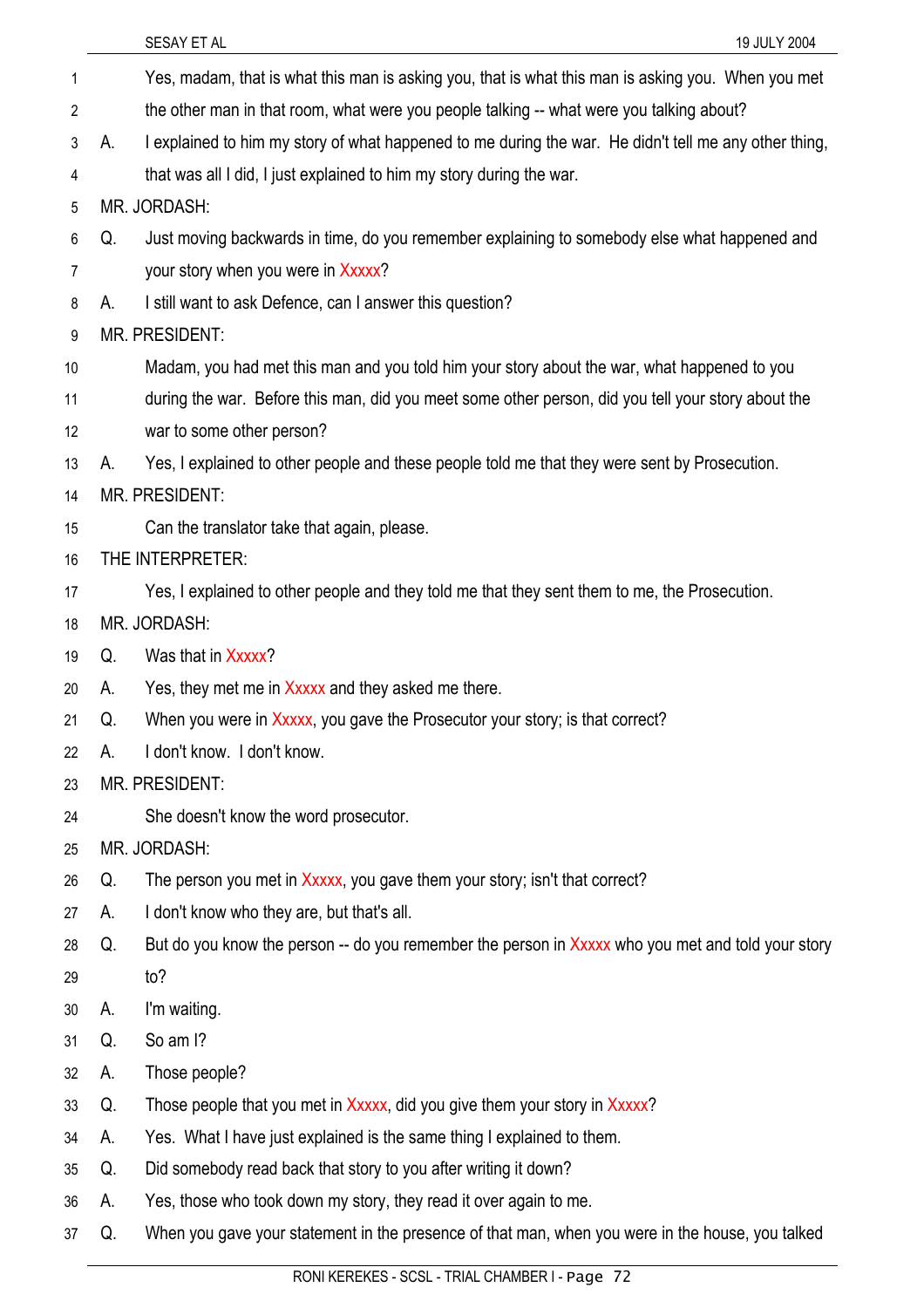|    |    | SESAY ET AL<br>19 JULY 2004                                                                                       |
|----|----|-------------------------------------------------------------------------------------------------------------------|
| 1  |    | about being raped. Do you remember that?                                                                          |
| 2  |    | MR. PRESIDENT:                                                                                                    |
| 3  |    | Learned counsel, distinguish between -- there are many men now, you know, try to be specific as to                |
| 4  |    | which man so that she doesn't get confused or lost.                                                               |
| 5  |    | MR. JORDASH:                                                                                                      |
| 6  |    | Thank you.                                                                                                        |
| 7  | Q. | In your first statement which you gave to a person in Xxxxx, there is no mention of you being raped by            |
| 8  |    | the Temne man.                                                                                                    |
| 9  | А. | No. I didn't give that.                                                                                           |
| 10 | Q. | So I ask why?                                                                                                     |
| 11 | А. | Well, for what the reason is?                                                                                     |
| 12 | Q. | Why did you miss it out in your first statement but then put it into a second statement --                        |
| 13 |    | <b>JUDGE THOMPSON:</b>                                                                                            |
| 14 |    | Counsel, why not keep the questions separate otherwise it confuses the witness.                                   |
| 15 |    | MR. JORDASH:                                                                                                      |
| 16 |    | Certainly.                                                                                                        |
| 17 | Q. | You've just told us that you didn't tell the story of your rape in the first statement.                           |
| 18 |    | <b>JUDGE THOMPSON:</b>                                                                                            |
| 19 |    | Why?                                                                                                              |
| 20 |    | MR. JORDASH:                                                                                                      |
| 21 | Q. | Why?                                                                                                              |
| 22 | А. | There is nobody who does not forget. As a matter of fact, it was not forgetfulness. This was an                   |
| 23 |    | incident that occurred to me and it was very painful and shameful, so I'm only talking about it now               |
| 24 |    | because I have to talk about it, otherwise I wouldn't like to talk about it.                                      |
| 25 | Q. | Why did you decide to give the story when you were in the presence of that man?                                   |
| 26 | А. | It had taken a long time and I thought within myself, you know, this is painful so I have to talk about it.       |
| 27 |    | When I talk about it, it is shameful, it is disgraceful to me, but it is so painful I have to talk about it, that |
| 28 |    | is why I talked about it.                                                                                         |
| 29 | Q. | Thank you. Now I just want to deal, if I can, with when these incidents occurred, when your story                 |
| 30 |    | happened. You were in Xxxxx when you heard that President Kabbah had been overthrown; is that                     |
| 31 |    | correct?                                                                                                          |
| 32 | А. | I don't know about that.                                                                                          |
| 33 | Q. | When -- you were in Xxxxx when you heard that the war was coming to Xxxxx; is that correct?                       |
| 34 | А. | Yes, of course. When we were there we saw, we heard gunshots and people were running away, we                     |
| 35 |    | saw them.                                                                                                         |
| 36 | Q. | Had you heard about President Kabbah being overthrown at that time, or at all?                                    |
| 37 | А. | I knew nothing about that. I only heard about the war. I didn't know where it came from, what it was              |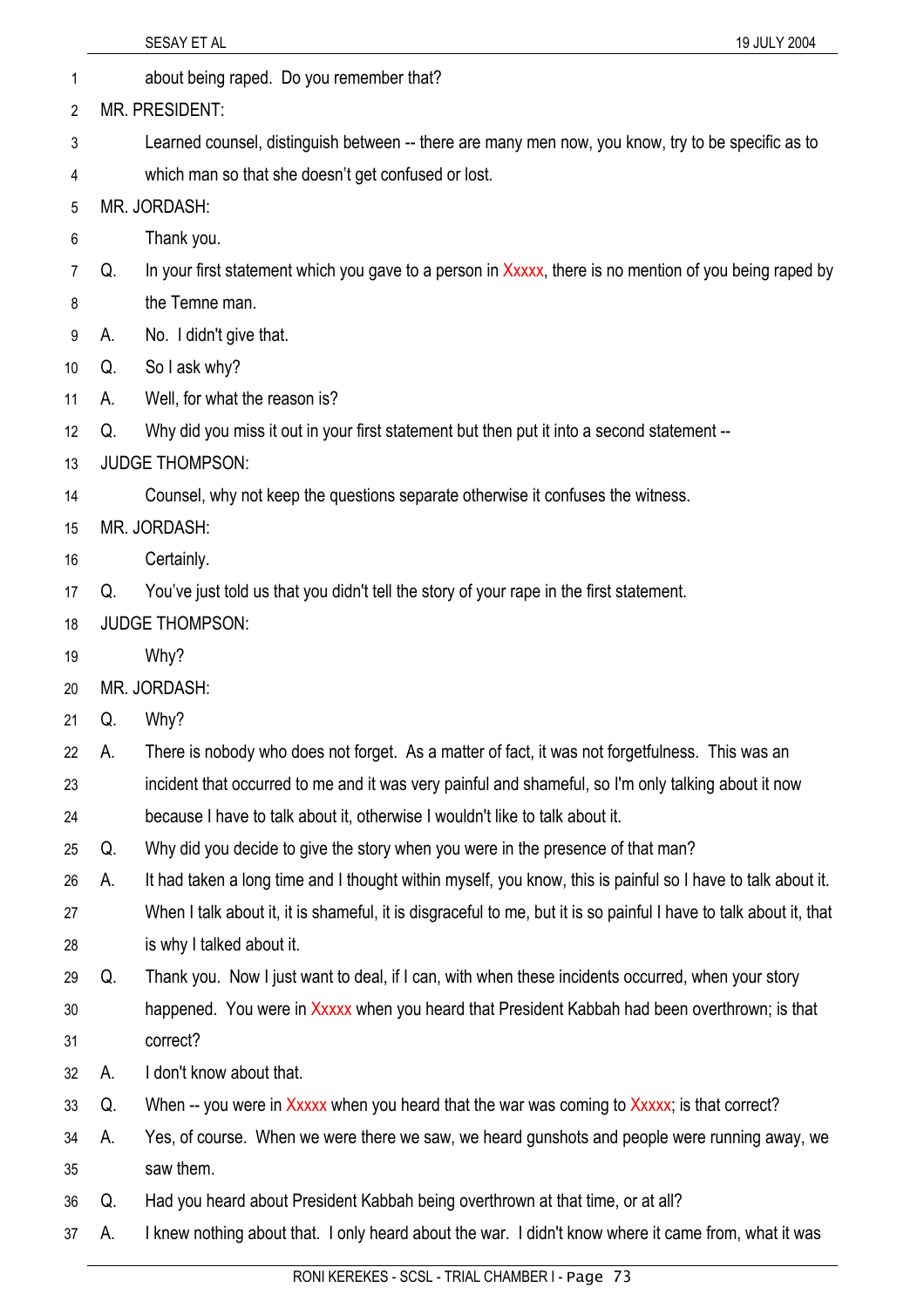|    |    | SESAY ET AL<br>19 JULY 2004                                                                             |
|----|----|---------------------------------------------------------------------------------------------------------|
| 1  |    | for, what reasons the war was caused for, but I didn't know about overthrow of the president.           |
| 2  | Q. | Do you -- you said earlier that you had taken your children and gone with your family to hide and it    |
| 3  |    | was some time between the dry season and the rainy season. Do you remember saying that?                 |
| 4  | А. | What I have just said, I said that the killings took place between the dry season and the rainy season. |
| 5  |    | I mean, don't you believe what I have said?                                                             |
| 6  | Q. | I'm just trying to identify the time that you're referring to, madam. Which year was that?              |
| 7  |    | <b>MR. PRESIDENT:</b>                                                                                   |
| 8  |    | You expect her to know the year?                                                                        |
| 9  |    | MR. JORDASH:                                                                                            |
| 10 |    | I don't know. I don't know if she does or not.                                                          |
| 11 |    | <b>MR. PRESIDENT:</b>                                                                                   |
| 12 |    | Go ahead.                                                                                               |
| 13 |    | MR. JORDASH:                                                                                            |
| 14 | Q. | Do you know the year, madam?                                                                            |
| 15 | A. | I don't remember. Don't ask me questions I can't answer.                                                |
| 16 | Q. | I'll try not to. From the time you went into hiding to the time at the end when you went to Xxxxx, are  |
| 17 |    | you able to give any indication of the time between the beginning when you hid and your arrival in      |
| 18 |    | Xxxxx?                                                                                                  |
| 19 | А. | Well, what happened was between the dry season and the rainy season when we moved from where            |
| 20 |    | we were to Xxxxx. I have explained this. The only thing I can't remember is the exact year, but it      |
| 21 |    | happened between the rainy season and the dry season when we moved to Xxxxx. Even yourself, do          |
| 22 |    | you think after going through all these horrendous things that have happened you will be able to        |
| 23 |    | remember every detail, if not only God is helping us?                                                   |
| 24 |    | MR. PRESIDENT:                                                                                          |
| 25 |    | Okay. Madam, we understand, we understand. Try to cool yourself down and answer these                   |
| 26 |    | questions, just manage. Forget about all that, you know. Answer these questions, if you can answer      |
| 27 |    | them.                                                                                                   |
| 28 |    | Madam have you understood me?                                                                           |
| 29 | А. | Yes, I understand.                                                                                      |
| 30 |    | MR. PRESIDENT:                                                                                          |
| 31 |    | Take your time and answer just his questions. Don't bother -- don't ask him questions, just answer his  |
| 32 |    | questions.                                                                                              |
| 33 |    | Am I translated to her? Has she gotten my message? Madam, have you heard me?                            |
| 34 | А. | I have heard.                                                                                           |
| 35 |    |                                                                                                         |
| 36 |    | MR. PRESIDENT:                                                                                          |
| 37 |    | Okay, go ahead, then.                                                                                   |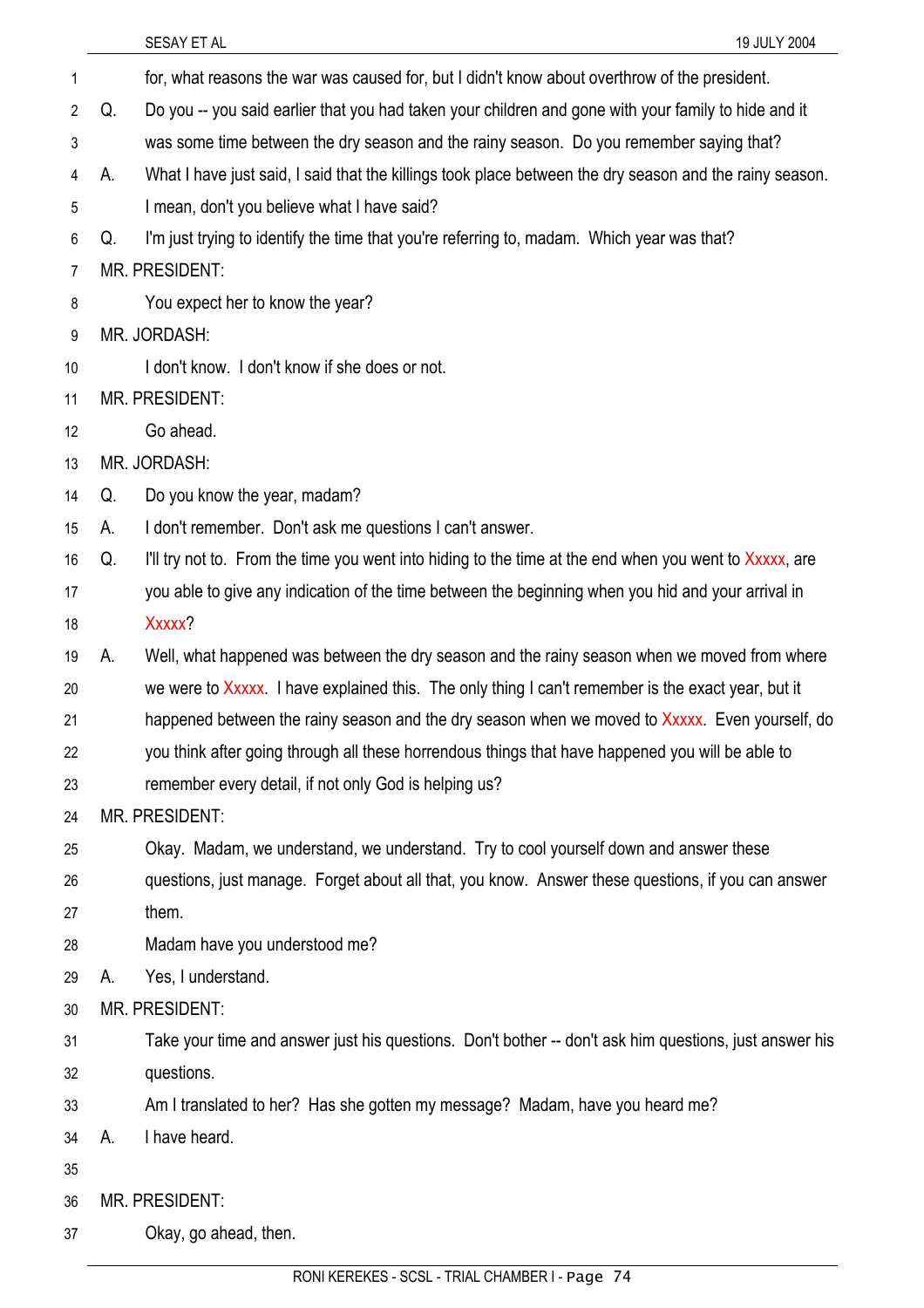1 MR. JORDASH:

- 2 Thank you.
- 3 Q. When you arrived in Xxxxx, ECOMOG was based there; is that correct?
- 4 JUDGE THOMPSON:
- 5 Just a minute. Did she --
- 6 A. Yes.
- 7 MR. JORDASH:
- 8 I beg your pardon. I can't hear Your Honour.
- 9 JUDGE THOMPSON:
- 10 No, it's okay.
- 11 MR. JORDASH:
- 12 Q. Sorry, I missed the answer, madam. [Overlapping microphones]
- 13 I want to ask you, if I can, about Xxxxx.
- 14 A. Yes, I can hear.
- 15 Q. Xxxxx, you told us the group with you in Xxxxx; isn't that right?
- 16 A. Yes. They all grew up in the same town.
- 17 Q. How do you know that?
- 18 A. The time I -- the time I went to Xxxxx, that's when I found all of them, my husband and Xxxxx and their
- 19 20 families and their mothers and their children, they were all in the same town. I mean, how do you call these people? They all grew up together.
- 21 22 Q. When you travelled to -- is what you're saying this: When you travelled to Xxxxx you saw them all in the same town? Is that why you say they grew up together?
- 23 24 A. The reason I said they were all born in the same town, because my husband's younger sister was married to the other man's younger brother.
- 25 Q. So Xxxxx was part of your extended family; is that correct?
- 26 A. He is not part of my own extended family, he is part of my husband's extended family.
- 27 Q. Before you went to hide in the bush, had you met Xxxxx yourself?
- 28 A. Well, Xxxxx was even with us when we were running away from the attack in Xxxxx, so we didn't
- 29 30 know that he was ever a member of the people. So the day they arrived in Xxxxx, we just saw him appear. We were all surprised.
- 31 32 Q. Before you saw him turn up with the people, how many times do you think you had seen or spoken to -- well, seen Xxxxx?
- 33 A. Not entrance fired between us -- [Overlapping microphones] we talked to him and I used to discuss
- 34 things with him because I can't come to a town and I meet someone who talks to my husband, plays
- 35 with my husband and I decide not to be friendly with that person.
- 36 Q. Did Xxxxx know where you were hiding in the bush from his contact with you?
- 37 A. We were all hiding together with Xxxxx. He left us and went and the other time we saw him, he was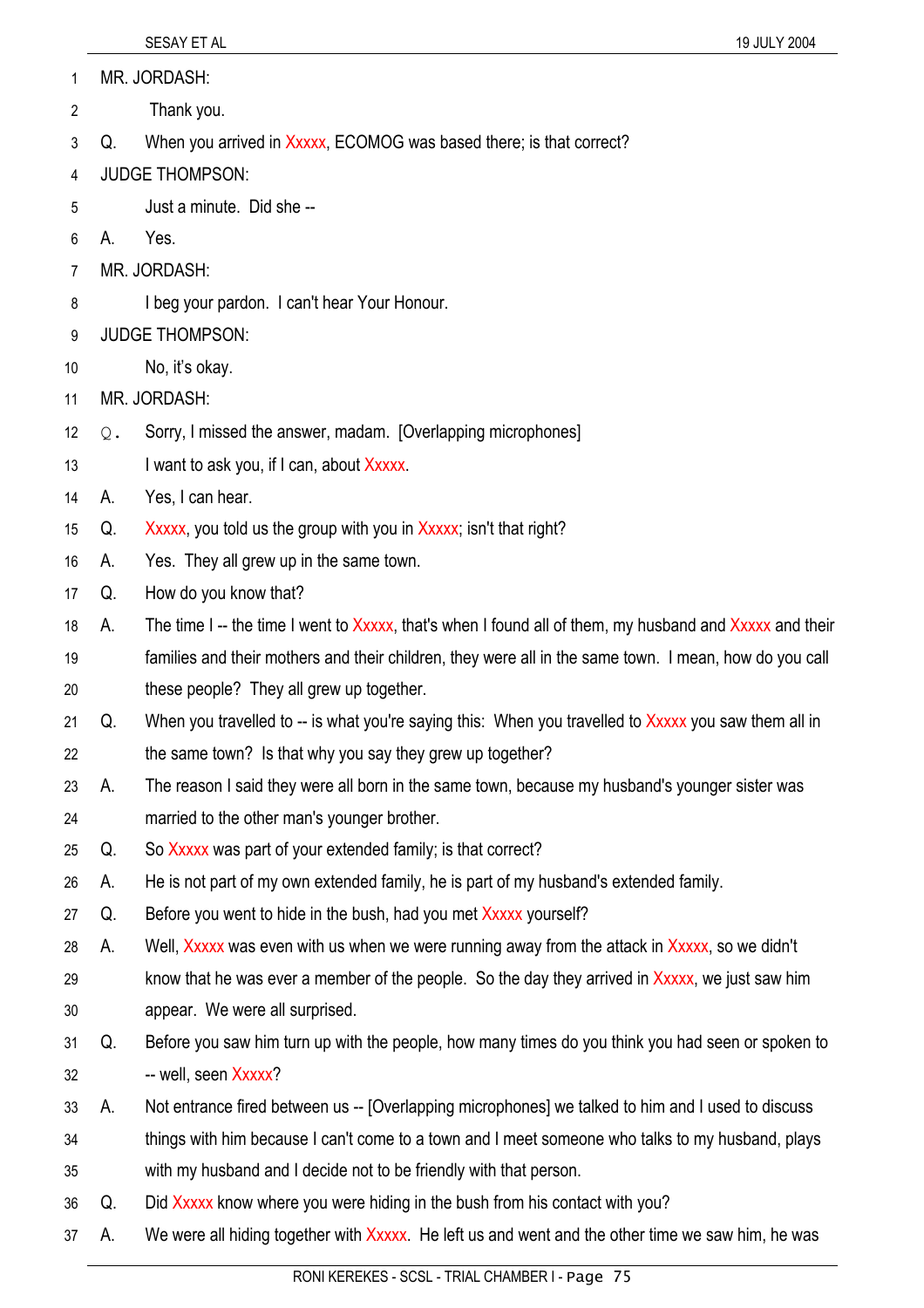|    |    | 19 JULY 2004<br>SESAY ET AL                                                                          |
|----|----|------------------------------------------------------------------------------------------------------|
| 1  |    | with the rebels.                                                                                     |
| 2  | Q. | So Xxxxx had been with you in the bush before leaving and then coming back to the same place; is     |
| 3  |    | that correct?                                                                                        |
| 4  | А. | Well, when Xxxxx with himself and his family and he moved away from us, and they said they were      |
| 5  |    | trying to hide and go into the town, we heard that they were living in another town. So when he      |
| 6  |    | arrived with the people, we were all surprised.                                                      |
| 7  | Q. | When Xxxxx left saying that he was going to hide somewhere else, were you still in the same place    |
| 8  |    | when Xxxxx came back?                                                                                |
| 9  | А. | They didn't find us in the same place but Xxxxx was born in that area, so they know all the bush, so |
| 10 |    | wherever else we went, he knew where we were.                                                        |
| 11 | Q. | Did anything happen when Xxxxx was hiding with you to make Xxxxx angry with you or your family?      |
| 12 | А. | I don't remember having wronged Xxxxx at all.                                                        |
| 13 | Q. | Do you know if anybody else had any disagreement with Xxxxx, anybody else from your family?          |
| 14 | А. | I cannot tell.                                                                                       |
| 15 |    | (Pages 55 to 76 by Roni Kerekes)                                                                     |
| 16 |    |                                                                                                      |
| 17 |    |                                                                                                      |
| 18 |    |                                                                                                      |
| 19 |    |                                                                                                      |
| 20 |    |                                                                                                      |
| 21 |    |                                                                                                      |
| 22 |    |                                                                                                      |
| 23 |    |                                                                                                      |
| 24 |    |                                                                                                      |
| 25 |    |                                                                                                      |
| 26 |    |                                                                                                      |
| 27 |    |                                                                                                      |
| 28 |    |                                                                                                      |
| 29 |    |                                                                                                      |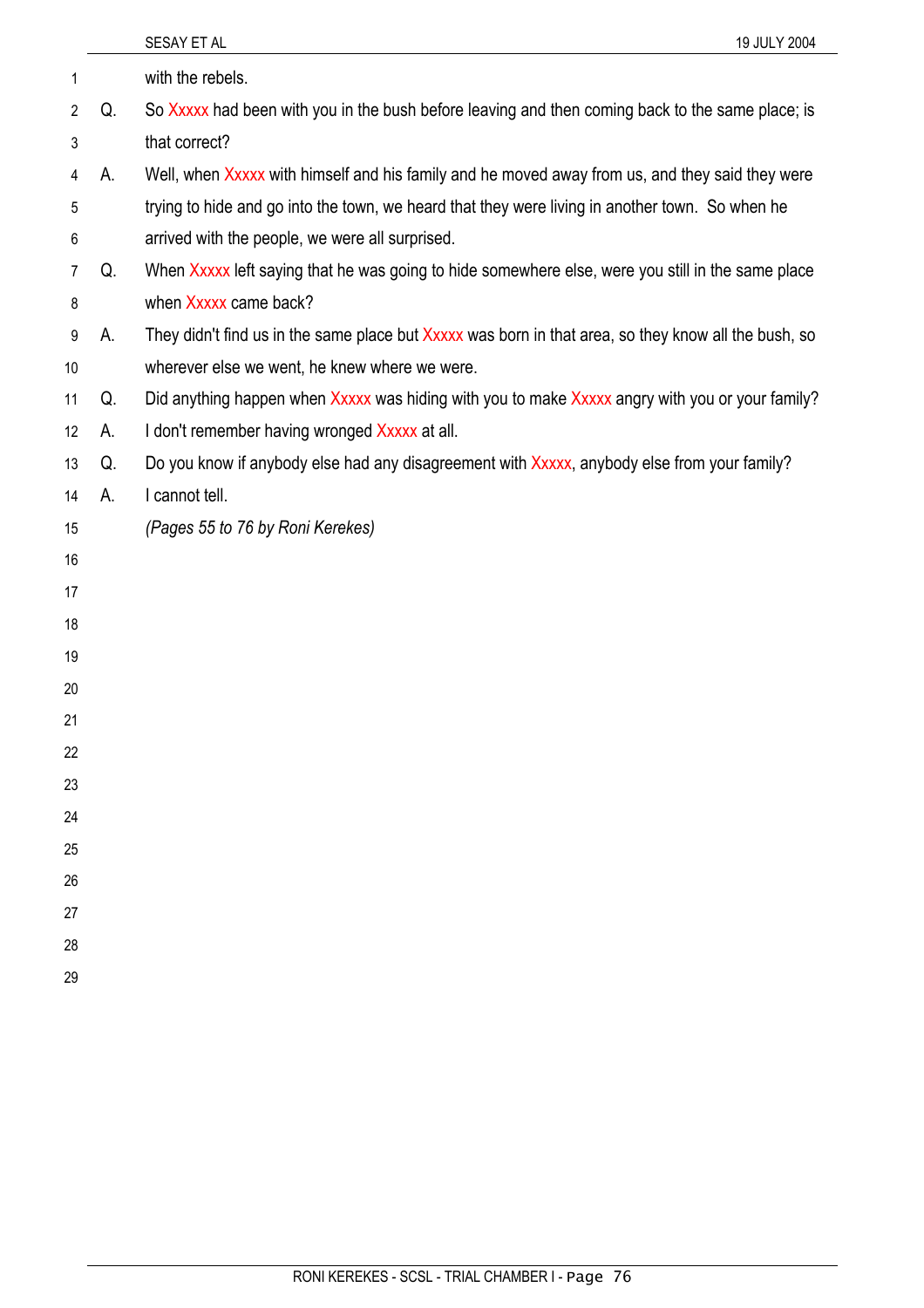|                 |    | SESAY ET AL<br>19 JULY 2004                                                                              |
|-----------------|----|----------------------------------------------------------------------------------------------------------|
| 1               |    | [17.35]                                                                                                  |
| $\overline{2}$  | Q. | When Xxxxx came back, did you ask him whether he had a problem with you or your family?                  |
| 3               | А. | The time he arrived with the group?                                                                      |
| 4               | Q. | Yes?                                                                                                     |
| 5               | А. | How could you ask in such a situation? These people have caught us so we couldn't even ask.              |
| 6               | Q. | Did Xxxxx tell you why he wanted to kill you?                                                            |
| $\overline{7}$  | А. | I didn't ask because at that time I did not have my mind by myself. Even now this explanation I am       |
| 8               |    | doing it is only God who is protecting me and helping me to go along.                                    |
| 9               | Q. | When Xxxxx left, when he'd been hiding with you, do you know how many days passed before he              |
| 10 <sup>°</sup> |    | returned?                                                                                                |
| 11              | А. | When he left us it was more than three months when he came back, and on arrival when my mother-          |
| 12              |    | in-law saw him, she wanted to go forward to greet, but she hit her left foot and this bad omen. So she   |
| 13              |    | stood back, not knowing that it was death that was awaiting them.                                        |
| 14              | Q. | And the people who came with Xxxxx some of them were wearing combat uniforms; Is that correct?           |
| 15              | А. | Yes, some of them wore uniform, other wore civilian dress.                                               |
| 16              | Q. | Can you remember what Xxxxx was wearing?                                                                 |
| 17              | А. | He had civilian dress, but the overcoat he had was in the form of a military combat.                     |
| 18              | Q. | When you arrived in Xxxxx when you met the boss man, he was dressed in military uniform; Is that         |
| 19              |    | correct?                                                                                                 |
| 20              | А. | He was simply dressed. He only had his shorts on and no soldier uniform. He didn't have a shirt, he      |
| 21              |    | had only short pants on or trousers.                                                                     |
| 22              | Q. | I just want to refer you to your statement, your first statement, madam, and I want to ask you if you    |
| 23              |    | remember saying this, "When we got to Xxxxx, we went to the house of Pa Xxxxx where there boss           |
| 24              |    | man was." Do you remember that?                                                                          |
| 25              | А. | Yes, that's where we were on that hill.                                                                  |
| 26              | Q. | Do you remember telling the person who took your statement that when you got to Xxxxx, you went to       |
| 27              |    | the house of Pa Xxxxx where their boss man was?                                                          |
| 28              | А. | Yes, they asked me that question. They asked me where did they take the human heads and I                |
| 29              |    | showed them.                                                                                             |
| 30              | Q. | And do you remember saying this, "I was told," this is the boss man, "The boss man, I was told, he       |
| 31              |    | was called Kapay, and dressed in military uniform?                                                       |
| 32              | А. | Yes, when we arrived everybody referred to him as "boss boss," and he was the one who killed the         |
| 33              |    | boy we came with. They called him boss. I think he was their boss.                                       |
| 34              | Q. | And you said -- well, let me put it different. Your statement says that the boss was dressed in military |
| 35              |    | uniform. Do you remember telling the person who took your statement that the boss was dressed in         |
| 36              |    | military uniform?                                                                                        |
| 37              | А. | No, I didn't say that he was dressed like that.                                                          |
|                 |    |                                                                                                          |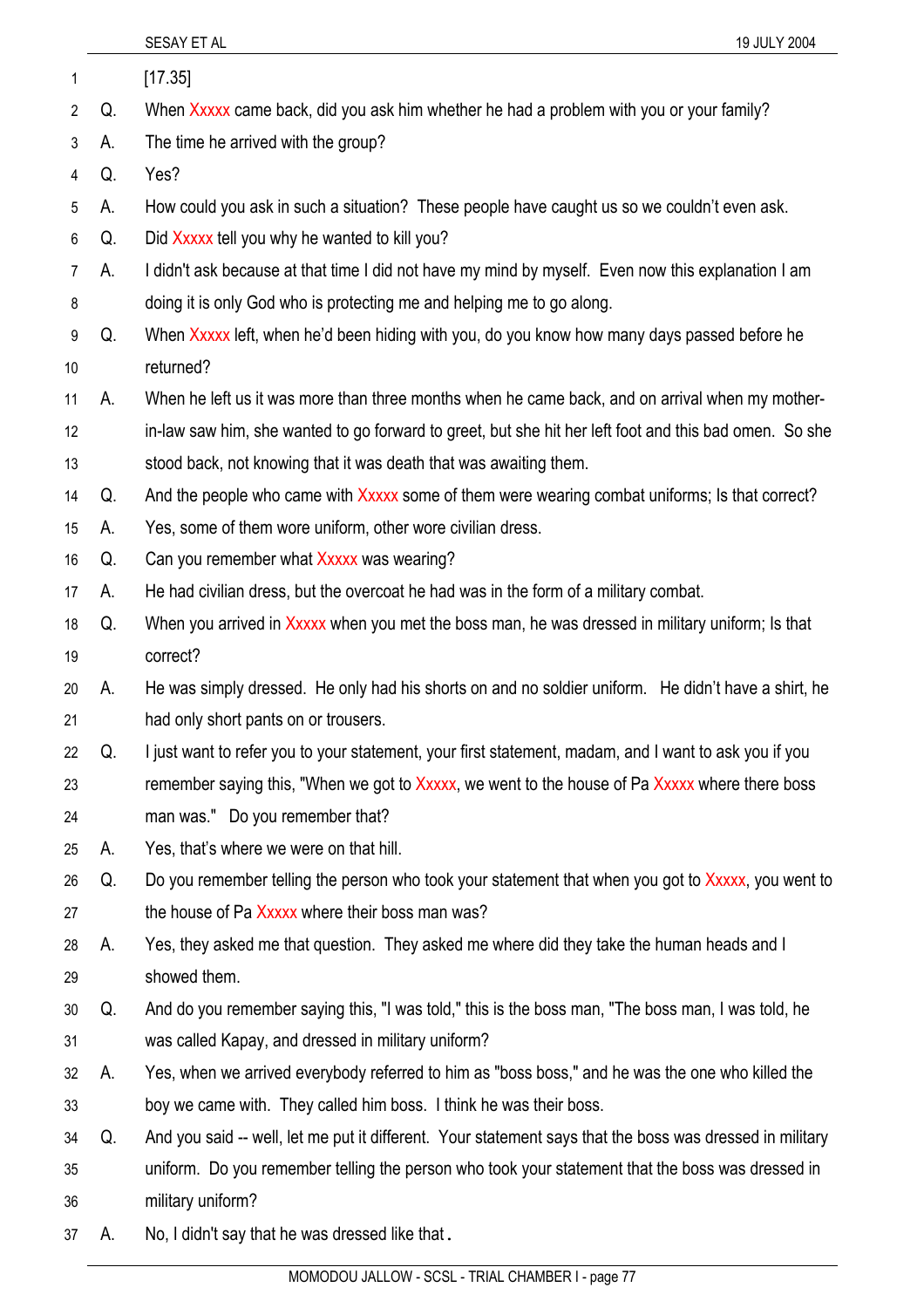| 1              | Q. | Do you remember having that statement read back to you by the person who took your statement?         |
|----------------|----|-------------------------------------------------------------------------------------------------------|
| $\overline{2}$ | А. | They told me that what I have just told them is what they are reading back to me, but --              |
| 3              | Q. | Do you think your memory would have been better a year ago than it is now?                            |
| 4              | А. | Well, all I have explained is exactly what happened.                                                  |
| 5              | Q. | I have nearly finished. I just want to ask you about when Xxxxx first turns up whether you can give   |
| 6              |    | some idea of the number of people who were with him?                                                  |
| 7              | А. | They came in this group. I have told you I don't know the number. I have said that, I don't know the  |
| 8              |    | number.                                                                                               |
| 9              | Q. | Just try to help if you can. Do you think there was more than the number of people in this room or    |
| 10             |    | less than?                                                                                            |
| 11             | А. | There were many of them. I don't know whether there were 8 of them, or 10 or 20, but I knew that      |
| 12             |    | there were a lot of them.                                                                             |
| 13             | Q. | I have only, I think, one or two questions. I'm sorry to jump around. Can I just ask you again about  |
| 14             |    | Xxxxx. What did he do? Did he have a job before you went into the bush to hide?                       |
| 15             | А. | We were all farmers and sometimes they will burn charcoal and sell it. That's the only kind of work I |
| 16             |    | knew him do. He didn't have any other job but farming.                                                |
| 17             | Q. | And you made mention of the man who argued with him about whether to kill you. You made               |
| 18             |    | mention then of Xxxxx, I think, what you said was something like begging people --                    |
| 19             |    | MR. PRESIDENT:                                                                                        |
| 20             |    | The Kissy man.                                                                                        |
| 21             |    | MR. JORDASH:                                                                                          |
| 22             |    | I beg your pardon.                                                                                    |
| 23             |    | <b>MR. PRESIDENT:</b>                                                                                 |
| 24             |    | The Kissy man who -                                                                                   |
| 25             |    | MR. JORDASH:                                                                                          |
| 26             |    | Thank you. Let me start that again, if I can?                                                         |
| 27             |    | <b>MR. PRESIDENT:</b>                                                                                 |
| 28             |    | Yes. She went -- when Xxxxx threatened to kill her she went to the Kissy man. The Kissy man           |
| 29             |    | intervened, you know, for her and said they should spare her life. You can take it from there.        |
| 30             | А. | Yes, the Kissy man stood for me. He begged that I should not be killed.                               |
| 31             |    | MR. JORDASH:                                                                                          |
| 32             | Q. | And the Kissy man said to Xxxxx that Xxxxx used to beg for people. Is that what he said?              |
| 33             | А. | Yes, that's what he said that Xxxxx also used to stand and beg for other people.                      |
| 34             |    | MR. JORDASH:                                                                                          |
| 35             |    | Thank you very much madam.                                                                            |
| 36             |    |                                                                                                       |

37 MR. PRESIDENT: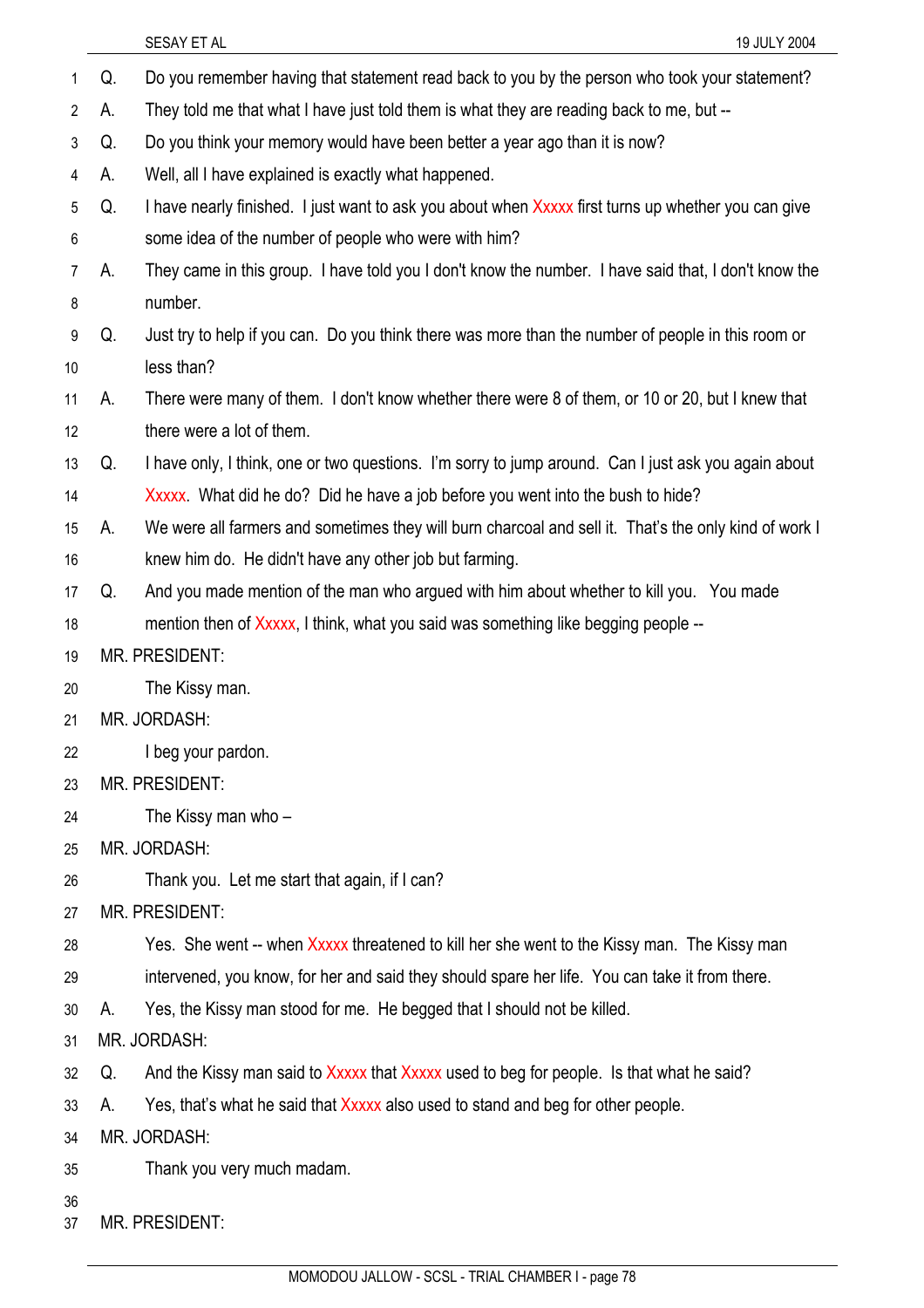| 1              |    | Madam, how are you feeling? Can you take a few more questions? How are you feeling? Tell us.                  |
|----------------|----|---------------------------------------------------------------------------------------------------------------|
| $\overline{2}$ | А. | Well, I'm only doing this because I have to, otherwise I'm really feeling a lot of trouble within because     |
| 3              |    | I'm now talking for people who are all dead, and I'm here standing talking about them and talking of          |
| 4              |    | them. So, it's not easy for me.                                                                               |
| 5              |    | MR. PRESIDENT:                                                                                                |
| 6              |    | It is not easy. You just -- you see, we are here -- it is for us to find out the truth. Nobody is saying that |
| 7              |    | you are lying at all. Nobody is saying that you are lying. We only have to find out the truth, that's why     |
| 8              |    | we say you should try and persevere. Hold your heart, persevere, you know, and take some of these             |
| 9              |    | questions. So don't be disturbed about the questions.                                                         |
| 10             |    |                                                                                                               |
| 11             |    | Can we have the cross-examination by the second Accused, please? I wonder whether it would be                 |
| 12             |    | as long as -- anyway, go ahead, please.                                                                       |
| 13             |    | Cross-examination by Mr. Brown:                                                                               |
| 14             |    | MR. BROWN:                                                                                                    |
| 15             | Q. | You first met Xxxxx in Xxxxx Is that true?                                                                    |
| 16             | А. | Yes, I met him in Xxxxx.                                                                                      |
| 17             | Q. | And at this time he was friendly to your husband and friendly to you?                                         |
| 18             | А. | Yes, because he was kind to me and we were in good terms.                                                     |
| 19             | Q. | And when you say he was kind to you, he was polite to you when you met him?                                   |
| 20             | А. | Well, we did not exchange gifts, although I was very nice to him. He was at logger heads with his             |
| 21             |    | parents. So most of the time I used to give him food and at least -- we would chat about, but not that        |
| 22             |    | we were exchanging gifts.                                                                                     |
| 23             | Q. | But you fed him and chatted with him and you were friendly with each other?                                   |
| 24             | А. | Yes, we were on good terms. Before the war we were doing things in common.                                    |
| 25             | Q. | And he was also on good terms with your husband?                                                              |
| 26             | А. | Yes, they had good relationship.                                                                              |
| 27             | Q. | And he was in good terms with your husband's family?                                                          |
| 28             | А. | He married to one of their daughters, so at least they were in good terms.                                    |
| 29             | Q. | And he was in good terms with your mother-in-law?                                                             |
| 30             | А. | Yes.                                                                                                          |
| 31             | Q. | And when you all went to hide in the bush together, those good terms -- may I withdraw and reframe            |
| 32             |    | it? When you all went to hide in the bush, Xxxxx remained friendly with you and your husband's                |
| 33             |    | family?                                                                                                       |
| 34             | А. | The time we left the town and we went into the bush we had no problems. He had no problem with                |
| 35             |    | my husband. It was in the bush that things change, we were surprised.                                         |
| 36             | Q. | You say things changed, was that before Xxxxx moved and left you in the bush or before?                       |
| 37             |    | MR. BROWN:                                                                                                    |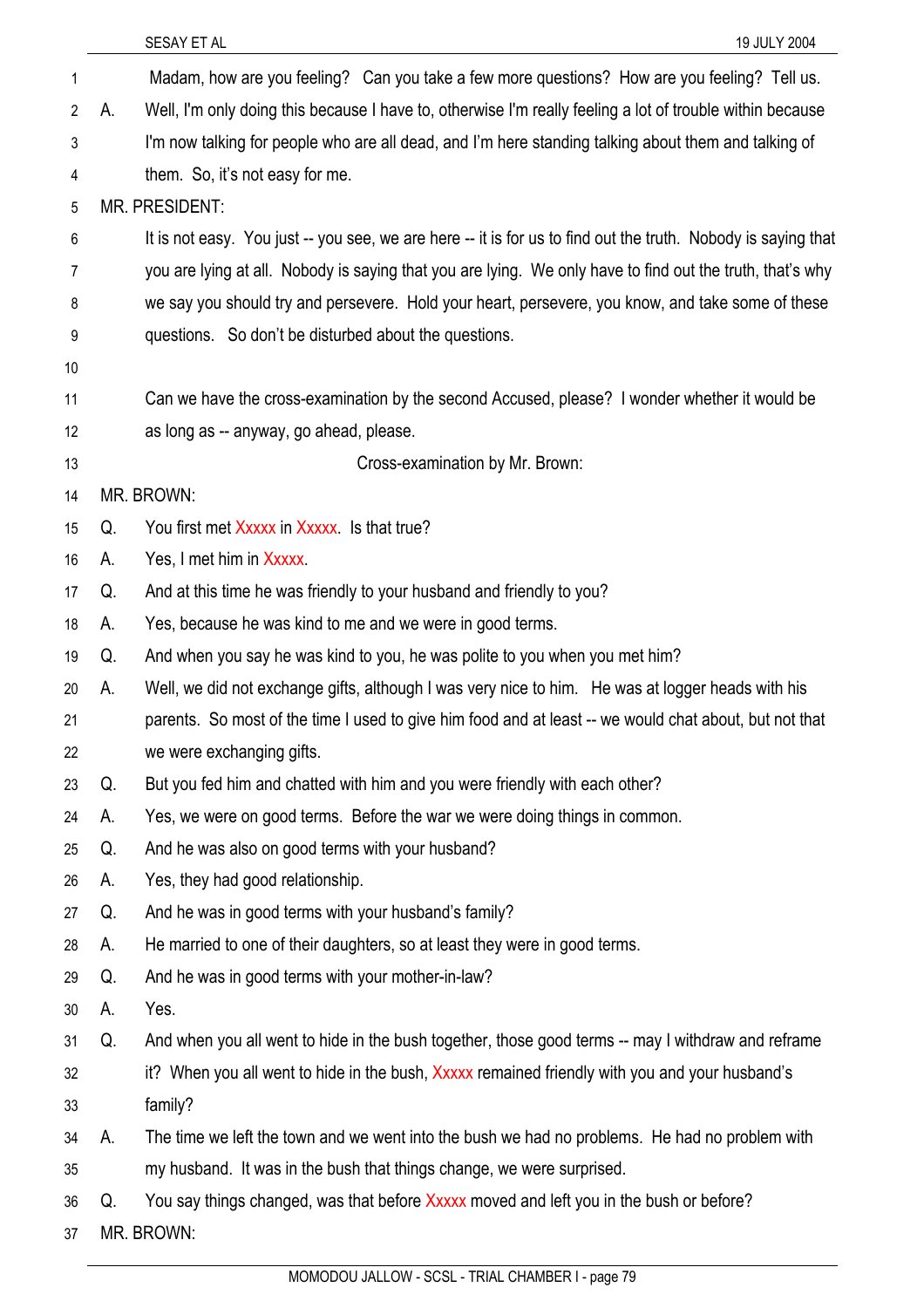| 1              |    | Your Honours, I didn't hear any answer to that.                                                              |
|----------------|----|--------------------------------------------------------------------------------------------------------------|
| 2              |    | <b>JUDGE THOMPSON:</b>                                                                                       |
| 3              |    | What is the translated version? What's the response?                                                         |
| 4              | А. | You mean they left the bush? No, we were still in the bush.                                                  |
| 5              |    | MR. BROWN:                                                                                                   |
| 6              | Q. | You said things changed in the bush between Xxxxx and your husband's family. Did that change                 |
| $\overline{7}$ |    | come before he left and moved away or after he moved away?                                                   |
| 8              | А. | Whether they had a quarrel or they quarrel with my mother-in-law or my husband, I really don't know.         |
| 9              |    | The only thing I know is that on that day he came with these people and they did all these bad things        |
| 10             |    | to us.                                                                                                       |
| 11             | Q. | So the first time you saw Xxxxx had changed was when he came with the armed men?                             |
| 12             | А. | Yes, that was the day I know that he has now changed and now he is working together with bad                 |
| 13             |    | people.                                                                                                      |
| 14             | Q. | Your mother-in-law approached Xxxxx and he stepped on her foot?                                              |
| 15             | А. | The day he met us with the group?                                                                            |
| 16             | Q. | Yes, when he came with the armed men?                                                                        |
| 17             | А. | No, she did not step on his foot. What happened, she was going forward because she knew Xxxxx,               |
| 18             |    | to greet Xxxxx. So he backed his left foot, and that was a bad omen so she came back.                        |
| 19             | Q. | You are saying that as your mother-in-law approached Xxxxx, he did something with his left foot.             |
| 20             |    | <b>JUDGE THOMPSON:</b>                                                                                       |
| 21             |    | No, that's not the answer. She, in fact, hit her left foot and for them, in their own culture, it would be a |
| 22             |    | sign of bad omen. That's what I understand from the evidence.                                                |
| 23             |    | <b>MR. PRESIDENT:</b>                                                                                        |
| 24             |    | Yes. It's generally the conception, you know, in most African societies, if you are going to somewhere       |
| 25             |    | and you hit your left leg, the immediate reflect is, "I'm not going, I may run into problems."               |
| 26             |    | <b>JUDGE THOMPSON:</b>                                                                                       |
| 27             |    | Of course, we don't have the know-how to -- that's not scientific.                                           |
| 28             |    | MR. BROWN:                                                                                                   |
| 29             |    | It sounds scientific to me, Your Honour.                                                                     |
| 30             |    | <b>MR. PRESIDENT:</b>                                                                                        |
| 31             |    | And so that is why she did not go.                                                                           |
| 32             |    | MR. BROWN:                                                                                                   |
| 33             | Q. | That bad omen was the moment when you realised that Xxxxx had changed?                                       |
| 34             | А. | Yes.                                                                                                         |
| 35             | Q. | And you were surprised that a man who was friendly before had changed?                                       |
| 36             | А. | When they arrived we all expected then since we knew him, he would be someone who would speak                |
| 37             |    | for us. But when he stood by and saw all these evil things we now realised that he was no longer with        |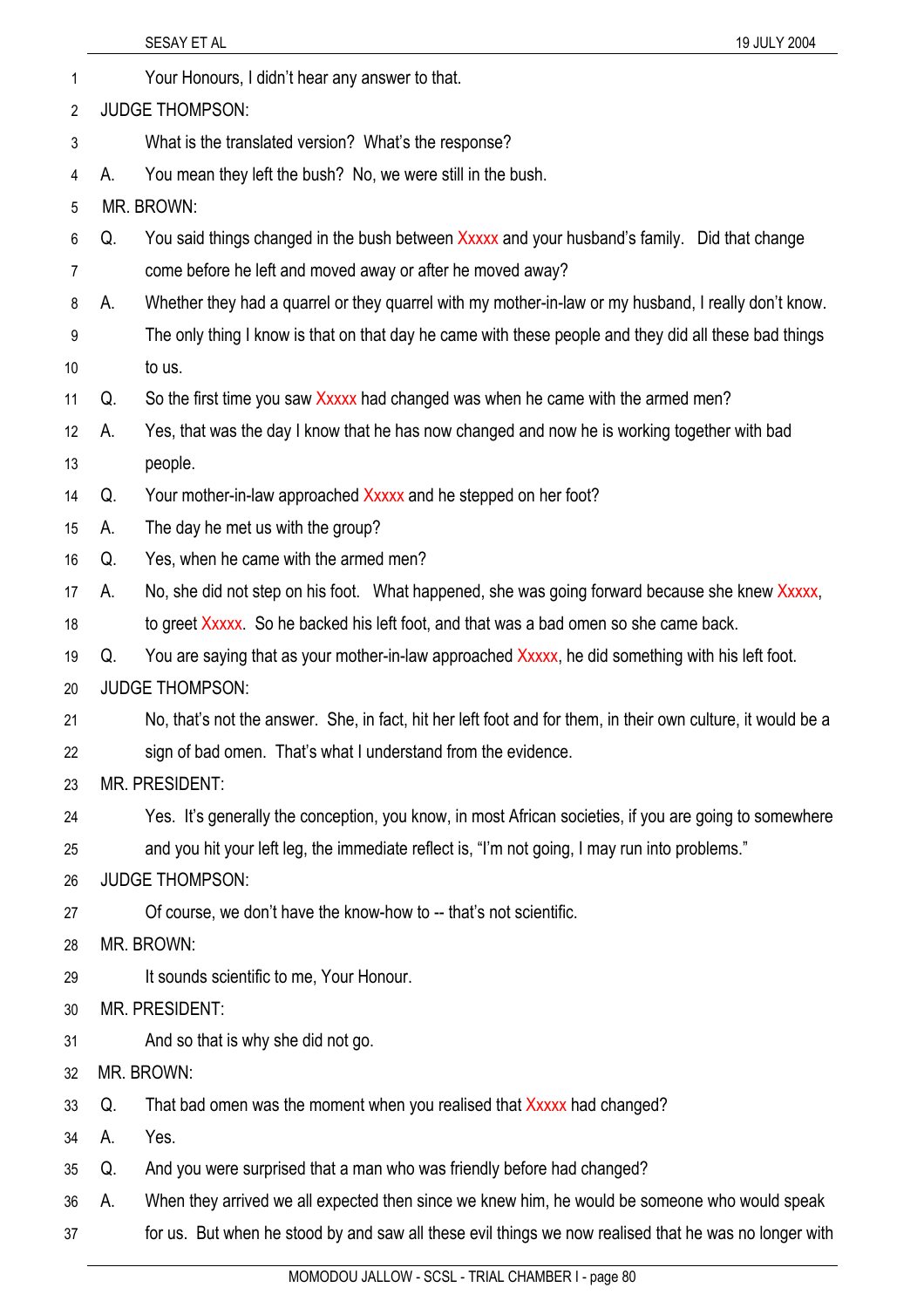|          |                       | 19 JULY 2004<br>SESAY ET AL                                                                           |  |
|----------|-----------------------|-------------------------------------------------------------------------------------------------------|--|
| 1        |                       | us, he is now with the other people.                                                                  |  |
| 2        | Q.                    | You were surprised because you thought he would speak for you, but instead he had become a bad        |  |
| 3        |                       | man?                                                                                                  |  |
| 4        | А.                    | Yes.                                                                                                  |  |
| 5        | Q.                    | And after the omen, the bad thing he did was to lie to you?                                           |  |
| 6        | А.                    | Except when my mother-in-law hit her left foot.                                                       |  |
| 7        | Q.                    | After that omen, Xxxxx told you a lie?                                                                |  |
| 8        | А.                    | When she hit her left foot, she knew straight that something was wrong, and this was a sign of bad    |  |
| 9        |                       | omen. So she never spoke to Xxxxx or discussed with him until they were all killed.                   |  |
| 10       | Q.                    | Didn't Xxxxx tell you -- I would like to withdraw that question, Your Honour. Xxxxx spoke for the     |  |
| 11       |                       | armed men when he came back?                                                                          |  |
| 12       | А.                    | He spoke for armed men?                                                                               |  |
| 13       | Q.                    | Xxxxx came with eight armed men, is that correct?                                                     |  |
| 14       | А.                    | The ones that really were around where we were arrested, that's the number, eight. But I really don't |  |
| 15       |                       | know the total number because there was a large number of them that came.                             |  |
| 16       | Q.                    | But Xxxxx was with eight men when he approached you and your mother-in-law, and your family in        |  |
| 17       |                       | the bush?                                                                                             |  |
| 18       | А.                    | I have said this over and over again that I don't know the total number. We were in two different     |  |
| 19       |                       | places. We had two huts. The hut in which I was with my sister-in-law, and the hut where my mum       |  |
| 20       |                       | and my aunt and other people were. So the ones that went to them, I don't know their number, but      |  |
| 21       |                       | the ones that came to our own hut were eight of them.                                                 |  |
| 22       | Q.                    | At that point, Xxxxx lied to you?                                                                     |  |
| 23       | А.                    | After they came and they did all what they had to do, I had no business with Xxxxx any more. I didn't |  |
| 24       |                       | sit down to talk with him. So lied to me, for what? I mean, I didn't even talk to him any more.       |  |
| 25       | Q.                    | Did Xxxxx tell you that he had come with ECOMOG to pull you out of the bush?                          |  |
| 26       | А.                    | It was not Xxxxx who said that, it was the other people who came together with Xxxxx who said that    |  |
| 27       |                       | they were ECOMOG. But I'm intelligent. I knew that they were not ECOMOG.                              |  |
| 28       | Q.                    | When you --                                                                                           |  |
| 29       |                       | MR. PRESIDENT:                                                                                        |  |
| 30       |                       | Mr. Brown, we have a technical problem, you know. The tape which is recording our proceedings,        |  |
| 31       |                       | you know, will soon run out.                                                                          |  |
| 32       |                       | MR. BROWN:                                                                                            |  |
| 33       |                       | Two questions.                                                                                        |  |
| 34       | <b>MR. PRESIDENT:</b> |                                                                                                       |  |
| 35       |                       | Yes, please. Go ahead, quickly.                                                                       |  |
| 36<br>37 |                       | MR. BROWN:                                                                                            |  |
|          |                       |                                                                                                       |  |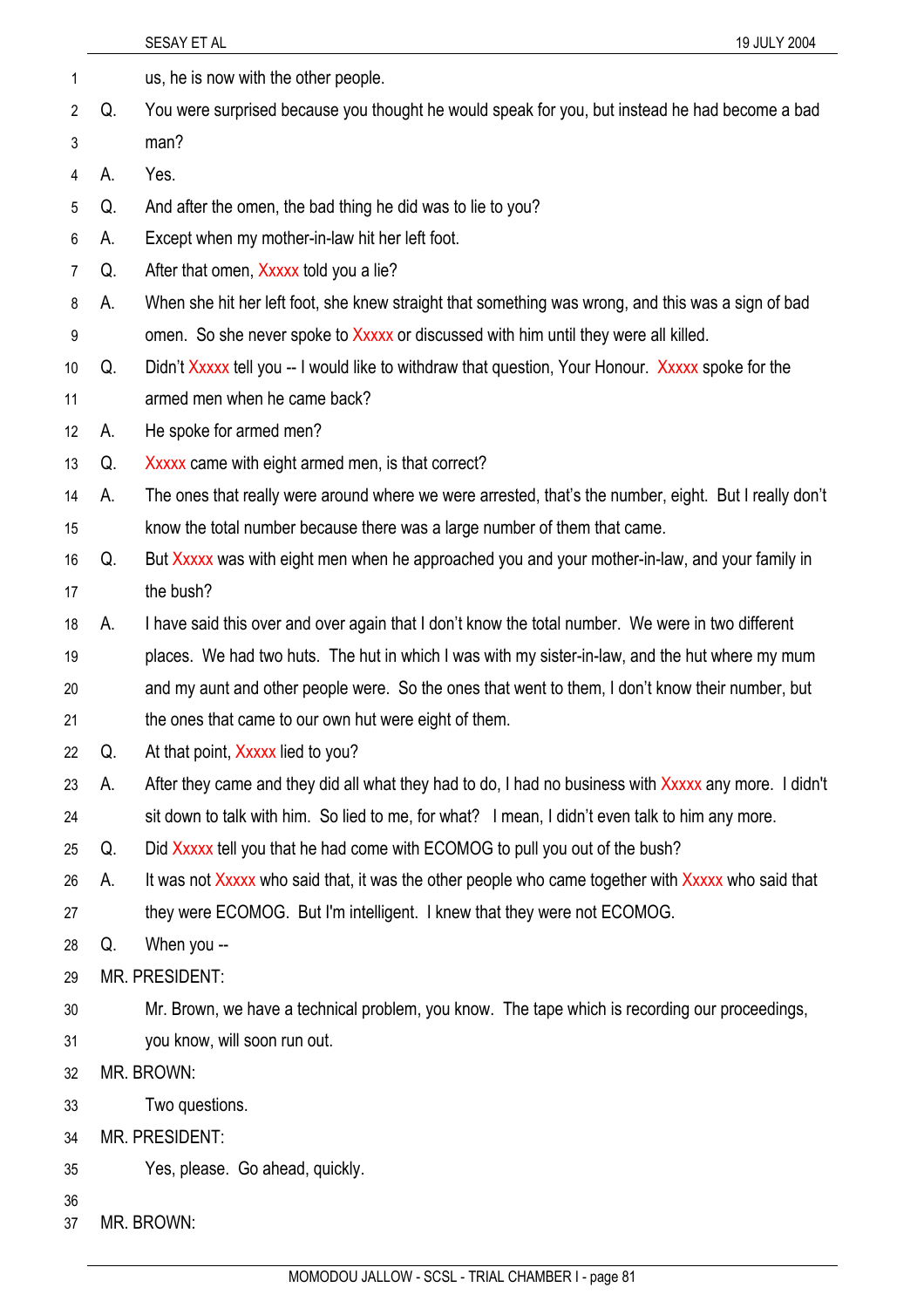|                |    | 19 JULY 2004<br>SESAY ET AL                                                                               |
|----------------|----|-----------------------------------------------------------------------------------------------------------|
| 1              | Q. | When you spoke to the people in Xxxxx and told your story, you told them that Xxxxx had told you          |
| $\overline{2}$ |    | that he had come with ECOMOG to pull you out of the bush and take you back to town. Is that not           |
| 3              |    | what you said to the people who you met in Xxxxx when you told your story?                                |
| 4              | А. | I said the people that he went with, the people that we went with, they are the ones who said this. I     |
| 5              |    | did not say Xxxxx.                                                                                        |
| 6              | Q. | So, when the people read your words back to you, they did not read the words, "We saw -- Xxxxx told       |
| 7              |    | us that he had come with ECOMOG to pull us out of the bush and take us back to town?"                     |
| 8              |    | MR. PRESIDENT:                                                                                            |
| 9              |    | Mr. Brown, let's stand the matter down for just a very short while. They will effect the technical        |
| 10             |    | changes, you know, in the tape and, you may continue from there. So you may sit down. Can the             |
| 11             |    | technicians, please proceed with changing the tape and informing us immediately, please? We are           |
| 12             |    | not rising, we are sitting here.                                                                          |
| 13             |    | <b>MS. TAYLOR:</b>                                                                                        |
| 14             |    | Your Honour, might I take this opportunity to ask that Court Management look at the drip under which      |
| 15             |    | the Prosecution is sitting at the moment. It's quite --                                                   |
| 16             |    | <b>MR. PRESIDENT:</b>                                                                                     |
| 17             |    | Pardon me?                                                                                                |
| 18             |    | <b>MS. TAYLOR:</b>                                                                                        |
| 19             |    | There is leakage from the roof and it's dripping on us at the moment. It's quite severe, we are getting   |
| 20             |    | quite wet. I was just wondering if Court Management might be able to look [Inaudible]                     |
| 21             |    | MR. PRESIDENT:                                                                                            |
| 22             |    | Thank you for drawing our attention to that. The Court Management is asked to draw the Registrar's        |
| 23             |    | attention to this, and let the contractors, who I hope are still around, address that leakage because the |
| 24             |    | rains are not yet very, very heavy. But when they become heavy, I'm afraid -- I mean, I hope we shall     |
| 25             |    | not have any more of that. So Court Management, can you please inform the Registrar about it?             |
| 26             |    | <b>JUDGE BOUTET:</b>                                                                                      |
| 27             |    | Is it going on the Defence side as well?                                                                  |
| 28             |    | MR. CAMMEGH:                                                                                              |
| 29             |    | Well, I was just about to thank Court Management for transferring the leak which I suffered earlier on    |
| 30             |    | to Ms. Taylor, but whilst on my feet I have experienced it back here again.                               |
| 31             |    | MR. PRESIDENT:                                                                                            |
| 32             |    | Mr. Cammegh, you are celebrating a bit too early.                                                         |
| 33             |    | MR. O'SHEA:                                                                                               |
| 34             |    | Your Honours don't need to rise, please. I am dealing with the cross-examination of this witness, and     |
| 35             |    | I have to answer a call of nature. I just would request that you just bear in mind that I would like to   |
| 36             |    | leave the room for a moment --                                                                            |
| 37             |    | MR. PRESIDENT:                                                                                            |
|                |    | MOMODOU INTOWE COOL TOTAL CUAMPER L. 2022-00                                                              |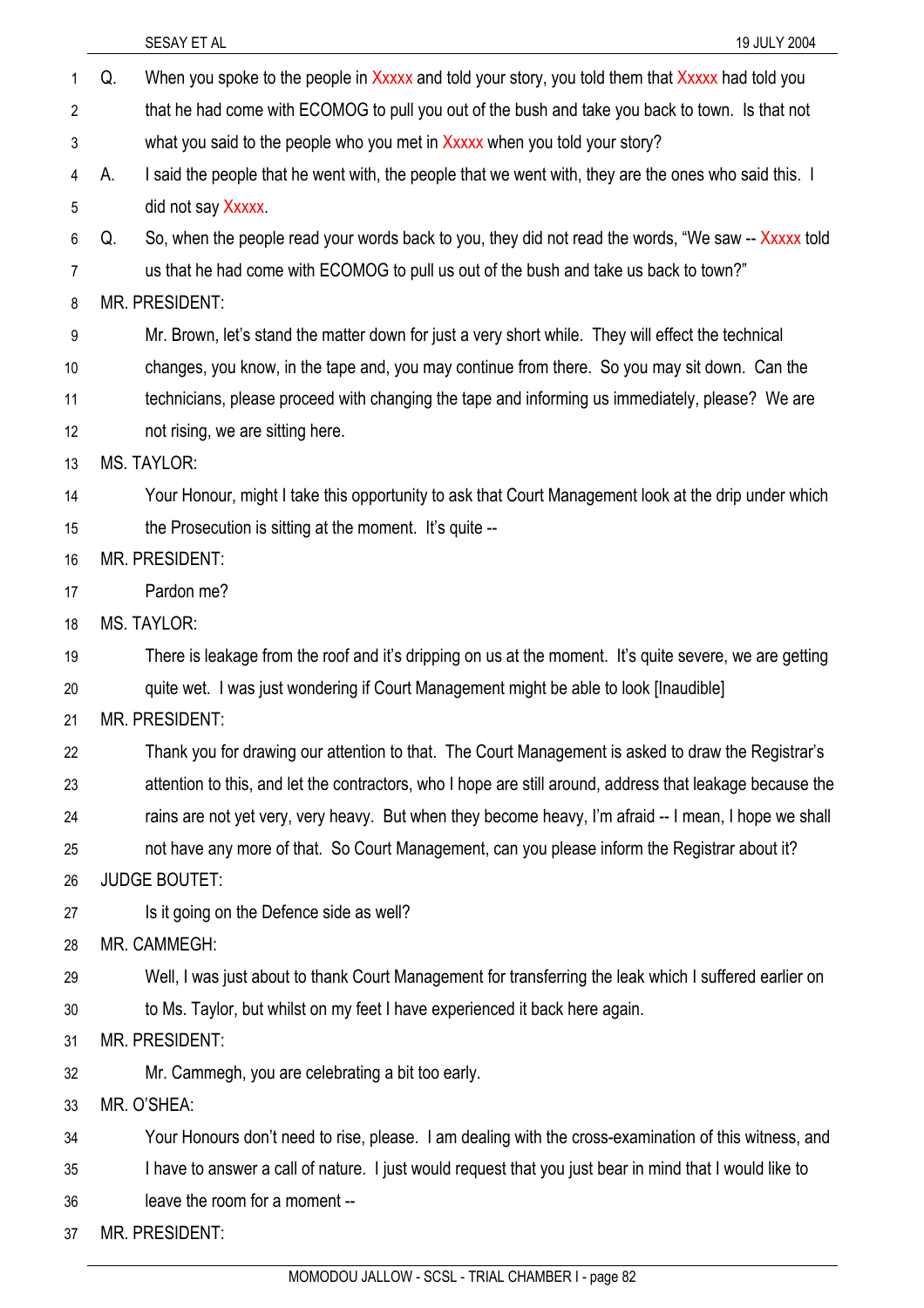|                  | SESAY ET AL                                                                             | 19 JULY 2004 |
|------------------|-----------------------------------------------------------------------------------------|--------------|
| 1                | You would -                                                                             |              |
| $\overline{2}$   | MR. O'SHEAR:                                                                            |              |
| $\mathfrak{Z}$   | I would like to answer a call of nature for one moment. You don't need to rise.         |              |
| 4                | MR. PRESIDENT:                                                                          |              |
| 5                | All right. Can the Court now rise for ten minutes. The court will rise for ten minutes. |              |
| 6                | [Break taken at 6.07 p.m.]                                                              |              |
| $\overline{7}$   | (Pages 77 to 83 by Momodou Jallow)                                                      |              |
| 8                |                                                                                         |              |
| $9\,$            |                                                                                         |              |
| 10               |                                                                                         |              |
| 11               |                                                                                         |              |
| 12               |                                                                                         |              |
| 13               |                                                                                         |              |
| 14               |                                                                                         |              |
| 15               |                                                                                         |              |
| 16               |                                                                                         |              |
| 17               |                                                                                         |              |
| 18               |                                                                                         |              |
| 19               |                                                                                         |              |
| 20               |                                                                                         |              |
| 21               |                                                                                         |              |
| 22               |                                                                                         |              |
| 23               |                                                                                         |              |
| 24               |                                                                                         |              |
| 25               |                                                                                         |              |
| $26\,$           |                                                                                         |              |
| $27\,$<br>$28\,$ |                                                                                         |              |
| 29               |                                                                                         |              |
| $30\,$           |                                                                                         |              |
| 31               |                                                                                         |              |
| 32               |                                                                                         |              |
| $33\,$           |                                                                                         |              |
| $34\,$           |                                                                                         |              |
| 35               |                                                                                         |              |
| 36               |                                                                                         |              |
|                  |                                                                                         |              |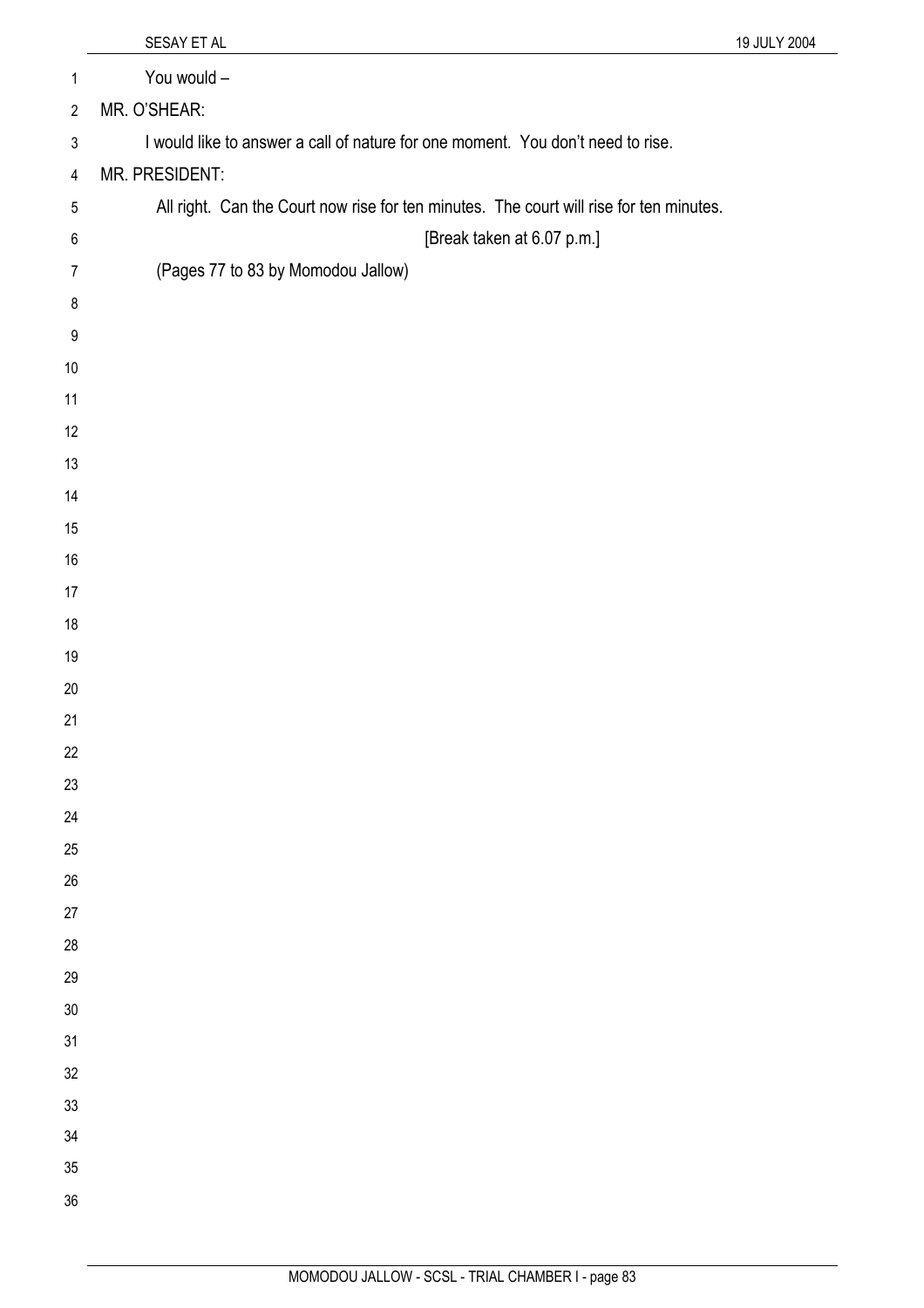|    |    | SESAY ET AL<br>19 JULY 2004                                                                                |
|----|----|------------------------------------------------------------------------------------------------------------|
| 1  |    | [18.23]                                                                                                    |
| 2  |    | <b>MR. PRESIDENT:</b>                                                                                      |
| 3  |    | We are resuming the session.                                                                               |
| 4  |    |                                                                                                            |
| 5  |    | Madam, if you will just persevere a bit, persevere a bit, we shall soon release you. Is she hearing        |
| 6  |    | me? We will persevere --                                                                                   |
| 7  | А. | Yes, I am hearing you.                                                                                     |
| 8  |    | MR. PRESIDENT:                                                                                             |
| 9  |    | Pardon me.                                                                                                 |
| 10 | А. | I'm hearing you.                                                                                           |
| 11 |    | MR. PRESIDENT:                                                                                             |
| 12 |    | Persevere a bit, madam. Answer just a few more questions. Keep your mind together. Keep your               |
| 13 |    | courage, you have been very courageous. Answer a few more questions and after that we shall                |
| 14 |    | release you, we will ask you to go and rest and to come back, you know, tomorrow.                          |
| 15 |    |                                                                                                            |
| 16 |    | So, please, Mr. Brown, can you please on the understanding, of course, that you know she is under          |
| 17 |    | some stress -- we hear she is a nursing mother, that is what we hear and that should be true anyway.       |
| 18 |    | There is no reason why -- in fact, when she came in the impression I had from the Bench here is that       |
| 19 |    | she was pregnant or [lnaudible] she is not far from the two, so that is $-$ well, please go on, go on.     |
| 20 |    | MR. BROWN:                                                                                                 |
| 21 | Q. | You say you did not tell the people in Xxxxx to whom you told your story that Xxxxx had said he had        |
| 22 |    | come with ECOMOG.                                                                                          |
| 23 | А. | I did not say he came with -- he said he came with ECOMOG, I said he came with rebels. It is them          |
| 24 |    | who came that told us that they were ECOMOG.                                                               |
| 25 | Q. | In fact, during the time you spoke to the people at Xxxxx you never once used the word rebel; is that      |
| 26 |    | correct?                                                                                                   |
| 27 | А. | What I know is what I told them, I told them about what the rebels had done to me.                         |
| 28 | Q. | My question to you is, is it not a fact that when you spoke to the people in Xxxxx to tell your story you  |
| 29 |    | did not use the word rebels?                                                                               |
| 30 | А. | I had talked about the rebels when I talked to the people and you are saying I did not talk about the      |
| 31 |    | rebels?                                                                                                    |
| 32 | Q. | I am focusing you on one word; rebels. Is it not a fact that you did not use the word rebels when you      |
| 33 |    | spoke to the people in Xxxxx about your story?                                                             |
| 34 | А. | What I know is what I explained to them. I talked to them about the rebels. The things that happened       |
| 35 |    | to me is true. It is the truth that I'm saying and I believe it happened to me, so that is all I told them |
| 36 |    | about the rebels.                                                                                          |
| 37 | Q. | Is it fair to say that when you spoke to them in Xxxxx you used the words killers or armed men?            |
|    |    |                                                                                                            |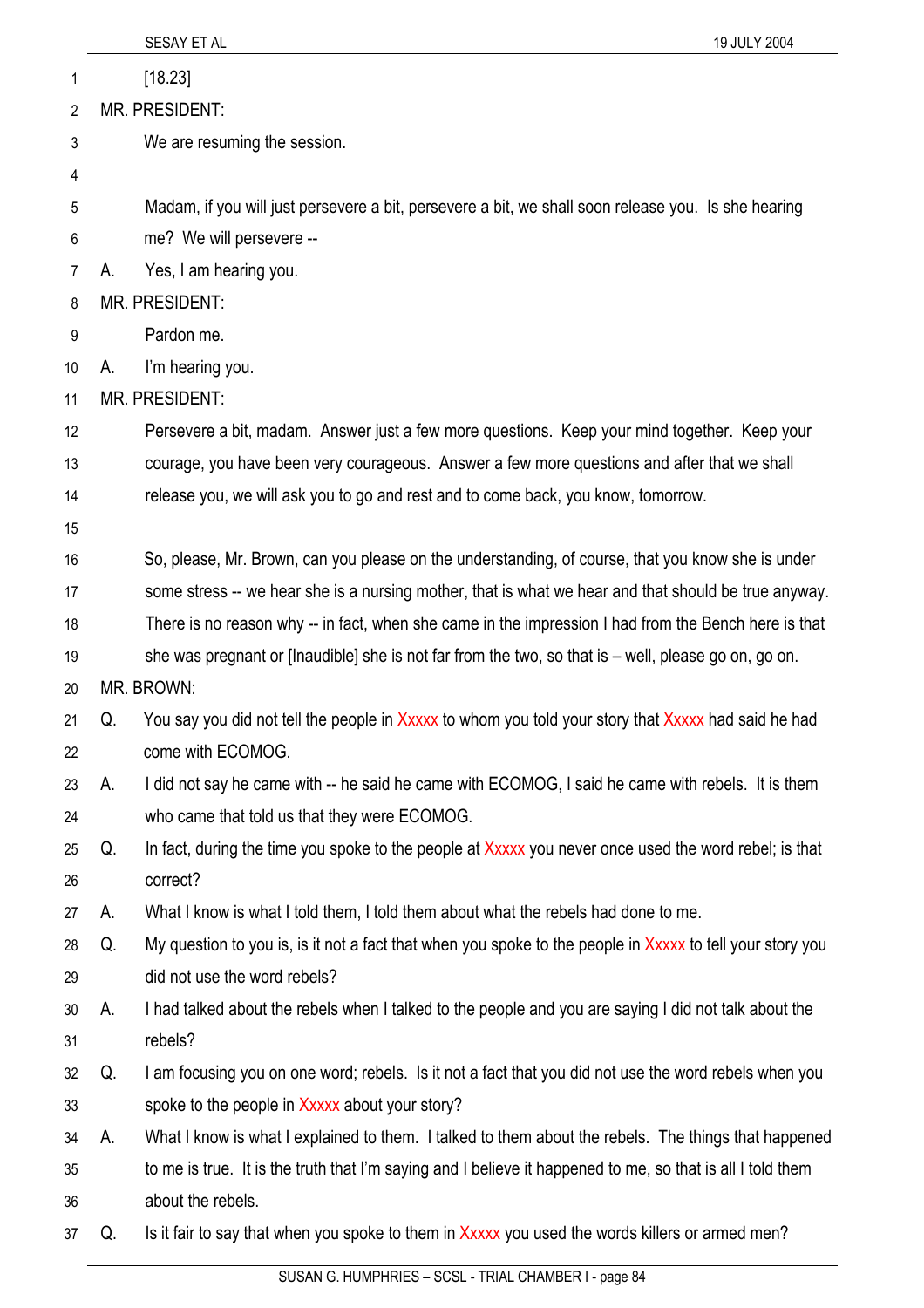|    |    | SESAY ET AL<br>19 JULY 2004                                                                               |
|----|----|-----------------------------------------------------------------------------------------------------------|
| 1  | А. | I explained to them about killers and armed men. You've asked me and I answered, you've asked me          |
| 2  |    | and I answered it                                                                                         |
| 3  | Q. | And when you spoke to the gentleman to your left in July you used the phrase "armed men" not the          |
| 4  |    | phrase "rebel".                                                                                           |
| 5  | А. | They asked me and I said rebels, they asked me again and I said rebels, and they said, "What does         |
| 6  |    | rebel mean?" And I said, "Those who kill people."                                                         |
| 7  | Q. | So if the word rebels does not appear in the statements written down, there has been some mistake?        |
| 8  | А. | I don't know about that.                                                                                  |
| 9  | Q. | Well, you insist that you did say rebels when you spoke to the people in Xxxxx, correct?                  |
| 10 |    | <b>JUDGE THOMPSON:</b>                                                                                    |
| 11 |    | Isn't this line too argumentative?                                                                        |
| 12 |    | MR. PRESIDENT:                                                                                            |
| 13 |    | She said -- this is what she said, she said, "It is the rebels who did this to us. It is the rebels," she |
| 14 |    | said. How did you know that there were rebels here? And she said, "Those  it was those people             |
| 15 |    | who are killing people." So that is $-$                                                                   |
| 16 |    | MR. BROWN:                                                                                                |
| 17 |    | I think the use of the terminology in light of the Prosecution opening and the language of the            |
| 18 |    | indictment is important. I will move on, but I think it is important.                                     |
| 19 |    | MR. PRESIDENT:                                                                                            |
| 20 |    | Yes, please.                                                                                              |
| 21 |    | <b>JUDGE BOUTET:</b>                                                                                      |
| 22 |    | We are not saying it's not important, Mr. Brown, we are just saying -- you are asking the question of     |
| 23 |    | the witness and the witness is saying to you these were the armed men and those that were killed,         |
| 24 |    | they were the rebels.                                                                                     |
| 25 |    | <b>MR. PRESIDENT:</b>                                                                                     |
| 26 |    | They were the rebels.                                                                                     |
| 27 |    | <b>JUDGE BOUTET:</b>                                                                                      |
| 28 |    | We are not disputing your argument.                                                                       |
| 29 |    | MR. BROWN:                                                                                                |
| 30 |    | I will be happy to move on.                                                                               |
| 31 |    | <b>JUDGE THOMPSON:</b>                                                                                    |
| 32 |    | Let me add here that she is using the term synonymously.                                                  |
| 33 |    | MR. BROWN:                                                                                                |
| 34 |    | She is using it now synonymously.                                                                         |
| 35 |    | <b>JUDGE THOMPSON:</b>                                                                                    |
| 36 |    | Well, I mean, she is using these terms "killers," "armed men," "rebels," synonymously. I would have       |
| 37 |    | thought that perhaps the interesting thing from your perspective would be to reserve this for             |
|    |    |                                                                                                           |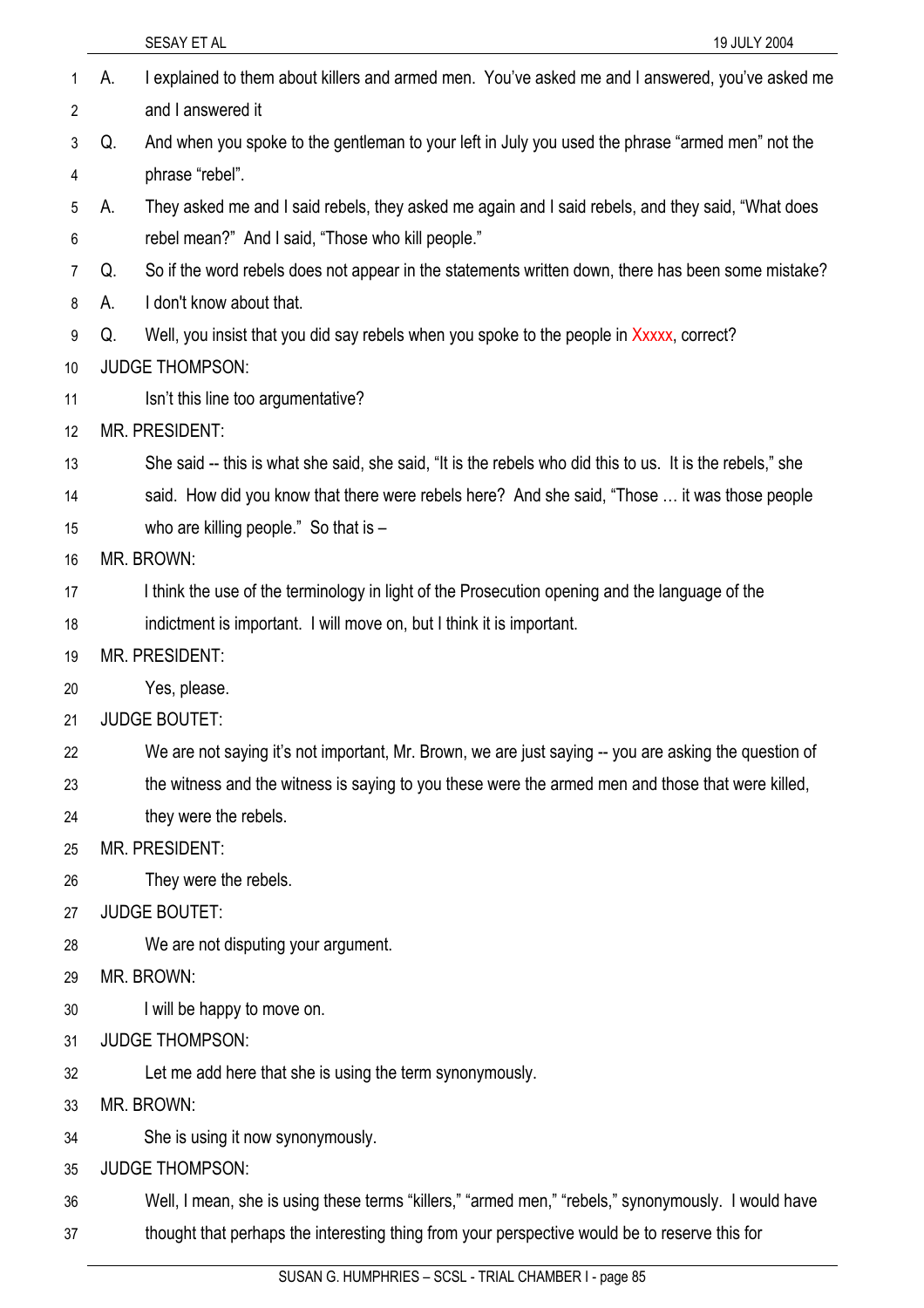1 addresses, but that's her evidence. I mean -- 2 3 4 5 6 7 8 9 10 11 12 13 14 15 MR. BROWN: Your Honour, I have been willing to abandon the point in light of -- JUDGE THOMPSON: Well, that is what I understand, she is saying the define -- in other words, from her own native perspective, she is defining rebels as killers and armed groups. That is her evidence. MR. BROWN: I understand, Your Honour, I am prepared to move -- JUDGE THOMPSON: I was thinking that that was inviting a little argumentative response. Now she is saying to you that my definition of rebels are killers and armed groups. MR. BROWN: Fair enough, Your Honour, I am willing to move on. MR. PRESIDENT: I think it is better to move on.

- 16 MR. BROWN:
- 17 Sure.
- 18 19 Q. Returning to the time in the bush, one of the armed men said that they had come with ECOMOG; is that correct?
- 20 A. It wasn't true, they were rebels.
- 21 22 Q. I'm not at the moment asking you whether it was true or not, but asking you simply whether one of the armed men said, "We have come with ECOMOG."
- 23 A. I said these people were not ECOMOG, they were rebels.

24 MR. PRESIDENT:

- 25 Q. Madam, madam, you saw all of those people, did any one of them say that they were from ECOMOG
- 26 or they were ECOMOG? Did any one of them, you know -- did you hear any one of them saying that
- 27 he is ECOMOG or so?
- 28 A. One of them said so, but I don't know the person's name.
- 29 MR. BROWN:
- 30 31 Q. When you moved from the bush to Xxxxx it was Xxxxx who separated the adults from the children; correct?
- 32 33 A. It was not Xxxxx. It was not Xxxxx specifically, it was another man. All of them who said "Separate" the children, you the adults stand on one side and the children sit under the orange tree."
- 34 Q. Let me read a sentence to you and tell me if it sounds like a sentence that was read back to you by
- 35 the people who talked to you in Xxxxx. "When we got to Xxxxx, Xxxxx separated us from the children,
- 36 about eight of them, and left them outside while we the adults, men and women, were put into the
- 37 Chief's house and locked up." Did they read those words to you?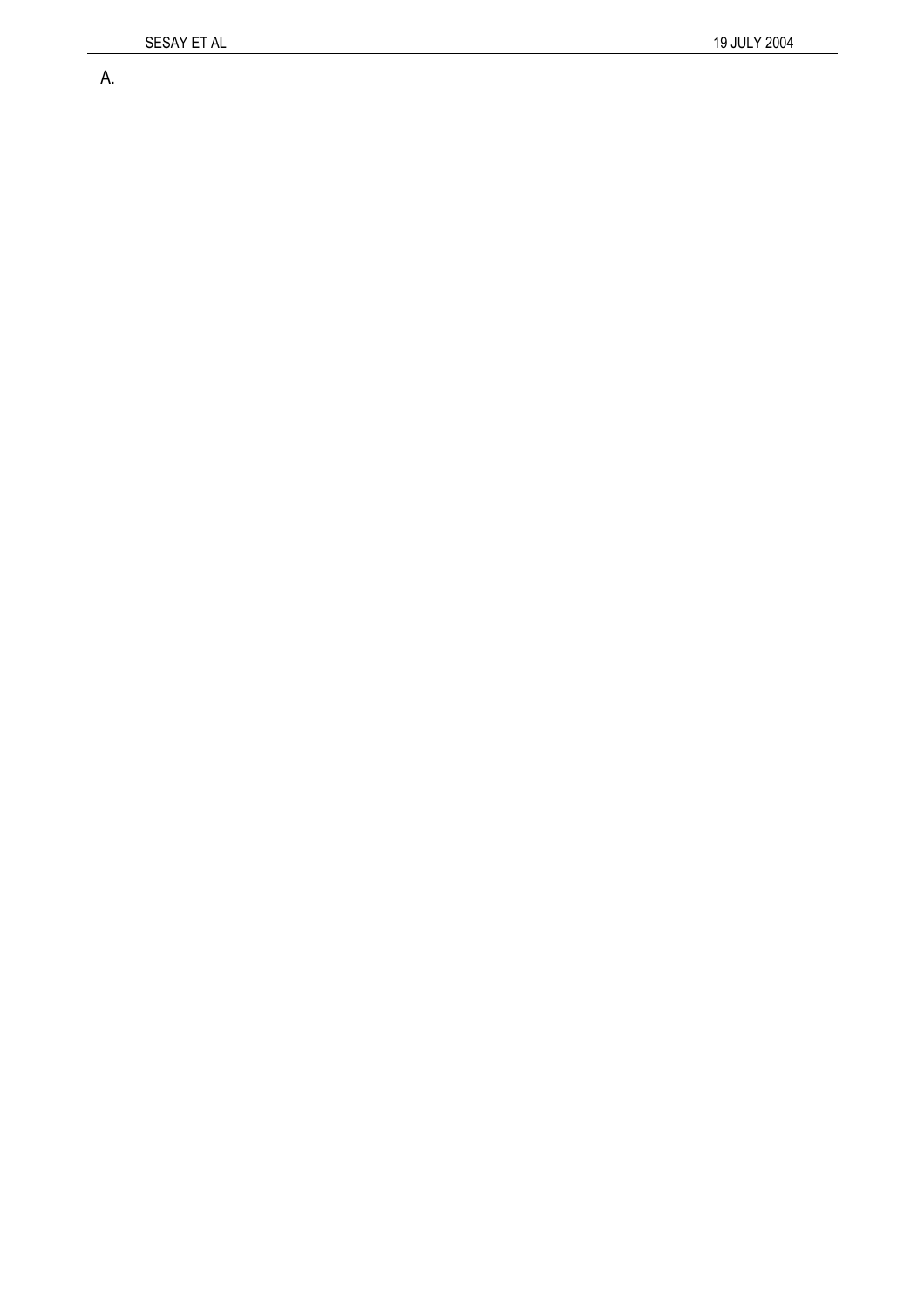| 1 | <b>JUDGE THOMPSON:</b> |  |
|---|------------------------|--|
|---|------------------------|--|

- I am asking whether you are putting to her that she said here from the witness stand. 2
- 3 MR. BROWN:
- 4 She did say that -- my best recollection is she did say that.
- 5 JUDGE THOMPSON:
- 6 Yes, okay. Well, let her know she is referring to what she said from the witness stand as distinct from
- 7 what you say that she said to the –
- 8 MR. BROWN:
- 9 I have no problem.
- 10 JUDGE THOMPSON:
- 11 It's very important.
- 12 MR. BROWN:
- 13 Q. This afternoon you indicated that the adults were called one by one from the house; is that correct?
- 14 A. Yes.
- 15 Q. And when you heard cries and then came outside it became clear to you that the people had been
- 16 killed as they left the house; is that correct?
- 17 18 A. Yes, that's the time that I knew that these children have been killed. For me to be sure that they have been killed is when I came outside and I saw their corpses.
- 19 Q. And it was Xxxxx who called the people one by one from the house; is that correct?
- 20 21 A. Xxxxx was outside and there was another guard who was inside with us and the guard will bring the people outside and hand them over to Xxxxx.
- 22 Q. Did Xxxxx call each person from the house?
- 23 MR. PRESIDENT:
- 24 The lady is saying that the guard was handing over the people to Xxxxx.
- 25 MR. BROWN:
- 26 That's right. I believe I have the right, if you will not limit it, to ask her, based on what I think is good
- 27 cause, whether in fact Xxxxx called each person from the house. I will do so only if you permit it, but I
- 28 think it is fair. I will establish a foundation if the Court prefers.
- 29 MR. PRESIDENT:
- 30 Go ahead. Go ahead, please. My problem is the time, you know. Go ahead.
- 31 MR. BROWN:
- 32 Q. Did Xxxxx call the people from the house?
- 33 A. Yes, he gave orders to the guard who was inside and the guard will bring the person outside and
- 34 hand him over to Xxxxx.
- 35 Q. And one of the people Xxxxx called to his death was Xxxxx's own father; correct?
- 36 A. His father was the second person called out.
- 37 Q. When you think about the Xxxxx with whom you had been friendly before and the conduct of Xxxxx in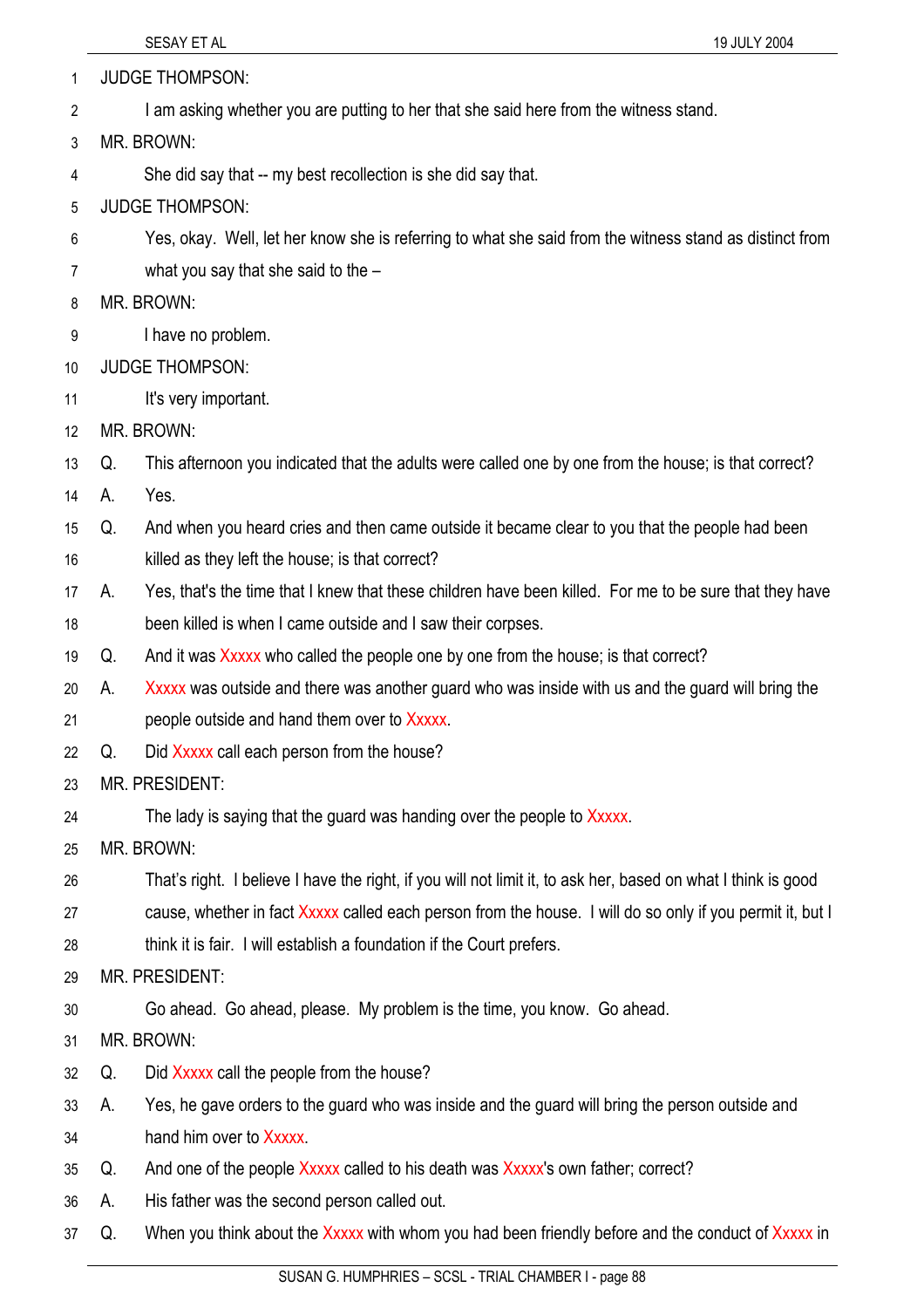|    | SESAY ET AL<br>19 JULY 2004                                                                               |
|----|-----------------------------------------------------------------------------------------------------------|
| 1  | Xxxxx, were you surprised by what you saw?                                                                |
| 2  | Yes, that was very surprising to me because I have never known him to be doing that kind of a thing<br>А. |
| 3  | one day.                                                                                                  |
| 4  | In fact, you could not ever have believed before that Xxxxx would do such things.<br>Q.                   |
| 5  | At all, never.<br>А.                                                                                      |
| 6  | When was the last time you saw Xxxxx?<br>Q.                                                               |
| 7  | From the very day I hid from them in Xxxxx I've never seen him.<br>А.                                     |
| 8  | MR. BROWN:                                                                                                |
| 9  | Your Honour, I have no further questions.                                                                 |
| 10 | MR. PRESIDENT:                                                                                            |
| 11 | Yes, Mr. O'Shea.                                                                                          |
| 12 | MR. O'SHEA:                                                                                               |
| 13 | Thank you very much Your Honours.                                                                         |
| 14 | <b>MR. PRESIDENT:</b>                                                                                     |
| 15 | Always I have two names on my lips when I am at that [Inaudible]. So that Jordash or O'Shea or vice       |
| 16 | versa. I have to orientate my memory. Yes, Mr. O'Shea.                                                    |
| 17 | MR. O'SHEA:                                                                                               |
| 18 | Thank you, Your Honours.                                                                                  |
| 19 | Madam-<br>Q.                                                                                              |
| 20 | MR. PRESIDENT:                                                                                            |
| 21 | Mr. O'Shea, you want to start with your cross-examination?                                                |
| 22 | MR. O'SHEA:                                                                                               |
| 23 | Well --                                                                                                   |
| 24 | MR. PRESIDENT:                                                                                            |
| 25 | No, no, please, we just wanted to inform you, you know, because she has to cater for her newly born       |
| 26 | baby, we would adjourn at this stage and resume with your cross-examination tomorrow morning.             |
| 27 | MR. O'SHEA:                                                                                               |
| 28 | Well, I don't expect to be long, Your Honours, but if that is what Your Honours feel is best, then I am   |
| 29 | happy to go along with that.                                                                              |
| 30 | <b>MR. PRESIDENT:</b>                                                                                     |
| 31 | We think it is the best, we have to really put her, you know -- we have to consider her situation, a very |
| 32 | delicate and particular situation. We have to be humane in this and I'm not doubting that you will not    |
| 33 | be long, you know, but --                                                                                 |
| 34 | MR. O'SHEA:                                                                                               |
| 35 | I appreciate it.                                                                                          |
| 36 | <b>MR. PRESIDENT:</b>                                                                                     |
| 37 | I'm very particular -- I'm very particular about her particular situation.                                |
|    |                                                                                                           |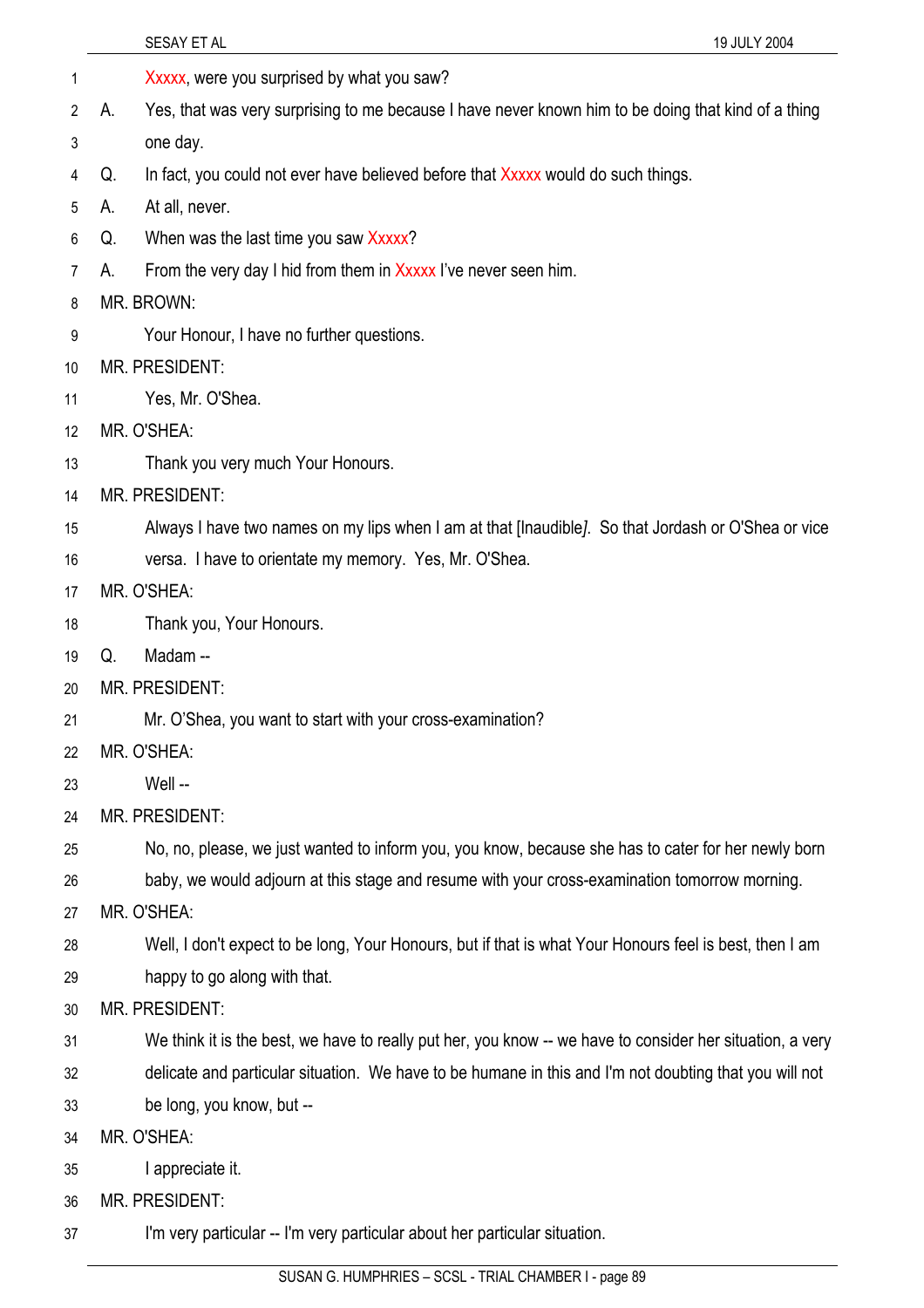| 1  | MR. BROWN:                                                                                            |
|----|-------------------------------------------------------------------------------------------------------|
| 2  | Might I just point out --                                                                             |
| 3  | <b>JUDGE BOUTET:</b>                                                                                  |
| 4  | We see it -- we see it --                                                                             |
| 5  | MR. BROWN:                                                                                            |
| 6  | -- relocate it.                                                                                       |
| 7  | MR. PRESIDENT:                                                                                        |
| 8  | Mr. Cammegh has escaped from that, he has celebrated a bit too early and escaped. All right. Well     |
| 9  | Mr. O'Shea, for this reason -- for the reasons that we have given to you, we would adjourn and        |
| 10 | resume -- yes.                                                                                        |
| 11 | [Trial Chamber confers]                                                                               |
| 12 | We will adjourn this matter and resume tomorrow morning.                                              |
| 13 |                                                                                                       |
| 14 | Madam, we see you are tired and you are nursing -- you are nursing your baby, so we -- because we     |
| 15 | want you to go and rest; you have stayed here for very long, we want you to go and rest and take care |
| 16 | of your child.                                                                                        |
| 17 |                                                                                                       |
| 18 | We are adjourning this matter to tomorrow. You will come back here again tomorrow in the morning      |
| 19 | at ten o'clock so that we can finish with the few questions which are left for you to answer. So we   |
| 20 | hope that you will be able to have a nice rest and return here tomorrow for us to finish with you. Is |
| 21 | that all right, madam?                                                                                |
| 22 | Yes, it's all right.<br>А.                                                                            |
| 23 | MR. PRESIDENT:                                                                                        |
| 24 | Okay. Madam, goodnight, have a nice night, we will see you tomorrow. Okay?                            |
| 25 |                                                                                                       |
| 26 | The Court will rise.                                                                                  |
| 27 | [Whereupon the hearing adjourned at 6.49 p.m., to be reconvened                                       |
| 28 | on Tuesday, 20 <sup>th</sup> July 2004, at 10.00 a.m.]                                                |
| 29 | (Pages 84 to 91 by Susan G. Humphries)                                                                |
| 30 |                                                                                                       |
| 31 |                                                                                                       |
| 32 |                                                                                                       |
| 33 |                                                                                                       |
| 34 |                                                                                                       |
| 35 |                                                                                                       |
| 36 |                                                                                                       |
| 37 |                                                                                                       |